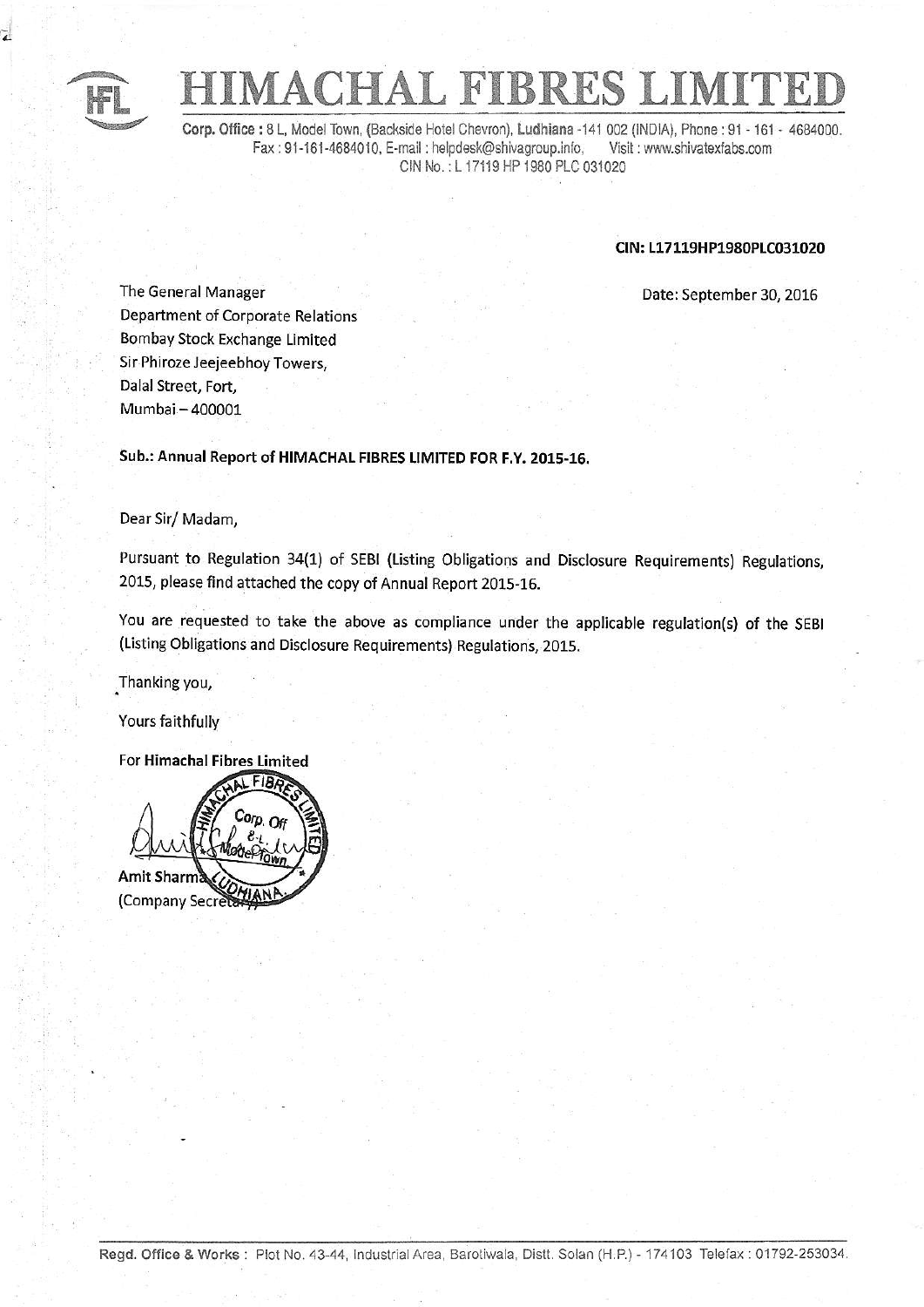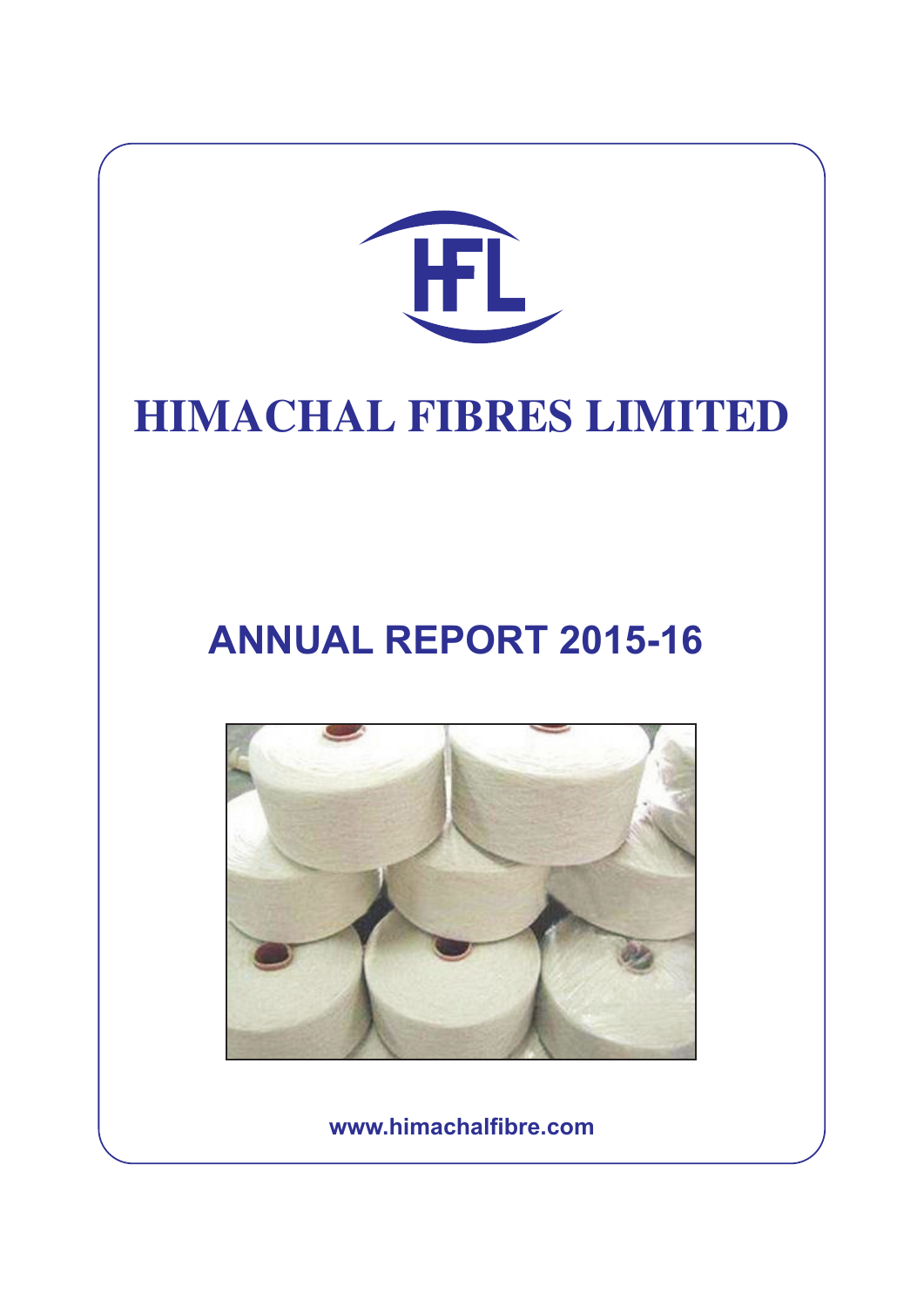

# **HIMACHAL FIBRES LIMITED**

# **BOARD OF DIRECTORS**

**Shri Sushil Kumar Singla Shri Akhil Malhotra Shri Gian Chand Thakur Shri Manoj Kumar Shri Rajan Dhawan Smt. Malkeet Kaur**

# **KEY EXECUTIVE OFFICERS**

**Shri Amit Sharma Shri Navrattan Sharma**

# **STATUTORY AUDITORS**

**Sumat Gupta & Co. Chartered Accountants, G.T. Road, Miller Ganj, Ludhiana-141 003.**

# **SECRETARIAL AUDITORS**

**Rajeev Bhambri & Associates Company Secretary in Practice SCO 9, 2nd Floor, Jandu Towers, Miller Ganj, Ludhiana.**

# **REGISTRAR & SHARE TRANSFER AGENT**

**Beetal Financial & Computer Services (P) Ltd., Beetal House, 3rd Floor, 99, Madangir, Behind Local Shopping Centre, New Delhi - 110 062**

**DESIGNATION Chairman Managing Director Whole Time Director Additional Director Director Director**

**Company Secretary Chief Financial Officer**

# **BANKERS**

**State Bank of India, SCB, Miller Ganj, Ludhiana - 141 003.**

# **REGISTERED OFFICE / WORKS**

**Plot No. 43-44, Industrial Area, Barotiwala 174 103. Distt. Solan (H.P.)**

# **CORPORATE OFFICE**

**8-L, Model Town, Ludhiana - 141002.**

| Sr. No. | <b>Contents</b>                         | Page No.  |
|---------|-----------------------------------------|-----------|
| 1.      | <b>Notice</b>                           | $1 - 7$   |
| 2.      | <b>Director's Report</b>                | $8 - 35$  |
| 3.      | <b>Report on Corp. Governance</b>       | $36 - 46$ |
| 4.      | <b>Auditor's Report</b>                 | $47 - 52$ |
| 5.      | <b>Balance Sheet</b>                    | 53        |
| 6.      | <b>Profit &amp; Loss Account</b>        | 54        |
| 7.      | <b>Cash Flow Statement</b>              | 55        |
| 8.      | <b>Schedules</b>                        | $56 - 66$ |
| 9.      | <b>Proxy Form &amp; Attendance Slip</b> |           |

### **ANNUAL REPORT 2015-16**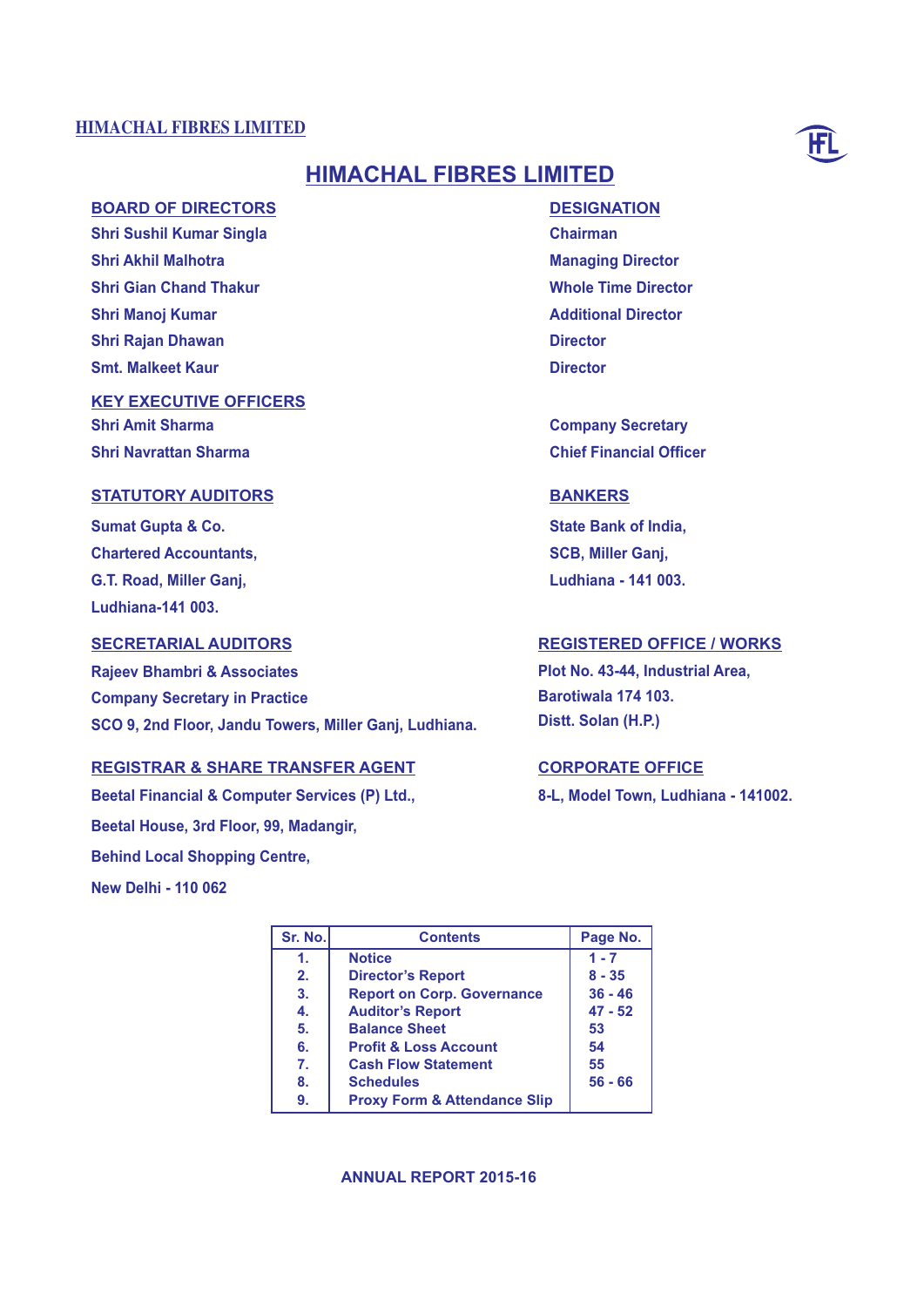

#### **NOTICE**

Notice is hereby given that the 35<sup>th</sup> Annual General Meeting of the members of the company will be held on Wednesday, the 28<sup>th</sup> day of September, 2016 at 11.00 a.m. at the Registered Office of the Company situated at Plot no. 43-44, Industrial Area , Barotiwala, Distt. Solan (H.P.)-174103 to transact the following business:-

#### **ORDINARY BUSINESS:**

- 1. To receive, consider and adopt the Audited Balance Sheet as at 31<sup>st</sup> March, 2016, Statement of Profit and Loss and Cash Flow for the year ended on that date, together with the Report of Auditors and Directors thereon.
- **2.** To appoint a Director in place of Mr. Gian Chand Thakur (DIN 07006447), who retires by rotation at this meeting and being eligible, offers himself for re-appointment.
- **3.** To ratify appointment of Statutory Auditors of the Company. To consider and if thought fit, to pass, with or without modification(s), the following resolution as an Ordinary Resolution:

**"RESOLVED THAT** pursuant to the provisions of Section 139 and other applicable provisions, if any, of the Companies Act, 2013 and the rules framed there under, as amended from time to time, The appointment of M/s Sumat Gupta & Co., Chartered Accountants, who were appointed as statutory auditors in the Annual General Meeting held on 30th September, 2014 be and is hereby ratified and confirmed as auditors of the company till the conclusion of next AGM of the company, at such remuneration as may be mutually agreed between the Board of Directors and the Auditors."

#### **SPECIAL BUSINESS:**

#### **4. To Appoint Mr. Manoj Kumar as Non Executive Director**

To consider and if thought fit, to pass with or without modification(s), the following resolution as an Ordinary Resolution:

**"RESOLVED THAT** pursuant to the provisions of section 152, 161 and other applicable provisions, if any, of the Companies Act, 2013 and rules made there under (including any statutory modifications or re- enactment(s) thereof, for the time being in force **Mr. Manoj Kumar (DIN:06872575),** who was appointed as an Additional Director of the Company and who holds office up to the date of this Annual General Meeting in terms of section 161 of the Companies Act, 2013 and is eligible for appointment, and in respect of whom the Company has received a notice in writing from a member under section 160 of the Companies Act, 2013, proposing his candidature for the office of Director of the Company, be and is hereby appointed as a Director of the Company.

**RESOLVED FURTHER THAT** Mr. Akhil Malhotra, Director and Mr. Amit Sharma, Company Secretary be and are hereby severally authorized to do all such acts, deeds & things and take all such steps as may be necessary or expedient to give effect to this resolution."

#### **5. To Re-appointMr. Akhil Malhotra (DIN: 00126240) as Managing Director of the Company :**

To consider and if thought fit, to pass, with or without modification(s), the following resolution as a Special Resolution:-

"**RESOLVED THAT** pursuant to the provisions of Section 196, 197 read with Schedule V and other applicable provisions, if any, of the Companies Act, 2013, and the Companies (Appointment and Remuneration of Managerial Personnel) Rules, 2014 (including any required, approval of the members be and is hereby accorded to the re-appointment of Sh. Akhil Malhotra (DIN: 00126240) as Managing Director of the Company for a period of three years with effect from 13<sup>th</sup> August, 2016 to 12<sup>th</sup> August, 2019 on the terms, conditions and remuneration, including minimum remuneration as are hereinafter specifically given: statutory modification(s) or re-enactment thereof, for the time being in force) and subject to the approval of Central Government, if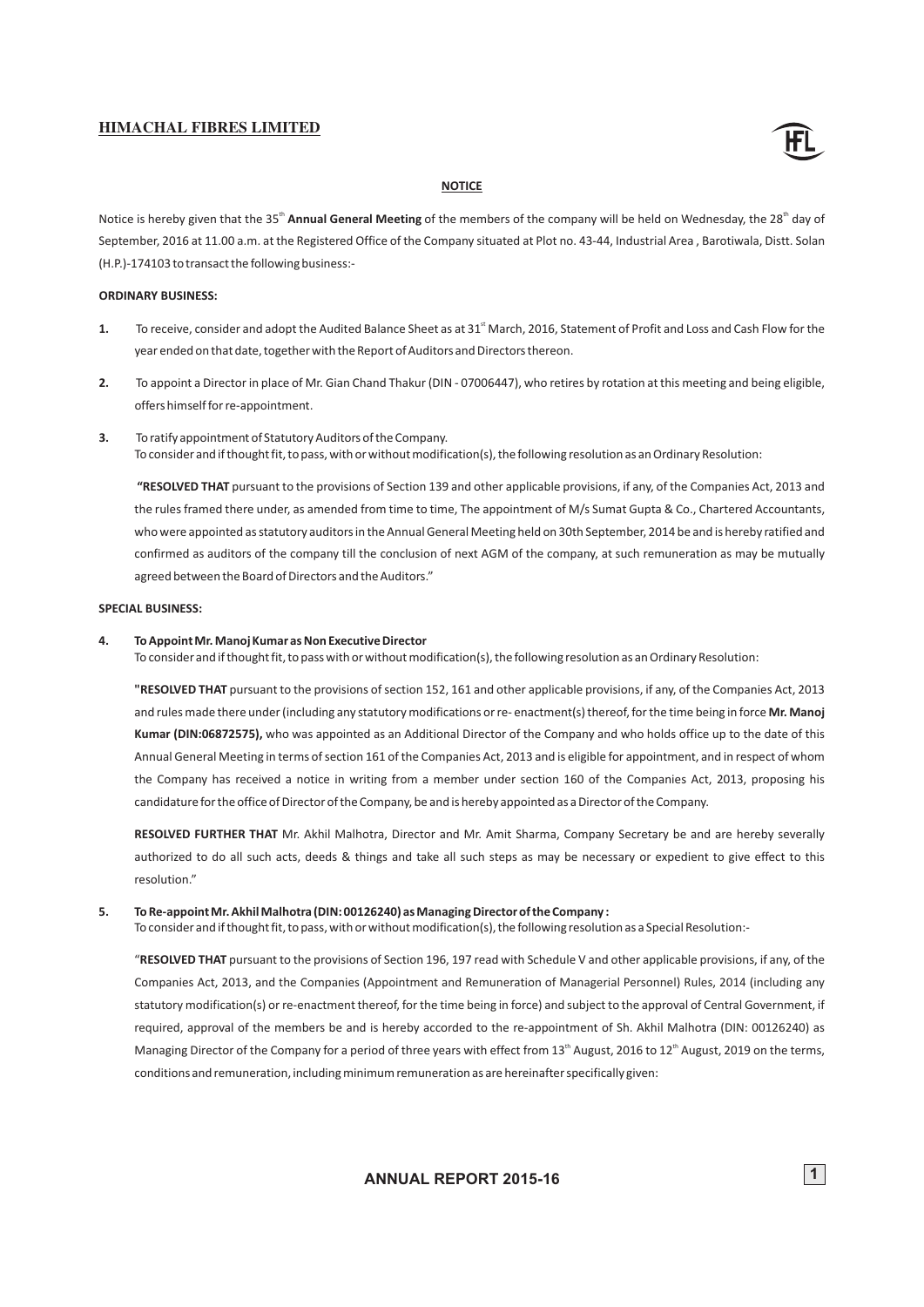| The Board of Directors is at liberty to alter and vary or may revise the terms & conditions of the<br>appointment of the appointee and the remuneration payable during the Financial Year in such<br>manner as agreed to between the Board of Directors and the appointee, subject to the Condition<br>that remuneration by way of salary, perquisites, commission and other allowances shall not<br>exceed such percentage of net profits of the Company as prescribed under Section 197 and<br>Schedule V of the Companies Act, 2013, as may be amended from time to time. |
|------------------------------------------------------------------------------------------------------------------------------------------------------------------------------------------------------------------------------------------------------------------------------------------------------------------------------------------------------------------------------------------------------------------------------------------------------------------------------------------------------------------------------------------------------------------------------|
| In the event of loss or inadequacy of profits in any year, the Appointee shall be entitled to the<br>aforementioned remuneration and perquisites as minimum remuneration subject to the limits<br>prescribed in Schedule V of the Companies Act, 2013, as may be amended from time to time.                                                                                                                                                                                                                                                                                  |
| i. Earned/Privileged leave on full pay and allowances as per the rules of the<br>ii. Such other benefits, amenities, facilities as may be provided by the Company<br>to other senior executives from time to time.                                                                                                                                                                                                                                                                                                                                                           |
|                                                                                                                                                                                                                                                                                                                                                                                                                                                                                                                                                                              |

**RESOLVED FURTHER THAT** Smt. Malkeet Kaur, Mr. Manoj Kumar, Directors and Mr. Amit Sharma, Company Secretary be and are hereby severally authorized to do all such acts, deeds & things and take all such steps as may be necessary or expedient to give effect to this resolution."

 $-sd-$ 

#### **BY ORDER OF THE BOARD**

**Place : Ludhiana (AMIT SHARMA) Dated :**  $2^{nd}$  September, 2016 **Company Secretary** 

**Registered Office:** Plot No. 43-44, Industrial Area

Barotiwala – 174103, Dist: Solan, Himachal Pradesh - 174103

### **NOTES :**

- 1. The Explanatory Statement pursuant to Section 102 (1) of the Companies Act, 2013 ("Act") with respect to the special business set out in the Notice is annexed hereto. Additional information pursuant to Regulation 36(3) of Securities and Exchange Board of India (Listing Obligations and Disclosure Requirements), Regulations 2015 in respect of Director seeking appointment / reappointment at the meeting is enclosed as Annexure to this Notice.
- 2. A member entitled to attend and vote at the Annual General Meeting (AGM), is entitled to appoint a proxy to attend and vote instead of himself/herself and a proxy need not be a Member. The instrument of Proxy in order to be effective, should be deposited at the Registered Office of the Company, duly completed and signed, not less than 48 hours before the commencement of the meeting. Proxies submitted on behalf of the companies, societies etc., must be supported by an appropriate resolution/authority, as applicable. A person can act as proxy on behalf of members not exceeding fifty (50) and holding in aggregate not more that 10% of the total share capital of the company.
- 3. The Register of Members and the Share Transfer Books of the Company shall remain closed from 22<sup>nd</sup> September, 2016 to 28th September, 2016 (both days inclusive).
- 4. The Members holding shares in physical mode are requested to notify the change in their address, if any, at the earliest to the Registrar & Transfer Agent/Company. However members, holding shares in electronic mode may notify the change in their address, if any, to their respective Depository Participants.
- 5. Members are requested to bring their attendance Slip along with their copies of the Annual Report to the Meeting.

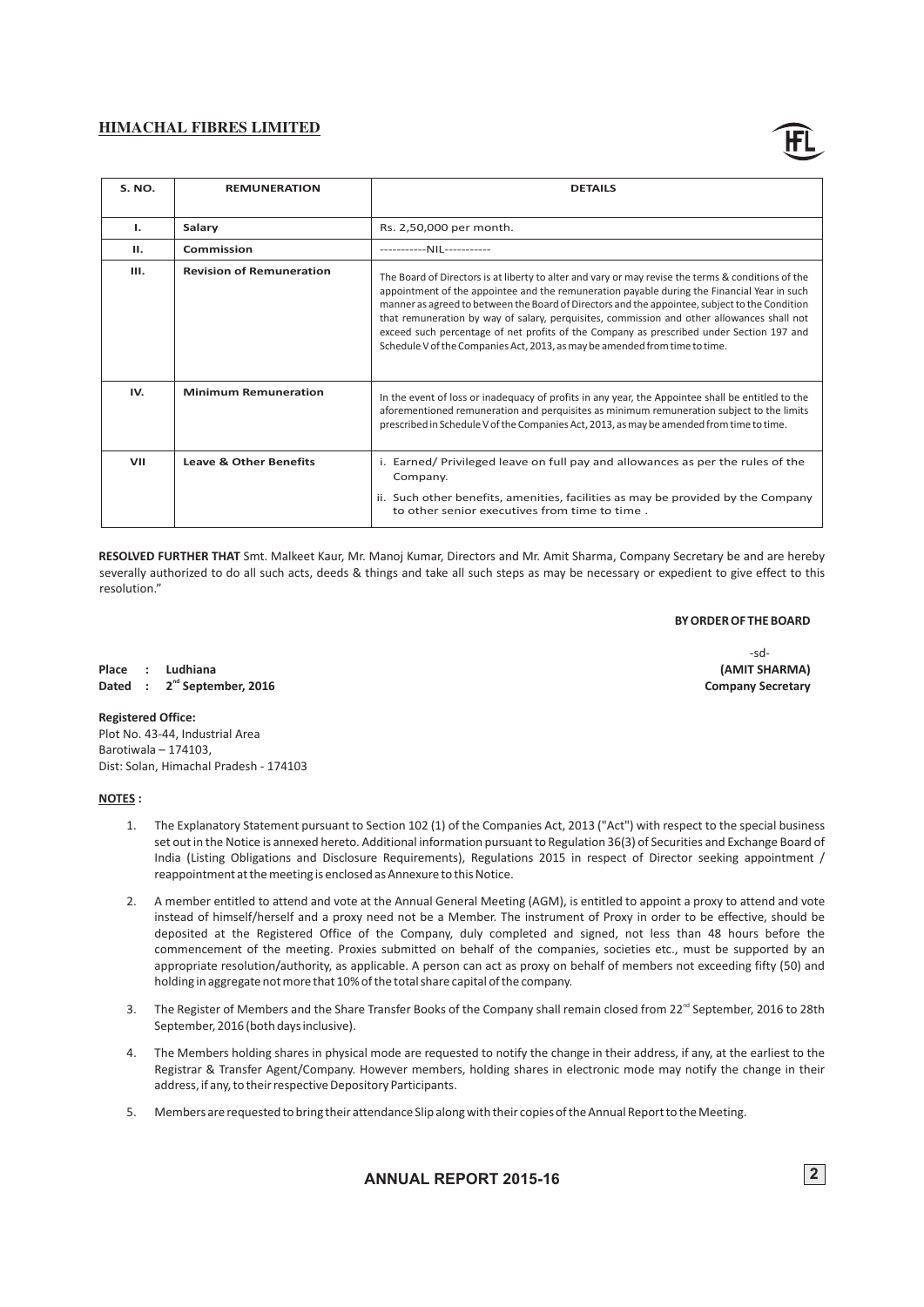

- 6. Members desiring any information, as regards Accounts, are requested to write to the Company at its Corporate Office at: 8-L, Model Town, Ludhiana - 141002 at least 7 days before the date of Annual General Meeting so as to enable the management to keep the information ready.
- 7. The copies of relevant documents can be inspected at the Registered Office of the Company on any working day between 10.30 A.M. to 12.30 P.M.
- 8. Members holding shares in the same/identical name(s) under different folios are requested to apply for consolidation of such folios and send relevant share certificates to the Company/Registrar and Transfer Agent.
- 9. The Ministry of Corporate Affairs, Government of India, has taken a "Green Initiative in Corporate Governance" by allowing paperless compliances by the Companies and has issued circulars allowing Companies to send official documents to their members electronically.

In support of the Green Initiative, your Company proposes to send the documents like Notice calling the Annual General Meeting and Annual Report containing Balance Sheet, Statement of Profit & Loss and Directors' Report etc and other communications in electronic form.

The Members are requested to support this Green Initiative by registering/ updating their e-mail addresses with the Depository Participant (in case of shares held in dematerialized form) or with Registrar & Transfer Agent, BEETAL Financial & Computer Services Pvt Ltd., New Delhi (in case of shares held in physical form)

- 10. The Annual Report 2015-16 is being sent through electronic mode only to the members whose email addresses are registered with the Company/ Depository Participant(s), unless any member has requested for a physical copy of the report. For members who have not registered their mail addresses, physical copies of the Annual Report 2015-16 are being sent by permitted mode.
- 11. Voting through electronic means:

In compliance with provisions of Section 108 of the Companies Act, 2013, Rule 20 of the Companies (Management and Administration) Rules, 2014 as amended by the Companies (Management and Administration) Amendment Rules, 2015 and Regulation 44 of the Securities and Exchange Board of India (Listing Obligations and Disclosure Requirements) Regulations 2015, the Company is pleased to provide members facility to exercise their right to vote on resolutions proposed to be considered at the Annual General Meeting (AGM) by electronic means and the business may be transacted through e-Voting Services. The facility of casting the votes by the members using an electronic voting system from a place other than venue of the AGM ("remote evoting") will be provided by Central Depository Services (India) Limited (CDSL).

#### *Steps for remote e-voting*

- **(i) The remote e-voting period begins on 25thSeptember, 2016 at 9.00 a.m. and will end on 27thSeptember, 2016 at 5.00 p.m.** During this period shareholders' of the Company, holding shares either in physical form or in dematerialized form, as on the cutoff date i.e. 21<sup>\*</sup> September, 2016, may cast their vote electronically. The remote e-voting modules shall be disabled by CDSL for voting thereafter. The members are requested to note that once vote on a resolution is cast electronically, he shall not be allowed to change it subsequently.
- (ii) Shareholders who have already voted prior to the meeting date would not be entitled to vote at the meeting venue.
- (iii) The Shareholders should log on to the remote e-voting website www.evotingindia.com.
- (iv) Click on Shareholders.
- (v) Now Enter your User ID
	- a. For CDSL: 16 digits beneficiary ID
	- b. For NSDL: 8 Character DP ID followed by 8 Digits Client ID
	- c. Members holding shares in Physical Form should enter Folio Number registered with the Company.
- (vi) Next enter the Image Verification as displayed and Click on Login.
- (vii) If you are holding shares in demat form and had logged on to www.evotingindia.com and voted on an earlier remote evoting of any company, then your existing password is to be used.
- (viii) If you are a first time user follow the steps given below: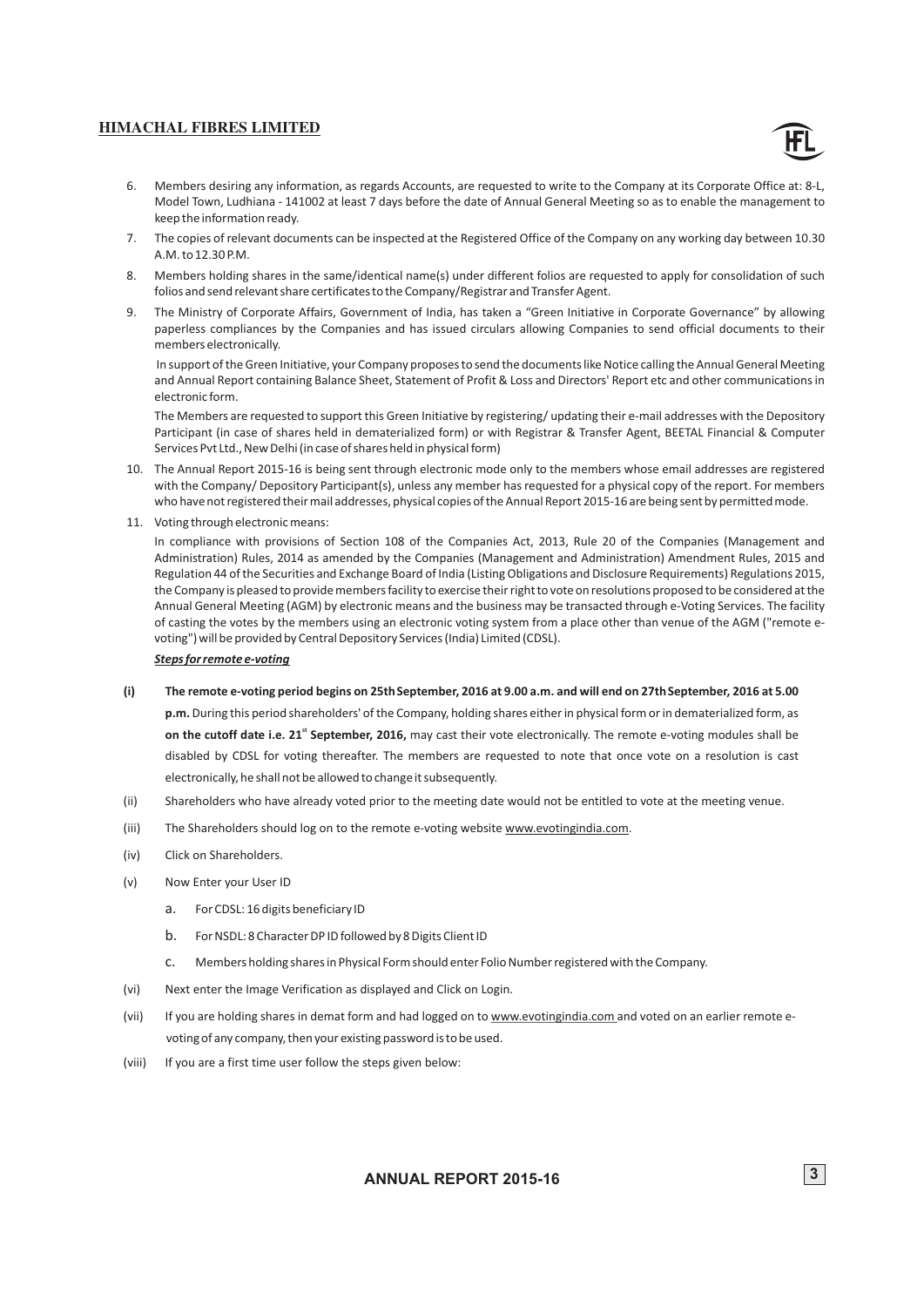

|                                              |           | For Members holding shares in Demat Form and Physical Form                                                                                                                                                                                                                               |
|----------------------------------------------|-----------|------------------------------------------------------------------------------------------------------------------------------------------------------------------------------------------------------------------------------------------------------------------------------------------|
| PAN                                          |           | Enter your 10 digit alpha-numeric PAN issued by Income Tax Department (Applicable for both demat<br>shareholders as well as physical shareholders)                                                                                                                                       |
|                                              |           | Members who have not updated their PAN with the Company/Depository Participant are<br>$\bullet$<br>requested to use the first two letters of their name and the 8 digits of the sequence number in<br>the PAN field.                                                                     |
|                                              |           | In case the sequence number is less than 8 digits enter the applicable number of 0's before the<br>$\bullet$<br>number after the first two characters of the name in CAPITAL letters. Eg. If your name is<br>Ramesh Kumar with sequence number 1 then enter RA00000001 in the PAN field. |
| Dividend Bank Details<br>Date of Birth (DOB) | <b>OR</b> | Enter the Dividend Bank Details or Date of Birth (in dd/mm/yyyy format) as recorded in your demat<br>account or in the company records in order to login.                                                                                                                                |
|                                              |           | If both the details are not recorded with the depository or company please enter the member<br>$\bullet$<br>id / folio number in the Dividend Bank details field as mentioned in instruction (iv).                                                                                       |

- (ix) After entering these details appropriately, click on "SUBMIT" tab.
- (x) Members holding shares in physical form will then directly reach the Company selection screen. However, members holding shares in de-mat form will now reach 'Password Creation' menu wherein they are required to mandatorily enter their login password in the new password field. Kindly note that this password is to be also used by the de-mat holders for remote e-voting for resolutions of any other company on which they are eligible to vote, provided that company opts for remote e-voting through CDSL platform. It is strongly recommended not to share your password with any other person and take utmost care to keep your password confidential.
- (xi) For Members holding shares in physical form, the details can be used only for remote e-voting on the resolutions contained in this Notice.
- (xii) **Click on the Company i.e. Himachal Fibres Limited"/ "Electronic Voting Sequence Number"** of Himachal Fibres Limited.
- (xiii) On the voting page, you will see "RESOLUTION DESCRIPTION" and against the same the option "YES/NO" for voting. Select the option YES or NO as desired. The option YES implies that you assent to the Resolution and option NO implies that you dissent to the Resolution.
- (xiv) Click on the "RESOLUTIONS FILE LINK" if you wish to view the entire Resolution details.
- (xv) After selecting the resolution you have decide to vote on, click on "SUBMIT". A confirmation box will be displayed. If you wish to confirm your vote, click on "OK", else to change your vote, click on "CANCEL" and accordingly modify your vote.
- (xvi) Once you "CONFIRM" your vote on the resolution, you will not be allowed to modify your vote.
- (xvii) You can also take out print of the voting done by you by clicking on "Click here to print" option on the Voting page.
- (xviii) If De-mat account holder has forgotten the changed password then Enter the User ID and the image verification code and click on Forgot Password & enter the details as prompted by the system.
- (xix) Shareholders can also cast their vote using CDSL's mobile app m-Voting available for android based mobiles. The m-Voting app can be downloaded from Google Play Store. Apple and Windows phone users can download the app from the App Store and the Windows Phone Store respectively. Please follow the instructions as prompted by the mobile app while voting on your mobile.
- (xx) Note for Non Individual Shareholders and Custodians.
	- $\triangleright$  Non-Individual shareholders (i.e. other than Individuals, HUF, NRI etc.) and Custodian are required to log on to www.evotingindia.com and register themselves as Corporate.
	- www.evotingindia.co[m](http://www.evotingindia.com/) and register themselves as Corporate.<br>  $\triangleright$  A scanned copy of the Registration Form bearing the stamp and sign of the entity should be emailed to helpdesk.evoting@cdslindia.com.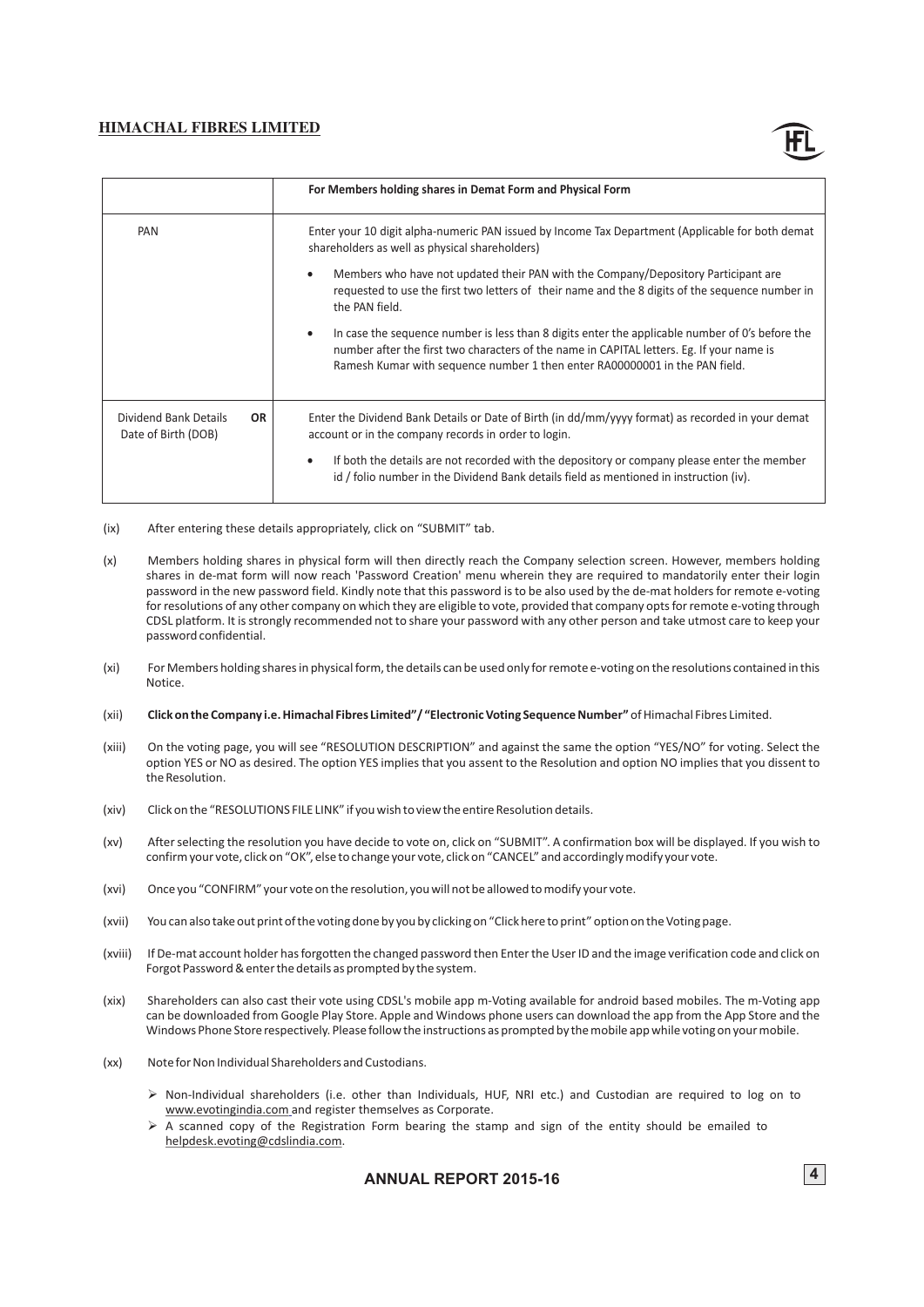![](_page_7_Picture_1.jpeg)

- $\triangleright$  After receiving the login details a compliance user should be created using the admin login and password. The Compliance user would be able to link the account(s) for which they wish to vote on.
- ▶ The list of accounts should be mailed to helpdesk.evoting@cdslindia.com and on approval of the accounts they would be able to
- Øcast their vote. A scanned copy of the Board Resolution and Power of Attorney (POA) which they have issued in favour of the Custodian, if any, should be uploaded in PDF format in the system for the scrutinizer to verify the same.
- (xxi) Any person, who acquires shares of the Company and become Member of the Company after dispatch of the Notice and holding shares as on the cut-off date i.e. **21.09.2016 ,** may follow the same instructions as mentioned above for remote e- voting. The Voting rights of the members shall be in proportion to their shares in the paid up capital of the company as on the cut off date i.e. **21.09.2016.** A person whose name is recorded in the Register of members or in the Register of Beneficial owners maintained by the Depositories as on the cut off date only shall be entitled to avail the facility of remote e-voting as well as voting at the said meeting. A person who is not a Member as on the cutoff date should treat this Notice for information purposes only.
	- Ø In case of any queries or issues regarding e-voting, members may refer the Frequently Asked Questions ("FAQs") and e-voting manual available at www.evotingindia.com under help section or write an email to Further Mr. Wenceslaus Furtado Deputy Manager having address i.e. Central Depository Services (India) Limited 16th Floor, P. J. Towers, Dalal Street Fort, Mumbai – 400001, email id: helpdesk.evoting@cdslindia.com and contact number 18002005533 is responsible to address the grievances connected with facility for voting by electronic means.
	- Ø The Board of Directors has appointed **Mr. Rajeev Bhambri**, Practicing Company Secretary (Membership No. 4327 and C.P.No. 9491) of Rajeev Bhambri & Associates, as the Scrutinizer to scrutinize the voting and remote e-voting process in a fair and transparent manner. He has communicated his willingness to be appointed and will be available for same purpose.
	- $\triangleright$  The Scrutinizer shall, immediately after the conclusion of voting at the meeting, first count the votes cast at the meeting, thereafter unblock the votes cast through remote e-voting in the presence of at least two witnesses not in the employment of the Company and make not later than forty eight hours of conclusion of the meeting a consolidated Scrutinizer's report of the total votes cast in favour or against, if any, to the Chairman or a person authorized by him in writing who shall countersign the same.
	- Ø The Chairman or the person authorized by him in writing, shall forthwith on receipt of the consolidated Scrutinizer's Report declare the results of voting within 48 hours of the conclusion of this AGM. The results declared along with the Scrutinizer's Report shall be placed on the Company's website www.himachalfibre.com and on the website of CDSL immediately after the result is declared by the Chairman and shall also be communicated to the BSE Limited (BSE), where the shares of the Company are listed.

Subject to the receipt of requisite number of Votes, the resolutions shall be deemed to be passed on the date of AGM i.e. 28th September, 2016**.**

 **BY ORDER OF THE BOARD** *sd/-* sd/-**Place: Ludhiana (AMIT SHARMA)**

**Dated: 2<sup>nd</sup> September, 2016 Company Secretary Company Secretary** 

#### **EXPLANATORY STATEMENT PURSUANT TO SECTION 102 OF THE COMPANIES ACT, 2013 Item No. 4**

Pursuant to provisions of Section 161 (1) of the Companies Act, 2013 & Articles of Association of the company and based on the recommendation of the Nomination and Remuneration Committee, the Board of Directors of the Company in their meeting held on 22<sup>ne</sup> August, 2016 had appointed Mr. Manoj Kumar as an Additional Director of the Company.

The Company has received a notice in writing from a member under Section 160 of the Companies Act, 2013, proposing candidature of Mr. Manoj Kumar for the office of Non Executive, Non independent Director. The appointment of Mr. Manoj Kumar shall be effective upon approval by the members in the meeting. Mr. Manoj Kumar is not disqualified from being appointed as a Director in terms of Section 164 of the Act and has given his consent to act as a Director. A brief profile of Mr. Manoj Kumar is provided at the end of this statement.

The Board recommends the Ordinary Resolution as set out at itemnumber 4 of the Notice for approval by the shareholders.

None of the Directors/Key Managerial Personnel (KMP) of the Company/their relatives are concerned or interested, financial or otherwise, in the resolution set out at Item No. 4.

#### **Item No. 5**

in accordance with the provisions of Sections 196, 197, 198 of Companies Act, 2013 and on the recommendation of the Nomination and Remuneration Committee, the Board of Directors of the Company in their meetings held on 22<sup>nd</sup> August, 2016, had re-appointed Mr. Akhil Malhotra as the Managing Director of the Company for a term of 3 (Three) years w.e.f. 13.08.2016 to 12.08.2019 on the terms and conditions including remuneration as detailed in the aforesaid resolution.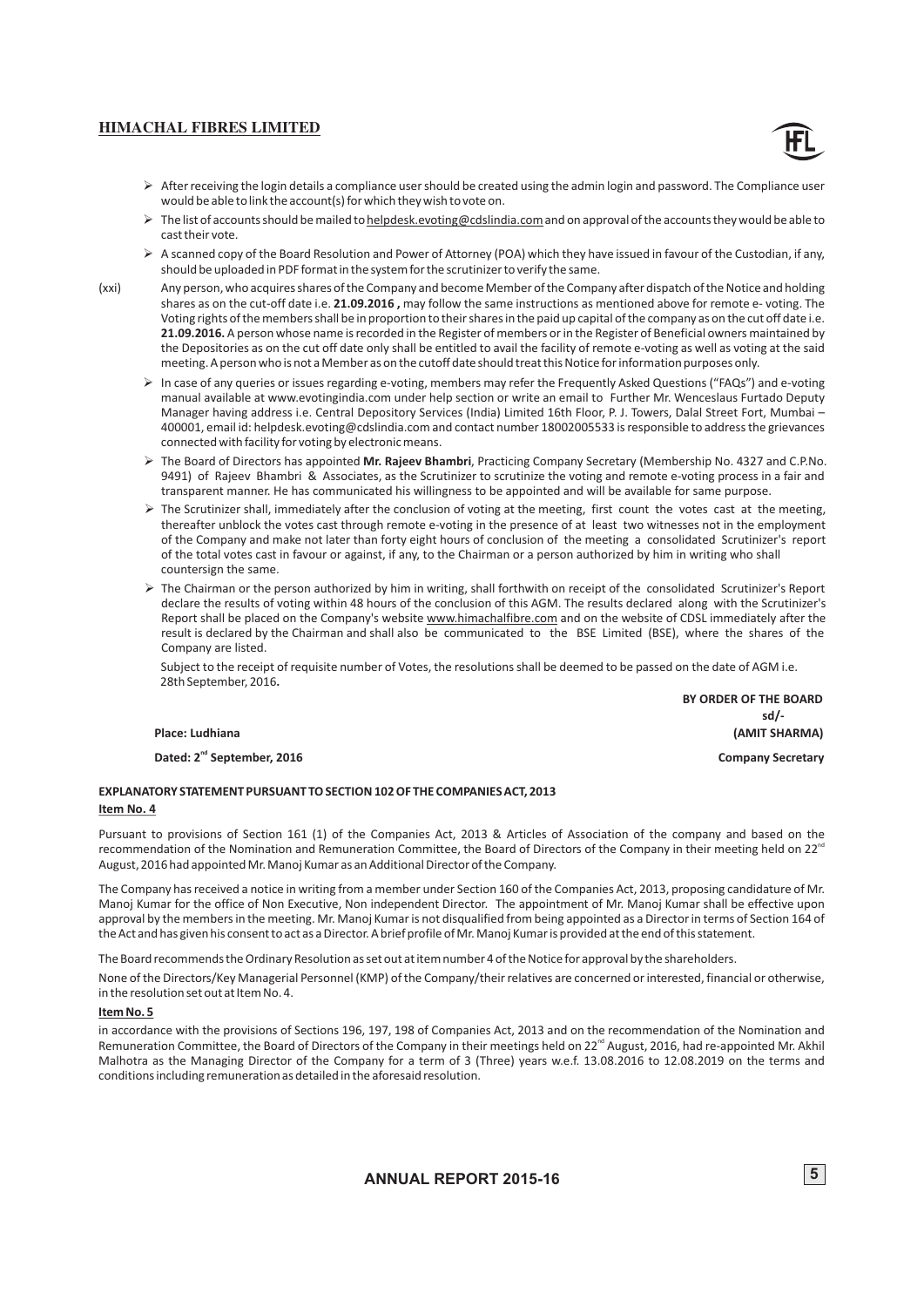The resolution is being proposed for approval as a special resolution in compliance with the requirements of Schedule V, Part II, Section II of the Companies Act, 2013. A brief profile of Mr. Akhil Malhotra is provided at the end of this statement.

No Director, Key Managerial Personnel or their relatives, except Mr. Akhil Malhotra himself is interested or concerned in the resolution.

The Board recommends the resolution set forth in Item No. 5 for the approval of the Members.

#### **Place: Ludhiana**

#### Dated: 2<sup>nd</sup> September, 2016

#### **The information required under Section II of Part II of Schedule V of the Companies Act, 2013 is given below.**

- **I. General Information:**
- 1) Nature of industry:- Manufacturing of Textile yarn.
- 2) Date of Commencement of Business:- 20/02/1980
- 3) In case of new companies, expected date of commencement of activities as per project approved by financial institutions appearing in the prospectus: -Not Applicable
- 4) Financial performance based on given indicators:-

| <b>PARTICULARS</b>                                         | 2015-16 | 2014-15  | 2013-14  |
|------------------------------------------------------------|---------|----------|----------|
| <b>Net Sales/Income</b>                                    | 4764.60 | 8471.59  | 13071.53 |
| Gross profit before interest and depreciation              | 522.13  | 671.52   | 699.33   |
| <b>Finance cost</b>                                        | 301.36  | 458.94   | 433.52   |
| Profit before depreciation and amortisation- (Cash Profit) | 241.09  | 214.33   | 276.68   |
| <b>Depreciation and Amortisation</b>                       | 220.21  | 210.09   | 270.37   |
| PBT before exceptional items                               | 20.87   | 4.24     | 6.30     |
| <b>Exceptional items</b>                                   | 0.00    | 0.00     | 0.00     |
| <b>Profit before Tax (PBT)</b>                             | 20.87   | 4.24     | 6.30     |
| <b>Provision for Tax - Current</b>                         | 3.30    | 0.81     | 1.21     |
| <b>Provision for Tax - Deferred</b>                        | 0.61    | 127.44   | 17.91    |
| <b>Profit after Tax</b>                                    | 16.96   | (124.01) | (12.81)  |

1) Foreign investments or collaborations, if any.:- Not Applicable

#### **II. Information about the appointee:**

**1) Background details:-** Mr. Akhil Malhotra, age 50 years, is Graduate. He joined his family business of Shiva Group in 1993. He is an Industrialist, having more than 30 years experience in the Textile Industry. He has appointed & designated as Managing Director of the Company since 28/05/2010. Under his dynamic leadership, the Company has consolidated its strength in textiles and crossed the turnover of 8471.59 Lacs during the financial year 2014-15. He has rich experience in yarn manufacturing and specialized knowledge in the field of procurement of cotton, the main raw material and capital equipments at the corporate level.

**2) Past remuneration:-** During his last tenure his remuneration was decide to Rs. 2,50,000 p.m., however looking at the financial position of the company he sacrificed the remuneration during his last tenure.

- **3) Recognition or awards:-**None
- **4) Job profile and his suitability:-** Mr. Akhil Malhotra has been re-appointed as the Managing Director of the Company and he will be in charge of overall management subject to the direction, supervision and control of the Board of Directors of the Company.Taking into consideration his qualifications and expertise in the relevant fields, he is suited for the responsibilities assigned to him by the Board of Directors.
- **5) Remuneration proposed:-**Rs. 2,50,000 p.m.

**6) Comparative remuneration profile with respect to industry, size of the company, profile of the position and person:-**

![](_page_8_Picture_22.jpeg)

 **BY ORDER OF THE BOARD**  $Sd$  **(AMIT SHARMA) Company Secretary**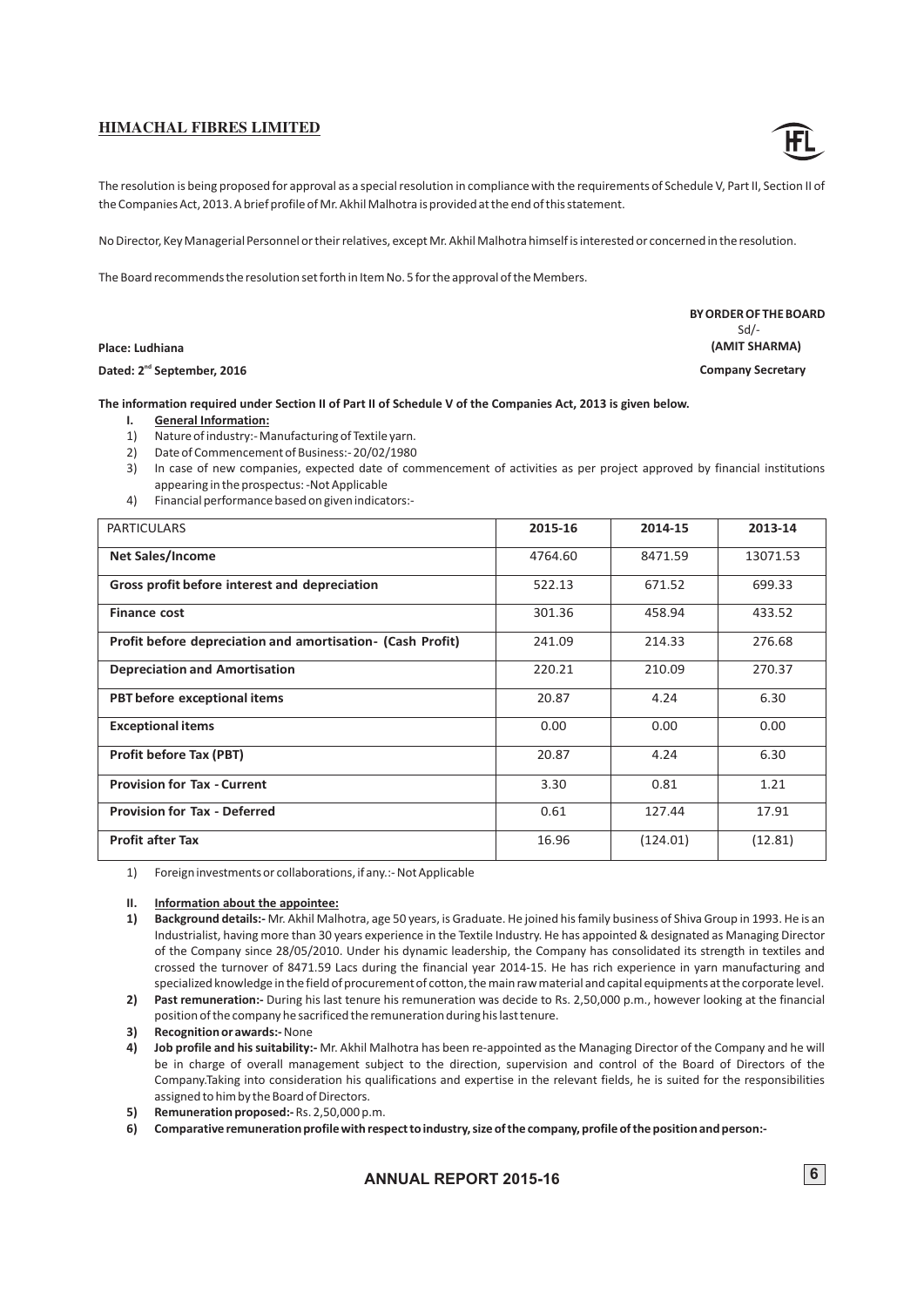![](_page_9_Picture_1.jpeg)

Considering the size of the Company, the profile of Mr. Akhil Malhotra, the responsibilities shouldered by him and the industry benchmarks, the remuneration proposed to be paid to him is commensurate with the remuneration packages paid to similar appointees in other companies.

- **7) Pecuniary relationship directly or indirectly with the Company, or relationship with the managerial personnel, if any: -** Besides the remuneration proposed, Mr. Akhil Malhotra does not have any pecuniary relationship with the Company.
- **III. OTHER INFORMATION**

#### **1) Reasons of loss or inadequate profits :**

Current economic recession is a major reason for the low profitability and loss to the Company. Due to the global slowdown, every industry in India has been adversely affected. The financial crisis has swallowed the 55.7% market capitalization in the Textile Industry. Further, significant increase in the rates of interest and fluctuation of US Dollar against Rupee are also some of the factors for the current situation.

#### **2) Steps taken or proposed to be taken for improvement:**

The Company is taking steps towards the reduction of cost, introduction of value added products, better market penetration and improvement in realization.

#### **3) Expected increase in productivity and profits in measurable terms :**

The company has taken various initiatives to increase the productivity of the company. In return the profits will also increase, but are not measurable as the same is influenced by various factors such as market prices of dyed yarn, raw material and cost of various inputs.

# **Information Pursuant to Corporate Governance Clause of the SEBI (LODR) Regulations, 2015 regarding the Directors seeking appointment/ re-appointment in the Annual General Meeting.**

| <b>Name of the Director</b>                    | Mr. Akhil Malhotra                   | Mr. Manoj Kumar                              |
|------------------------------------------------|--------------------------------------|----------------------------------------------|
|                                                |                                      |                                              |
| <b>DIN</b>                                     | 00126240                             | 06872575                                     |
| Date of Birth                                  | 26.03.1965                           | 07.04.1969                                   |
| <b>Date of Appointment</b>                     | 13.08.2011                           | 22.08.2016                                   |
| <b>Expertise in specific functional area</b>   | Rich experience of more than         | Industrial and Business experience of more   |
|                                                | 30 years in Textiles and Management. | than 15 years.                               |
|                                                |                                      |                                              |
| No. of Shares in the company                   | 3100000                              | <b>NIL</b>                                   |
| Qualification                                  | Graduate                             | Undergraduate                                |
| Directorships of other Companies as on date of | 1. Shiva Texfabs Ltd                 | 1. Shiva Speciality yarns limited            |
| appointment                                    | 2. Shiva Speciality Yarns Limited    | 2. Indian Yarn Limited                       |
|                                                | 3. Indian Yarn Limited               | 3. Yogindera Worsted Limited                 |
|                                                | 4. Yogindera Worsted Limited         | 4. Hitech Dyeing and Finishing Mills Private |
|                                                | 5. Shiva Cottex Private Limited      | <b>Limited</b>                               |
|                                                | 6. KK Fibers Limited                 | 5. Shiva Cottex Private Limited              |
|                                                | 7. Shiva Spin-N-Knit Limited         | 6. Shiva Texchem (Gujarat) Private Limited   |
|                                                |                                      | 7. K K Fibers Limited                        |
|                                                |                                      | 8. Shiva Texfabs Limited                     |
|                                                |                                      | 9. Shiva Spin-N-Knit Limited                 |
| Chairmanship / Membership of Committees of     | <b>NIL</b>                           | <b>NIL</b>                                   |
| other Listed Companies as on date of           |                                      |                                              |
| appointment                                    |                                      |                                              |
|                                                |                                      |                                              |
|                                                |                                      |                                              |
| <b>Relationship with other Directors</b>       | Not related to any director          | Not related to any director                  |
|                                                |                                      |                                              |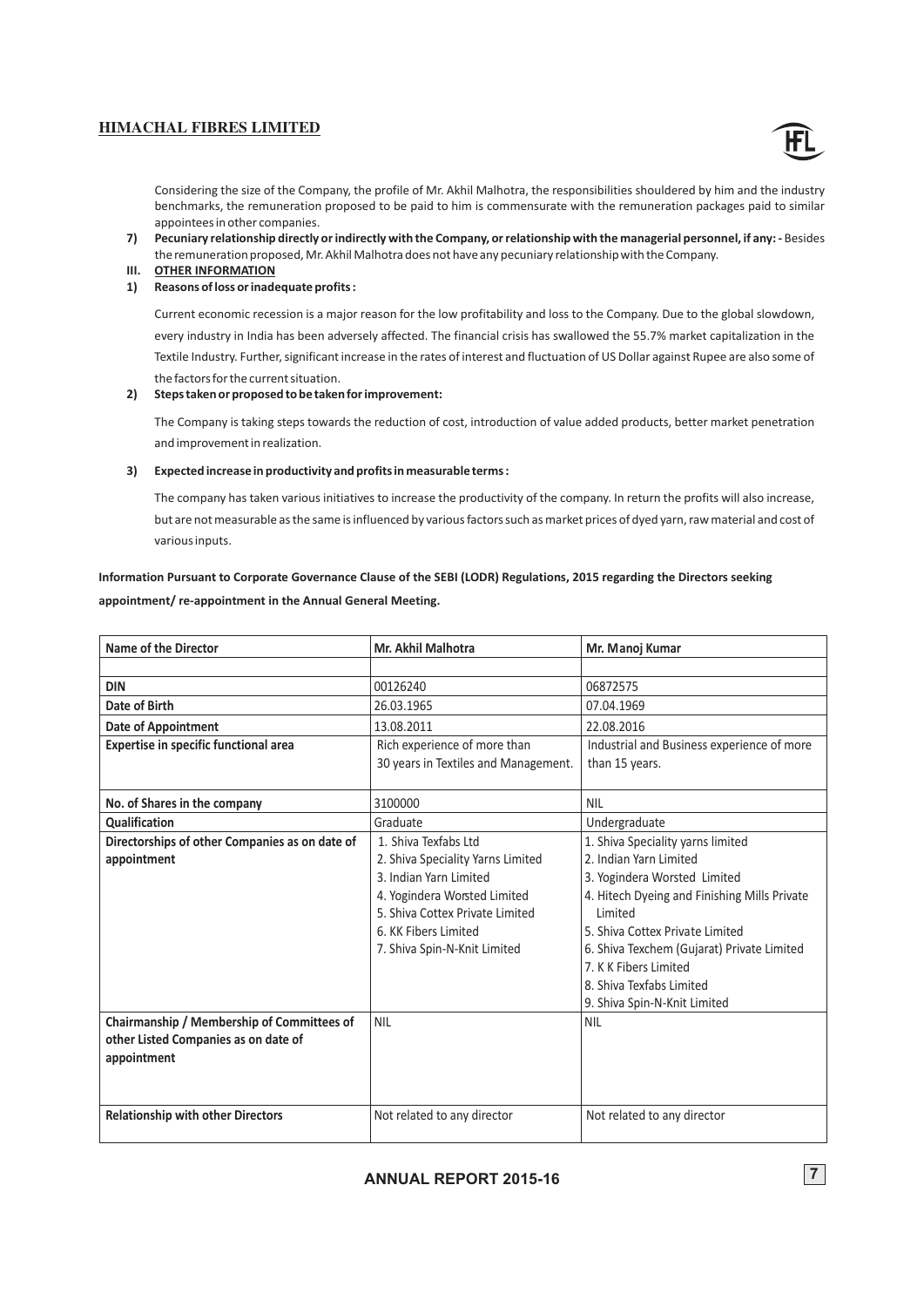![](_page_10_Picture_1.jpeg)

# **BOARD'S REPORT & MANAGEMENT DISCUSSION AND ANALYSIS**

TO THE MEMBERS OF, HIMACHAL FIBRES LIMITED.

Your Directors have pleasure in presenting the 35th Annual Report together with the Audited Statement of Accounts of Himachal Fibres Limited (HFL) for the year ended 31st March, 2016.

#### **1. FINANCIAL HIGHLIGHTS.**

The summary of the financial performance of the Company for the financial year ended March 31, 2016 compared to the previous year ended March 31, 2015 is given below:

|                                                                  |                   | (in Lacs)         |
|------------------------------------------------------------------|-------------------|-------------------|
| <b>Particulars</b>                                               | <b>Year Ended</b> | <b>Year Ended</b> |
|                                                                  | March 31,2016     | March 31,2015     |
| <b>Revenue from Operations and Other Income (Total Revenues)</b> | 4764.60           | 8471.59           |
| Gross profit before interest and depreciation                    | 542.45            | 671.52            |
| <b>Finance cost</b>                                              | 301.36            | 458.94            |
| Profit before depreciation and amortization (Cash Profit)        | 241.09            | 214.33            |
| <b>Depreciation and Amortisation</b>                             | 220.21            | 210.09            |
| PBT before exceptional items                                     | 20.87             | 4.24              |
| <b>Exceptional items</b>                                         | 0.00              | 0.00              |
| <b>Profit before Tax (PBT)</b>                                   | 20.87             | 4.24              |
| <b>Provision for Tax - Current</b>                               | 3.30              | 0.81              |
| <b>Provision for Tax - Deferred</b>                              | 0.61              | 127.44            |
| <b>Profit after Tax</b>                                          | 16.96             | (124.01)          |
| Earning per Share (EPS) (in Rs)                                  |                   |                   |
| (after exceptional item)                                         |                   |                   |
| <b>Basic</b>                                                     | 0.02              | (0.14)            |
| <b>Diluted</b>                                                   | 0.02              | (0.14)            |

#### **2. STATE OF COMPANY'S AFFAIRS :**

Total Revenue from operation for the year is Rs. 4754.73 Lakhs as compared to Rs. 8465.05 Lakhs of previous year. The Net Profit for the year ended 31.03.2016 is Rs. 16.96 Lakhs as compare to Net Loss of Rs. (124.01) Lakhs for the previous year.

#### **3. DIVIDEND**

In order to accumulate funds for future projects, your directors do not recommend any dividend for the year under review.

#### **4. TRANSFER TO RESERVE**

The company has not transferred any amount to any reserve during the year under review.

#### **5. TRANSFER OF UNCLAIMED DIVIDEND TO INVESTOR EDUCATION AND PROTECTION FUND**

Since there were no unpaid/unclaimed Dividend and other amounts, as prescribed under Section 205A & 205C of Companies Act, 1956 lying with the company, therefore, the provisions of above mentioned sections do not apply to the company.

**6. MATERIAL CHANGES AND COMMITMENTS, IF ANY, AFFECTING THE FINANCIAL POSITION OF THE COMPANY WHICH HAVE OCCURRED BETWEEN THE END OF THE FINANCIAL YEAR OF THE COMPANY TO WHICH THE FINANCIAL STATEMENTS RELATE AND THE DATE OF THE REPORT.**

No Material changes and commitments affecting the financial position of the company have occurred between the end of the financial year and the date on which this report has been signed.

**ANNUAL REPORT 2015-16** 8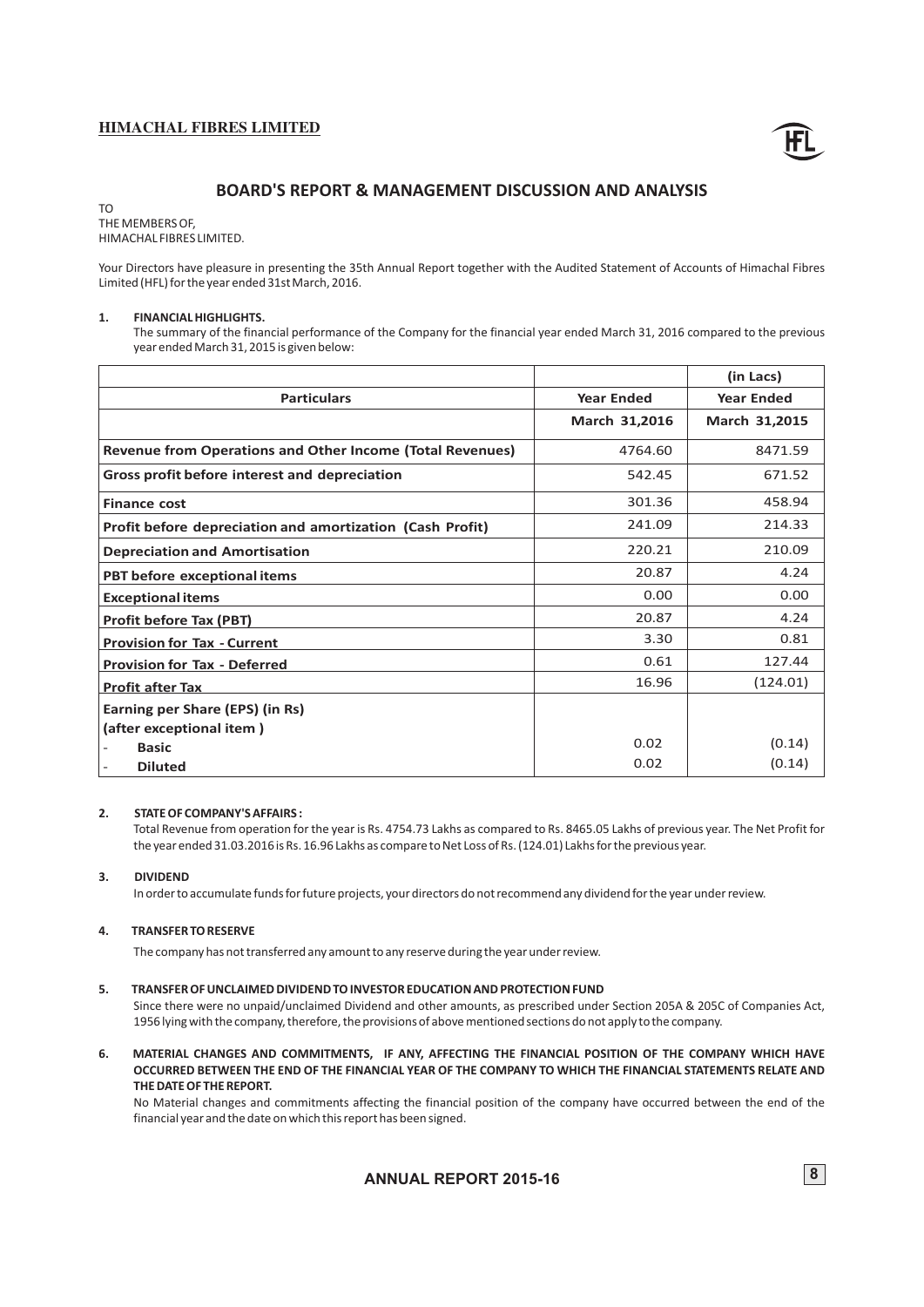#### **7. CHANGE IN THE NATURE OF BUSINESS**

There was no change in the nature of business of the company during the year under review.

#### **8. SHARE CAPITAL**

During the year under review the, there was no change in the paid-up share capital of the company.

#### **8.1 Buy Back Of Securities**

The Company has not bought back any of its securities during the year under review.

### **8.2 Sweat Equity**

The Company has not issued any Sweat Equity Shares during the year under review.

#### **8.3 Bonus Shares**

No Bonus Shares were issued during the year under review.

#### **8.4 Employees Stock Option Plan**

The Company has not provided any Stock Option Scheme to the employees.

#### **9. FINANCE**

#### **9.1 Cash And Cash Equivalent**

Cash and Cash equivalent as at 31<sup>st</sup> March, 2016 is Rs. 120.12 lakhs. The Company continues to focus on judicious management of working capital. Working Capital parameters are kept under strict check through continuous monitoring.

#### **9.2 Deposits/ Fixed Deposits**

During the year, Company has not accepted deposit from the public falling within the ambit of Section 73 of Companies Act, 2013 and the Companies (Acceptance of Deposits) Rules, 2014. Further, the Company has not repaid any deposits to the public during the year and no deposits are remained unpaid / unclaimed as on 31<sup>st</sup> March, 2016.

#### **9.3 Particulars Of Loans, Guarantees Or Investments**

Detail of Loans, Guarantees and Investments covered under the provisions of Section 186 of the Companies Act, 2013 are given in the notes of Financial Statements.

#### **10. HUMAN RESOURCES**

challenging work that matters, hiring and retaining the right people, sustained focus on talent and leadership development, HFL is committed to hiring, developing and retaining the best minds in the industry. The Company has key internal processes and initiatives that support this vision. The Company has developed a strong employee value proposition that focuses on key pillars of differentiated rewards to drive exceptional performance and community engagement.

supported by a strong learning architecture that enables leadership and functional development. This is supported by a Positive Talent management is a shared responsibility between business leaders and the Human Resources function at HFL, enabling a strong focus on succession planning for key roles and actively promoting internal move to drive career growth. Talent management is Employee Relations (PER) strategy that aims to build an engaged and motivated workforce.

#### **11. BOARD**

The Company recognizes and embraces the importance of a diverse board in its success. We believe that a truly diverse board will leverage differences in thought, perspective, knowledge, skill, regional and industry experience, cultural and geographical background, age, ethnicity, race and gender, which will help us retain our competitive advantage.

There has been no change in the board of directors as on 31/03/2016. Mr. Gian Chand Thakur retires by rotation at his AGM and being eligible offer himself for reappointment.

#### **12. BOARD MEETINGS**

Six meetings of the Board of Directors were held during the year. Details about the meetings are available in the Report on Corporate Governance, which forms a part of this Report.

#### **13. COMMITTEES OF BOARD**

The details regarding Committees of the Board of Directors of the Company are given in the Report on Corporate Governance,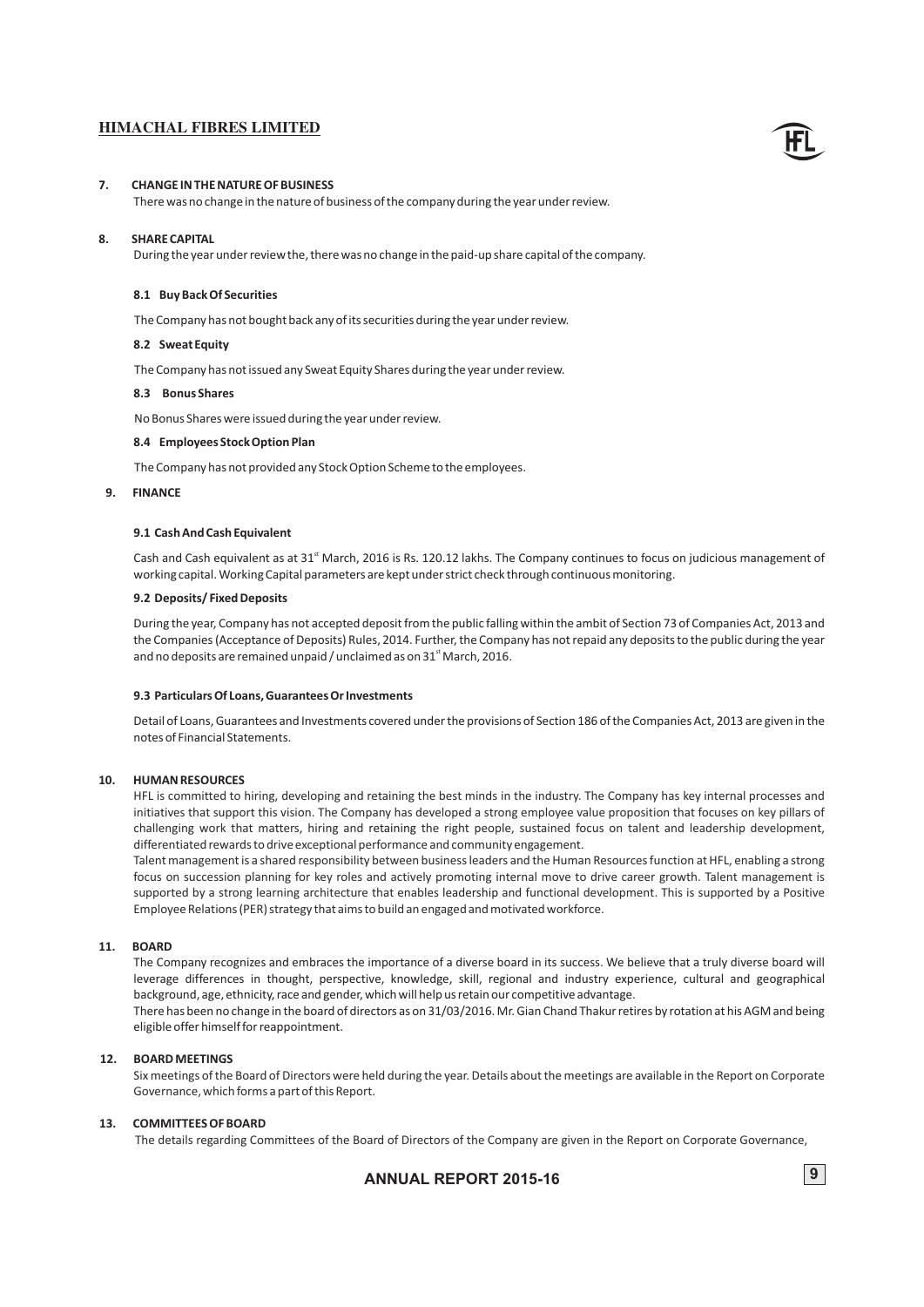![](_page_12_Picture_1.jpeg)

which forms a part of this Report.

#### **14. DECLARATION BY INDEPENDENT DIRECTORS**

 The Company has received necessary declarations from each Independent Director under Section 149(7) of the Companies Act, 2013, that he/she meets the criteria of Independence laid down in and Section 149(6) of the Companies Act, 2013 and SEBI (Listing Obligations and Disclosure Requirements) Regulations, 2015

#### **15. REMUNERATION POLICY AND BOARD EVALUATION**

Company has Nomination and Remuneration policy in place pursuant to Companies Act, 2013 and SEBI (LODR) Regulation, 2015. Independent directors in their meeting held on 30/03/2016, evaluated the performance of the non independent director of the board including Managing Director. The minutes of the meeting were placed before the board and board affirmed the same. The Board has carried out an annual evaluation of its own performance, performance of its Committees as well as the directors individually.

The details regarding process and criteria for evaluation are given in the Report on Corporate Governance, which forms a part of this Report.

The Company's policy on directors' appointment and remuneration and other matters provided in Section 178(3) of the Companies Act, 2013 and SEBI(LODR) Regulation, 2015 is enclosed herewith as '**Annexure - 6**'.

#### **16. CODE OF CONDUCT COMPLIANCE:**

The declaration signed by the Managing Director affirming compliance with the Code of Conduct by Directors and Senior Management, for the financial year ended March 31, 2016 is given in Report on Corporate Governance, which forms a part of this Report.

### **17. CORPORATE SOCIAL RESPONSIBILITY**

Even though the provisions of Companies Act, 2013 regarding Corporate Social Responsibility are not attracted to the company yet the Company has been, over the years, pursuing as part of its corporate philosophy, an unwritten CSR policy voluntarily which goes much beyond mere philanthropic gestures and integrates interest, welfare and aspirations of the community with those of the Company itself in an environment of partnership for inclusive development.

#### **18. TRAINING OF INDEPENDENT DIRECTORS**.

Every new independent director of the Board attends an orientation program. To familiarize the new inductees with the strategy, operations and functions of our Company, the executive directors / senior managerial personnel make presentations to the inductees about the Company's strategy, operations, product, markets, organization structure, finance, human resources, technology, quality, facilities and risk management.

#### **19. DIRECTORS' RESPONSIBILITY STATEMENT**

In accordance with the provisions of Section 134(5) of the Companies Act, 2013 the Board hereby submit its responsibility Statement:—

a) in the preparation of the annual accounts, the applicable accounting standards had been followed along with proper explanation relating to material departures, if any;

b) the directors had selected such accounting policies and applied them consistently and made judgments and estimates that are reasonable and prudent so as to give a true and fair view of the state of affairs of the company at the end of the financial year and of the profit and loss of the company for that period;

c) the directors had taken proper and sufficient care for the maintenance of adequate accounting records in accordance with the provisions of this Act for safeguarding the assets of the company and for preventing and detecting fraud and other irregularities;

d) the directors had prepared the annual accounts on a going concern basis; and

e) the directors had laid down internal financial controls to be followed by the company and that such internal financial controls are adequate and were operating effectively.

f) the directors had devised proper systems to ensure compliance with the provisions of all applicable laws and that such systems were adequate and operating effectively.

**ANNUAL REPORT 2015-16** 10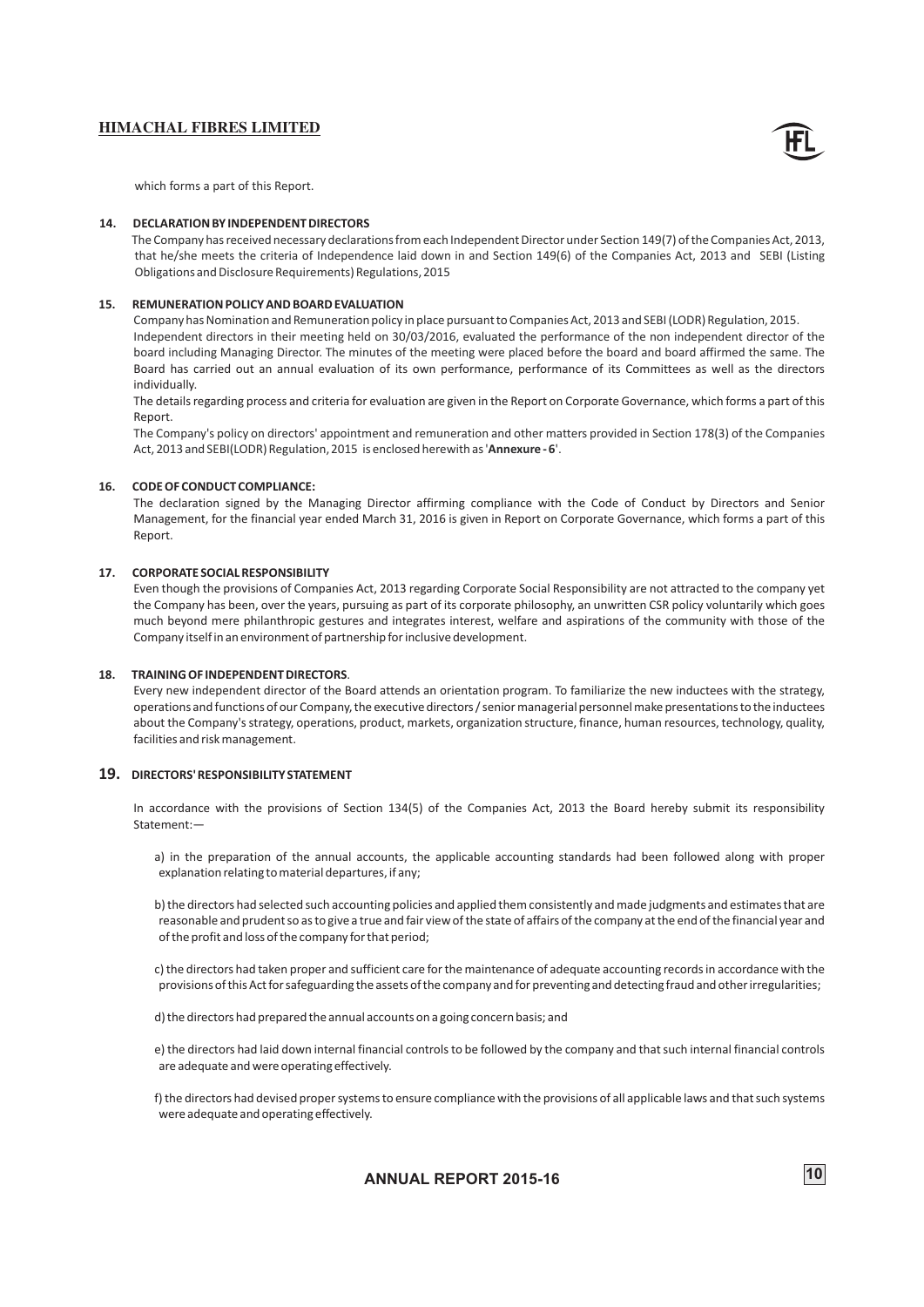![](_page_13_Picture_1.jpeg)

#### **20. AUDITORS**

#### **20.1 Statutory Auditors**

M/s Sumat Gupta & Co. ( FRN : 010288N) , Chartered Accountants, were appointed as Statutory Auditors for a period of three years in the Annual General Meeting held on 30.09.2014. Their continuance of appointment and payment of remuneration are to be confirmed and approved in the ensuing Annual General Meeting. The Company has received a certificate from the above Auditors to the effect that if they are reappointed, it would be in accordance with the provisions of Section 141 of the Companies Act, 2013.

#### **20.2 Secretarial Auditors**

Pursuant to the provisions of Section 204 of the Companies Act, 2013 and The Companies (Appointment and Remuneration of Managerial Personnel) Rules, 2014, the Company has appointed Rajeev Bhambri & Associates (CP No.: 9491, FCS: 4327),Company Secretaries to undertake the secretarial audit of the company. The Secretarial Audit Report is annexed herewith as '**Annexure - 1'**.

#### **20.3 Internal Auditors**

Mr. Shekhar Bansal performs the duties of internal auditors of the company and their report is reviewed by the audit committee from time to time.

#### **20.4 Cost Auditor**

The Cost Audit was not applicable on the Company during the Financial year 2014-15 as per Companies (Cost record & audit) Rules, 2014 dated 30.06.2014. Further as per amendment in the above said rules vide notification dated 31.12.2014, M/s J. Verma & Associates, cost Accountants, Jalandhar was appointed to conduct the Cost Audit of the Company for the Financial Year 2015-16.

#### **20.5 Explanation on qualification/ reservation/ adverse remarks in the Auditors' Report**

The Auditors' Report on the Accounts of the Company and Secretarial Auditors' Report on Secretarial Records of the company for the period under review is self – explanatory and contain no qualification/ reservation/ adverse remarks, therefore, requires no comments.

#### **21. INTERNAL FINANCIAL CONTROLS**

The Board has adopted the policies and procedures for ensuring the orderly and efficient conduct of its business, including adherence to the Company's policies, the safeguarding of its assets, the prevention and detection of frauds and errors, the accuracy and completeness of the accounting records, and the timely preparation of reliable financial information.

#### **22. LISTING OF SECURITIES**

The Securities of the Company are listed on Bombay Stock Exchange Limited. The Company has paid annual listing fee to exchanges for the year 2016-17.

#### **23. SIGNIFICANT AND MATERIAL ORDERS PASSED BY THE REGULATORS OR COURTS**

There are no significant and material orders passed by the regulators or courts or tribunals impacting the going concern status and Company's operations in future.

#### **24. EXTRACT OF ANNUAL RETURN**

The details forming part of the extract of the Annual Return in form MGT-9 is annexed herewith as '**Annexure- 2'**

#### **25. VIGIL MECHANISM / WHISTLE BLOWER POLICY**

The company has set up vigil mechanism viz. Whistle Blower Policy to enable the employees and directors to report genuine concerns, unethical behavior and irregularities, if any, in the company noticed by them which could adversely affect company's operations. The same is reviewed by the Audit Committee from time to time. No concerns or irregularities have been reported till date. The details of the Whistle Blower Policy is explained in the Corporate Governance Report and also posted on the website of the Company

#### **26. RISK MANAGEMENT POLICY**

The Company manages, monitors and reports on the principal risks and uncertainties that can impact its ability to achieve its strategic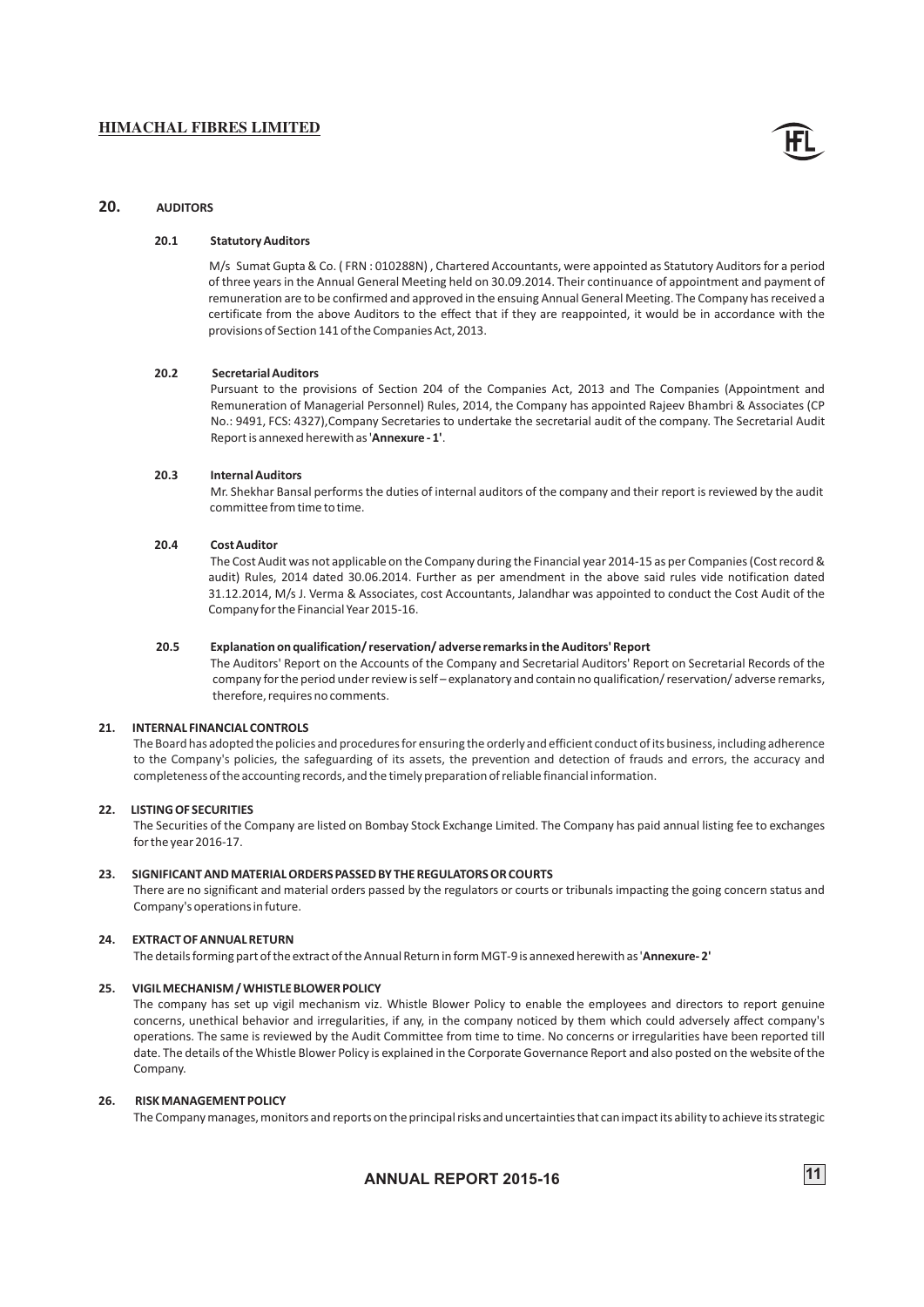![](_page_14_Picture_1.jpeg)

objectives. The Company's management systems, organisational structures, processes and behaviors together form the Risk Management Policy that governs how the company conducts its business and manages associated risks.

#### **27. SUBSIDIARIES**,**JOINT VENTURES AND ASSOCIATE COMPANIES**

The Company does not have any Subsidiary, Joint venture or Associate Company. There were no companies which have become or ceased to be its subsidiaries, joint ventures or associate companies during the year under review.

#### **28. RELATED PARTY TRANSACTIONS/ PARTICULARS OF CONTRACTS OR ARRANGEMENTS WITH RELATED PARTIES.**

All transactions entered into with Related Parties, as defined under the Companies Act, 2013 and Clause 23 of the SEBI (Listing Obligations and Disclosure Requirements) Regulations, 2015, during the financial year, were in the ordinary course of business and were on arm's length pricing basis and do not attract the provisions of Section 188 of the Companies Act, 2013. There were few materially significant transactions with related parties during the financial year for which shareholders approval was sought during the year by way of Postal Ballot (Results declared on 17/06/2015). Suitable disclosure as required by the Accounting Standards (AS18) has been made in the notes to the Financial Statements. The report of the Board in respect of the particular of contracts or arrangements with related parties referred to sub section (1) of Section 188 in form AOC-2 is annexed to this report in '**Annexure- 3'**.

#### **29. MANAGEMENT DISCUSSION & ANALYSIS/CORPORATE GOVERNANCE REPORT:**

The Management Discussion and Analysis Report and Corporate Governance Report pursuant to SEBI (Listing Obligations and Disclosure Requirements) Regulations, 2015 are annexed herewith and form part of the Directors Report.

#### **30. DISCLOSURE UNDER SEXUAL HARASSMENT OF WOMEN AT WORKPLACE (PREVENTION, PROHIBITION AND REDRESSAL), ACT, 2013**

The Company has in place a prevention of sexual Harassment policy in line with the requirements of the sexual Harassment of Women at the Workplace (prevention, prohibition and Redressal) Act, 2013. During the year 2015-16, no complaint were received by the Company related to sexual Harassment.

#### **31. CONSERVATION OF ENERGY, TECHNOLOGY ABSORPTION, FOREIGN EXCHANGE EARNINGS AND OUTGO**

The information on conservation of energy, technology absorption and foreign exchange earnings and outgo stipulated under section 134 (3)(m) of the Companies Act, 2013 read with Rule 8 of the Companies (Accounts) Rules, 2014, is annexed herewith as "**Annexure- 4**"

#### **32. PARTICULARS OF EMPLOYEES**

The information required under Section 197(12) of the Companies Act, 2013, read with Rule 5 of the Companies (Appointment and Remuneration of Managerial Personnel) Rules, 2014, is annexed to the *Board's report* as per '**Annexure- 5'**.

#### **33. APPRECIATION AND ACKNOWLEDGEMENTS**

The company has been very well supported from all quarters and therefore your directors wish to place on record their sincere appreciation for the support and co-operation received from Employees, Dealers, Suppliers, Central and State Governments, Bankers and others associated with the Company. Your Directors wish to thank the banks, financial institutions, shareholders and business associates for their continued support and cooperation. We look forward to receiving the continued patronage from all quarters to become a better and stronger company.

#### **34. CAUTIONARY STATEMENT**

The statements contained in the Board's Report and Management Discussion and Analysis contain certain statements relating to the future and therefore are forward looking within the meaning of applicable securities, laws and regulations.

Various factors such as economic conditions, changes in government regulations, tax regime, other statues, market forces and other associated and incidental factors may however lead to variation in actual results.

**FOR AND ON BEHALF OF THE BOARD**  $-sd-$  **Place: Ludhiana (SUSHIL KUMAR SINGLA)**  $\blacksquare$  Dated: 2 $^{\text{nd}}$  September, 2016  $\blacksquare$ 

 **DIN: 00126157**

**ANNUAL 12 REPORT 2015-16**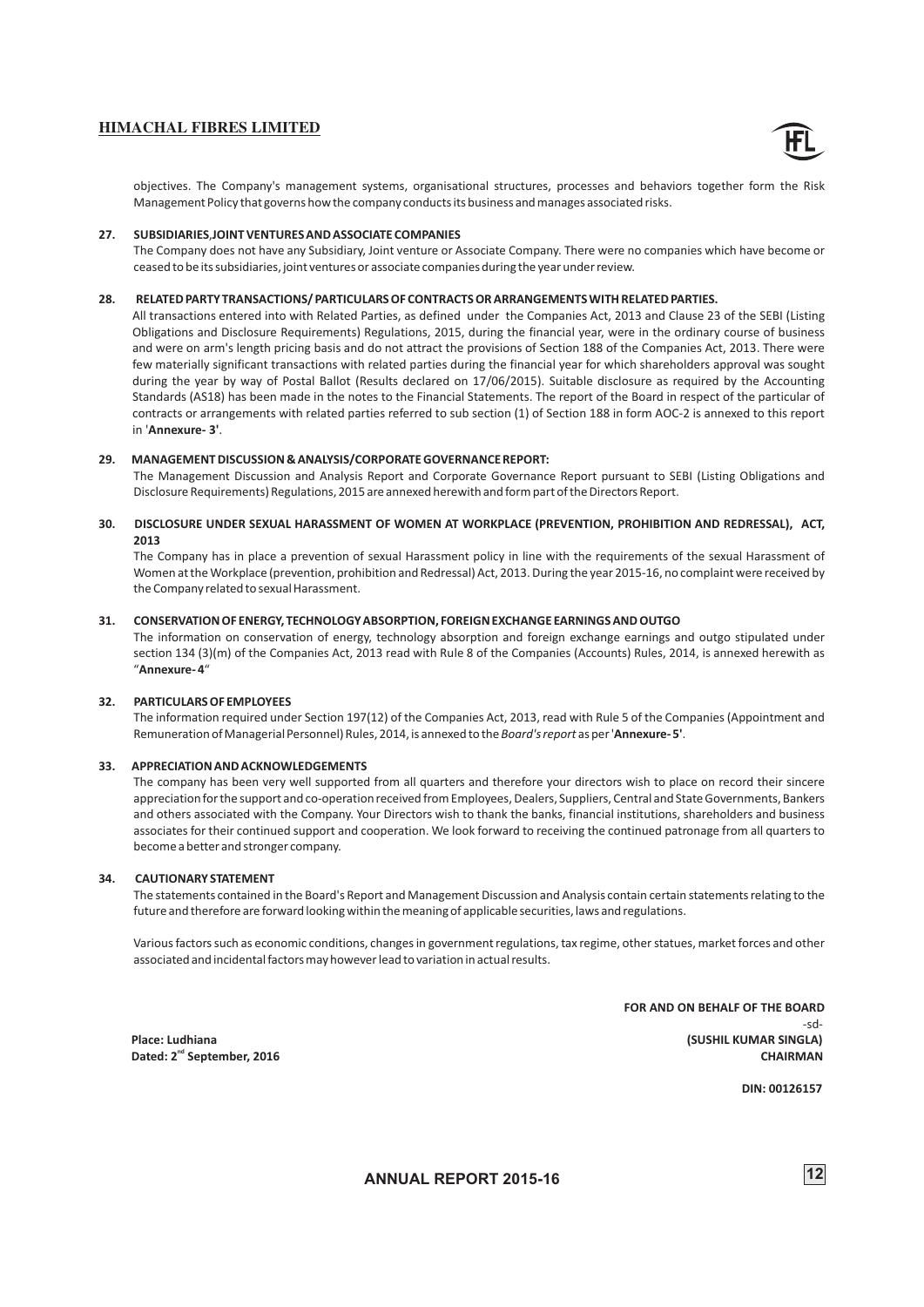![](_page_15_Picture_1.jpeg)

#### **Annexure- 1**

**SECRETARIAL AUDIT REPORT FOR THE FINANCIAL YEAR ENDED 31 MARCH, 2016 [Pursuant to section 204(1) of the Companies Act, 2013 and rule 9 of the Companies (Appointment and Remuneration of Managerial Personnel) Rules, 2014]**

To, **The Members, Himachal Fibres Limited, Plot No. 40-43, Industrial Area, Barotiwala. (Himachal Pradesh)**

We have conducted the secretarial audit of the compliance of applicable statutory provisions and the adherence to good corporate practices by Himachal Fibres Limited (hereinafter called the Company). Secretarial Audit was conducted in a manner that provided us a reasonable basis for evaluating the corporate conducts/statutory compliances and expressing my opinion thereon.

Based on our verification of the Company's books, papers, minute books, forms and returns filed and other records maintained by the Company and also the information provided by the Company, its officers, agents and authorized representatives during the conduct of secretarial audit, we hereby report that in our opinion, the Company has, during the audit period covering the financial year ended on 31 March, 2016 ('Audit Period') complied with the statutory provisions listed hereunder and also that the Company has proper Boardprocesses and compliance-mechanism in place to the extent, in the manner and subject to the reporting made hereinafter:

We have examined the books, papers, minute books, forms and returns filed and other records maintained by the Company for the financial year ended on 31 March, 2016, to the extent applicable and according to the provisions of:

- **(i)** The Companies Act, 2013 (the Act) and the rules made thereunder;
- **(ii)** The Securities Contracts (Regulation) Act, 1956 ('SCRA') and the rules made thereunder;
- **(iii)** The Depositories Act, 1996 and the Regulations and Bye-laws framed thereunder;
- **(iv)** Foreign Exchange Management Act, 1999 and the rules and regulations made there under to the extent of Foreign Direct Investment, Overseas Direct Investment and External Commercial Borrowings;
- **(v)** The following Regulations and Guidelines prescribed under the Securities and Exchange Board of India Act, 1992 ('SEBI Act'):—

(a) The Securities and Exchange Board of India (Substantial Acquisition of Shares and Takeovers) Regulations, 2011;

(b) SEBI (Prohibition of Insider Trading) Regulations, 1992 and SEBI (Prohibition of Insider Trading) Regulations, 2015;

(c) The Securities and Exchange Board of India (Issue of Capital and Disclosure Requirements) Regulations, 2009 and amendments from time to time

(d) The Securities and Exchange Board of India (Employee Stock Option Scheme and Employee Stock Purchase Scheme) Guidelines, 1999 and the Securities and ExchangeBoard of India (Share Based Employee Benefits) Regulations, 2014;

(e) The Securities and Exchange Board of India (Issue and Listing of Debt Securities) Regulations, 2008;

(f) The Securities and Exchange Board of India (Registrars to an Issue and Share Transfer Agents) Regulations, 1993 regarding the Companies Act and dealing with client;

(g) The Securities and Exchange Board of India (Delisting of Equity Shares) Regulations, 2009**;** and

(h) The Securities and Exchange Board of India (Buyback of Securities) Regulations, 1998;

**vi)** We further report that there are adequate systems and processes in the Company commensurate with the size and operations of the company to monitor and ensure compliance with laws relating to, inter alia:

- All labour & industrial laws;
- The Competition Act, 2012;
- All environmental laws;
- Textiles (Consumer Protection) Regulations, 1988;
- Textiles (Development and Regulation) Order, 2001;
- Textiles Committee Act, 1963;
- Additional Duties of Excise (Textiles and Textiles Articles) Act, 1978.
- Indian Boilers Act, 1923

We have also examined compliance with the applicable clauses of the following:

(i) Secretarial Standards issued by The Institute of Company Secretaries of India to the extent of its applicability.

# **ANNUAL REPORT 2015-16** 13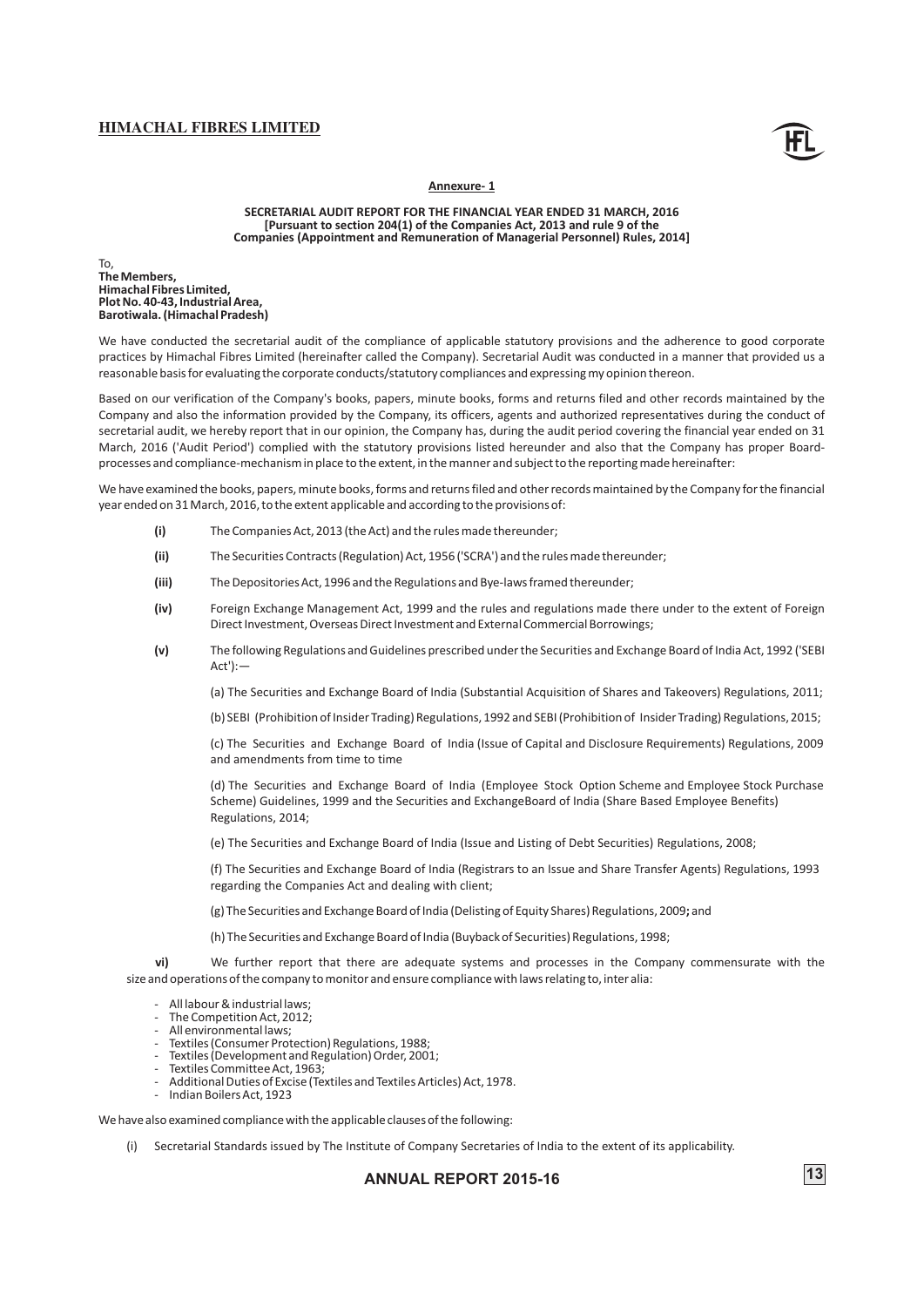- 
- The Listing Agreement entered into by the Company with the BSE Limited read with SEBI (Listing Obligations and Disclosure Requirements) Regulations, 2015.

During the period under review the Company has complied with the provisions of the Act, Rules, Regulations, Guidelines, Standards, etc. mentioned above subject to the following observations:

#### **Company is not regular in depositing the statutory payments as required under Income Tax Act, 1961 and Himachal Pradesh Sales Tax Act.**

#### We further report that

The Board of Directors of the Company is duly constituted with proper balance of Executive Directors, Non-Executive Directors and Independent Directors. The changes in the composition of the Board of Directors that took place during the period under review were carried out in compliance with the provisions of the Act. Adequate notice is given to all directors to schedule the Board Meetings, agenda and detailed notes on agenda were sent at least seven days in advance, and a system exists for seeking and obtaining further information and clarifications on the agenda items before the meeting and for meaningful participation at the meeting.

All decisions at Board Meetings and Committee Meetings are carried out unanimously or by the majority as recorded in the minutes of the meetings of the Board of Directors or Committee of the Board, as the case may be.

We further report that there are adequate systems and processes in the Company commensurate with the size and operations of the company to monitor and ensure compliance with applicable laws, rules, regulations and guidelines.

We further report that during the audit period there were no specific events/actions having a major bearing on the Company's affairs in pursuance of the above referred laws, rules, regulations, guidelines, standards etc.

**For Rajeev Bhambri & Associates**

**-sd- (Rajeev Bhambri) Proprietor** Place: Ludhiana Company Secretary in whole time practice

Dated: 02.09.2016 C.P. No. 9491

Note: This report is to be read with our letter of even date which is annexed as 'ANNEXURE A' and forms an integral part of this report.

**'ANNEXURE A'**

**To, The Members, Himachal Fibres Limited, Plot No. 40-43, Industrial Area, Barotiwala. (Himachal Pradesh)**

Our report of even date is to be read along with this letter.

- 1. We have followed the audit practices and processes as were appropriate to obtain reasonable assurance about the correctness of the contents of the Secretarial records. The verification was done on test basis to ensure that correct facts are reflected in secretarial records. We believe that the processes and practices, we followed provide a reasonable basis for our opinion.
- 2. We have not verified the correctness and appropriateness of financial records and Books of Accounts of the company as we have relied upon the Audit done by Statutory Auditors as required under Companies Act, 2013.
- 3. Where ever required, we have obtained the Management representation about the compliance of laws, rules and regulations and happening of events etc.
- 4. The compliance of the provisions of Corporate and other applicable laws, rules, regulations, standards is the responsibility of management. Our examination was limited to the verification of procedures on test basis.
- 5. The Secretarial Audit report is neither an assurance as to the future viability of the company nor of the efficacy or effectiveness with which the management has conducted the affairs of the company.

 **For Rajeev Bhambri & Associates**

 **-sd- (Rajeev Bhambri) Proprietor**

**Place: Ludhiana** Company Secretary in whole time practice **Dated: 02.09.2016** C.P. No. 9491

**ANNUAL REPORT 2015-16** 14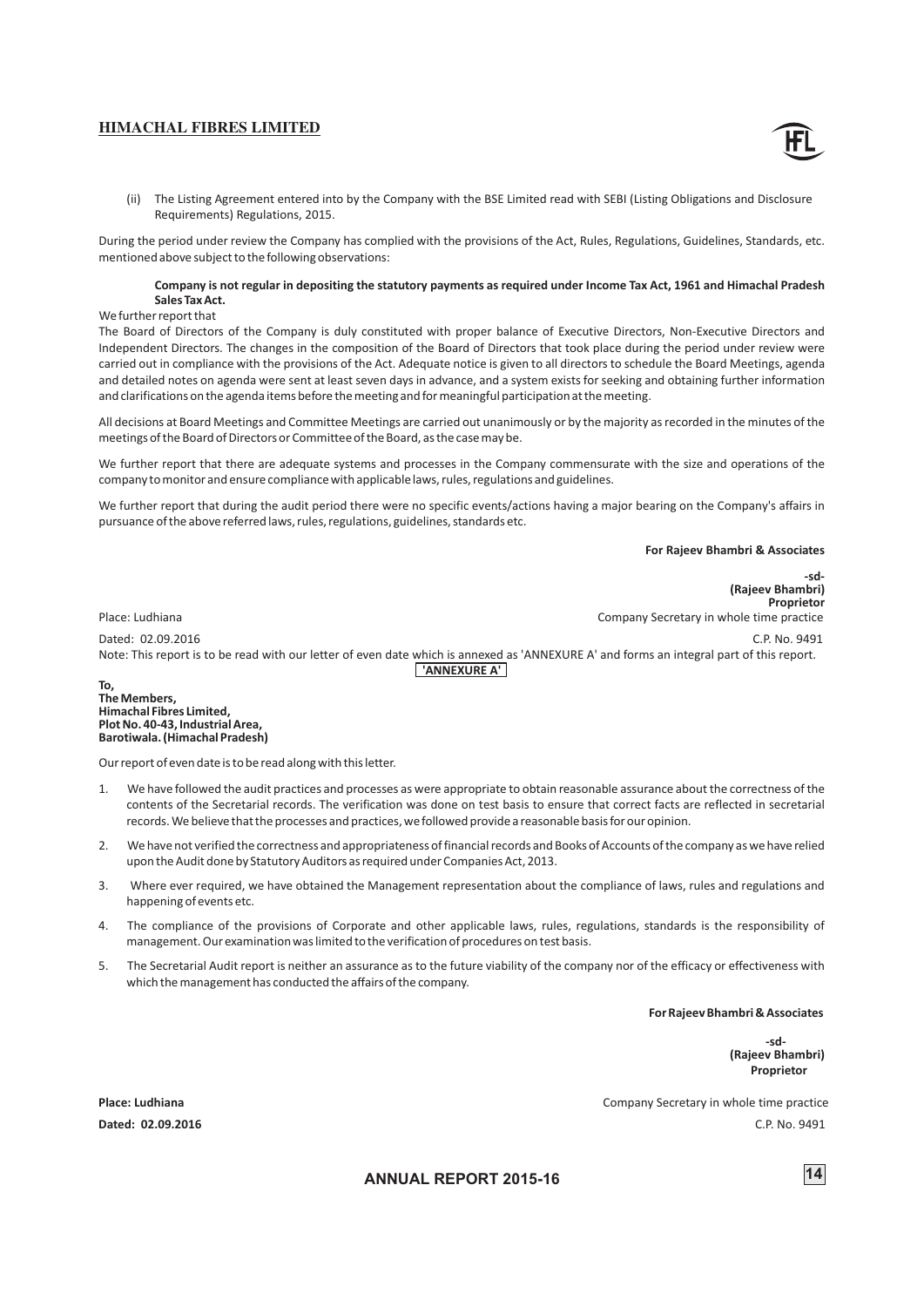![](_page_17_Picture_1.jpeg)

# **Annexure- 2**

**Form No. MGT-9**

# **EXTRACT OF ANNUAL RETURN**

# as on the financial year ended on 31<sup>st</sup> March, 2016

[Pursuant to section 92(3) *of the Companies Act, 2013* and rule 12(1) of the Companies (Management and Administration) Rules, 2014]

| i)   | CIN:                                                                                                                                                            | L17119HP1980PLC031020                                                                                                                                                                            |
|------|-----------------------------------------------------------------------------------------------------------------------------------------------------------------|--------------------------------------------------------------------------------------------------------------------------------------------------------------------------------------------------|
|      | <b>Foreign Company Registration Number/GLN</b>                                                                                                                  | N.A.                                                                                                                                                                                             |
|      | <b>Registration Date [DDMMYY]</b>                                                                                                                               | 20/02/1980                                                                                                                                                                                       |
| ii)  | <b>Category of the Company</b>                                                                                                                                  | <b>Public Company</b>                                                                                                                                                                            |
| iii) | Sub Category of the Company                                                                                                                                     | Limited by shares                                                                                                                                                                                |
| iv)  | Whether shares listed on recognized Stock                                                                                                                       | Yes                                                                                                                                                                                              |
|      | Exchange(s)<br>If yes, detai Is of stock exchanges where shares are<br>listed                                                                                   | <b>Bombay Stock Exchange</b>                                                                                                                                                                     |
| v)   | <b>AGM</b> details-                                                                                                                                             | 35 <sup>th</sup> AGM held on 28 <sup>th</sup> September, 2016 at 11:00 A.M. at registered<br>office of the company at Plot No. 43 -44, Industrial Area, Barotiwala,<br>Himachal Pradesh - 174103 |
|      | Whether extension of AGM was granted - Yes / No. (<br>If yes, provide reference number, date of approval<br>letter and the period upto which extension granted) | <b>NO</b>                                                                                                                                                                                        |
|      | If Annual General Meeting was not held, specify the<br>reasons for not holding<br>the same                                                                      | <b>NA</b>                                                                                                                                                                                        |
| Vi)  | NAME AND REGISTERED OFFICE ADDRESS OF COMPANY:                                                                                                                  |                                                                                                                                                                                                  |
|      | <b>Company Name</b>                                                                                                                                             | <b>HIMACHAL FIBRES LIMITED</b>                                                                                                                                                                   |
|      | <b>Address</b>                                                                                                                                                  | Plot No. 43 -44, Industrial Area, Barotiwala, Himachal Pradesh<br>174103                                                                                                                         |
|      | Town / City                                                                                                                                                     | Barotiwala, Distt. Solan                                                                                                                                                                         |
|      | <b>State</b>                                                                                                                                                    | <b>Himachal Pradesh</b>                                                                                                                                                                          |
|      | Pin Code:                                                                                                                                                       | 174103                                                                                                                                                                                           |
|      | <b>Country Name:</b>                                                                                                                                            | India                                                                                                                                                                                            |
|      | <b>Country Code</b>                                                                                                                                             | $+91$                                                                                                                                                                                            |
|      | <b>Telephone (With STD Area Code Number)</b>                                                                                                                    | 0161-4684000                                                                                                                                                                                     |
|      | Fax Number:                                                                                                                                                     | 0161-4684010                                                                                                                                                                                     |
|      | <b>Email Address</b>                                                                                                                                            | hfl.corporate@gmail.com                                                                                                                                                                          |
|      | Website                                                                                                                                                         | http://www.himachalfibre.com/                                                                                                                                                                    |
|      | Name of the Police Station having jurisdiction where<br>the registered office is situated                                                                       | Barotiwala, Tehsil Nalagarh                                                                                                                                                                      |
|      | Address for correspondence, if different from address<br>of registered office:                                                                                  | Plot No. 43 -44, Industrial Area, Barotiwala, Himachal Pradesh<br>174103                                                                                                                         |
| Vii) | Name and Address of Registrar & Transfer Agents (RTA):- Full address and contact details to be given.                                                           |                                                                                                                                                                                                  |
|      | Registrar & Transfer Agents (RTA):-                                                                                                                             | Beetal Financial & Computer Services Pvt. Ltd                                                                                                                                                    |
|      | <b>Address</b>                                                                                                                                                  | Beetal House, 3rd Floor, 99, Madangir, New Delhi                                                                                                                                                 |
|      | Town / City                                                                                                                                                     | New Delhi                                                                                                                                                                                        |
|      | <b>State</b>                                                                                                                                                    | New Delhi                                                                                                                                                                                        |
|      | Pin Code:                                                                                                                                                       | 110062                                                                                                                                                                                           |
|      | <b>Telephone</b><br>(With STD<br><b>Area Code</b><br>Number)                                                                                                    | 011 - 29961281 / 29961282                                                                                                                                                                        |
|      | Fax Number:                                                                                                                                                     | $011 - 29961284$                                                                                                                                                                                 |
|      | <b>Email Address</b>                                                                                                                                            | beetal@beetalfinancial.com                                                                                                                                                                       |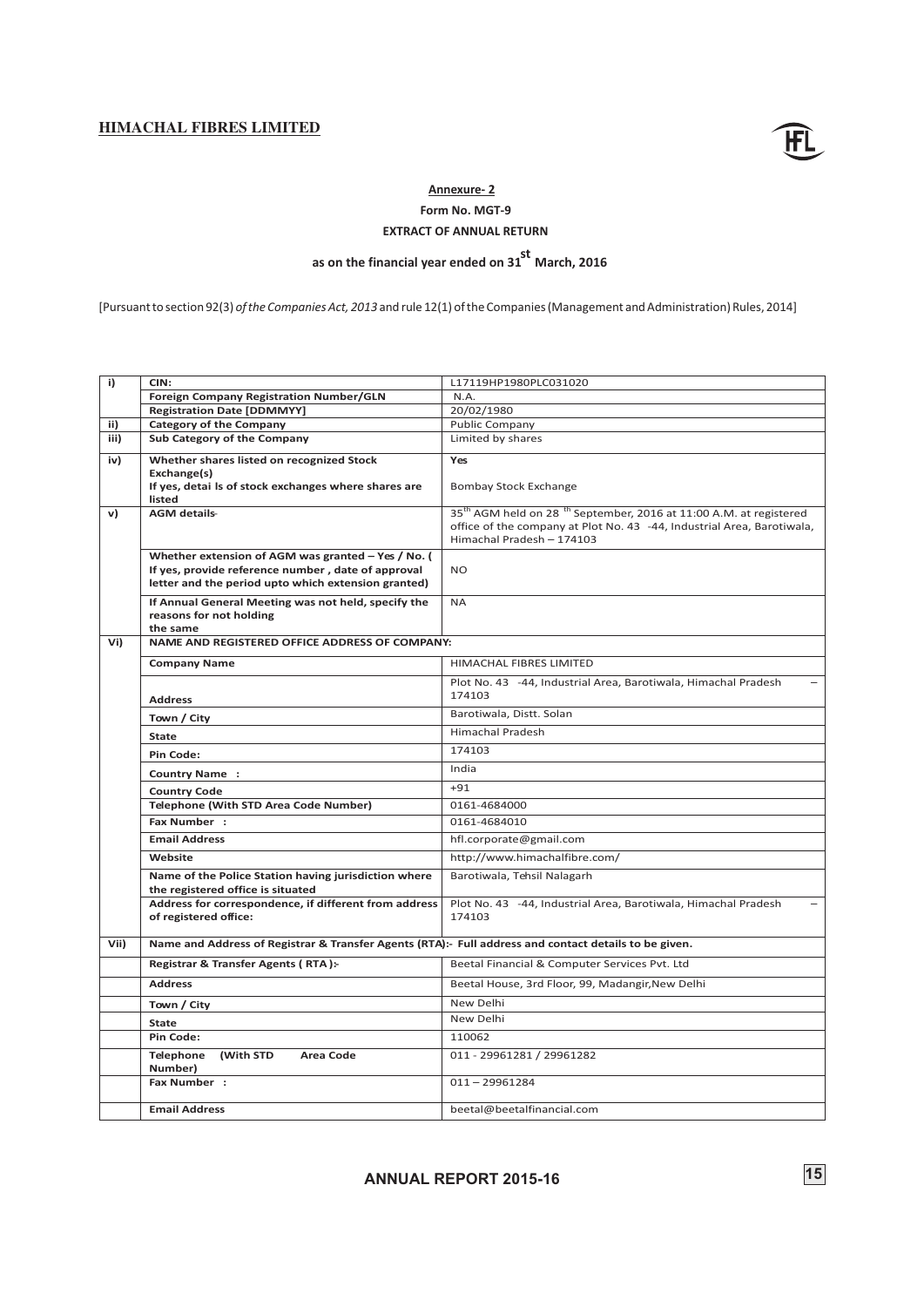![](_page_18_Picture_1.jpeg)

**II. PRINCIPAL BUSINESS ACTIVITIES OF THE COMPANY (All the business activities contributing 10 % or more of the total turnover of the company shall be stated)**

| S.NO. | Name and Description of main<br>products / services | NIC Code of the Product/service                         | % to total turnover of the<br>company |  |
|-------|-----------------------------------------------------|---------------------------------------------------------|---------------------------------------|--|
|       | <b>TEXTILES</b>                                     | 131-SPINING.WEAVING AND<br><b>FINISHING OF TEXTILES</b> | 100%                                  |  |

**III. PARTICULARS OF HOLDING, SUBSIDIARY AND ASSOCIATE COMPANIES [No. of Companies for which information is being filled]] - N.A.**

**IV. SHARE HOLDING PATTERN (Equity Share Capital Breakup as percentage of Total Equity)**

i) Category-wise Share Holding

| Category of<br><b>Shareholders</b>           | No. of Shares held at the beginning of the yer[As<br>No. of Shares held at the end of the year[As on<br>on 31-March-2015]<br>31-March-2016] |          |              |                                       |              |              | %<br>Change  |                                  |                       |
|----------------------------------------------|---------------------------------------------------------------------------------------------------------------------------------------------|----------|--------------|---------------------------------------|--------------|--------------|--------------|----------------------------------|-----------------------|
|                                              | Demat                                                                                                                                       | Physical | <b>Total</b> | % of<br><b>Total</b><br><b>Shares</b> | Demat        | Physical     | Total        | $%$ of<br>Total<br><b>Shares</b> | during<br>the<br>year |
| A. Promoters                                 |                                                                                                                                             |          |              |                                       |              |              |              |                                  |                       |
| $(1)$ Indian                                 |                                                                                                                                             |          |              |                                       |              |              |              |                                  |                       |
| a) Individual/HUF                            | 7000000                                                                                                                                     | 0        | 7000000      | 8.12                                  | 7000000      | $\mathbf{0}$ | 7000000      | 8.12                             | 0.00                  |
| b) Central Govt                              |                                                                                                                                             |          | $\mathbf 0$  |                                       |              |              | $\mathbf{0}$ |                                  | 0.00                  |
| c) State Govt(s)                             |                                                                                                                                             |          | $\mathbf{0}$ |                                       |              |              | 0            |                                  | 0.00                  |
| d) Bodies Corp.                              | 40041500                                                                                                                                    | 0        | 40041500     | 46.42                                 | 40041500     | 0            | 40041500     | 46.42                            | 0.00                  |
| e) Banks / FI                                |                                                                                                                                             |          | $\mathbf{0}$ |                                       |              |              | $\Omega$     |                                  | 0.00                  |
| f) Any other                                 |                                                                                                                                             |          | $\mathbf{0}$ |                                       |              |              | $\mathbf{0}$ |                                  | 0.00                  |
| <b>Total shareholding of</b><br>Promoter (A) | 47041500                                                                                                                                    | 0        | 47041500     | 54.54                                 | 47041500     | 0            | 47041500     | 54.54                            | 0.00                  |
| <b>B. Public Shareholding</b>                |                                                                                                                                             |          | $\mathbf{0}$ |                                       |              |              | $\mathbf{0}$ |                                  | 0.00                  |
| 1. Institutions                              |                                                                                                                                             |          | $\Omega$     |                                       |              |              | $\Omega$     |                                  | 0.00                  |
| a) Mutual Funds                              | 4000                                                                                                                                        | 0        | 4000         | 0.00                                  | 4000         | $\mathbf{0}$ | 4000         | 0.00                             | 0.00                  |
| b) Banks / FI                                | 500                                                                                                                                         | 140500   | 141000       | 0.16                                  | 0            | 140500       | 140500       | 0.16                             | 0.00                  |
| c) Central Govt                              | $\mathbf{0}$                                                                                                                                | $\Omega$ | $\mathbf{0}$ | 0.00                                  | $\Omega$     | $\Omega$     | 0            | 0.00                             | 0.00                  |
| d) State Govt(s)                             | $\Omega$                                                                                                                                    | 0        | 0            | 0.00                                  | 0            | $\Omega$     | $\mathbf{0}$ | 0.00                             | 0.00                  |
| e) Venture Capital Funds                     | $\mathbf{0}$                                                                                                                                | 0        | 0            | 0.00                                  | 0            | $\mathbf{0}$ | 0            | 0.00                             | 0.00                  |
| f) Insurance Companies                       | $\mathbf{0}$                                                                                                                                | 0        | 0            | 0.00                                  | $\mathbf{0}$ | $\mathbf{0}$ | 0            | 0.00                             | 0.00                  |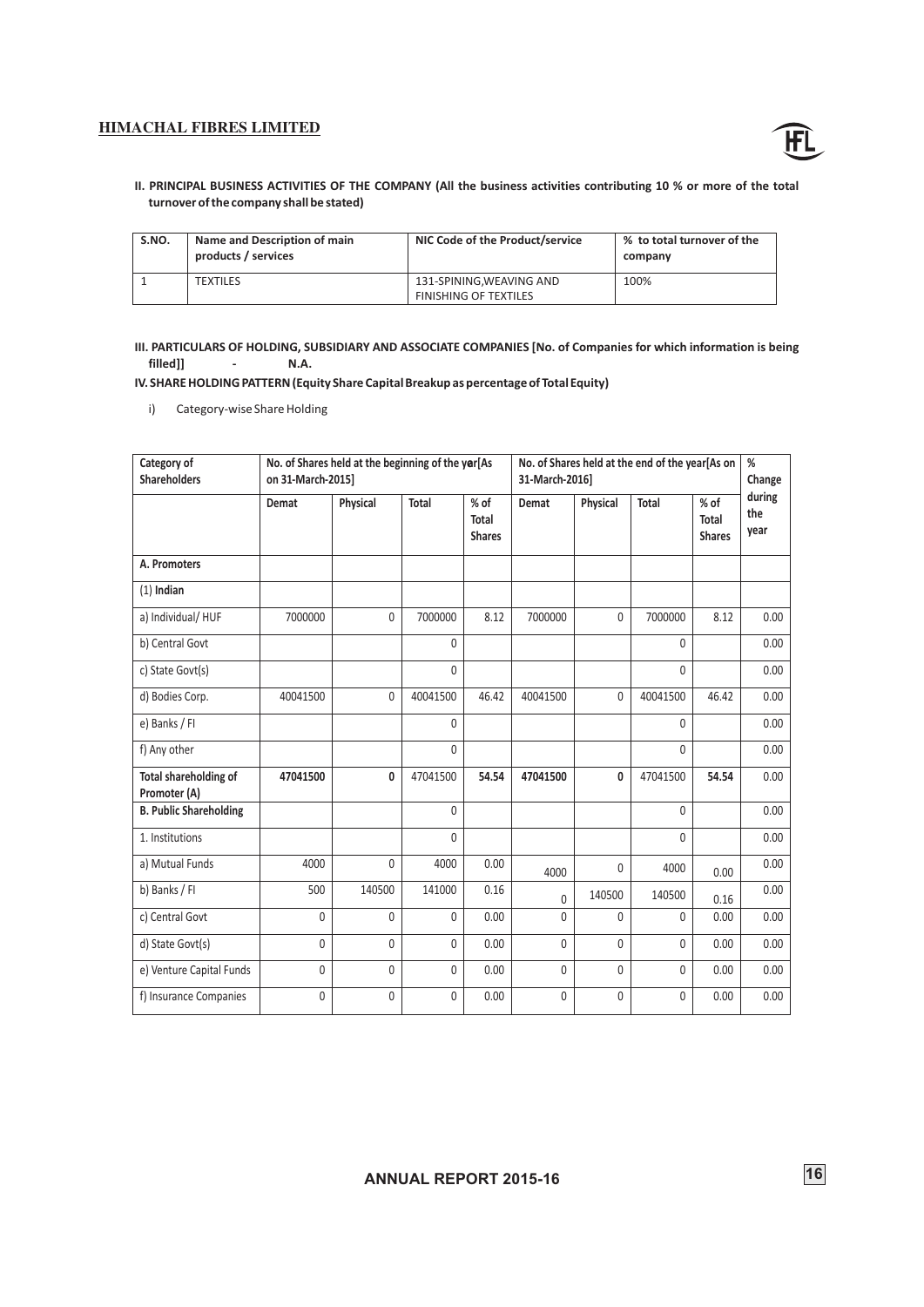![](_page_19_Picture_1.jpeg)

| g) FIIs                                          | $\Omega$     | $\Omega$     | 0           | 0.00   | $\Omega$     | $\overline{0}$ | $\mathbf 0$ | 0.00   | 0.00    |
|--------------------------------------------------|--------------|--------------|-------------|--------|--------------|----------------|-------------|--------|---------|
| h) Foreign Venture                               | $\Omega$     | $\Omega$     | $\Omega$    | 0.00   | $\Omega$     | $\Omega$       | $\Omega$    | 0.00   | 0.00    |
| <b>Capital Funds</b><br>i) Others (specify)      | $\Omega$     | $\Omega$     | 0           | 0.00   | $\Omega$     | $\Omega$       | 0           | 0.00   | 0.00    |
| Sub-total (B)(1):-                               | 4500         | 140500       | 145000      | 0.16   | 4000         | 140500         | 144500      | 0.17   | 0.01    |
|                                                  |              |              |             |        |              |                |             |        |         |
| 2. Non-Institutions                              |              |              | 0           |        |              |                | 0           |        | 0.00    |
| a) Bodies Corp.                                  | 15663302     | 18397000     | 34060302    | 39.49  | 26865943     | 1614750        | 28480693    | 33.02  | $-6.47$ |
|                                                  |              |              |             |        |              |                |             |        |         |
| i) Indian                                        | $\Omega$     | $\Omega$     | $\Omega$    | 0.00   | $\Omega$     | $\Omega$       | $\Omega$    | 0.00   | 0.00    |
| ii) Overseas                                     | $\mathbf 0$  | 0            | 0           | 0.00   | 0            | $\Omega$       | 0           | 0.00   | 0.00    |
| b) Individuals                                   | $\Omega$     | $\Omega$     | $\Omega$    | 0.00   | $\Omega$     | $\Omega$       | $\Omega$    | 0.00   | 0.00    |
| i)Individual shareholders                        | 979054       | 2107250      | 3086304     | 3.58   | 1926950      | 1777000        | 3703950     | 4.29   | 0.71    |
| holding nominal share<br>capital upto Rs. 1 lakh |              |              |             |        |              |                |             |        |         |
| ii) Individual                                   | 1359195      | 468250       | 1827445     | 2.12   | 6685101      | $\overline{0}$ | 6685101     | 7.75   | 5.63    |
| shareholders holding                             |              |              |             |        |              |                |             |        |         |
| nominal share capital in                         |              |              |             |        |              |                |             |        |         |
| excess of Rs 1 lakh                              |              |              |             |        |              |                |             |        |         |
| c) Others (specify)                              |              |              | $\mathbf 0$ |        |              |                | 0           |        | 0.00    |
| Non Resident Indians                             | 5000         | 0            | 5000        | 0.01   | 102030       | 0              | 102030      | 0.12   | 0.11    |
| Overseas Corporate                               | $\Omega$     | $\Omega$     | $\Omega$    | 0.00   | $\Omega$     | 0              | $\Omega$    | 0.00   | 0.00    |
| <b>Bodies</b><br><b>Foreign Nationals</b>        | $\Omega$     | $\Omega$     | $\Omega$    | 0.00   | $\Omega$     | $\Omega$       | $\Omega$    | 0.00   | 0.00    |
|                                                  |              |              |             |        |              |                |             |        |         |
| <b>Clearing Members</b>                          | 39949        | 0            | 39949       | 0.05   | 38322        | 0              | 38322       | 0.04   | $-0.01$ |
| <b>Trusts</b>                                    | $\Omega$     | $\Omega$     | $\Omega$    | 0.00   | $\Omega$     | $\Omega$       | $\Omega$    | 0.00   | 0.00    |
| <b>HUF</b>                                       | 44500        | 0            | 44500       | 0.05   | 53904        | 0              | 53904       | 0.06   | 0.01    |
| Foreign Bodies - D R                             | $\Omega$     | $\Omega$     | $\Omega$    | 0.00   | $\Omega$     | $\Omega$       | $\Omega$    | 0.00   | 0.00    |
| Sub-total (B)(2):-                               | 18091000     | 20972500     | 39063500    | 45.30  | 35672250     | 3391750        | 39064000    | 45.29  | $-0.01$ |
| <b>Total Public</b>                              | 18095500     | 21113000     | 39208500    | 45.46  | 35676250     | 3532250        | 39208500    | 45.46  | 0.00    |
| Shareholding $(B)=(B)(1)+$<br>(B)(2)             |              |              |             |        |              |                |             |        |         |
| C. Shares held by                                | $\mathbf{0}$ | $\mathbf{0}$ | 0           | 0.00   | $\mathbf{0}$ | $\mathbf{0}$   | 0           | 0.00   | 0.00    |
| <b>Custodian for GDRs &amp;</b><br><b>ADRs</b>   |              |              |             |        |              |                |             |        |         |
| Grand Total (A+B+C)                              | 65137000     | 21113000     | 86250000    | 100.00 | 82717750     | 3532250        | 86250000    | 100.00 | 0.00    |
|                                                  |              |              |             |        |              |                |             |        |         |

# (ii) *Shareholding of Promoters*

| <b>SN</b> | Shareholder's Name                      | Shareholding at the beginning of the year |                                           |                                                          | Share holding at the end of the year |                                        |                                                          | % change                                  |
|-----------|-----------------------------------------|-------------------------------------------|-------------------------------------------|----------------------------------------------------------|--------------------------------------|----------------------------------------|----------------------------------------------------------|-------------------------------------------|
|           |                                         | No. of<br>Shares                          | % of total<br>Shares of<br>the<br>company | %of Shares<br>Pledged /<br>encumbered to<br>total shares | No. of<br>Shares                     | % of total<br>Shares of the<br>company | %of Shares<br>Pledged /<br>encumbered to<br>total shares | in share<br>holding<br>during the<br>year |
|           | Rajinder Kumar                          | 1900000                                   | 2.20                                      | ۰                                                        | 1900000                              | 2.20                                   |                                                          |                                           |
| 2         | Mayank Malhotra                         | 2000000                                   | 2.32                                      | ۰                                                        | 2000000                              | 2.32                                   |                                                          |                                           |
| 3         | Akhil Malhotra                          | 3100000                                   | 3.59                                      | ٠                                                        | 3100000                              | 3.59                                   | ٠                                                        |                                           |
| 4         | Balmukhi Textiles Pvt.<br>Ltd.          | 13180500                                  | 15.28                                     | ٠                                                        | 13180500                             | 15.28                                  |                                                          |                                           |
| 5         | <b>Brijeshwari Textiles</b><br>Pvt.Ltd. | 13180500                                  | 15.28                                     | $\overline{\phantom{a}}$                                 | 13180500                             | 15.28                                  |                                                          |                                           |
| 6         | Shiva Spinfab Pvt Ltd                   | 13680500                                  | 15.86                                     | ۰                                                        | 13680500                             | 15.86                                  |                                                          |                                           |
|           | <b>TOTAL</b>                            | 47041500                                  | 54.54                                     |                                                          | 47041500                             | 54.54                                  |                                                          |                                           |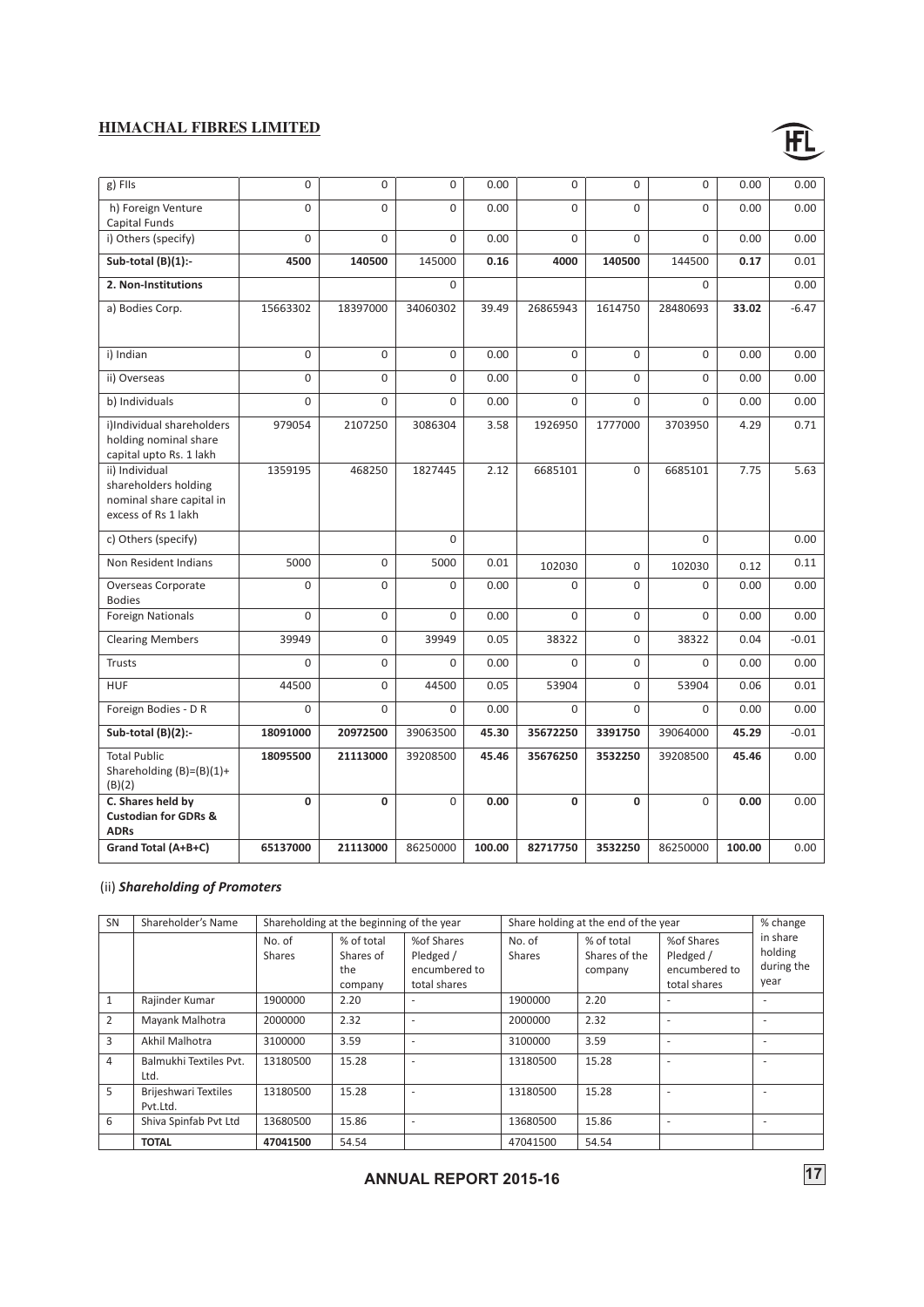![](_page_20_Picture_1.jpeg)

**(iii)** *Change in Promoters' Shareholding (please specify, if there is no change)*  **There is No Change in Promoters' Shareholding during the year 2015-16.**

*(iv) Shareholding Pattern of top ten Shareholders as on 31.03.2016(other than Directors, Promoters and Holders of GDRs and ADRs):*

| S. NO.         | For Each of the Top 10 Shareholders        |            | Shareholding at the beginning of<br>the year |                                                                                   | <b>Cumulative Shareholding during</b><br>the Year |                                        |
|----------------|--------------------------------------------|------------|----------------------------------------------|-----------------------------------------------------------------------------------|---------------------------------------------------|----------------------------------------|
| 1              | <b>HIMACHAL YARNS LIMITED</b>              |            | No. of shares                                | % of total<br>shares of the<br>company                                            | No. of shares                                     | % of total<br>shares of the<br>company |
|                | At the beginning of the year               |            | 10251750                                     | 11.89                                                                             | 10251750                                          | 11.89                                  |
| Date           | Increase/Decrease                          | Reason     |                                              |                                                                                   |                                                   |                                        |
| 05-Feb-16      | Decrease                                   | Transfer   | 100000                                       |                                                                                   | 10151750                                          | 11.77                                  |
|                | At the end of the year                     |            | 10151750                                     | 11.77                                                                             | 10151750                                          | 11.77                                  |
| S. NO.         | For Each of the Top 10 Shareholders        |            | Shareholding during the year                 |                                                                                   | the Year                                          | <b>Cumulative Shareholding during</b>  |
| $\overline{2}$ | SHIV NARAYAN INVESTMENTS PVT<br><b>LTD</b> |            | No. of shares                                | % of total<br>shares of the<br>company                                            | No. of shares                                     | % of total<br>shares of the<br>company |
|                | At the beginning of the year               |            | 8999750                                      | 10.43                                                                             | 8999750                                           | 10.43                                  |
| <b>Date</b>    | Increase/Decrease                          | Reason     |                                              |                                                                                   |                                                   |                                        |
| 22-Jan-16      | Decrease                                   | Transfer   | 2000000                                      |                                                                                   | 6999750                                           | 8.12                                   |
| 31-Mar-16      | Increase                                   | Transfer   | 2000000                                      |                                                                                   | 8999750                                           | 10.43                                  |
|                | At the end of the year                     |            | 8999750                                      | 10.43                                                                             | 8999750                                           | 10.43                                  |
| S. NO.         | For Each of the Top 10 Shareholders        |            |                                              | Shareholding during the year<br><b>Cumulative Shareholding during</b><br>the Year |                                                   |                                        |
| 3              | <b>GARG FINCAP LIMITED</b>                 |            | No. of shares                                | % of total<br>shares of the<br>company                                            | No. of shares                                     | % of total<br>shares of the<br>company |
|                | At the beginning of the year               |            | 6715000                                      | 7.79                                                                              | 6715000                                           | 7.79                                   |
| <b>Date</b>    | Increase/Decrease                          | Reason     |                                              |                                                                                   |                                                   |                                        |
| <b>NIL</b>     | <b>NIL</b>                                 | <b>NIL</b> | <b>NIL</b>                                   | <b>NIL</b>                                                                        | <b>NIL</b>                                        | <b>NIL</b>                             |
|                | At the end of the year                     |            | 6715000                                      | 7.79                                                                              | 6715000                                           | 7.79                                   |
| S. NO.         | For Each of the Top 10 Shareholders        |            | Shareholding during the year                 |                                                                                   | <b>Cumulative Shareholding during</b><br>the Year |                                        |
| 4              | <b>ROMESH KUMAR AGGARWAL</b>               |            | No. of shares                                | % of total<br>shares of the<br>company                                            | No. of shares                                     | % of total<br>shares of the<br>company |
|                | At the beginning of the year               |            | $\mathsf{0}$                                 | 0.00                                                                              | $\mathbf 0$                                       | 0.00                                   |
| Date           | Increase/Decrease                          | Reason     |                                              |                                                                                   |                                                   |                                        |
| 19-Jun-15      | Increase                                   | Transfer   | 6010000                                      | 6.97                                                                              | 6010000                                           | 6.97                                   |
|                | At the end of the year                     |            | 6010000                                      | 6.97                                                                              | 6010000                                           | 6.97                                   |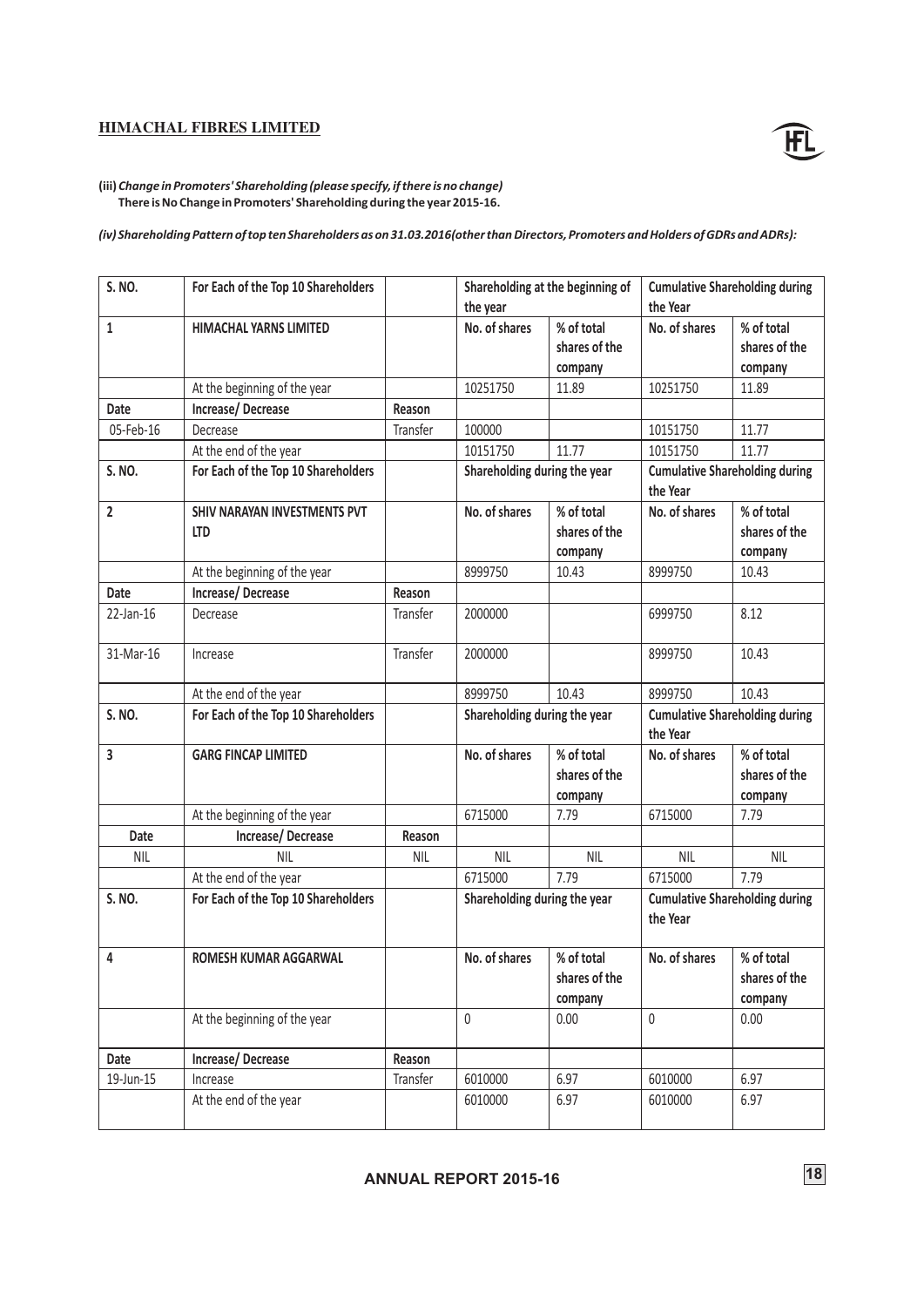![](_page_21_Picture_1.jpeg)

| <b>S. NO.</b> | For Each of the Top 10 Shareholders     |            | Shareholding during the year |                                        | <b>Cumulative Shareholding during</b><br>the Year |                                        |
|---------------|-----------------------------------------|------------|------------------------------|----------------------------------------|---------------------------------------------------|----------------------------------------|
| 5             | SALASAR INDUSTRIAL INVESTMENT<br>P.LTD. |            | No. of shares                | % of total<br>shares of the<br>company | No. of shares                                     | % of total<br>shares of the<br>company |
|               | At the beginning of the year            |            | 698000                       | 0.81                                   | 698000                                            | 0.81                                   |
| Date          | Increase/Decrease                       | Reason     |                              |                                        |                                                   |                                        |
| <b>NIL</b>    | <b>NIL</b>                              | <b>NIL</b> | <b>NIL</b>                   | <b>NIL</b>                             | <b>NIL</b>                                        | <b>NIL</b>                             |
|               | At the end of the year                  |            | 698000                       | 0.81                                   | 698000                                            | 0.81                                   |
| S. NO.        | For Each of the Top 10 Shareholders     |            | Shareholding during the year |                                        | <b>Cumulative Shareholding during</b><br>the Year |                                        |
| 6             | <b>EDELWEISS BROKING LIMITED</b>        |            | No. of shares                | % of total<br>shares of the<br>company | No. of shares                                     | % of total<br>shares of the<br>company |
|               | At the beginning of the year            |            | 300                          | 0.00                                   | 300                                               | 0.00                                   |
| Date          | Increase/Decrease                       | Reason     |                              |                                        |                                                   |                                        |
| 24-Apr-15     | Decrease                                | Transfer   | 250                          |                                        | 50                                                | 0.00                                   |
| 15-May-15     | Increase                                | Transfer   | 19950                        |                                        | 20000                                             | 0.02                                   |
| 22-May-15     | Decrease                                | Transfer   | 7153                         |                                        | 12847                                             | 0.01                                   |
| 05-Jun-15     | Increase                                | Transfer   | 200                          |                                        | 13047                                             | 0.02                                   |
| 12-Jun-15     | Decrease                                | Transfer   | 200                          |                                        | 12847                                             | 0.01                                   |
| 26-Jun-15     | Increase                                | Transfer   | 5000                         |                                        | 17847                                             | 0.02                                   |
| 24-Jul-15     | Increase                                | Transfer   | 9982                         |                                        | 27829                                             | 0.03                                   |
| 31-Jul-15     | Increase                                | Transfer   | 20425                        |                                        | 48254                                             | 0.06                                   |
| 21-Aug-15     | Increase                                | Transfer   | 3000                         |                                        | 51254                                             | 0.06                                   |
| 04-Sep-15     | Decrease                                | Transfer   | 307                          |                                        | 50947                                             | 0.06                                   |
| 11-Sep-15     | Increase                                | Transfer   | 10190                        |                                        | 61137                                             | 0.07                                   |
| 18-Sep-15     | Decrease                                | Transfer   | 50737                        |                                        | 10400                                             | 0.01                                   |
| 30-Sep-15     | Increase                                | Transfer   | 10000                        |                                        | 20400                                             | 0.02                                   |
| 16-Oct-15     | Increase                                | Transfer   | 10100                        |                                        | 30500                                             | 0.04                                   |
| 23-Oct-15     | Increase                                | Transfer   | 75300                        |                                        | 105800                                            | 0.12                                   |
| 30-Oct-15     | Decrease                                | Transfer   | 9990                         |                                        | 95810                                             | 0.11                                   |
| 06-Nov-15     | Increase                                | Transfer   | 170250                       |                                        | 266060                                            | 0.31                                   |
| 13-Nov-15     | Decrease                                | Transfer   | 79520                        |                                        | 186540                                            | 0.22                                   |
| 20-Nov-15     | Increase                                | Transfer   | 37620                        |                                        | 224160                                            | 0.26                                   |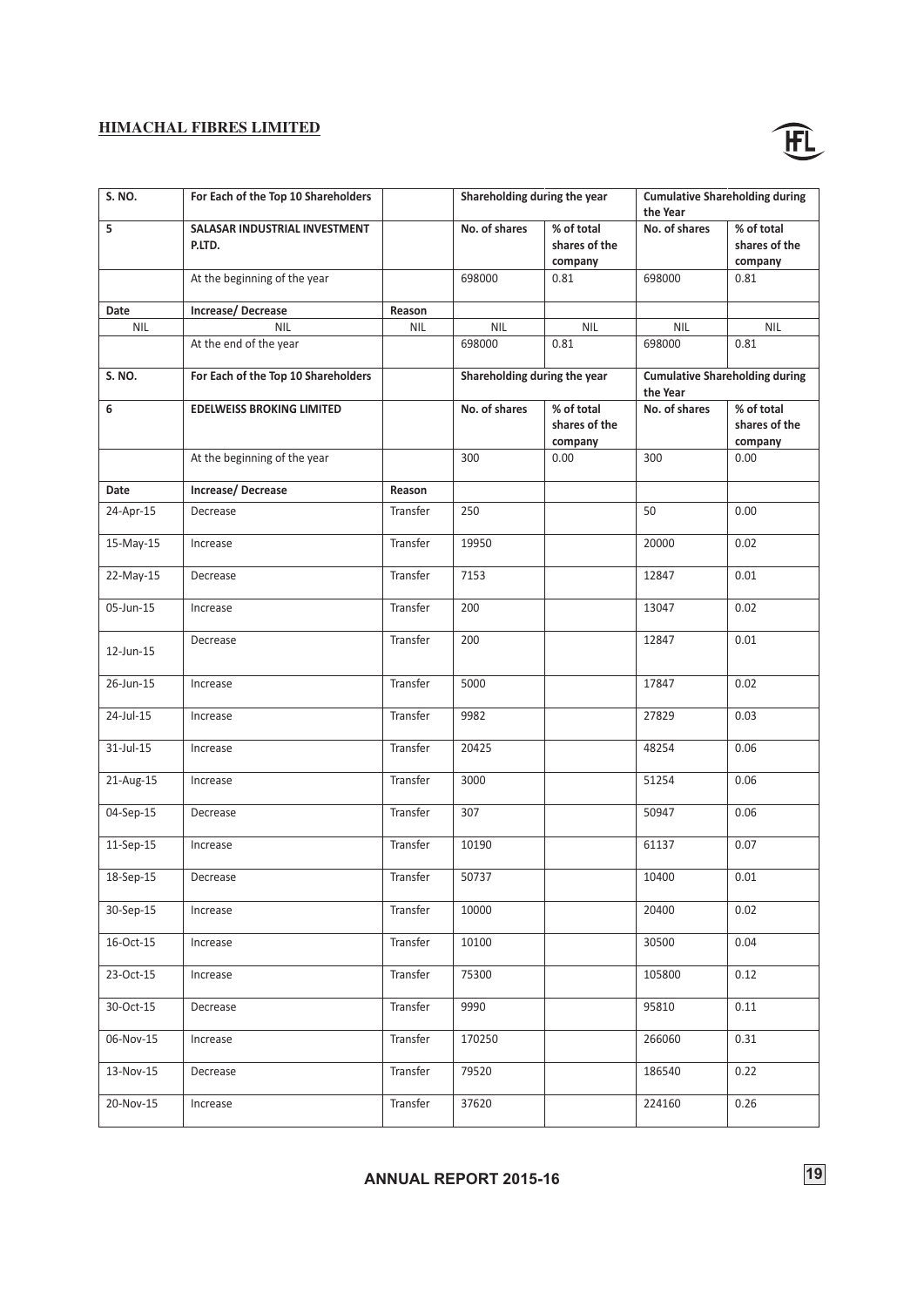![](_page_22_Picture_1.jpeg)

| 27-Nov-15      | Increase                            | Transfer | 87385                        |               | 311545        | 0.36                                  |
|----------------|-------------------------------------|----------|------------------------------|---------------|---------------|---------------------------------------|
| 04-Dec-15      | Increase                            | Transfer | 9875                         |               | 321420        | 0.37                                  |
| 11-Dec-15      | Increase                            | Transfer | 74320                        |               | 395740        | 0.46                                  |
| 18-Dec-15      | Increase                            | Transfer | 40231                        |               | 435971        | 0.51                                  |
| 25-Dec-15      | Increase                            | Transfer | 129212                       |               | 565183        | 0.66                                  |
| 31-Dec-15      | Increase                            | Transfer | 96599                        |               | 661782        | 0.77                                  |
| 08-Jan-16      | Increase                            | Transfer | 72189                        |               | 733971        | 0.85                                  |
| 15-Jan-16      | Increase                            | Transfer | 27505                        |               | 761476        | 0.88                                  |
| 22-Jan-16      | Increase                            | Transfer | 202730                       |               | 964206        | 1.12                                  |
| 29-Jan-16      | Increase                            | Transfer | 40250                        |               | 1004456       | 1.16                                  |
| 05-Feb-16      | Increase                            | Transfer | 884                          |               | 1005340       | 1.17                                  |
| 12-Feb-16      | Increase                            | Transfer | 17096                        |               | 1022436       | 1.19                                  |
| 19-Feb-16      | Decrease                            | Transfer | 33600                        |               | 988836        | 1.15                                  |
| 26-Feb-16      | Decrease                            | Transfer | 47572                        |               | 941264        | 1.09                                  |
| 04-Mar-16      | Decrease                            | Transfer | 2761                         |               | 938503        | 1.09                                  |
| 11-Mar-16      | Increase                            | Transfer | 48900                        |               | 987403        | 1.14                                  |
| 18-Mar-16      | Decrease                            | Transfer | 451957                       |               | 535446        | 0.62                                  |
| 25-Mar-16      | Decrease                            | Transfer | 4771                         |               | 530675        | 0.62                                  |
| 31-Mar-16      | Decrease                            | Transfer | 5500                         |               | 525175        | 0.61                                  |
|                | At the end of the year              |          | 525175                       | 0.61          | 525175        | 0.61                                  |
| S. NO.         | For Each of the Top 10 Shareholders |          | Shareholding during the year |               | the Year      | <b>Cumulative Shareholding during</b> |
| $\overline{7}$ | SOLI ARDESHIR KARANJIA              |          | No. of shares                | % of total    | No. of shares | % of total                            |
|                |                                     |          |                              | shares of the |               | shares of the                         |
|                |                                     |          |                              | company       |               | company                               |
|                | At the beginning of the year        |          | 505000                       | 0.59          | 505000        | 0.59                                  |
| Date           | Increase/Decrease                   | Reason   |                              |               |               |                                       |
| 31-Mar-16      | Decrease                            | Transfer | 44899                        |               | 460101        | 0.53                                  |
|                | At the end of the year              |          | 460101                       | 0.53          | 505000        | 0.59                                  |

**ANNUAL REPORT 2015-16** 20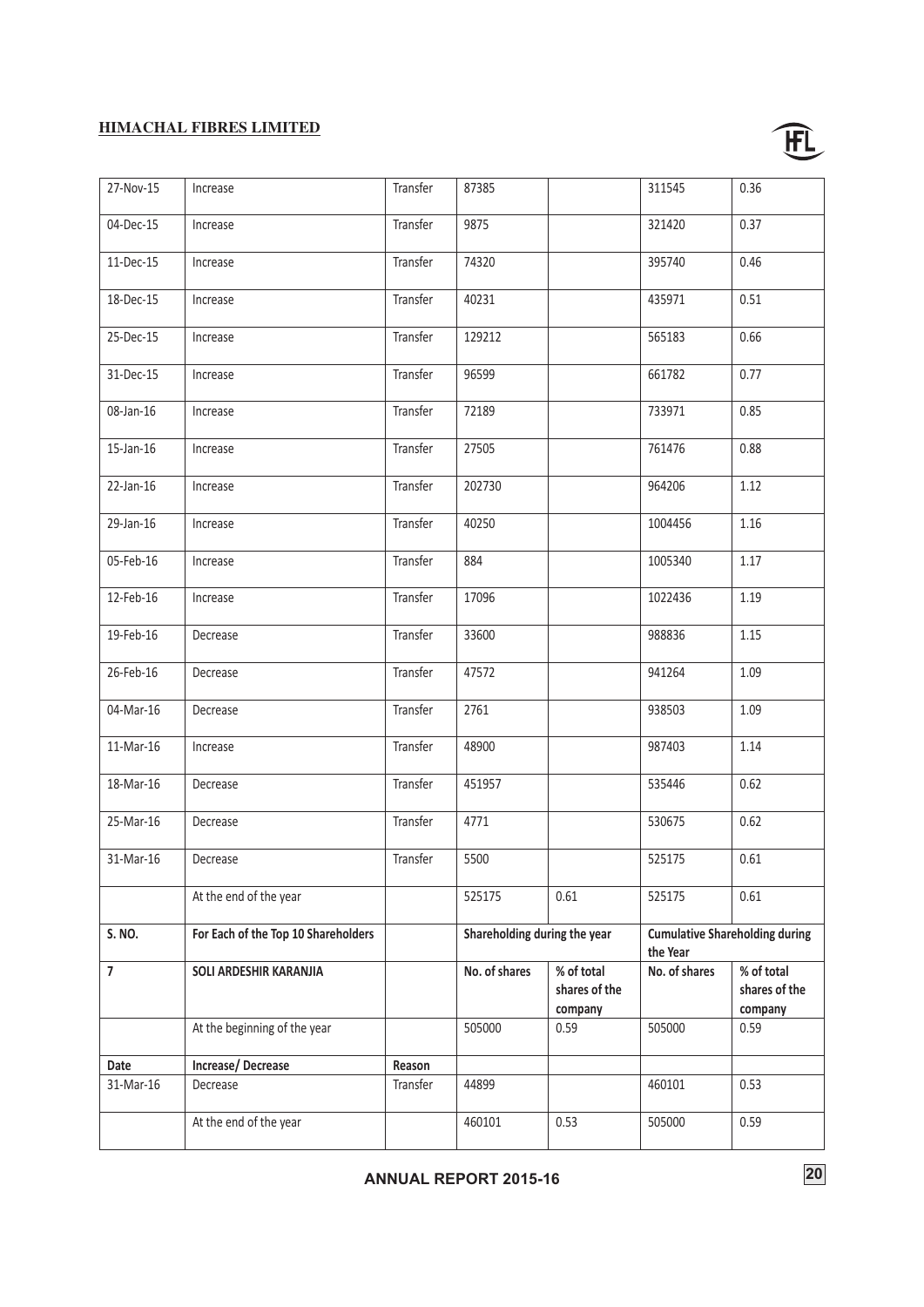![](_page_23_Picture_1.jpeg)

| <b>S. NO.</b> | For Each of the Top 10 Shareholders |            | Shareholding during the year |                                           | <b>Cumulative Shareholding during</b><br>the Year |                                        |
|---------------|-------------------------------------|------------|------------------------------|-------------------------------------------|---------------------------------------------------|----------------------------------------|
| 8             | SKYLAND TRADING CO. LTD.            |            | No. of shares                | % of total<br>shares of the<br>company    | No. of shares                                     | % of total<br>shares of the<br>company |
|               | At the beginning of the year        |            | 275000                       | 0.32                                      | 275000                                            | 0.32                                   |
| Date          | Increase/Decrease                   | Reason     |                              |                                           |                                                   |                                        |
| <b>NIL</b>    | <b>NIL</b>                          | <b>NIL</b> | <b>NIL</b>                   | <b>NIL</b>                                | <b>NIL</b>                                        | <b>NIL</b>                             |
|               | At the end of the year              |            | 275000                       | 0.32                                      | 275000                                            | 0.32                                   |
| <b>S. NO.</b> | For Each of the Top 10 Shareholders |            | Shareholding during the year |                                           | the Year                                          | <b>Cumulative Shareholding during</b>  |
| 9             | JYOTI TRADE & CREDIT P. LTD.        |            | No. of shares                | % of total<br>shares of the<br>company    | No. of shares                                     | % of total<br>shares of the<br>company |
|               | At the beginning of the year        |            | 250000                       | 0.29                                      | 250000                                            | 0.29                                   |
| Date          | Increase/Decrease                   | Reason     |                              |                                           |                                                   |                                        |
| <b>NIL</b>    | <b>NIL</b>                          | <b>NIL</b> | <b>NIL</b>                   | <b>NIL</b>                                | <b>NIL</b>                                        | <b>NIL</b>                             |
|               | At the end of the year              |            | 250000                       | 0.29                                      | 250000                                            | 0.29                                   |
| S. NO.        | For Each of the Top 10 Shareholders |            | Shareholding during the year |                                           | <b>Cumulative Shareholding during</b><br>the Year |                                        |
| 10            | <b>C.SAM SAMUEL</b>                 |            | No. of shares                | of total<br>%<br>shares of the<br>company | No. of shares                                     | % of total<br>shares of the<br>company |
|               | At the beginning of the year        |            | 5000                         | 0.01                                      | 5000                                              | 0.01                                   |
| Date          | Increase/Decrease                   | Reason     |                              |                                           |                                                   |                                        |
| 25-Dec-15     | Increase                            | Transfer   | 630                          |                                           | 5630                                              | 0.01                                   |
| 31-Dec-15     | Increase                            | Transfer   | 22                           |                                           | 5652                                              | 0.01                                   |
| 08-Jan-16     | Increase                            | Transfer   | 4572                         |                                           | 10224                                             | 0.01                                   |
| 22-Jan-16     | Decrease                            | Transfer   | 2304                         |                                           | 7920                                              | 0.01                                   |
| 29-Jan-16     | Decrease                            | Transfer   | 7079                         |                                           | 841                                               | 0.00                                   |
| 05-Feb-16     | Increase                            | Transfer   | 1229                         |                                           | 2070                                              | 0.00                                   |
| 18-Mar-16     | Increase                            | Transfer   | 212930                       |                                           | 215000                                            | 0.25                                   |
|               | At the end of the year              |            | 215000                       | 0.25                                      | 215000                                            | 0.25                                   |

*(v) Shareholding of Directors and Key Managerial Personnel:*

| SN             | <b>Shareholding of each Directors and each Key Managerial</b><br>Personnel |                                                | Shareholding at the beginning of<br>the year |               |               | Cumulative Shareholding during<br>the Year |               |
|----------------|----------------------------------------------------------------------------|------------------------------------------------|----------------------------------------------|---------------|---------------|--------------------------------------------|---------------|
|                |                                                                            |                                                |                                              | No. of shares | % of total    | No. of shares                              | % of total    |
|                |                                                                            |                                                |                                              |               | shares of the |                                            | shares of the |
|                |                                                                            |                                                |                                              |               | company       |                                            | company       |
| 1              |                                                                            | <b>AKHIL MALHOTRA (Managing Director, KMP)</b> |                                              |               |               |                                            |               |
|                | At the beginning of the year                                               |                                                |                                              | 3100000       | 3.59          | 310000                                     | 3.59          |
|                | Date                                                                       | Increase/                                      | Reason                                       |               |               |                                            |               |
|                |                                                                            | <b>Decrease</b>                                |                                              |               |               |                                            |               |
|                | <b>NIL</b>                                                                 | <b>NIL</b>                                     | <b>NIL</b>                                   | <b>NIL</b>    | <b>NIL</b>    | <b>NIL</b>                                 | <b>NIL</b>    |
|                | At the end of the year                                                     |                                                |                                              | 3100000       | 3.59          | 3100000                                    | 3.59          |
| $\overline{2}$ | <b>MAYANK MALHOTRA (Director)</b>                                          |                                                |                                              |               |               |                                            |               |
|                | At the beginning of the year                                               |                                                |                                              | 200000        | 2.32          | 200000                                     | 2.32          |
|                | Date                                                                       | Increase/                                      | Reason                                       |               |               |                                            |               |
|                |                                                                            | <b>Decrease</b>                                |                                              |               |               |                                            |               |
|                | <b>NIL</b>                                                                 | <b>NIL</b>                                     | <b>NIL</b>                                   | <b>NIL</b>    | <b>NIL</b>    | <b>NIL</b>                                 | <b>NIL</b>    |
|                | At the end of the year                                                     |                                                |                                              | 2000000       | 2.32          | 2000000                                    | 2.32          |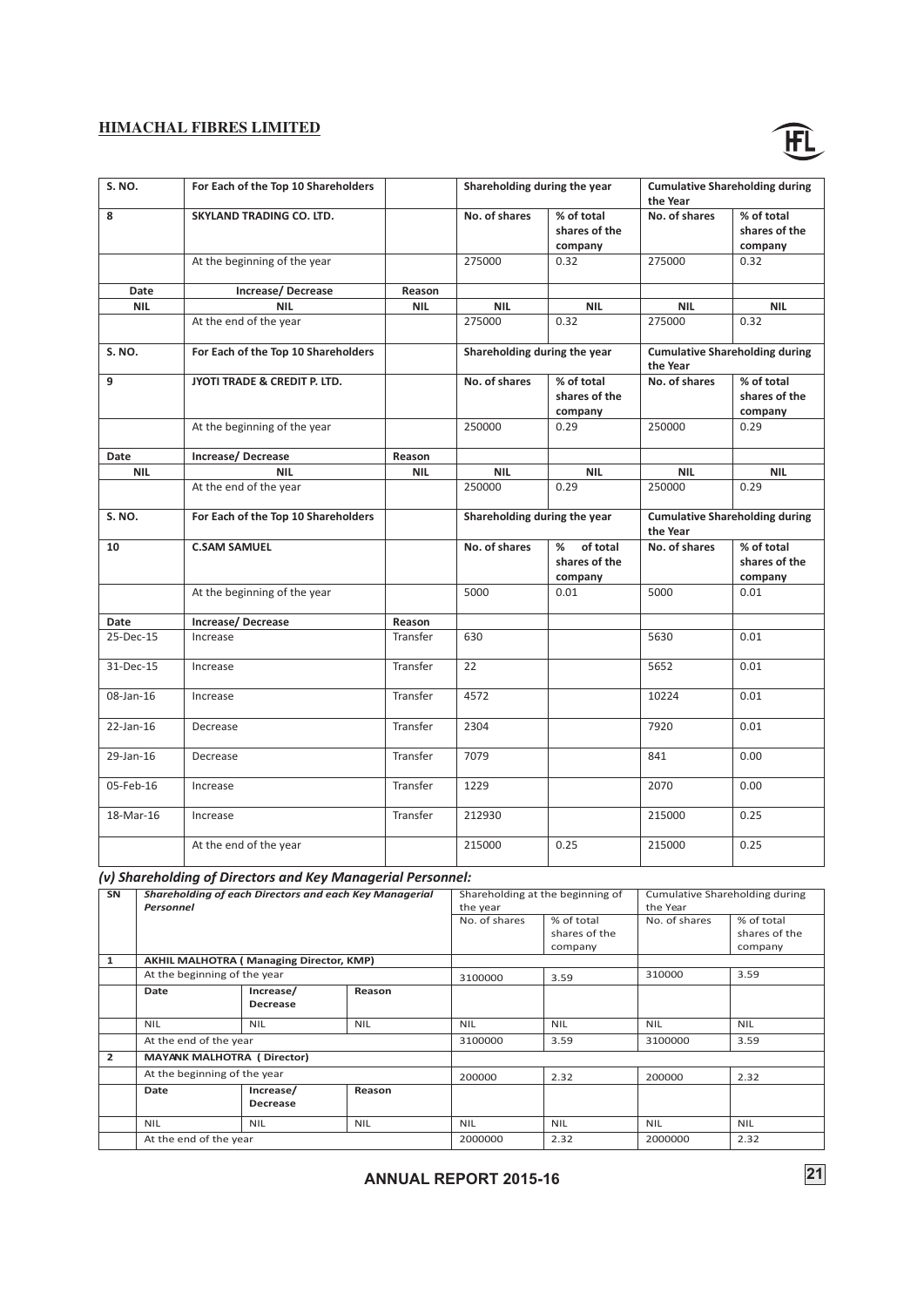![](_page_24_Picture_1.jpeg)

| 3              | <b>GIAN CHAND THAKUR (Director)</b>    |                                              |            |                              |              |            |              |
|----------------|----------------------------------------|----------------------------------------------|------------|------------------------------|--------------|------------|--------------|
|                | At the beginning of the year<br>Date   |                                              | 0          | $\mathbf 0$                  | $\Omega$     | $\Omega$   |              |
|                |                                        |                                              |            | Increase/<br>Decrease        | Reason       |            |              |
|                | <b>NIL</b>                             | <b>NIL</b>                                   | <b>NIL</b> | <b>NIL</b>                   | <b>NIL</b>   | <b>NIL</b> | <b>NIL</b>   |
|                | At the end of the year                 |                                              |            | $\mathbf 0$                  | 0            | 0          | 0            |
| 4              | <b>SUSHIL KUMAR SINGLA ( Director)</b> |                                              |            |                              |              |            |              |
|                | At the beginning of the year           |                                              |            | $\mathbf 0$                  | $\mathbf 0$  | 0          | $\Omega$     |
|                | Date                                   |                                              |            | Increase/<br><b>Decrease</b> | Reason       |            |              |
|                | <b>NIL</b>                             |                                              |            | <b>NIL</b>                   | <b>NIL</b>   | <b>NIL</b> | <b>NIL</b>   |
|                | At the end of the year                 |                                              |            | $\mathbf 0$                  | 0            | 0          | 0            |
| 5              | <b>RAJAN DHAWAN (Director)</b>         |                                              |            |                              |              |            |              |
|                | At the beginning of the year           |                                              |            | $\mathbf 0$                  | $\mathsf{O}$ | 0          | $\mathsf{O}$ |
|                | Date                                   |                                              |            | Increase/<br>Decrease        | Reason       |            |              |
|                | <b>NIL</b>                             |                                              |            | <b>NIL</b>                   | <b>NIL</b>   | <b>NIL</b> | <b>NIL</b>   |
|                | At the end of the year                 |                                              |            | $\mathbf 0$                  | 0            | 0          | 0            |
| 6              | <b>MALKEET KAUR (Director)</b>         |                                              |            |                              |              |            |              |
|                | At the beginning of the year           |                                              |            | $\Omega$                     | 0            | 0          | 0            |
|                | Date                                   |                                              |            | Increase/<br><b>Decrease</b> | Reason       |            |              |
|                | <b>NIL</b>                             |                                              |            | <b>NIL</b>                   | <b>NIL</b>   | <b>NIL</b> | <b>NIL</b>   |
|                | At the end of the year                 |                                              |            | $\Omega$                     | $\Omega$     | $\Omega$   | 0            |
| $\overline{7}$ |                                        | <b>AMIT SHARMA (KMP) (Company secretary)</b> |            |                              |              |            |              |
|                | At the beginning of the year           |                                              |            | $\Omega$                     | $\mathsf{O}$ | 0          | $\mathbf 0$  |
|                | Date                                   |                                              |            | Increase/<br>Decrease        | Reason       |            |              |
|                | <b>NIL</b>                             |                                              |            | <b>NIL</b>                   | <b>NIL</b>   | <b>NIL</b> | <b>NIL</b>   |
|                | At the end of the year                 |                                              |            | $\Omega$                     | $\Omega$     | $\Omega$   | 0            |
| 8              | <b>ASHWANI KUMAR (KMP) (CFO)</b>       |                                              |            |                              |              |            |              |
|                | At the beginning of the year           |                                              |            | $\mathbf 0$                  | 0            | 0          | 0            |
|                | Date                                   |                                              |            | Increase/<br><b>Decrease</b> | Reason       |            |              |
|                | <b>NIL</b>                             |                                              |            | <b>NIL</b>                   | <b>NIL</b>   | <b>NIL</b> | <b>NIL</b>   |
|                |                                        |                                              |            |                              |              |            |              |

# **V. INDEBTEDNESS**

**Indebtedness of the Company including interestoutstanding/accrued but not due for payment:**

| Indebtedness at the beginning of the<br>financial year | <b>Secured Loans excluding</b><br>deposits | <b>Unsecured Loans</b> | <b>Deposits</b> | Total<br><b>indebtedness</b> |
|--------------------------------------------------------|--------------------------------------------|------------------------|-----------------|------------------------------|
| i) Principal Amount                                    | 70000000.00                                | 52500000.00            |                 | 122500000.00                 |
| ii) Interest due But not paid                          | 65973.00                                   |                        |                 | 65973.00                     |
| iii) Interest Accrued but not due                      |                                            |                        |                 |                              |
| Total(i+ii+iii)                                        | 70065973.00                                | 52500000.00            |                 | 122565973.00                 |
| change in indebtedness during the<br>financial year    |                                            |                        |                 |                              |
| *Addition                                              |                                            | 2500000.00             |                 | 2500000.00                   |
| *Reduction                                             | 833000.00                                  |                        |                 | 833000.00                    |
| <b>Net Change</b>                                      |                                            |                        |                 |                              |
| Indebtedness at the end of the financial<br>year       |                                            |                        |                 |                              |
| i) Principal Amount                                    | 69167000.00                                | 55000000.00            |                 | 124167000.00                 |
| ii) Interest due But not paid                          | 754751.00                                  |                        |                 | 754751.00                    |
| iii) Interest Accrued but not due                      |                                            |                        |                 |                              |
| Total(i+ii+iii)                                        | 69921751.00                                | 55000000.00            |                 | 124921751.00                 |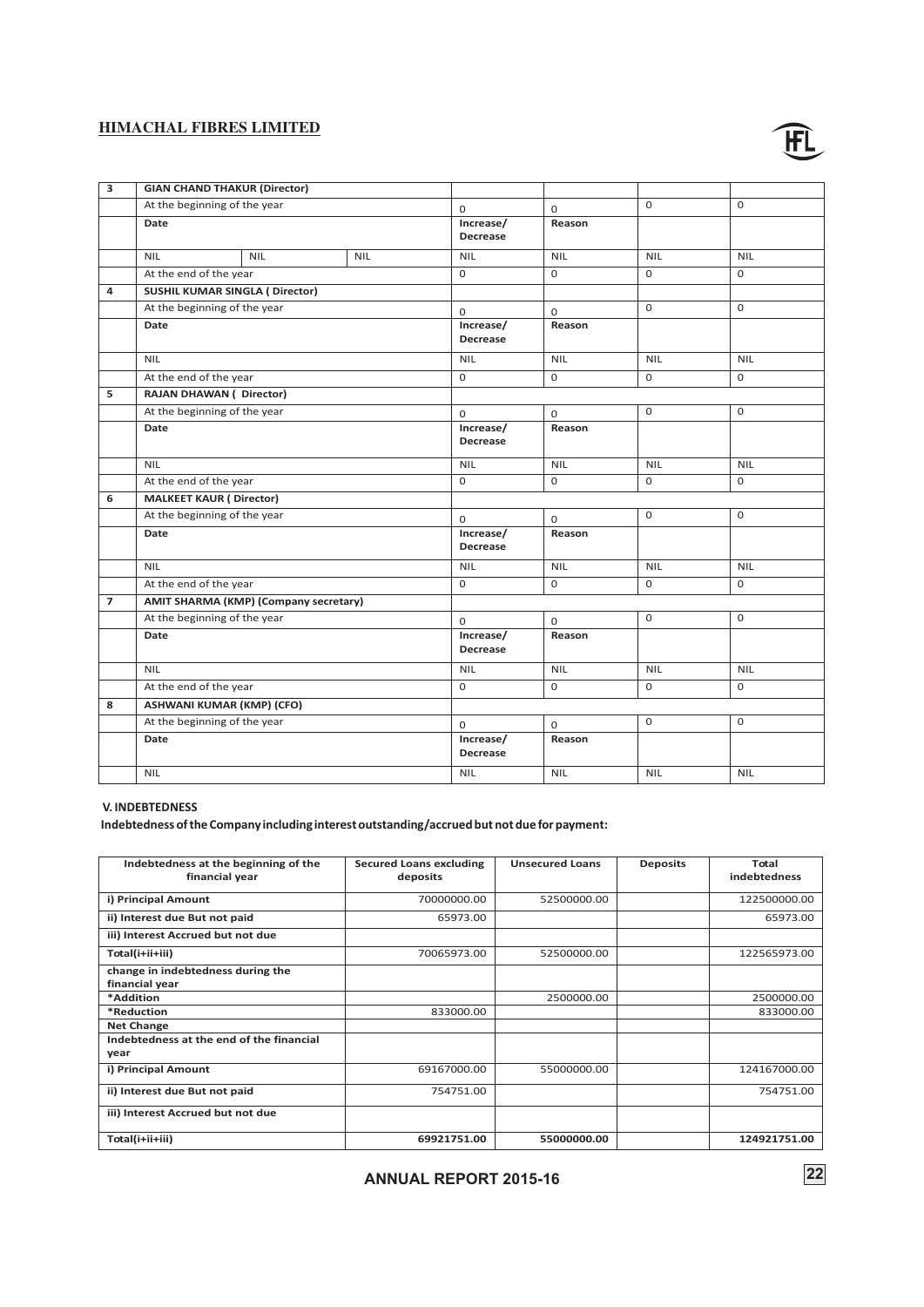![](_page_25_Picture_1.jpeg)

### **VI. REMUNERATION OF DIRECTORS AND KEY MANAGERIAL PERSONNEL**

#### *A. Remuneration to Managing Director, Whole-time Directors and/or Manager:*

| SN.            | <b>Particulars of Remuneration</b>                                                     | Name of MD/WTD/ Manager |                                    |           |
|----------------|----------------------------------------------------------------------------------------|-------------------------|------------------------------------|-----------|
|                |                                                                                        | <b>MD</b>               | <b>WTD</b>                         |           |
|                |                                                                                        | <b>AKHIL MALHOTRA</b>   | <b>GIAN CHAND</b><br><b>THAKUR</b> |           |
| $\mathbf{1}$   | Gross salary                                                                           |                         | 720000.00                          | 720000.00 |
|                | (a) Salary as per provisions contained in section 17(1)<br>of the Income-tax Act, 1961 |                         |                                    |           |
|                | (b) Value of perquisites u/s 17(2) Income<br>-tax Act,<br>1961                         |                         |                                    |           |
|                | (c) Profits in lieu of sa<br>lary under section 17(3)<br>Income-tax Act, 1961          |                         | 32910.00                           | 32910.00  |
| $\overline{2}$ | <b>Stock Option</b>                                                                    |                         |                                    |           |
| 3              | Sweat Equity                                                                           |                         |                                    |           |
| 4              | Commission<br>- as % of profit<br>- others, specify                                    |                         |                                    |           |
| 5              | Others, please specify                                                                 |                         |                                    |           |
|                | Total (A)                                                                              |                         | 752910.00                          | 752910.00 |
|                | Ceiling as per the Act                                                                 |                         |                                    |           |

# *B. Remuneration to Other Directors:*

| SN.            | <b>Particulars of Remuneration</b>           | <b>Name of Directors</b>                       | <b>Total</b><br>Amount        |                               |       |
|----------------|----------------------------------------------|------------------------------------------------|-------------------------------|-------------------------------|-------|
|                |                                              | <b>SUSHIL</b><br><b>KUMAR</b><br><b>SINGLA</b> | <b>RAJAN</b><br><b>DHAWAN</b> | <b>MALKEET</b><br><b>KAUR</b> |       |
| $\mathbf{1}$   | <b>Independent Directors</b>                 |                                                |                               |                               |       |
|                | Fee for attending board & committee meetings | 12000                                          | 12000                         | 12000                         | 36000 |
|                | Commission                                   |                                                |                               |                               |       |
|                | Others, please specify                       |                                                |                               |                               |       |
|                | Total $(1)$                                  |                                                |                               |                               |       |
| $\overline{2}$ | <b>Other Non-Executive Directors</b>         |                                                |                               |                               |       |
|                | Fee for attending board & committee meetings |                                                |                               |                               |       |
|                | Commission                                   |                                                |                               |                               |       |
|                | Others, please specify                       |                                                |                               |                               |       |
|                | Total (2)                                    |                                                |                               |                               |       |
|                | Total $(B)=(1+2)$                            |                                                |                               |                               |       |
|                | Total Managerial Remuneration (A)+(B)        | 12000                                          | 12000                         | 12000                         | 36000 |
|                | Overall Ceiling as per the Act               |                                                |                               |                               |       |

#### *C. REMUNERATION TO KEY MANAGERIAL PERSONNEL OTHER THAN MD/MANAGER/WTD*

| <b>SN</b>      | <b>Particulars of Remuneration</b><br><b>Key Managerial Personnel</b>                  |            |           |            |              |
|----------------|----------------------------------------------------------------------------------------|------------|-----------|------------|--------------|
|                |                                                                                        | <b>CEO</b> | <b>CS</b> | <b>CFO</b> | <b>Total</b> |
| $\mathbf{1}$   | Gross salary                                                                           |            |           |            |              |
|                | (a) Salary as per provisions contained in section 17(1) of the<br>Income-tax Act, 1961 |            | 276000.00 | 900000.00  | 1176000.00   |
|                | (b) Value of perquisites u/s 17(2) Income-tax Act, 1961                                |            |           |            |              |
|                | (c) Profits in lieu of salary under section 17(3) Income-tax Act,<br>1961              |            | 17463.00  | 3510.00    | 20973.00     |
| 2              | <b>Stock Option</b>                                                                    |            |           |            |              |
| 3              | Sweat Equity                                                                           |            |           |            |              |
| $\overline{4}$ | Commission                                                                             |            |           |            |              |
|                | - as % of profit                                                                       |            |           |            |              |
|                | others, specify                                                                        |            |           |            |              |
| 5              | Others, please specify                                                                 |            |           |            |              |
|                | <b>Total</b>                                                                           |            | 293463.00 | 903510.00  | 1196973.00   |

*VII. THERE IS NO PENALITIES / PUNISHMENT / COMPOUNDING OF OFFENCES LEVIED AGAINST COMPANY, ITS DIRECTORS & OFFICERS IN DEFAULT.*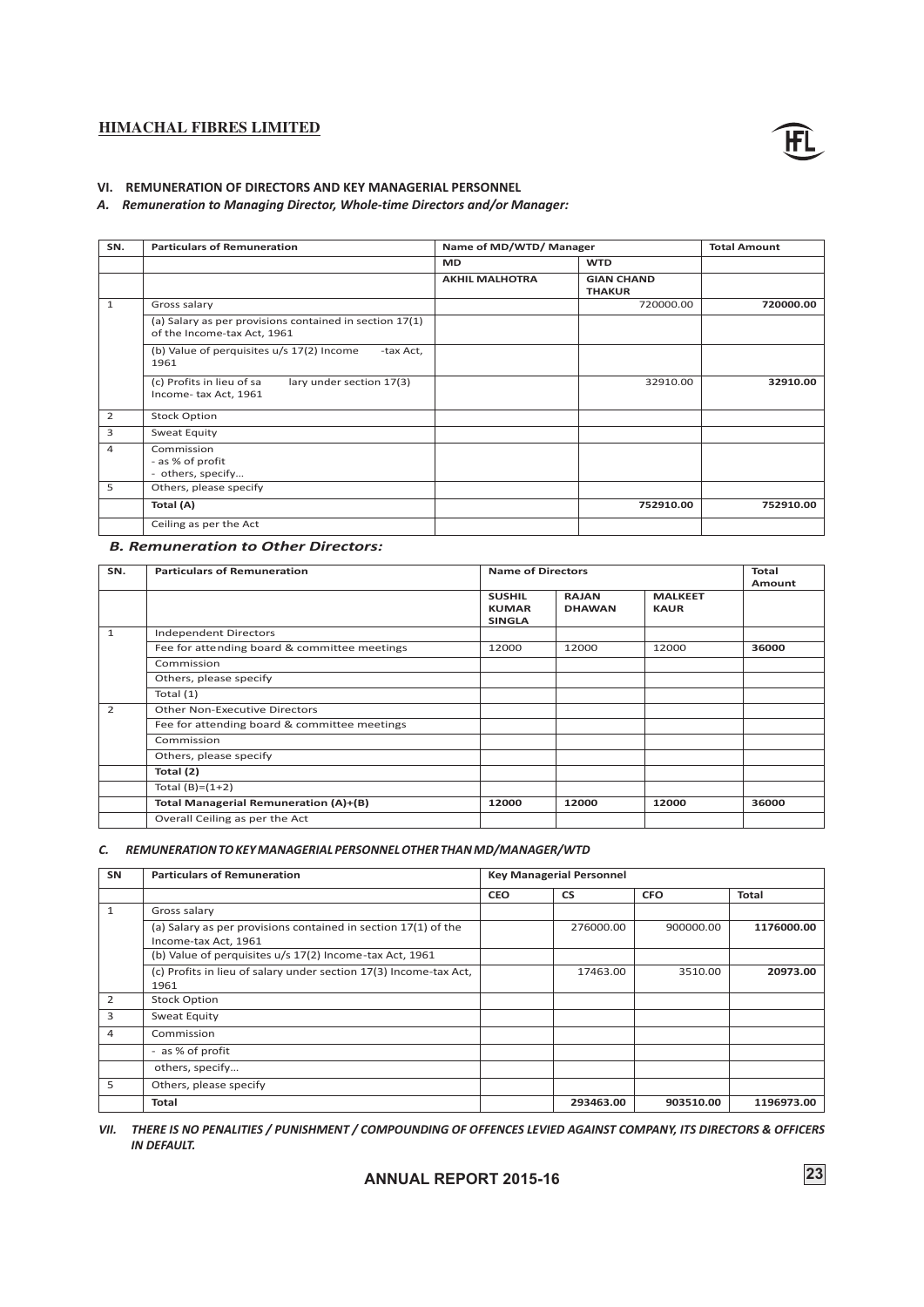![](_page_26_Picture_1.jpeg)

# **Annexure- 3**

### **FORM NO. AOC.2**

**Form for disclosure of particulars of contracts/arrangements entered into by the company with related parties referred to in subsection (1) of section 188 of the Companies Act, 2013 including certain arms length transactions under third proviso thereto**

*(Pursuant to clause (h) of sub-section (3)of section 134 of the Act and Rule 8(2) of the Companies (Accounts) Rules, 2014)*

**1. Details of contracts or arrangements or transactions not at arm's length basis:**

There were no contracts or arrangements or transactions entered into during the year ended on 31<sup>st</sup> March, 2016, which were not at Arm's Length basis.

|  | Details of material contracts or arrangement or transactions at arm's length basis: |  |
|--|-------------------------------------------------------------------------------------|--|
|--|-------------------------------------------------------------------------------------|--|

|     | Name(s) of the related party<br>and nature of relationship | Duration of<br>the contracts/<br>arrangements/<br>transactions | Salient terms of the<br>contracts or<br>arrangements or<br>transactions | Date(s) of<br>approval by the<br>Board, if any: | <b>Amount paid</b><br>as advances, if<br>anv: | Amount<br>(in Rs. Lacs) |
|-----|------------------------------------------------------------|----------------------------------------------------------------|-------------------------------------------------------------------------|-------------------------------------------------|-----------------------------------------------|-------------------------|
|     | <b>PURCHASES OF GOODS</b>                                  |                                                                |                                                                         |                                                 |                                               |                         |
| (a) | SHIVA TEXFABS LIMITED                                      | 2015-16                                                        | N.A.                                                                    | 14/05/2015                                      | $\overline{\phantom{a}}$                      | 1912.41                 |
| (b) | SHIVA SPECIALITY YARNS<br>LIMITED                          | 2015-16                                                        | N.A.                                                                    | 14/05/2015                                      |                                               | 0.80                    |
| (c) | <b>INDIAN YARN LIMITED</b>                                 | 2015-16                                                        | N.A.                                                                    | 14/05/2015                                      | ٠                                             | 0.72                    |
| (d) | <b>K.K FIBERS LTD</b>                                      | 2015-16                                                        | N.A.                                                                    | 14/05/2015                                      |                                               | 124.92                  |
|     | <b>SALE OF GOODS</b>                                       |                                                                |                                                                         |                                                 |                                               |                         |
| (a) | SHIVA TEXFABS LIMITED                                      | 2015-16                                                        | N.A.                                                                    | 14/05/2015                                      |                                               | 1269.42                 |
| (b) | SHIVA SPECIALITY YARNS<br>LIMITED                          | 2015-16                                                        | N.A.                                                                    | 14/05/2015                                      |                                               | 1.29                    |
| (c) | YOGINDERA WORSTED<br>LIMITED                               | 2015-16                                                        | N.A.                                                                    | 14/05/2015                                      |                                               | 439.87                  |
| (d) | K.K. FIBRES LIMITED                                        | 2015-16                                                        | N.A.                                                                    | 14/05/2015                                      | ٠                                             | 0.51                    |
| (e) | <b>INDIAN YARN LIMITED</b>                                 | 2015-16                                                        | N.A.                                                                    | 14/05/2015                                      |                                               | 200.21                  |

#### **(A) Conservation of Energy –**

#### **Annexure- 4**

- **i.** The steps taken or impact on conservation of Energy Energy conservation continues to receive priority attention at all levels. All efforts are made to conserve and optimize use of energy with continuous monitoring, improvement in maintenance and distribution system and through improved operational techniques.
- **ii. The steps taken by the company for utilizing alternate sources of energy** : NIL
- **iii. The capital investment on energy conservation equipments –** Due to Industry scenario and losses in previous year's company was not able to spend any money on equipments for energy conservation.

#### **(B) Technology absorption–**

**i. The efforts made towards technology absorption;**

The Company is continuously endeavoring to upgrade its technology from time to time in all aspects through in-house R&D primarily aiming at reduction of cost of production and improving the quality of the product. The Company has successfully achieved results in reducing the cost of production, power consumption and improving technical efficiencies and productivity.

- **ii. The benefit derived like product improvement, cost reduction, product development or import substitution:** NONE
- **iii. In case of imported technology ( imported during the last three years reckoned from the beginning of the financial**

**year) :**NONE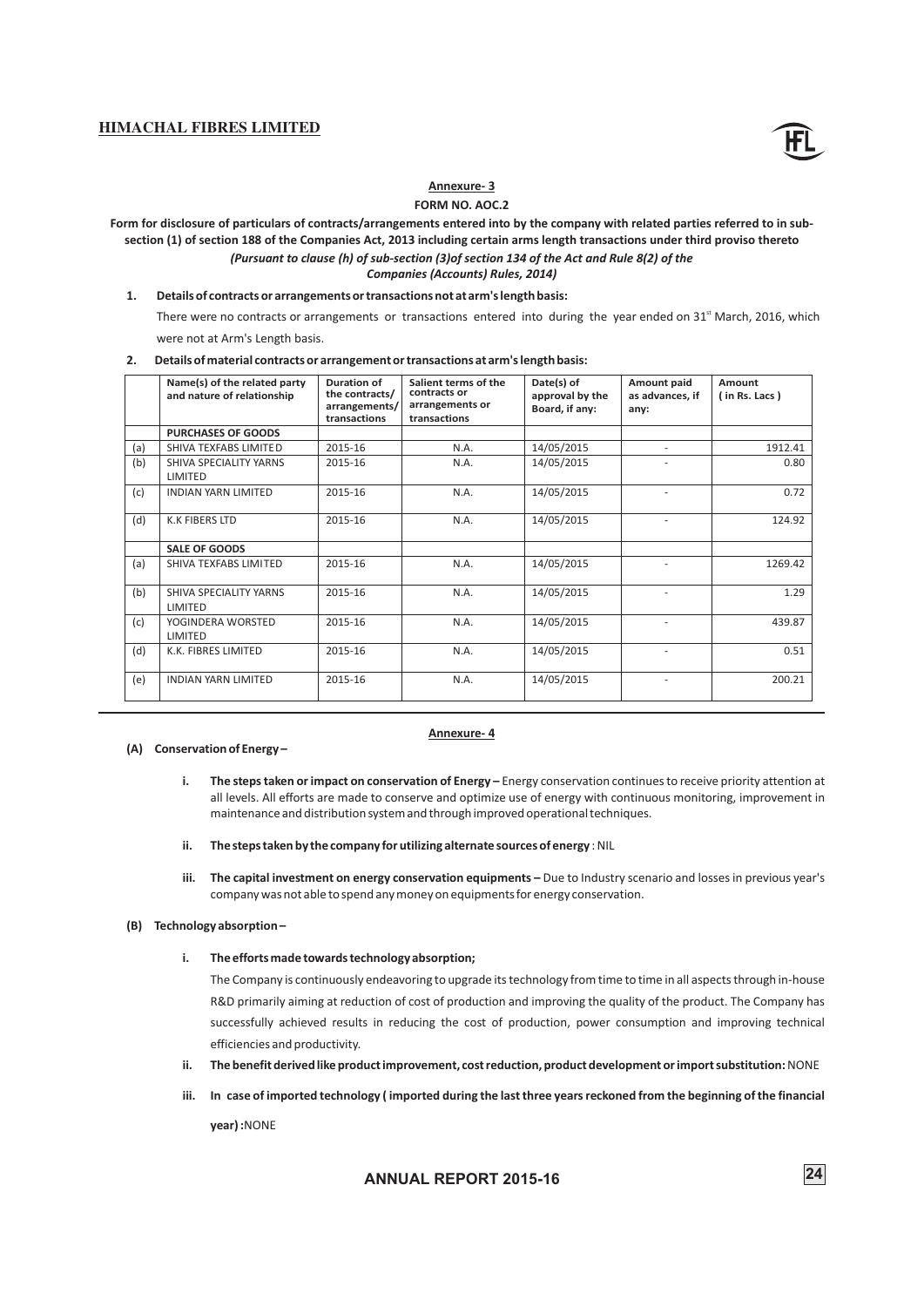![](_page_27_Picture_1.jpeg)

- a. The details of technology imported;
- b. The year of import;
- c. Whether the technology been fully absorbed;
- d. If not fully absorbed, areas where absorption has not taken place, and the reasons the reasons thereof; and
- **iv. The expenditure incurred on Research and Development:** No specific expenditure exclusively on R&D has been incurred. The indigenous technology available is continuously being upgraded to improve the overall performance of the Company.

#### **C FOREIGN EXCHANGE EARNING AND OUTGO**

|                                     | 2015-16 (12 Months) (Rs./Lacs) | 2014-15 (12 Months) (Rs./Lacs) |
|-------------------------------------|--------------------------------|--------------------------------|
| a) Earning (Export Sales FOB Value) | <b>NIL</b>                     | <b>NIL</b>                     |
| b) Outgo:                           |                                |                                |
| i) Imports-Raw Material & Spares    | <b>NIL</b>                     | <b>NIL</b>                     |
| Capital Goods                       | <b>NIL</b>                     | <b>NIL</b>                     |
| ii)<br>Expenditure                  | <b>NIL</b>                     | <b>NIL</b>                     |
| c) Net Foreign Exchange Earnings    | <b>NIL</b>                     | <b>NIL</b>                     |

**Annexure – 5**

### **DETAILS PERTAINING TO REMUNERATION AS REQUIRED UNDER SECTION 197(12) OF COMPANIES ACT, 2013**

### **1. RULE 5 (1) OF THE COMPANIES (APPOINTMENT AND REMUNERATION OF MANAGERIAL PERSONNEL) RULES, 2014**

**a) the ratio of the remuneration of each directorto the median remuneration of the employees of the company for the financial year and the percentage increase in remuneration of each director, Chief Financial Officer, Chief Executive Officer, Company Secretary or Manager, if any, in the financial year**

| S.             | <b>NAME OF DIRECTOR/KMP &amp;</b>                        | <b>REMUNERATION PAID</b> | <b>RATIO TO MEDIAN</b> | % INCREASE IN          |
|----------------|----------------------------------------------------------|--------------------------|------------------------|------------------------|
| NO.            | <b>DESIGNATION</b>                                       | FOR THE F.Y. 2015-16     | <b>REMUNERATION</b>    | <b>REMUNERATION IN</b> |
|                |                                                          | (In Rupees)              |                        | THE F.Y. 2015 -16      |
| $\mathbf{1}$   | Mr. Akhil Malhotra (Managing Director)                   | $NIL *$                  | N.A.                   | N.A.                   |
| $\overline{2}$ | Mr. Mayank Malhotra                                      | $NIL**$                  | N.A.                   | N.A.                   |
| 3              | Mr. Sushil Kumar Singla (Independent<br>Director)        | 0.12                     | 0.18                   | $-40\%$ \$             |
| $\overline{4}$ | Mr. Rajan Dhawan (Independent<br>Director)               | 0.12                     | 0.18                   | $-40%$ \$              |
| 5              | Mrs. Malkeet Kaur (Independent<br>Director)              | 0.12                     | 0.18                   | $N.A.$ #               |
| 6              | <b>Chand Thakur</b><br>Mr. Gian<br>(Whole Time Director) | 752910.00                | 11.41                  | 0                      |
| $\overline{7}$ | Amit Sharma<br>(Company Secretary)                       | 293463.00                | 4.47                   | 0                      |
| 8              | Ashwani Kumar<br>(CFO)                                   | 903510.00                | 13.69                  |                        |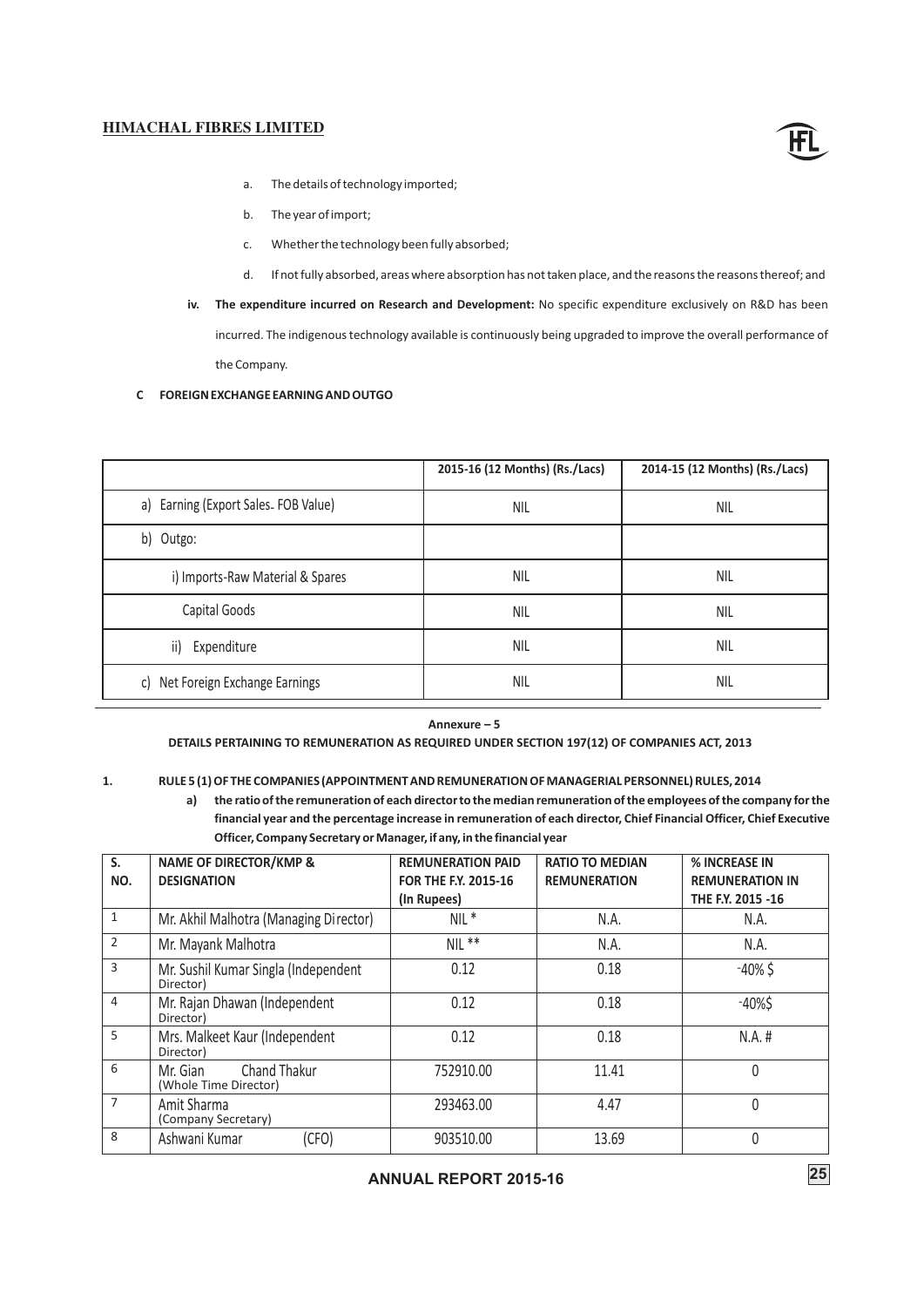![](_page_28_Picture_1.jpeg)

Note:Company only pays sitting fees to Non Executive Directors.

- Mr. Akhil Malhotra is entitled to receive 250000 p.m. as remuneration, however looking at the position of the company he has sacrificed his remuneration.
- \*\* Mr. Mayank Malhotra does not take any remuneration from the company.
- # Comparison data no available for last year.
- \$ Sitting fee difference due to no of meetings held and attended by director.
- b) In the financial year, there was a decrease of 69.59% in the median remuneration of employees.
- c) There were 114 permanent employees on the rolls of Company as on March 31, 2016.
- d) Median remuneration of the employees for the financial year 2015-16 was 0.66 lakhs.
- e) average percentile increase already made in the salaries of employees other than the managerial personnel in the last financial year and its comparison with the percentile increase in the managerial remuneration and justification thereof and point out if there are any exceptional circumstances for increase in the managerial remuneration:-The data for the comparison was not available as the KMP's were not employed during the financial year 2013-2014. During the year under review the KMP's were employed for only part of the year.

f) Company affirms that the remuneration is as per the remuneration policy of the company.

#### **2. RULE 5 (2) OF THE COMPANIES (APPOINTMENT AND REMUNERATION OF MANAGERIAL**

#### **PERSONNEL) RULES, 2014**

| S<br>No        | Name                                  | <b>Designation</b>                    | Age        | <b>Qualification</b>                            | <b>Experience</b> | Date of<br>Commencement<br>of Employment<br>with HFL | Remuneratio<br>n during f.y.<br>2015-16 | <b>Previous</b><br>employer              |
|----------------|---------------------------------------|---------------------------------------|------------|-------------------------------------------------|-------------------|------------------------------------------------------|-----------------------------------------|------------------------------------------|
| $\mathbf{1}$   | <b>VINOD KUMAR</b><br>SHERAWAT        | GENERAL<br>MANAGER                    | 13.05.1968 | <b>B TECH</b>                                   | 24 Years          | 01.12.2014                                           | 984006                                  | SHIVA TAXFABS<br><b>LTD</b>              |
| $\overline{2}$ | ASHWANI KUMAR                         | C.A                                   | 06.02.1981 | <b>IFCA</b>                                     | 10 Years          | 01.05.2010                                           | 900000                                  | <b>SUKHBIR AGRO</b><br><b>ENERGY LTD</b> |
| 3              | <b>GIAN CHAND</b><br><b>THAKUR</b>    | <b>WHOLE TIME</b><br><b>DIRECTOR</b>  | 20.04.1972 | <b>POST GRADUATE</b>                            | 23 Years          | 01.09.2014                                           | 720000                                  | <b>INDIAN YARN</b><br><b>LTD</b>         |
| 4              | RAJESH SHARMA                         | <b>CHIEF ENGINEER</b>                 | 15.01.1969 | <b>DIPLOMA IN</b><br><b>ELECTRICAL</b><br>ENGG. | 22 Years          | 12.09.2014                                           | 660042                                  | LONGOWALIA<br>YARNS LTD                  |
| 5              | <b>SUSHIL CHANDER</b><br><b>BHATT</b> | <b>OFFICER PET</b><br><b>PURCHASE</b> | 20.05.1969 | B.SC                                            | 25 Years          | 01.01.2014                                           | 552000                                  | SHIVA TAXFABS<br><b>LTD</b>              |
| 6              | SULENDER SINGH                        | <b>PSO</b>                            | 25.03.1983 | <b>GRADUTE</b>                                  | 2.5 Years         | 01.01.2014                                           | 540000                                  | N.A.                                     |
| $\overline{7}$ | <b>BABITA RANI</b>                    | SR. OFFICER                           | 26.07.1985 | <b>GRADUATE</b>                                 | 2yrs              | 01.12.2014                                           | 419994                                  | N.A.                                     |
| 8              | <b>SURAM SINGH</b><br><b>VERMA</b>    | <b>MANAGER</b>                        | 22.05.1962 | <b>BACHELOR OF</b><br><b>ARTS</b>               | 21 Years          | 04.12.2013                                           | 384012                                  | MMTC PAMP<br><b>INDIA PVT LTD</b>        |
| 9              | <b>RAJINDER SINGH</b>                 | SR. EXECUTIVE                         | 07.08.1969 | M.COM                                           | 26 Years          | 01.01.2014                                           | 372000                                  | <b>BIRLA COTSYN</b><br><b>INDIA LTD</b>  |
| 10             | <b>MEENA SACHDEVA</b>                 | G.M                                   | 01.01.1970 | <b>POST GRADUATE</b>                            | 4 Years           | 01.01.2014                                           | 360000                                  | <b>SHIVA TAXFABS</b><br><b>LTD</b>       |

#### a) **Details the top ten employees in terms of remuneration drawn**

**Note: 1. All employments are contractual, terminable by notice from either side.**

**2. No employee of the Company holds such percentage of equity shares within the meaning of clause (iii) of rule 5(2) of the Companies (Appointment and Remuneration of Managerial Personnel) Rules, 2014**

**3. No employee is relative of any director or manager of the company.**

b) There was no employee in receipt of remuneration as mentioned in Rule 5(2)(i), (ii), (iii) of the Companies (Appointment and Remuneration of Managerial Personnel) Rules, 2014.

![](_page_28_Figure_21.jpeg)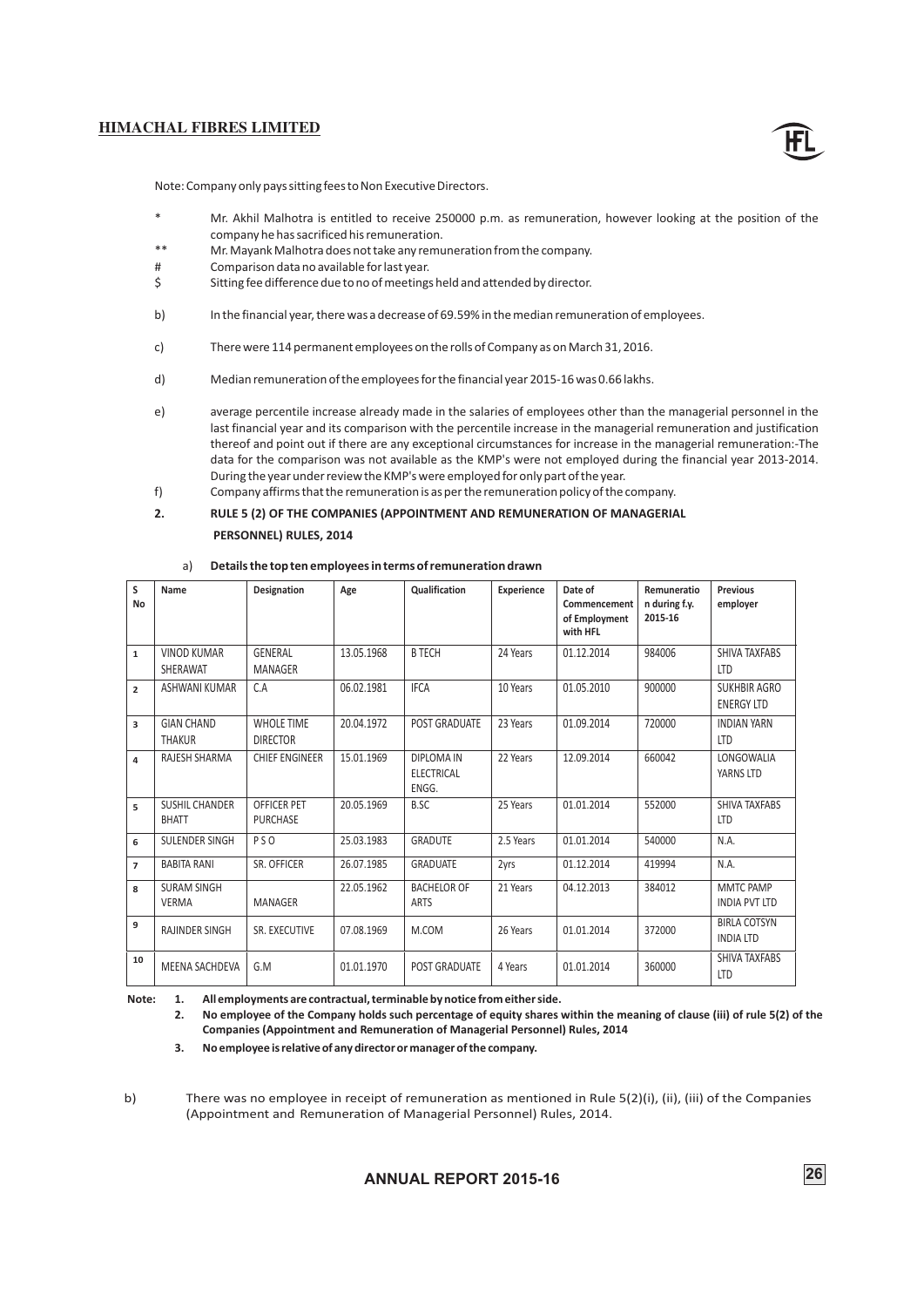![](_page_29_Picture_1.jpeg)

#### **Annexure – 6**

Nomination and Remuneration Policy

### **APPLICABILTIY**

The policy is applicable to the Board of Directors, Key Managerial Personnel (KMP), Chief Operating Officer, and Senior Management Personnel (herein after collectively referred as Managerial Personnel) or such other persons of the Company as the committee may deems fit for that purpose.

#### **INTERPRETATION**

**'Board'** shall mean the Board of Directors of the Company, which comprising all executive, non executive, independent director and nominee director.

**'Chief Executive Officer'**means an officer of a company, who has been designated as such by it;

**'Chief Operating Officer'** shall mean an employee who has been entrusted responsibility of managing any one or more of Units of the Company.

**'Chief Financial Officer'**means a person appointed as the Chief Financial Officer of a company

**'Compliance Officer'**means "Company Secretary" of the Company.

**'Key Manage rial Personnel'** in relation to a company, means—

- v Managing Director, or Chief Executive Officer or manager and in their absence, a Whole-Time Director.
- v Company Secretary; and
- v Chief Financial Officer; and

Such other officer as may be prescribed;

**'The Company'**shall mean Himachal Fibres Limited.

**'Executive Director'** shall mean and include Company's Managing Director, Functional Directors, and such other Directors are in full time employment of the Company.

**'Independent Director'**shall have same meaning as provided in Companies Act, 2013 read with SEBI (LODR) Regulations, 2015.

**'Non-Executive Director'**shall mean those members on Board who are not in whole time employment of the Company.

**'Senior Management Personnel'**shall mean personnel of the company who are members of its core management team excluding Board of Directors. Normally, this would comprise all members of management one level below the executive directors, including all functional heads.

#### **ROLE OF THE COMMITTEE**

The role of the Nomination and Remuneration Committee are as under:

- 1. To identify persons who are qualified to become directors, persons who may be appointed in senior management in accordance with the criteria and to recommend to the Board for their appointment and / or removal
- 2. To carry out evaluation of every director's performance
- 3. To establish criteria and processes for, and assist the Board and each of its Committees in their performance evaluations
- 4. To formulate the criteria for determining qualifications, positive attributes and independence of a director and recommend to the Board a policy, relating to the remuneration for the directors, key managerial personnel and other employees
- 5. To recommend / review remuneration of the Managing Director(s) and Wholetime Director(s), based on their performance and defined assessment criteria
- 6. To administer, monitor and formulate detailed terms and conditions of the Employees' Stock Option Scheme including
	- minister, monitor and formulate detailed terms and conditions of the Employees' Stock Option Scheme including<br>❖ the quantum of options to be granted under Employees' Stock Option Scheme per employee and in aggregate
	- v the conditions under which option vested in employees may lapse in case of termination of employment for misconduct
	- v the exercise period within which the employee should exercise the option and that the option would lapse on failure to
	- exercise the option within the exercise period<br>↓ the specified time period within which the employee shall exercise the vested options in the event of termination or resignation of an employee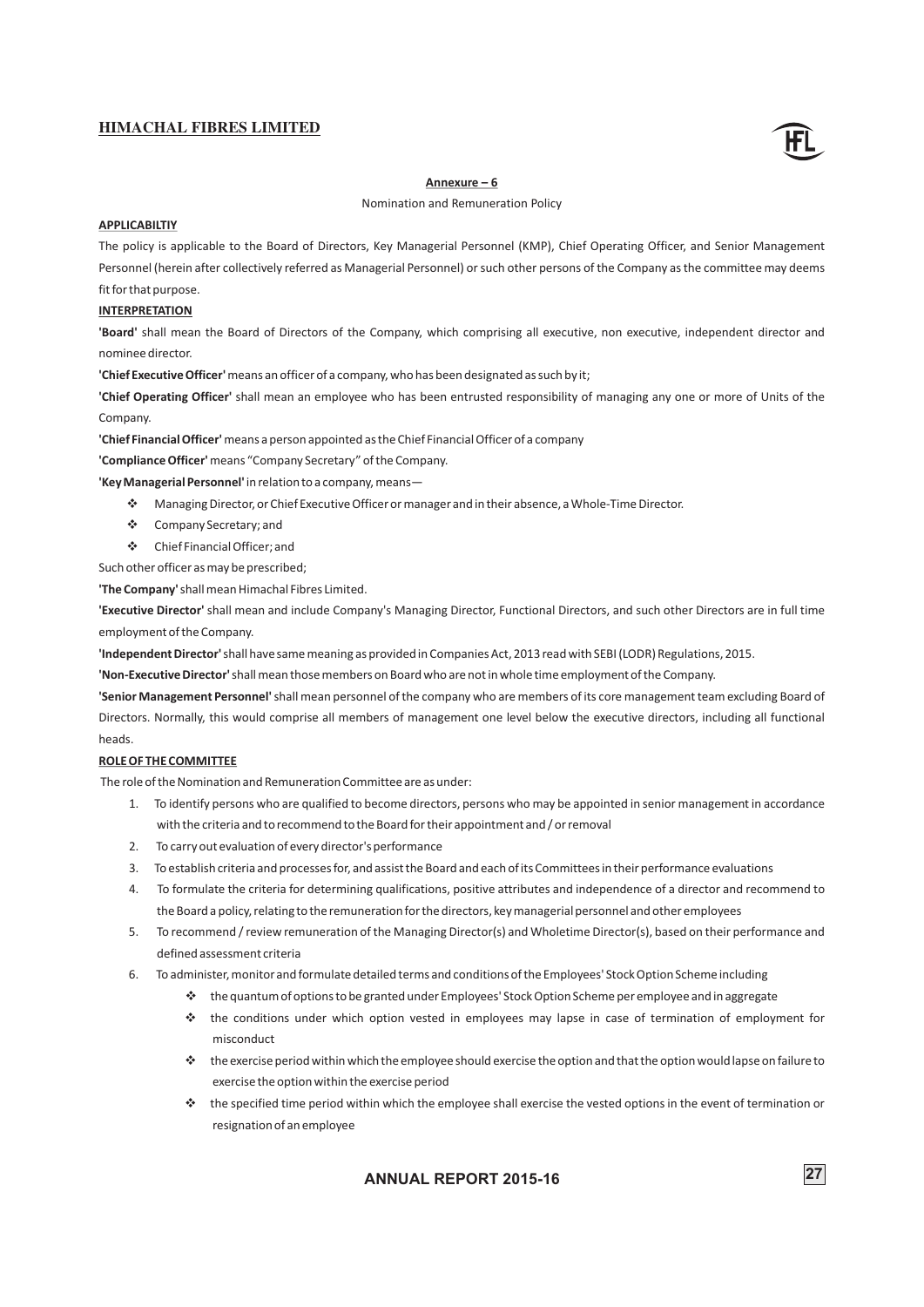![](_page_30_Picture_1.jpeg)

- $\cdot \cdot$  the right of an employee to exercise all the options vested in him at one time or at various points of time within the
- vexercise period the procedure for making a fair and reasonable adjustment to the number of options and to the exercise price in case of corporate actions such as rights issues, bonus issues, merger, sale of division and others
- v the granting, vesting and exercising of options in case of employees who are on long leave; and the procedure for cashless exercise of options
- 2. To carry out any other function as is mandated by the Board from time to time and / or enforced by any statutory notification, amendment or modification, as may be applicable

3. To perform such other functions as may be necessary or appropriate for the performance of its duties

#### **IMPLEMENTATION OF POLICIES**

The Committee will seek to ensure that the remuneration of executive directors (consisting of basic salary, pension benefits and benefits in kind) will be competitive with those in other comparable organisations so as to attract high caliber individuals with relevant experience.

The Committee will ensure that part of the remuneration of executive directors will be based on the financial performance of the Group using predetermined targets so as to motivate and reward successful business performance in the interest of shareholders.

#### **AUTHORITY**

The Commit tee is authorised:

- v to seek any information it requires from any employee of any company within the Group in order to perform its duties;
- v to obtain, at the company's expense, outside legal or other professional advice on any matters within its terms of
- reference; and<br>↓ to call any member of staff to be questioned at a meeting of the Committee as and when required.

#### **FREQUENCY OF MEETINGS**

The Committee shall meet as per the requirement of Companies Act, 2013 rules made there under read with requirement of SEBI (LODR) Regulations, 2015.

#### **PRESENCE IN ANNUAL GENERAL MEETING**

The Chairman of the Committee or, in his absence any other member of the committee as authorized shall attend the Annual General Meeting.

#### **ANNUAL AFFIRMATION**

The policy shall be disclosed in the Board Report of the Company.

#### **CRITERIA TO EVALUATE PERFORMANCE**

#### **a) Selection Criteria for Directors**

The Company shall consider the following aspects while appointing a person as a Director on the Board of the Company:

**Skills and Experience:** The candidate shall have appropriate skills and experience in one or more fields of finance, law, management, sales, marketing, administration, public administrative services, research, corporate governance, technical operations or any other discipline related to the Company's business.

**Age Limit:** The candidate should have completed the age of twenty-one (21) years and should not have attained the age of eighty (80) years. In case any director has attained age of 80 year he can be appointed as director with the permission of board.

**Conflict of Interest:** The candidate should not hold Directorship in any competitor company, and should not have any conflict of interest with the Company.

**Directorship:** The number of companies in which the candidate holds Directorship should not exceed the number prescribed under the Act or under the SEBI (LODR) Regulations, 2015 requirements.

**Independence:** The candidate proposed to be appointed as Independent Director, should not have any direct or indirect material pecuniary relationship with the Company and must satisfy the requirements imposed under the Act or under the SEBI (LODR) Regulations, 2015 requirements.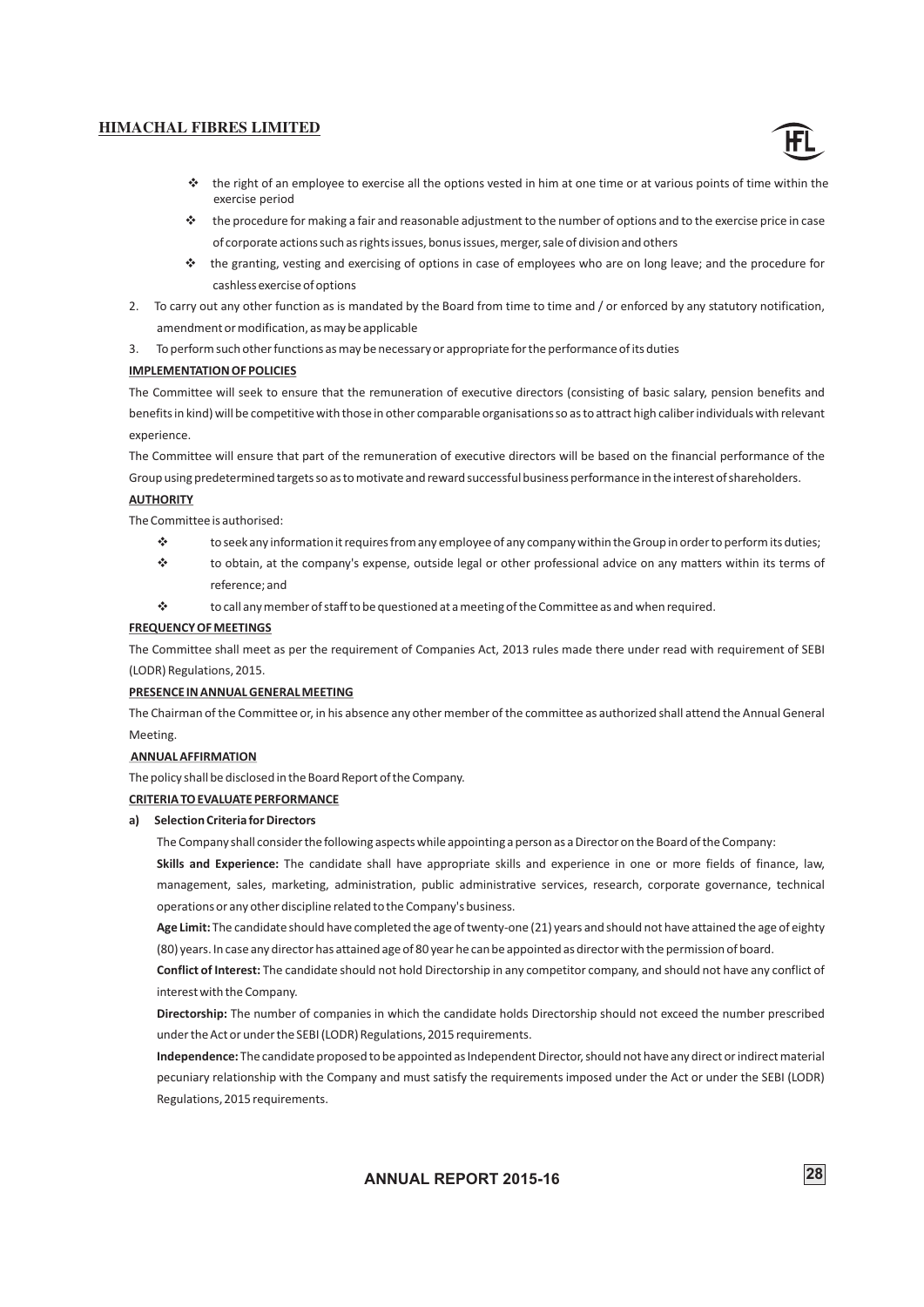![](_page_31_Picture_1.jpeg)

#### **a) Selection Criteria for Senior Management**

As per Selection Criteria Senior Management shall mean employees hired at the level of Divisional Heads and Corporate Functional Heads or equivalent positions.

The policy provides that the candidate should have appropriate qualifications, skills and experience for discharging the role. The qualifications, skills and experience of each such position shall be defined in the job description, which will be maintained by the HR function.

#### **b) Remuneration for Directors, KMP and other Employees**

The policy provides that the remuneration of Directors, KMP and other employees shall be based on the following key principles:

- Ø **Pay for performance:** Remuneration of Executive Directors, KMP and other employees is a balance between fixed and incentive pay reflecting short and long term performance objectives appropriate to the working of the Company and its goal. The sitting fee shall be paid to Non-Executive Directors to be decided by the Board from time to time.
- Ø **Balanced rewards to create sustainable value:** The level and composition of remuneration is reasonable and sufficient to attract, retain and motivate the Directors and employees of the Company and encourage behavior that is aligned to sustainable value creation.
- Ø **Competitive compensation:** Total target compensation and benefits are comparable to peer companies in the textile industry and commensurate to the qualifications and experience of the concerned individual.
- Ø **Business Ethics:** Strong governance processes and stringent risk management policies are adhered to, in order to safeguard our stakeholders' interest.

#### **c) Performance Evaluation**

The process approved by the Nomination and Remuneration Committee requires the Chairman to initiate the performance evaluation process in the month of April every year. The performance evaluation is conducted based on approved criteria in the evaluation forms. The process highlights are as under:

- **a) Board:** Each Board member completes the self-evaluation form. Independent Directors discuss the self-evaluation forms in a separate meeting and share their feedback with the Chairman of the Company. The Chairman discusses with the entire Board at the Board Meeting.
- **b)** Committees: Each Committee member completes the self-evaluation form and shares feedback with the Chairman of the Committee. The Chairman of the Committee discusses the evaluation form analysis with the Managing Director and later with the entire Board at the Board Meeting.
- **c) Chairman and Executive Directors:** Each Board member completes the peer evaluation form. Independent Directors discuss the peer evaluation forms in a separate meeting and share their feedback with the Chairman. The Chairman conveys feedback individually to the concerned Directors.
- **d) Independent Directors:** Each Board member completes the peer evaluation and shares feedback with the Chairman. The Chairman conveys feedback individually to the concerned Directors.

#### **AMENDMENT**

The member of the Nomination and Remuneration Committee of the Company has the right to amend or modify this policy in whole or in part, at any time without assigning any reason, whatsoever.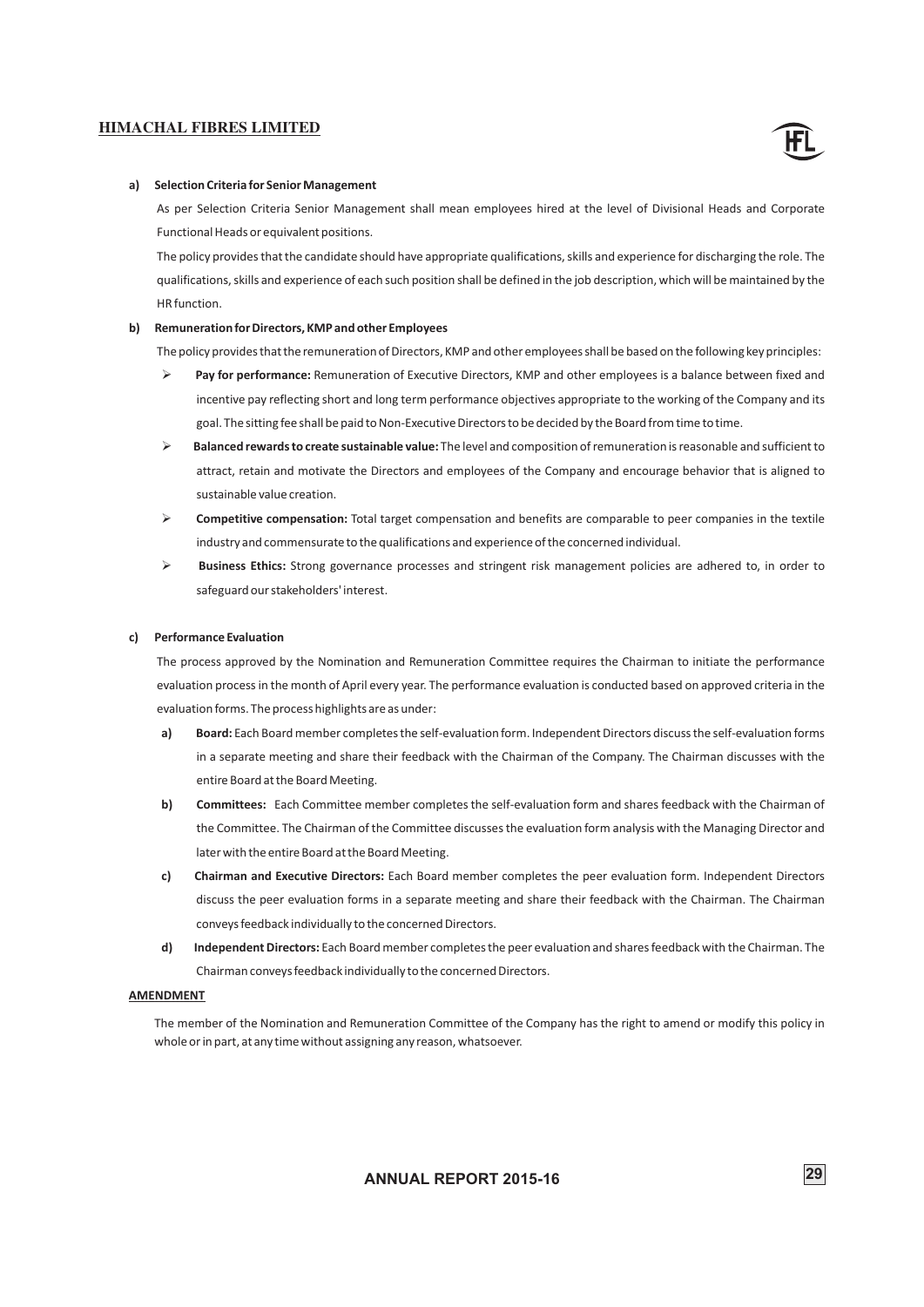![](_page_32_Picture_1.jpeg)

#### **MANAGEMENT DISCUSSION & ANALYSIS REPORT**

#### **1. Industry And Economic Scenario & Outlook**

The Indian Textiles industry is extremely varied, with the hand-spun and hand-woven Textiles sectors at one end of the spectrum, while the capital intensive sophisticated mills sector at the other end of the spectrum. The decentralized power looms/ hosiery and knitting sector form the largest component of the Textiles sector. The close linkage of the Textile industry to agriculture (for raw materials such as cotton) and the ancient culture and traditions of the country in terms of Textiles make the Indian Textiles sector unique in comparison to the industries of other countries. The Indian Textile industry has the capacity to produce a wide variety of products suitable to different market segments, both within India and across the world.

India's Textiles sector is one of the oldest industries in Indian economy dating back several centuries. It is the third largest producer and exporter in the world after China. Even today, Textiles sector is one of the largest contributors to India's exports with approximately 11 per cent of total exports. The Textiles industry is also labour intensive and is one of the largest employers.

The future for the Indian Textile industry looks encouraging in the long term, buoyed by both strong domestic consumption as well as export demand. With consumerism and disposable income on the rise, the retail sector has experienced a rapid growth in the past decade with the entry of several international players. The organized apparel segment is expected to grow at a Compound Annual Growth Rate (CAGR) of more than 13 per cent over a 10-year period. Textile and apparel exports from India are estimated to increase US \$ 65 billion by 2016-17.

There is optimism in the revival of the global economic outlook in the coming years though this view is not presently supported by economic fundamentals driven by higher economic growth in the advance economies and constrained by moderate growth in emerging markets.

The volume growth in the industry has been quiet modest over the past few years. Indian yarn production is at 7 million tons per annum and growing at around 3% per annum. Textile industry continues to be the second largest employer after agriculture, providing direct employment to 45-50 million people and indirect employment to another 50-60 million people. Labour forms a significant part of the cost of manufacture and hence the performance of this sector is very much dependent on various labour policies.

#### **2. Opportunities And Threats**

#### **Opportunities:**

- a) Large , potential Domestic and International Market
- b) Product Development and Diversification to cater Global Needs
- c) Greater Investment and FDI opportunities are available.
- d) Industry has large and diversified segments that provide wide variety of products

#### **Threats:**

- a) Unfavourable Labour Laws
- b) High Indirect Taxes, Power and Intrest Rates
- c) Unfavourable Government policies
- d) Lower Productivity in various segments.
- e) To balance between Demand and Supply

#### **3. Risk And Concerns**

Pursuant to the requirement of erstwhile Clause 49 of Listing Agreement and Securities and Exchange Board of India (Listing Obligations and Disclosure Requirements), Regulations 2015, the Company has constituted a Business Risk Management Committee. The details of Committee and its terms of reference are set out in the Corporate Governance Report forming part of the Board's Report. The Company has a robust Business Risk Management (BRM) framework to identify, evaluate business risks and opportunities. This framework seeks to create transparency, minimize adverse impact on the business objectives and enhance the Company's competitive advantage. The business risk framework defines the risk management approach across the enterprise at various levels including documentation and reporting.

The key business risks identified by the Company and its mitigation plans are as under.

#### **a) Risk related to Personnel**

Our business is increasingly dependent on the skills and competencies of our employees and management team. The general war for talent in our growing economy has created a substantial risk related to the retention of key personnel both in manufacturing and managerial levels. This risk is mitigated through effective HR policies relating to recruitment and retention and a proactive remuneration and rewards policy that is periodically reviewed at the highest management level.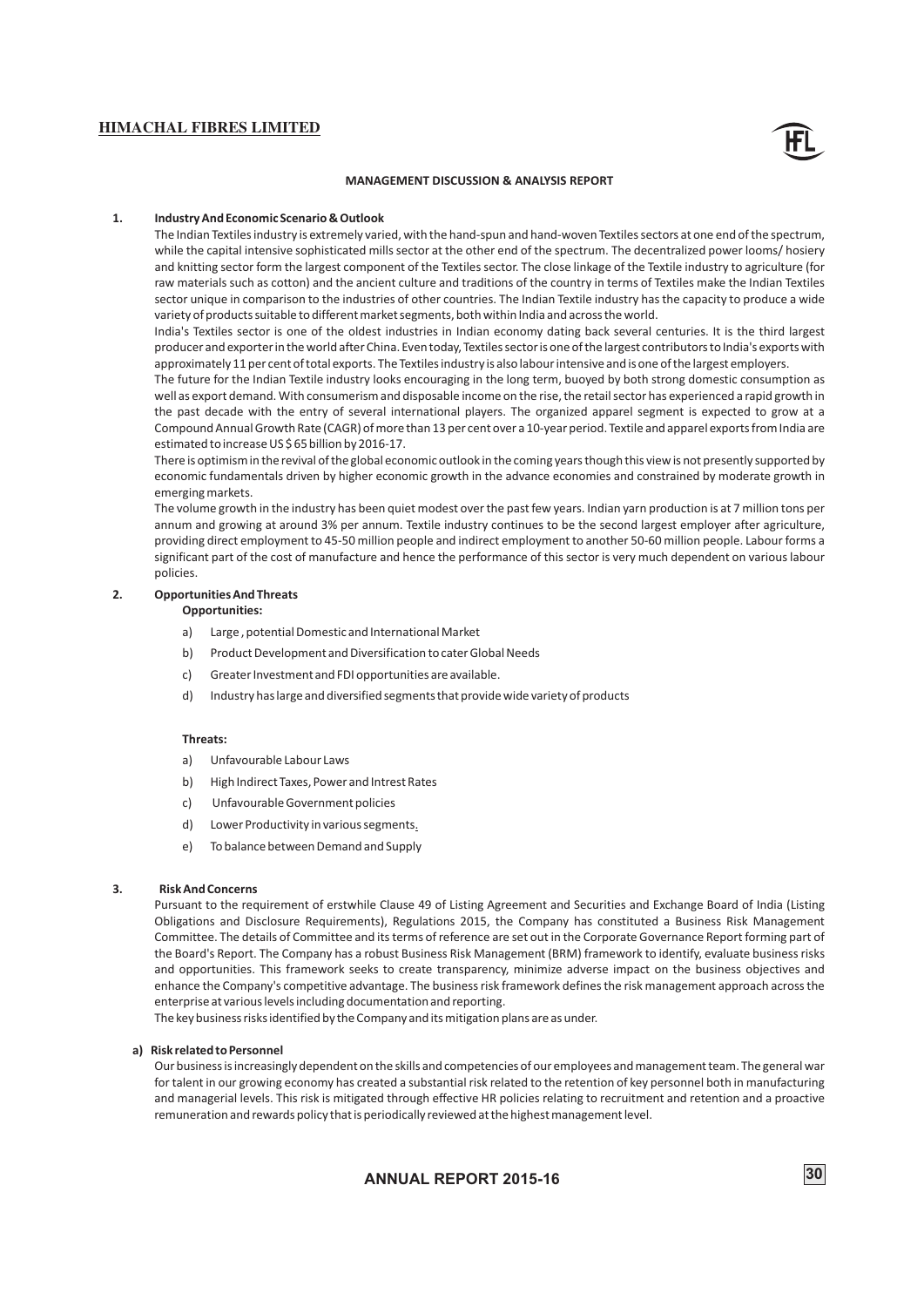![](_page_33_Picture_1.jpeg)

With excellent performance track as well as best HR practices we are able to attract and retain people for growth of our business.

#### **b) Risk related to Safety**

The company has taken adequate insurance covers to indemnify the risks associated with the safety of personnel, building, stock and other infrastructure of the Company. These include:

- 1. Fire Insurance Policies.
- 2. Marine/ Transit Insurance Policies.
- 3. Theft Insurance Policies.
- 4. Other Miscellaneous Policies.

The company has also taken steps to strengthen IT security system as well as physical security system at all our locations

#### **c) Compliance Related Risks**

The Company is committed to being a responsible corporate citizen and respects the laws and regulations of the country. All the compliances under various laws applicable to the Company, including under Companies Act 1956/2013, Factories Act, Income Tax Act 1961 etc., are followed in Letter & Spirit.

#### **4. Internal Control Systems And Their Adequacy**

The Company has an Internal Control System, commensurate with the size, scale and complexity of its operations. The scope and authority of the Internal Audit function is defined in the Internal Audit Manual. To maintain its objectivity and independence, the Internal Audit function reports to the Chairman of the Audit Committee of the Board & to the Chairman and Managing Director. The Internal Audit Department monitors and evaluates the efficacy and adequacy of internal control system in the Company, its compliance with operating systems, accounting procedures and policies at all locations of the Company. Based on the report of internal audit function, process owners undertake corrective action in their respective areas and thereby strengthen the controls. Significant audit observations and recommendations along with corrective actions thereon are presented to the Audit Committee of the Board.

#### **5. Human Resources/ Human Resource Management.**

The Company recognizes people as its most valuable asset and it has built an open, transparent and meritocratic culture to nurture this asset. Talent Management is a key people planning tool that provides an integrated means of identifying, selecting, developing and retaining top talent within our organization. Your Company has kept a sharp focus on Employee Engagement.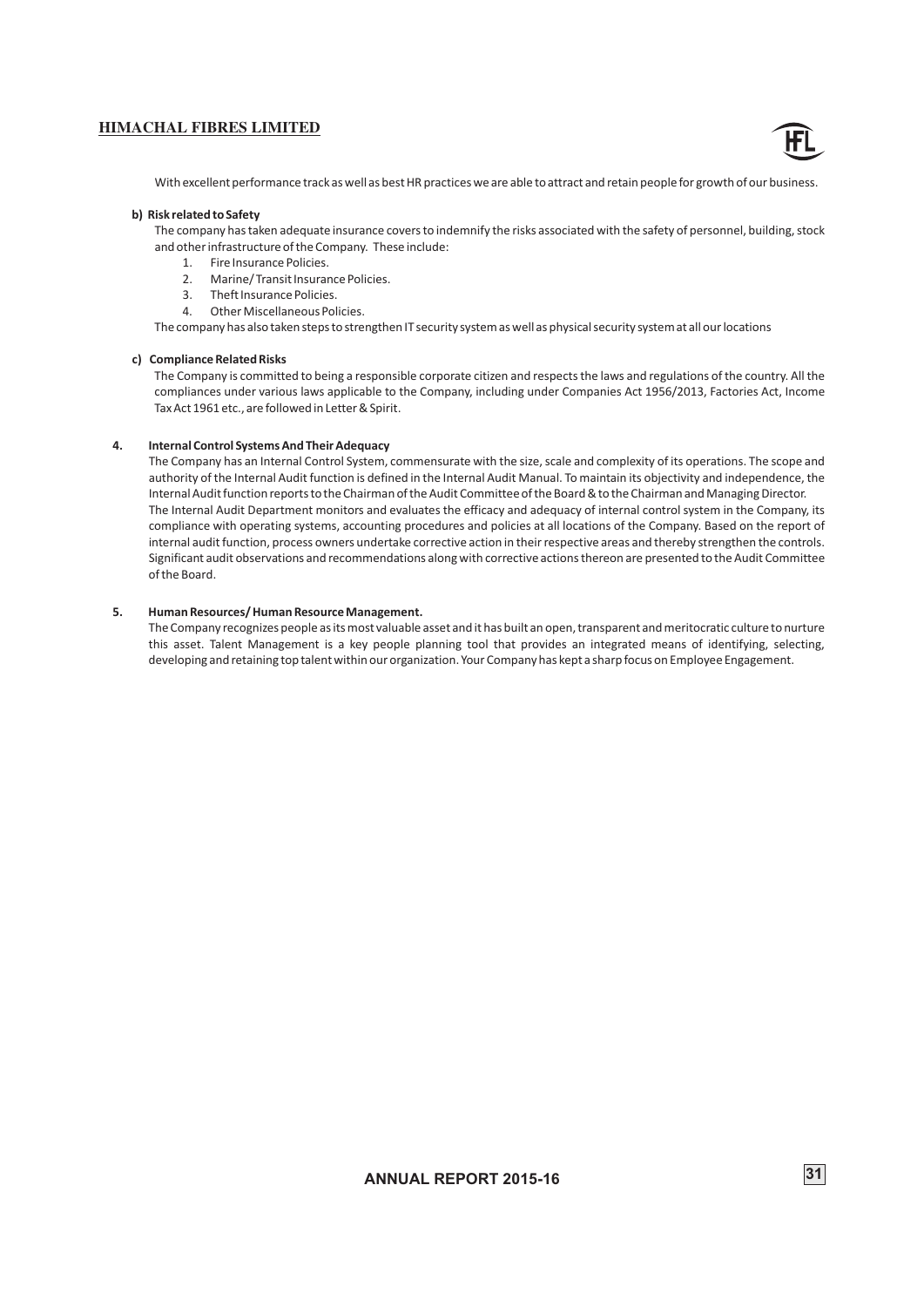![](_page_34_Picture_1.jpeg)

#### **CORPORATE GOVERNANCE REPORT**

#### **COMPANY'S PHILOSOPHY ON CORPORATE GOVERNANCE**

Your company believes that sound Corporate Governance is vital for sustained growth and enhancing shareholder value. We continually put thrust on implementing best corporate governance practices and benchmarking the same with highest standards. We consider transparency and accountability as two basic tenets of Corporate Governance which are integral part of our business and endeavor to ensure fairness for every stakeholder – our customer, investor, vendors, and the communities wherever we operate. Accordingly, we always seek to ensure that our performance is driven by integrity, values and ethics. Your company is proud to be a responsible corporate citizen in all it's conduct.

Company is in compliance with all mandatory requirements of corporate governance laid down under the new Listing Regulations and has also been complying with some non-mandatory requirements. Company has guiding principles laid our through its Code of Business conduct, duly adopted and adhered to by directors and senior management personnel which has been posted on website of company i.e. www.himachalfibre.com

#### **BOARD COMPOSITION**

#### Size and Composition of Board of Directors

The current policy is to have an appropriate mix of executive and independent directors to maintain the independence of the Board, and separate its functions of governance and management. As on March 31, 2016, the Board consists of 6 members, three of whom are executive or whole-time directors, and three are independent directors. The Board periodically evaluates the need for change in its composition and size. The composition of the Board is in conformity with erstwhile clause 49 of the listing Agreement as well as regulation 17 of the SEBI (Listing Obligations and Disclosures) Regulations, 2015 requirements.

Details of composition of the board, Category of Directors, shareholding details, number of board meeting attended, attendance at last AGM, Total Number of directorship held, Chairpersonship & Membership of the committees are as given below. Directorship for this purpose also includes alternate directorship but does not include directorship in foreign company. Chairmanship / Membership of Board Committees include only Audit committee and Stakeholders Relationship Committee.

| Name of the             | Category                  | No. of Directorship and other committee<br><b>Attendance Particulars</b> |                 |                     | No. of shares held      |              |                  |
|-------------------------|---------------------------|--------------------------------------------------------------------------|-----------------|---------------------|-------------------------|--------------|------------------|
| <b>Director</b>         |                           |                                                                          |                 |                     | Membership/Chairmanship |              |                  |
|                         |                           |                                                                          |                 |                     |                         | Committee    |                  |
|                         |                           | <b>Board Meeting</b>                                                     | <b>Last AGM</b> | <b>Directorship</b> | <b>Committee</b>        | Chairmanship | as on 31.03.2016 |
|                         |                           |                                                                          |                 |                     | <b>Membership</b>       |              |                  |
| Sh. Akhil Malhotra      | <b>Executive Director</b> | 6                                                                        | Yes             | 8                   | 6                       | Nil          | 31,00,000        |
| Sh. Mayank Malhotra     | <b>Executive Director</b> |                                                                          | Yes             |                     | Nil                     | Nil          | 20,00,000        |
| Sh. Gian Chand Thakur   | Whole Time Director       | 6                                                                        | Yes             | Nil                 | Nil                     | Nil          | Nil              |
| Sh. Sushil Kumar Singla | Independent Director      | 6                                                                        | Yes             | 6                   | 6                       |              | Nil              |
| Sh. Rajan Dhawan        | Independent Director      | 6                                                                        | <b>No</b>       |                     |                         | Nil          | Nil              |
| Smt. Malkeet kaur       | Independent Director      | 6                                                                        | Yes             |                     | Nil                     | Nil          | Nil              |

None of the present directors are relative of each other except Sh. Mayank Malhotra being son of Sh. Akhil Malhotra.

Six Board Meetings were held during the year on

| -13th May, 2015      | -29th May, 2015      | -13th August, 2015   |
|----------------------|----------------------|----------------------|
| -2nd September, 2015 | -14th November, 2015 | -13th February, 2016 |

There was not a gap of more than 120 days between two consecutive meetings. All the information as required under SEBI (Listing Obligations and Disclosure Requirements) Regulations, 2015 has been placed before the Board.

The company issued formal letters of appointment to independent directors in the manner as provided in the Companies Act, 2013. The terms and conditions of appointment are disclosed on the website of the company. The company has formulated a policy to familiarise the independent directors which is disclosed in the website of the company.

#### **Change in directors**

During the year under review Mrs. Malkeet Kaur was appointed as independent director on 28/09/2015 for a term of 5 years, who was appointed as an additional director w.e.f. 28/03/2015.

Board would also like to inform the members that the office of Mr. Mayank Malhotra, Director of the Company was vacated on 30/05/2016 under section 167 of the Companies Act, 2013 and Mr. Ashwani Kumar, resigned from the post of CFO of the company w.e.f. 13/05/2016.

**ANNUAL REPORT 2015-16** 32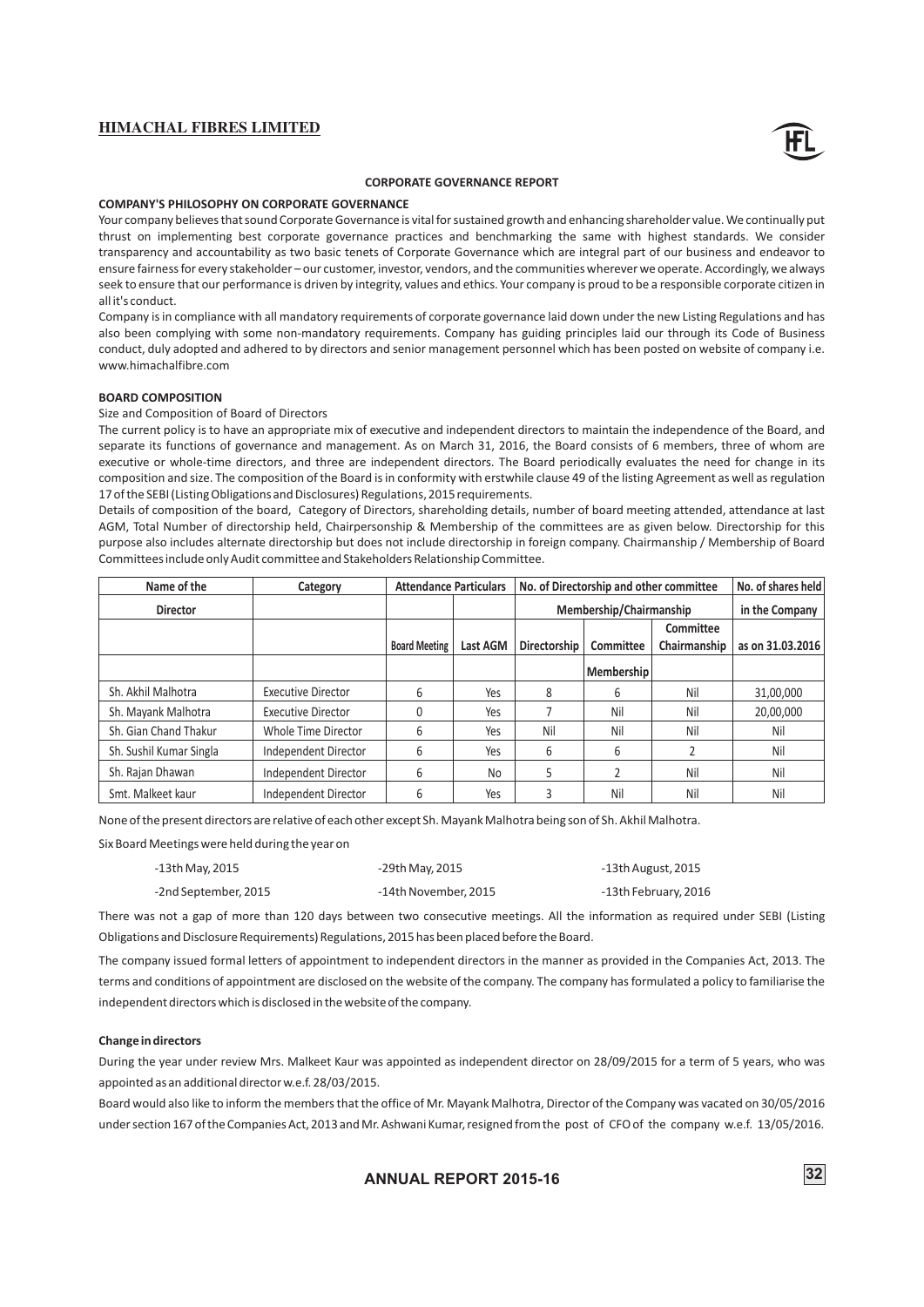![](_page_35_Picture_1.jpeg)

Mr. Navrattan Sharma was subsequently appointed on 30/05/2016 as Chief Financial Officer of the Company as on date of this report.

#### **Information to Directors:**

All the meetings are conducted as per well designed and structured agenda. All the agenda items are backed by necessary supporting information and documents (except for the critical price sensitive information, which is circulated at the meeting) to enable the Board to take informed decisions. Additional agenda items in the form of "Other Business" are included with the permission of the Chairman. In addition, for any business exigencies, the resolutions are passed by circulation and later placed in the ensuing Board Meeting to take note of the same. Apart from the Board members, the Company Secretary and the CFO are invited to attend all the Board Meetings. Other senior management executives are called as and when necessary, to provide additional inputs for the items being discussed by the Board. The CFO makes presentation on the quarterly and annual operating & financial performance and on annual operating. The Chairman of various Board Committees brief the Board on all the important matters discussed & decided at their respective committee meetings, which are generally held prior to the Board meeting.

#### **PostMeeting Action:**

Post meetings, all important decisions taken at the meeting are communicated to the concerned officials and departments. Action Taken Report is prepared and reviewed periodically by the Company Secretary for the action taken / pending to be taken.

#### **Support and Role of Company Secretary:**

The Company Secretary is responsible for convening the Board and Committee meetings, preparation and distribution of Agenda, notes to Agenda and other documents and recording of the Minutes of the meetings. He acts as interface between the Board and the Management and provides required assistance and assurance to the Board and the Management on compliance and governance aspects.

#### **Training/Familiarization of Board of Directors**

Your Company follows a structured orientation and familiarization programme through various reports/codes/internal policies for all the Directors with a view to update them on the Company's policies and procedures on a regular basis. Periodic presentations are made at the Board Meetings on business and performance, long term strategy, initiatives and risks involved. The details of familiarization programme have been posted in the website of the Company under the web link www.himachalfibre.com.

#### **Remuneration Paid to Directors**

Looking the scenario of the textile Industry and financial position of the company none of the Executive Directors have taken any remuneration except Sh. Gian Chand Thakur (Whole Time Director) to whom a consolidated remuneration of Rs. 60,000/- per month has been paid during the year under review.

Non Executive Directors are not paid any remuneration except sitting fee for attending Board Meeting and Committee Meetings. The Details of sitting fee paid during the year is as follows:

| <b>Name of Director</b> | Sitting fee paid (in Rs) |
|-------------------------|--------------------------|
| Sh. Sushil Kumar Singla | 12000                    |
| Sh. Rajan Dhawan        | 12000                    |
| Smt. Malkeet Kaur       | 12000                    |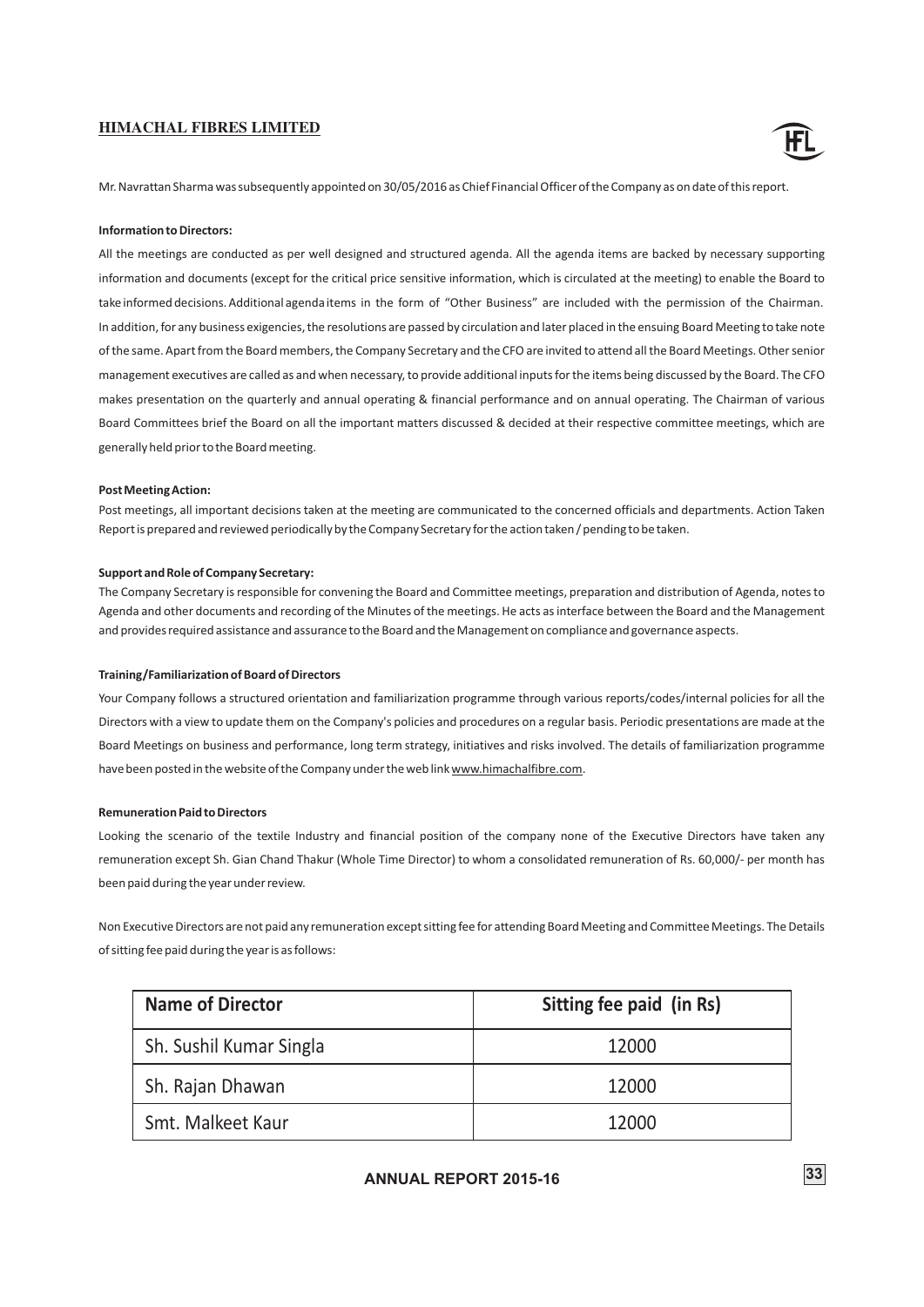![](_page_36_Picture_1.jpeg)

#### **Separate Meeting of Independent Directors:**

As stipulated by the Code of Independent Directors under the Companies Act, 2013 and the SEBI (Listing Obligations and Disclosure Requirements) Regulations, 2015, a separate meeting of the Independent Directors of the Company was held on 30 March, 2016 to review the performance of Non-independent Directors (including the Chairman) and the Board as whole. The Independent Directors also reviewed the quality, content and timeliness of the flow of information between the Management and the Board and its Committees which is necessary to effectively and reasonably perform and discharge their duties.

#### **Performance Evaluation**

The Board has carried out an annual evaluation of its own performance, performance of its Committees and of the directors individually, as per the criteria laid down by the Nomination and Remuneration Committee. The evaluation was carried out based on various parameters such as the participation in the Board & and its Committee meetings, contribution towards accurate financial reporting, strategic guidance, risk mitigation, internal controls, governance, leadership and talent development and managing external stakeholders

Directors. The discussions covered both strategic and operational aspects of the Board functioning, as well as the quality, content and During the year under review, Mr. Sushil Kumar Singla, Mr. Rajan Dhawan and Mrs. Malkeet Kaur, met on 30/03/2016, without the presence of non-independent directors and members of the management, to discuss the evaluation of the Board, Committees and the Non-Executive timeliness of the flow of information between the Management and the Board. The inputs from the meeting were shared with the Nomination and Remuneration Committee (Regulation 25 of the Listing Regulations).

The performance evaluation of the Independent Directors was carried out by the entire Board.

#### **Code of Conduct for Board members and Senior Management**

The Board of Directors has laid down the code of conduct for all the Board members and members of the Senior Management of the Company. All the Board members and Senior Management personnel have affirmed compliance with the code of conduct. The Code of Conduct is available on the website of the company.

#### **BOARD COMMITTEES**

#### **AUDIT COMMITTEE**

The audit committee was reconstituted in accordance with the provisions of Companies Act, 2013 and erstwhile clause 49 of listing agreement at a board meeting held on 28.05.2014.The committee continues to perform its tasks under the companies Act, 2013 as well as newly introduced SEBI (Listing Obligations and Disclosures) Regulations, 2015. The terms of reference are briefly described below:-

- ·oversight of the Company's financial reporting process and the disclosure of its financial information to ensure that the financial statement is correct, sufficient and credible;
- recommendation for appointment, remuneration and terms of appointment of auditors of the Company;
- approval of payment to statutory auditors for any other services rendered by the statutory auditors;
- reviewing, with the management, the annual financial statements and auditor's report thereon before submission to the Board for approval, with particular reference to:
	- o matters required to be included in the director's responsibility statement to be included in the Board's report in terms of clause (c) of sub-section (3) of Section 134 of the Companies Act, 2013;
	- o changes, if any, in accounting policies and practices and reasons for the same;
	- o major accounting entries involving estimates based on the exercise of judgment by management;
	- o significant adjustments made in the financial statements arising out of audit findings;
	- o compliance with listing and other legal requirements relating to financial statements;
	- o disclosure of any related party transactions;
	- o modified opinion(s) in the draft audit report;
- ·reviewing, with the management, the quarterly financial statements before submission to the Board for approval;
- reviewing, with the management, the statement of uses / application of funds raised through an issue (public issue, rights issue, preferential issue, etc.), the statement of funds utilized for purposes other than those stated in the offer document / prospectus / notice and the report submitted by the monitoring agency monitoring the utilisation of proceeds of a public or rights issue, and making appropriate recommendations to the board to take up steps in this matter;
- reviewing and monitoring the auditor's independence and performance, and effectiveness of audit process;
- approval or any subsequent modification of transactions of the Company with related parties;
- scrutiny of inter-corporate loans and investments;
- ·valuation of undertakings or assets of the listed entity, wherever it is necessary;

# **ANNUAL REPORT 2015-16** 34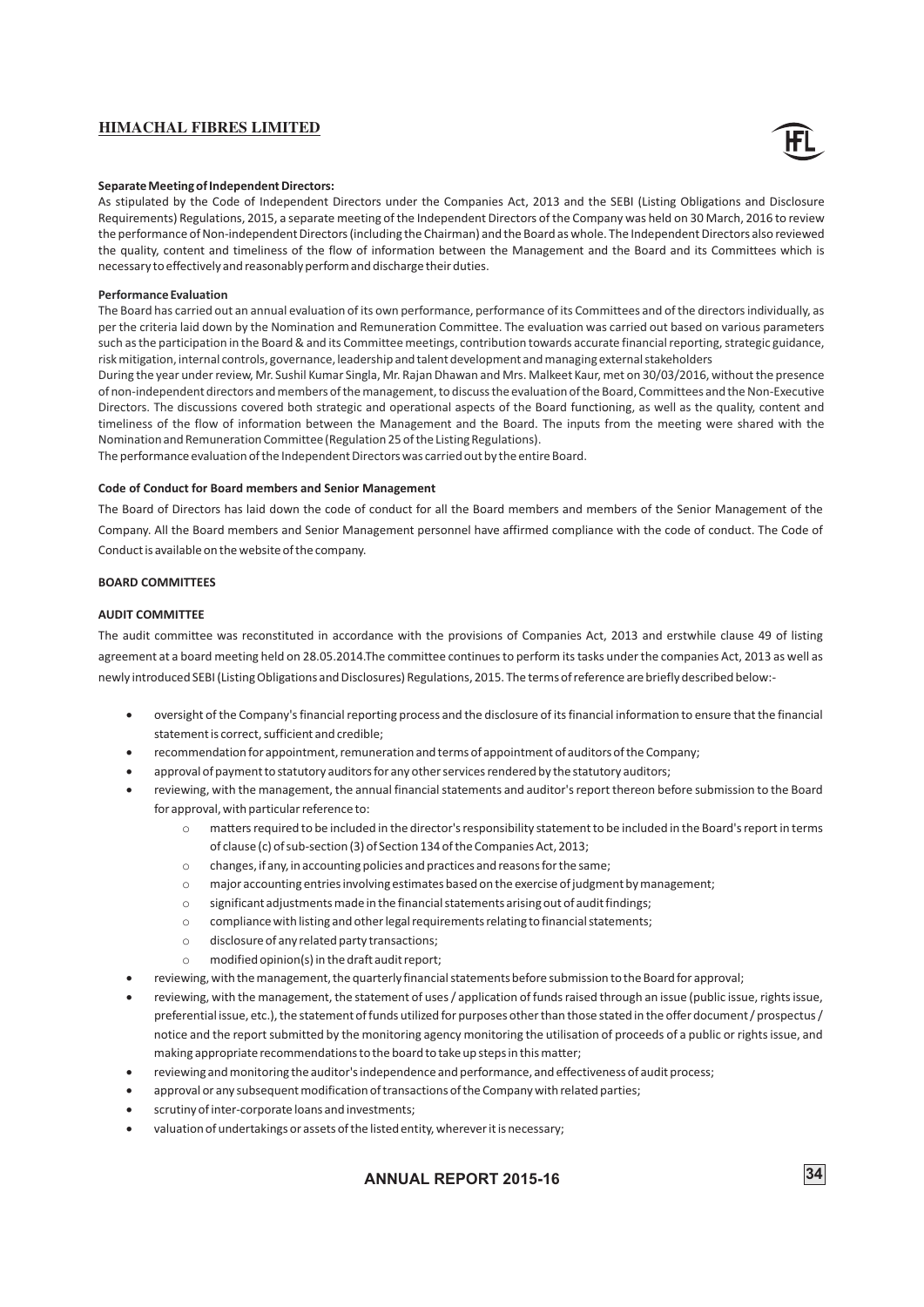![](_page_37_Picture_1.jpeg)

- ·evaluation of internal financial controls and risk management systems;
- reviewing, with the management, performance of statutory and internal auditors, adequacy of the internal control systems;
- reviewing the adequacy of internal audit function, if any, including the structure of the internal audit department, staffing and seniority of the official heading the department, reporting structure coverage and frequency of internal audit;
- ·discussion with internal auditors of any significant findings and follow up there on;
- reviewing the findings of any internal investigations by the internal auditors into matters where there is suspected fraud or irregularity or a failure of internal control systems of a material nature and reporting the matter to the Board;
- ·discussion with statutory auditors before the audit commences, about the nature and scope of audit as well as post- audit discussion to ascertain any area of concern;
- to look into the reasons for substantial defaults in the payment to the depositors, debenture holders, shareholders (in case of non-payment of declared dividends) and creditors;
- to review the functioning of the whistle blower mechanism;
- approval of appointment of Chief Financial Officer after assessing the qualifications, experience background, etc. of the candidate;
- ·Carrying out any other function as is mentioned in the terms of reference of the audit committee.
- In addition to the above, the following items will be reviewed by the Audit Committee:-
- ·management discussion and analysis of financial condition and results of operations;
- statement of significant related party transactions (as defined by the audit committee), submitted by management;
- management letters / letters of internal control weaknesses issued by the statutory auditors;
- internal audit reports relating to internal control weaknesses; and
- ·the appointment, removal and terms of remuneration of the Head Internal Audit

The Audit Committee is vested with the necessary powers to achieve its objectives. The Committee has discharged such other role/function as envisaged under Regulation 18 (3) read with Part C of Schedule II of the Listing Regulations and the provisions of Section 177 of the Act.

The committee comprises of three Directors, out of which two are Independent Directors. All the members, including Chairman of Audit Committee are financially literate and have the ability to read and understand the financial statement. In the financial year 2015-16, Six meetings were held on 13th May, 2015, 29th May, 2015, 13th August, 2015, 2nd September, 2015, 14th November, 2015 and 13th February, 2016. Composition of committee as on 31st March, 2016 and member's attendance at the meetings during the year are as under:

| <b>Name</b>             | <b>Status</b> | Category                             | <b>No of Meetings Attended</b><br>during the year 2015-16 |
|-------------------------|---------------|--------------------------------------|-----------------------------------------------------------|
| Sh. Sushil Kumar Singla | Chairman      | Non Executive & Independent Director |                                                           |
| Sh. Raian Dhawan        | Member        | Non Executive & Independent Director |                                                           |
| Sh. Akhil Malhotra      | Member        | <b>Managing Director</b>             |                                                           |

The company secretary acts as the secretary to the committee. Chief Financial Officer attends all the meetings and statutory auditors and internal auditors are also invited for the meeting.

Sh. Sushil Kumar Singla, the Chairman of the Audit Committee was present at the last Annual General Meeting held on September 28, 2015.

### **NOMINATION AND REMUNERATION COMMITTEE**

The Company has constituted the Nomination and Remuneration Committee in line with the requirements of Section 178 of the Act and Regulation 19 of the Listing Regulations. The broad terms of reference are as follows:-

- 1. Formulating the criteria for determining qualifications, positive attributes and independence of a director and recommend to the board of directors a policy relating to, the remuneration of the directors, key managerial personnel and other employees;
- 2. Formulating criteria for evaluation of performance of independent directors and the board of directors;
- 3. Devising a policy on diversity of board of directors;
- 4. Identifying persons who are qualified to become directors and who may be appointed in senior management in accordance with the criteria laid down, and recommend to the board of directors their appointment and removal.
- 5. Assessing whether to extend or continue the term of appointment of the independent director, on the basis of the report of performance evaluation of independent directors.

The remuneration policy as adopted by the company envisages payment of remuneration according to qualification, experience and performance at different levels of the organization. However, the Company has been paying the remuneration during the year as per performance of the Company.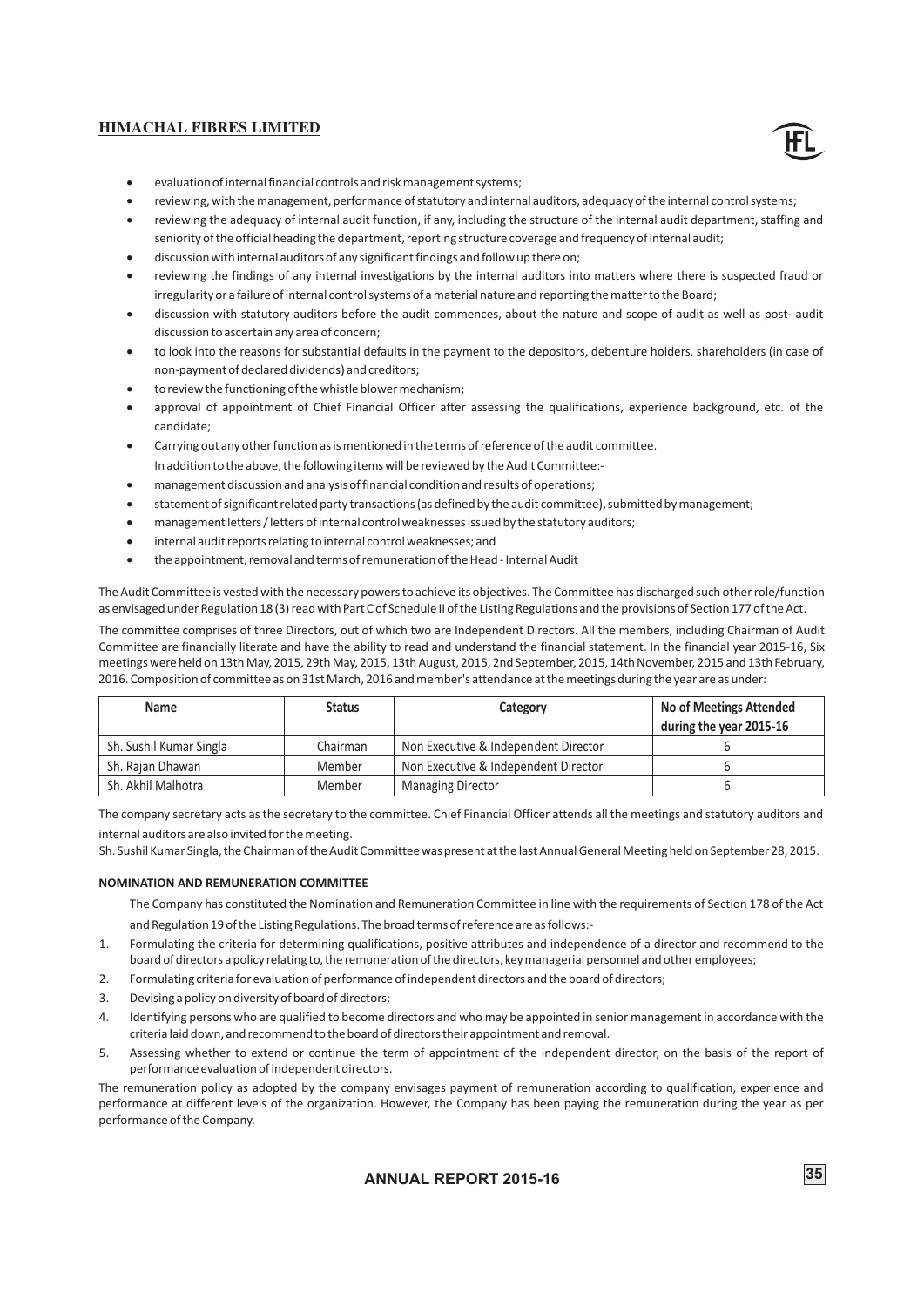![](_page_38_Picture_1.jpeg)

Composition of committee as on date of this report and member's attendance at the meetings during the year under review, are as under:

| Name                    | <b>Status</b> | Category                             | No of Meetings Attended during<br>the year 2015-16 |                 |
|-------------------------|---------------|--------------------------------------|----------------------------------------------------|-----------------|
|                         |               |                                      | Held                                               | <b>Attended</b> |
| Sh. Sushil Kumar Singla | Chairman      | Non Executive & Independent Director |                                                    |                 |
| Sh. Rajan Dhawan        | Member        | Non Executive & Independent Director |                                                    |                 |
| Smt. Malkeet Kaur       | Member        | Non Executive & Independent Director |                                                    |                 |

#### **STAKEHOLDERS RELATIONSHIP COMMITTEE**

Committee performs various functions conferred under the Listing Regulations and Section 178 of the Act, which mainly covers ensuring resolution of grievances of security holders of the company.

The Stakeholders Relationship Committee comprises of three members, viz.; Sh. Sushil Kumar Singla, Sh. Akhil Malhotra and Sh. Rajan

Dhawan. Sh. Sushil Kumar Singla is the Chairperson of this Committee. The Stakeholders Relationship Committee met twice during the year 2015-16 on 2nd September, 2015, 13th February, 2016

The details of composition & Meeting Details of the Committee are as under:

| <b>Name</b>              | <b>Status</b> | Category                             | <b>No of Meetings Attended</b> |                 |
|--------------------------|---------------|--------------------------------------|--------------------------------|-----------------|
|                          |               |                                      | during the year 2015-16        |                 |
|                          |               |                                      | Held                           | <b>Attended</b> |
| Shri Sushil Kumar Singla | Chairman      | Non-Executive & Independent Director |                                |                 |
| Shri Akhil Malhotra      | Member        | <b>Managing Director</b>             |                                |                 |
| Shri Rajan Dhawan        | Member        | Non-Executive & Independent Director |                                |                 |

No complaints were received from the shareholders during the year 2015-16 and no investor complaint was pending with the Company as well as Registrar and Share Transfer Agent of the Company as on 31 March 2016. Sh. Amit Sharma, the Company Secretary is the Compliance Officer of the Company and be contacted at Ph: 0161-4684000 and Fax: 0161-4684010 and Email: hfl.corporate@gmail.com

| <b>Investor Complaints</b>                              | <b>Number</b> |
|---------------------------------------------------------|---------------|
| Number of shareholders' complaints received during 2015 | Nil           |
| Number not solved to the satisfaction of shareholders   | Nil           |
| Number of pending complaints as on March 31, 2016       | Nil           |

#### **Other Committee Details:**

In order to smoothen the operation of the company, the power of Board has been delegated by forming committees with specific purposes. The details related to composition and number of meeting held during the year is as under:

| <b>COMMITTEE NAME</b>                  | <b>MEMBERS</b>                | <b>NO OF MEETINGS</b> |
|----------------------------------------|-------------------------------|-----------------------|
| <b>SECURITIES TRANSFER COMMITTEE</b>   | Sh. Akhil Malhotra (Chairman) | 18                    |
|                                        | Sh. Mayank Malhotra           |                       |
|                                        | Sh. Ashwani Kumar             |                       |
|                                        | Sh. Amit Sharma               |                       |
| <b>RISK MANAGEMENT COMMITTEE</b>       | Sh. Akhil Malhotra (Chairman) |                       |
|                                        | Sh. Mayank Malhotra           |                       |
|                                        | Sh. Sushil Kumar Singla       |                       |
|                                        | Sh. Rajan Dhawan              |                       |
| <b>BANKING &amp; FINANCE COMMITTEE</b> | Sh. Akhil Malhotra(Chairman)  |                       |
|                                        | Sh. Mayank Malhotra           |                       |
|                                        | Sh. Sushil Kumar Singla       |                       |
|                                        | Sh. Ashwani Kumar             |                       |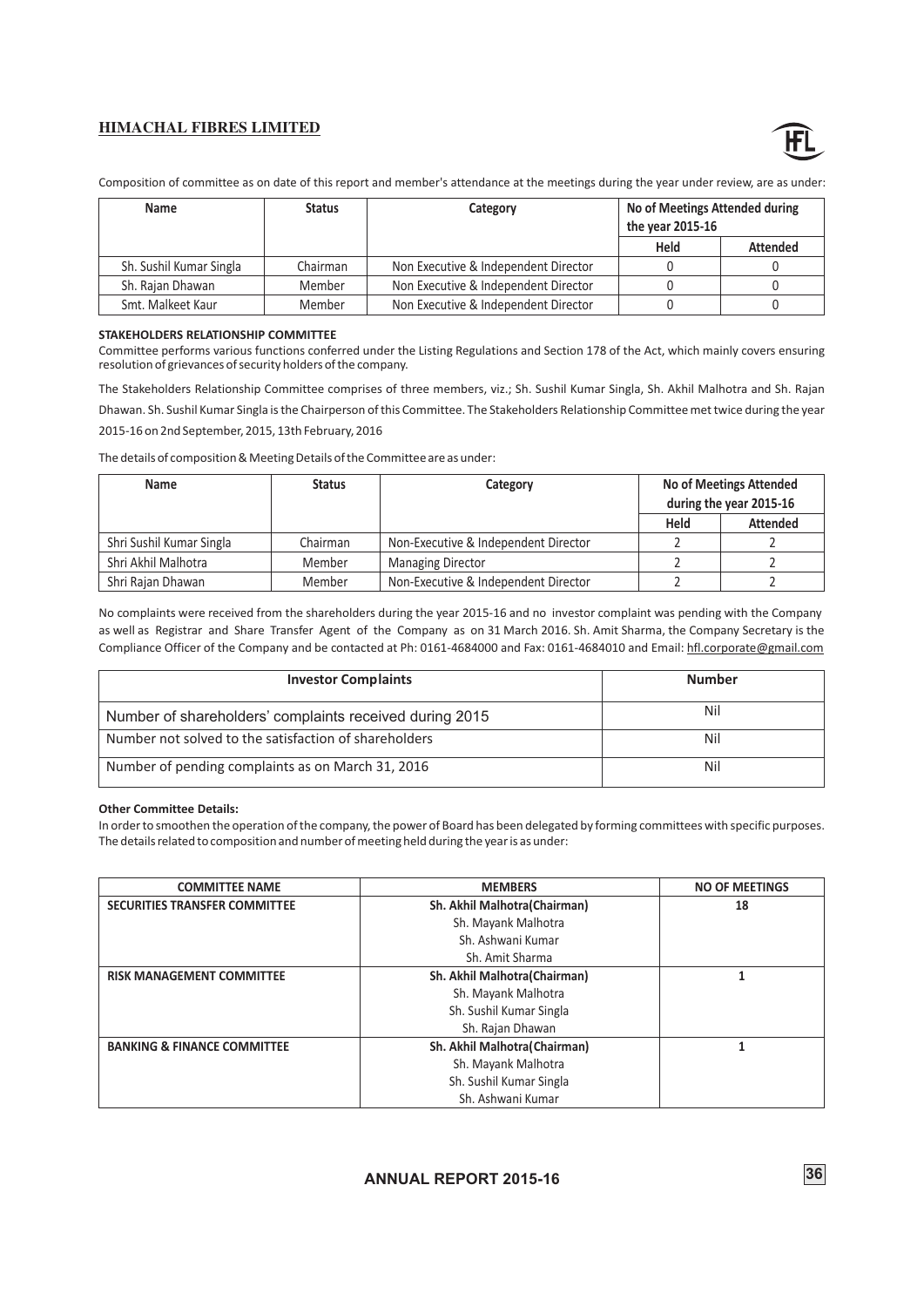![](_page_39_Picture_1.jpeg)

#### **RISK MANAGEMENT COMMITTEE**

HFL leverages it's deep domain and management insights to undertake proactive counter-measures that strengthen viability across verticals, products, geographies and market cycles. The company has implemented an integrated risk management approach through which it reviews and assesses significant risk on a regular basis to help ensure that there is a robust system of internal controls in place. Governed by a strong compliance ethics, it relies heavily on risk management and forecasting frameworks to manage competitive, economic, financial, geo-political and social risks. Company has put in place response mechanisms that mitigate environmental, operational and business risks and minimize impact on business.

#### **VIGIL MECHANISM / WHISTLE BLOWER POLICY**

The company has set up vigil mechanism viz. Whistle Blower Policy to enable the employees and directors to report genuine concerns, unethical behavior and irregularities, if any, in the company noticed by them which could adversely affect company's operations. The same is reviewed by the Audit Committee from time to time. No concerns or irregularities have been reported till date. The details of the Whistle Blower Policy is explained in the Corporate Governance Report and also posted on the website of the Company at www.himachalfibre.com.

#### **ENTERPRISE RISK MANAGEMENT**

The Company's Enterprise Risk Management Processes ensures that the management controls risks through means of a properly defined framework. The risks are reviewed periodically by the Managing Director and the Chief Financial Officer through an established Enterprise Risk Management Framework and also annually by the Board of Directors.

#### **COMMODITY PRICE RISK OR FOREIGN EXCHANGE RISK AND HEDGING ACTIVITIES**

Company is not exposed to any of these risks.

#### **OUTSTANDING GDRS/ADRS WARRANTS OF ANY CONVERTIBLE INSTRUMENTS, CONVERSION DATE AND LIKELY IMPACT ON EQUITY**

As on date, the Company has not issued GDRs, ADRs or any other Convertible Instruments and as such, there is no impact on the equity share capital of the Company.

#### **RELATED PARTY TRANSACTIONS**

All transactions entered into with Related Parties, as defined under the Companies Act, 2013 and Clause 23 of the **SEBI (Listing Obligations and Disclosure Requirements) Regulations, 2015,** during the financial year, were in the ordinary course of business and were on arm's length pricing basis and do not attract the provisions of Section 188 of the Companies Act, 2013. There were few materially significant transactions with related parties during the financial year for which shareholders approval was sought during the year by way of Postal Ballot (Results declared on 17/06/2015). Suitable disclosure as required by the Accounting Standards (AS18) has been made in the notes to the Financial Statements.

The Board has approved a policy for related party transactions which has been uploaded on the Company's website www.himachalfibre.com.

#### **WHISTLE BLOWER POLICY**

The Company promotes ethical behaviour in all its business activities and has put in place a mechanism for reporting illegal or unethical behaviour. The Company has a Vigil mechanism and Whistle blower policy under which the employees are free to report violations of applicable laws and regulations and the Code of Conduct. Further in accordance with requirement of Para C 10 (c) of SEBI (Listing Obligations and Disclosures ) Regulations, 2015 affirmation is also given that no personnel has been denied access to audit committee.

#### **POLICY FOR PRESERVATION OF DOCUMENTS**

**I**n accordance with regulation 9 of SEBI (Listing Obligations and Disclosures) Regulations, 2015 the board has during the year adopted a policy for preservation of documents which has been uploaded on the website of the company.

#### **POLICY FOR DETERMINATION OF MATERIALITY OF THE DISCLOSURE OF EVENTS & INFORMATION**

In accordance with regulation 30 (4) of SEBI (Listing Obligations and Disclosures) Regulations, 2015 a policy has been adopted regarding disclosures of any events or information which, in the opinion of the board of directors is material and the same is also available on the website of the company.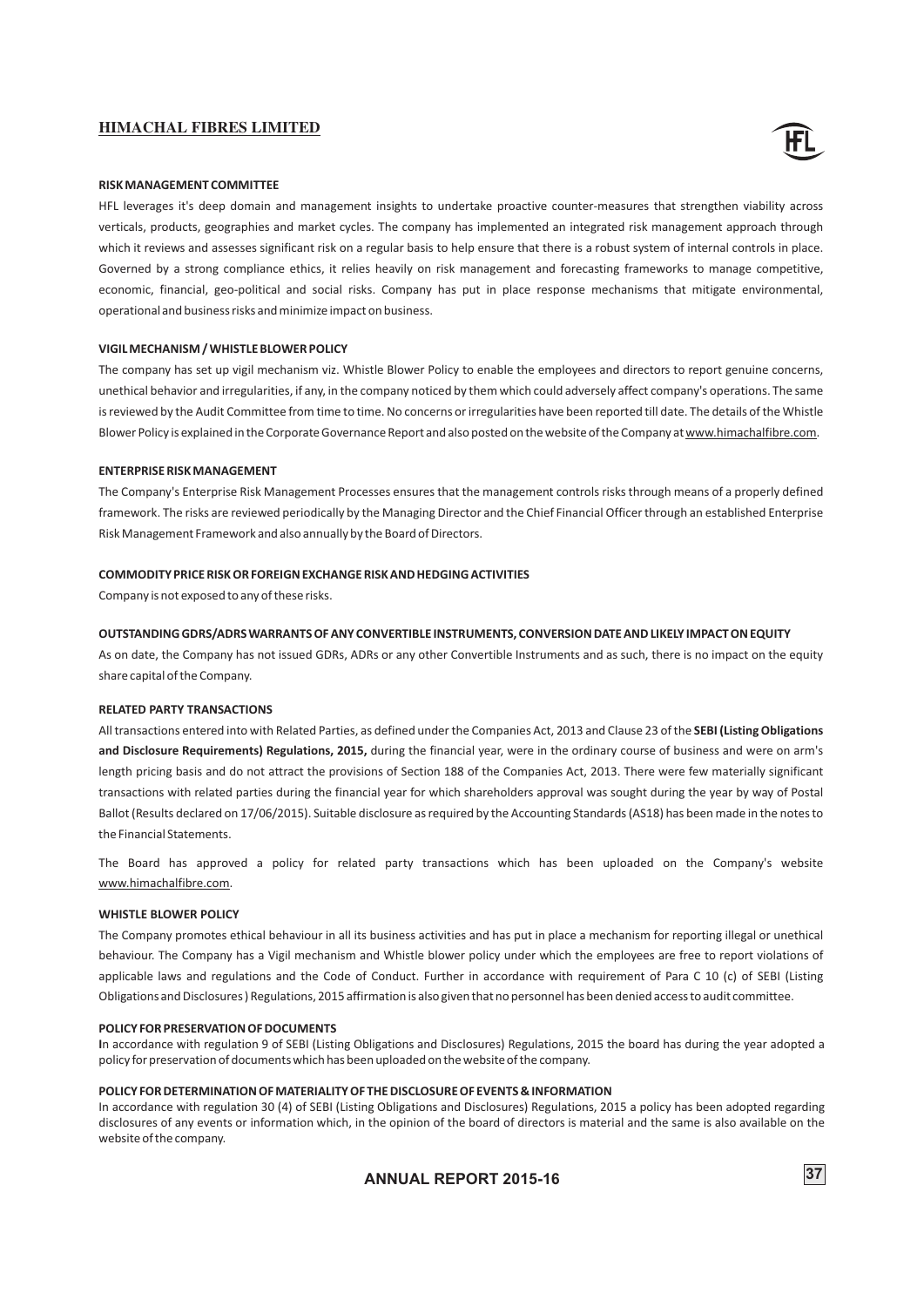![](_page_40_Picture_1.jpeg)

#### **ARCHIVAL POLICY**

In accordance with regulation 30 (8) of SEBI (Listing Obligations and Disclosures) Regulations, 2015 an archival policy has been adopted during the year by the year which has also been uploaded on the website of the company.

#### **RECONCILIATION OF SHARE CAPITAL AUDIT:**

A qualified Company Secretary in practice carried out a share capital audit to reconcile the total admitted equity share capital with the national securities depository limited (NSDL) and the Central Depository Services (India) Limited (CDSL) and the total issued and listed equity share capital. This Reconciliation is carried out every quarter and the report thereon is submitted to the stock exchanges and is also placed before the Board. The Audit Report, inter alia, confirms that the total listed and paid-up capital is in agreement with the aggregate of total number of shares in physical form and the total number of dematerialised shares held with NSDL and CDSL.

#### **DISCLOSURES**

The company has always ensured fair code of conduct and maintained transparency. There were no instances of non-compliance by the company, penalties, strictures imposed on the company by Stock Exchange or SEBI or any statutory authority, on any matter related to capital markets, during the last three years.

The company has ensured compliance with requirements specified in regulation 17 and 27 and clauses (b) to (i) of sub regulation (2) of regulation 46 of SEBI (Listing Obligations and Disclosures) Regulations, 2015.

Compliances , rules & regulations as laid down by various statutory authorities has always been observed by the company since such change over both in letter as well as in spirit.

The Board has obtained certificates/disclosures from key management personnel confirming they do not have any material financial and commercial interest in transactions with the company at large.

#### **COMPLIANCE WITH ACCOUNTING STANDARDS**

In the preparation of the financial statements, the Company has followed the Accounting Standards notified pursuant to Companies (Accounting Standards) Rules, 2006 (as amended) and General Circular 8/2014 dated April 04, 2014, issued by the Ministry of Corporate Affairs. The significant accounting policies which are consistently applied have been set out in the Notes to the Financial Statements.

#### **GENERAL BODY MEETING**

The details of last three Annual General Meeting of the Company held are given below :

| <b>Financial Year</b> | <b>Location of the Meeting</b>  | Date       | Time         | No. of Special           |
|-----------------------|---------------------------------|------------|--------------|--------------------------|
|                       |                                 |            |              | <b>Resolution passed</b> |
| $2012 - 2013$         | Registered Office at Barotiwala | 27.09.2013 | 01.00 P.M.   |                          |
| $2013 - 2014$         | Registered Office at Barotiwala | 30.09.2014 | 03.00 P.M.   |                          |
| $2014 - 2015$         | Registered Office at Barotiwala | 28.09.2015 | $12:00$ P.M. |                          |

#### **RESOLUTION PASSED THROUGH POSTAL BALLOT**

In compliance with erstwhile Clause 35B of the Listing Agreement and Sections 108, 110 and other applicable provisions of the Companies Act, 2013, read with the related Rules, the Company provides electronic voting facility to all its members, to enable them to cast their votes electronically. The Company engages the services of CDSL for the purpose of providing e-voting facility to all its members. The members have the option to vote either by physical ballot or e-voting.

The Company dispatches the postal ballot notices and forms along with postage prepaid business reply envelopes to its members whose names appear on the register of members / list of beneficiaries as on a cut-off date. The postal ballot notice is sent to members in electronic form to the email addresses registered with their depository participants (in case of electronic shareholding) / the Company's registrar and share transfer agents (in case of physical shareholding). The Company also publishes a notice in the newspaper declaring the details of completion of dispatch and other requirements as mandated under the Act and applicable Rules.

Voting rights are reckoned on the paid-up value of the shares registered in the names of the members as on the cut-off date. Members desiring to exercise their votes by physical postal ballot forms are requested to return the forms duly completed and signed, to the scrutinizer on or before the close of voting period. Members desiring to exercise their votes by electronic mode are requested to vote before close of business hours on the last date of e-voting.

The scrutinizer submits his report to the Chairman, after the completion of scrutiny, and the consolidated results of the voting by postal ballot are then announced by the Chairman / authorized officer. The results are also displayed on the website of the Company, www.himachalfibre.com , besides being communicated to the stock exchanges, depository and registrar and share transfer agent. The date of declaration of the results by the Company is deemed to be the date of passing of the resolutions.

The following resolutions were passed through Postal Ballot during the year under review: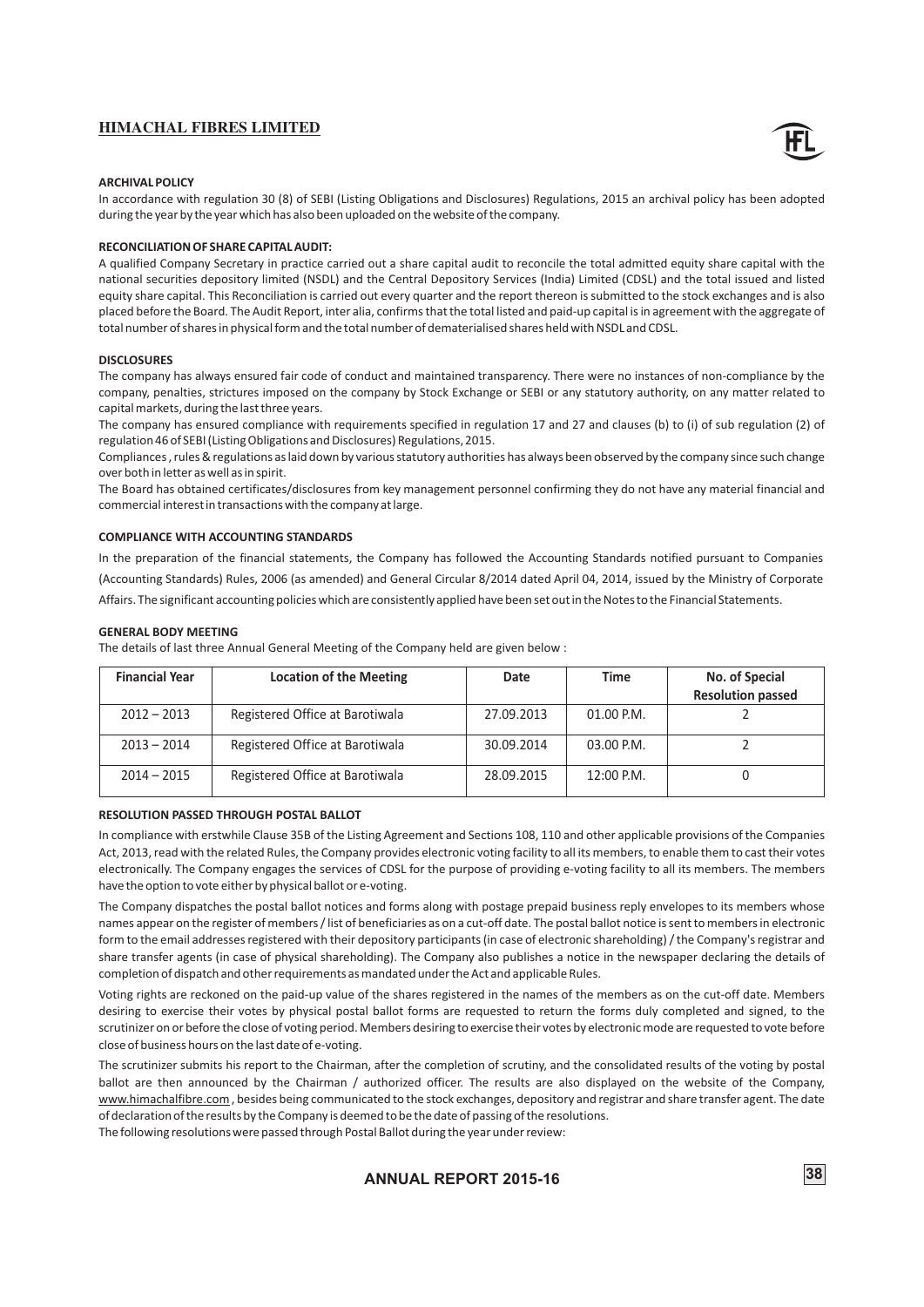![](_page_41_Picture_1.jpeg)

| Sr.<br>No | <b>Particular's of Resolution</b>                                                                                        | <b>Voting in Favour</b> | <b>Voting Against</b> |
|-----------|--------------------------------------------------------------------------------------------------------------------------|-------------------------|-----------------------|
|           | Shifting of Registered Office of the Company from Barotowala, State of Himachal<br>Pradesh to Ludhiana, State of Punjab. | 99.9997%                | 0.0003%               |
|           | Approval for entering into contracts and/or agreements with Related Parties                                              | 99.9999%                | 0.0001%               |
|           | Appointment of Mr Gian Chand Thakur as Whole Time Director of the Company.                                               | 100%                    | NIL                   |

#### **MEANS OF COMMUNICATION**

Annual Reports in respect of each financial year are mailed to all shareholders in August/ September of each calendar year. Each Report contains the annual accounts of the company in respect of the financial year with the Directors' and Auditors' Reports. Also included in each Annual Report is the Notice convening the annual general meeting, the financial year's Corporate Governance Report and the cash flow statement together with the corresponding reports of the auditors.

The quarterly, half-yearly and annual financial results were/will be published in eminent daily newspapers like *Business Standard* (English & Hindi) and also displayed on Company's website: www.himachalfibre.com.

#### **SHAREHOLDER INFORMATION**

**Registered Office :** Plot No: 43-44, Industrial Area, Barotiwala, Himachal Pradesh- 174103 Telephone No. – 0161-4684000 Fax No. – 0161-4684010 Email: hfl.corporate@gmail.com

#### **PARTICULARS OF DIRECTORS REAPPOINTED**

As required under erstwhile clause 49 of the Listing Agreement, the details of Director appointed/reappointment are given in this annual Report and forms part of this report.

#### **REGISTRAR AND TRANSFER AGENT**

Shareholders may contact the Company's Registrar and Share Transfer Agent (for both physical and demat segments) at the following address for any assistance regarding dematerialization of shares, share transfers, transmission, change of address, non-receipt of annual report and any other query relating to the shares of the Company:

#### **BEETAL Financial & Computer Services Pvt Ltd.**

BEETAL HOUSE, 3rd Floor, 99, Madangir, behind LSC, New Delhi - 110062 Ph. 011-29961281-283 Fax 011-29961284, Email: beetalrta@gmail.com

Shareholders holding shares in electronic mode should address all their correspondence to their respective Depository Participant.

# **PLANT LOCATION**

Plot No. 43-44, Industrial Area, Barotowala, Himachal Pradesh - 174103

#### **Compliances**

#### *Mandatory Requirements*

The Company has fully complied with the applicable mandatory requirements of SEBI (Listing Obligations and Disclosure Requirements) Regulations, 2015.

# *Adoption of non-mandatory requirements under Listing Agreement*

#### *The Board :*

Since the company have a non executive chairman a separate office is maintained at Registered office of the company along with a separate office at Corporate office at 8-L, Model Town Ludhiana – 141002

#### *Shareholders Rights :*

The quarterly and half-yearly financial results are published in widely circulated dailies and also displayed on Company's website

www.himachalfibre.com. Hence, these are not individually sent to the Shareholders.

#### *Reporting of Internal Auditor:*

The internal auditor reports to audit committee.

**ANNUAL REPORT 2015-16** 39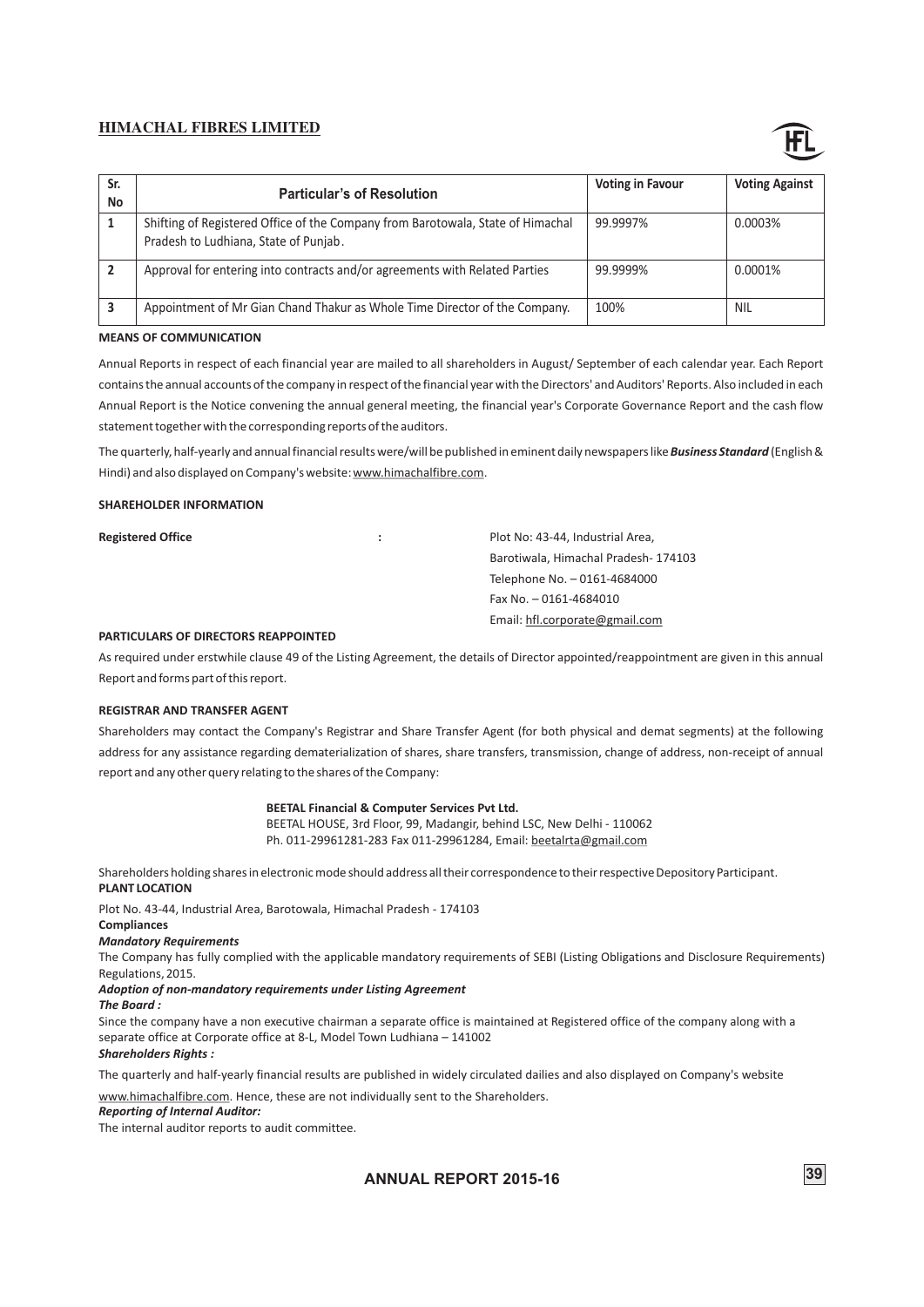![](_page_42_Picture_1.jpeg)

# **General Shareholders Information**

# **Annual General Meeting**

|                     | Date                      |                                      | ٠<br>$\cdot$              | 28 <sup>th</sup> September, 2016             |
|---------------------|---------------------------|--------------------------------------|---------------------------|----------------------------------------------|
|                     | Day                       |                                      | ٠<br>$\cdot$              | Wednesday                                    |
|                     | Time                      |                                      | ٠<br>$\ddot{\phantom{0}}$ | 11.00 A.M                                    |
|                     | Venue                     |                                      | ٠<br>$\cdot$              | Plot No: 43-44, Industrial Area, Barotiwala, |
|                     |                           |                                      |                           | Himachal Pradesh - 174103                    |
|                     | <b>FINANCIAL CALENDAR</b> |                                      |                           |                                              |
|                     | Financial Year            |                                      |                           | 1st April to 31st March                      |
|                     |                           | Financial results were announced on: |                           |                                              |
|                     | $\circ$                   | August 2015                          | ٠<br>$\overline{a}$       | First Quarter                                |
|                     | $\circ$                   | November 2015                        | ٠<br>$\overline{a}$       | Second Quarter                               |
|                     | $\circ$                   | February 2016                        | ٠<br>$\cdot$              | Third Quarter                                |
|                     | $\circ$                   | May 2016                             | ٠                         | <b>Audited Results</b>                       |
| <b>Dool</b> Closure |                           |                                      |                           |                                              |

#### **Book Closure**

The dates of book closure are from 22th September, 2016 to 28th September, 2016 (inclusive of both days).<br>
Demat ISIN Number for NSDL and CDSL (inclusive of both days). **Demat ISIN Number for NSDL and CDSL intervalse in the SND** 

#### **Listing**

At present, the equity shares of the company are listed on the Bombay Stock Exchange Limited (BSE).

| <b>Stock Exchanges</b>                       | <b>Stock Code</b>      |
|----------------------------------------------|------------------------|
| Bombay Stock Exchange Ltd.                   | Demat Segment - 514010 |
| 25th Floor, Phiroze Jeejeebhoy Towers, Dalal |                        |
| Street, Mumbai - 400 001                     |                        |

### **SHARE TRANSFER SYSTEM**

The Company's shares are in demat mode. The shares received for transfer in physical mode are registered and returned within a period of

15 days from the date of receipt, if the documents are clear in all respect.

### **Stock Market Data**

**Market Price Data as compared to closing Sensex during 2015-2016:**

| Month           | <b>High Price</b> | <b>Low Price</b> | <b>Close Price</b> | <b>No.of Shares</b> | No. of Trades | <b>Sensex Closing</b> |
|-----------------|-------------------|------------------|--------------------|---------------------|---------------|-----------------------|
| April, 2015     | 14.24             | 12.61            | 13.25              | 398666              | 689           | 27011.31              |
| May, 2015       | 17.6              | 12.55            | 16.74              | 772644              | 785           | 27828.44              |
| June, 2015      | 20.55             | 15.9             | 20                 | 955819              | 1092          | 27780.83              |
| July, 2015      | 23.4              | 19.05            | 21.4               | 782259              | 1490          | 28114.56              |
| August, 2015    | 30.65             | 19.05            | 30.4               | 986825              | 2634          | 26283.09              |
| September, 2015 | 34.8              | 27.3             | 31.95              | 3130739             | 6985          | 26154.83              |
| October, 2015   | 42.5              | 27.95            | 39.25              | 5159458             | 17482         | 26656.83              |
| November, 2015  | 52.65             | 37.5             | 52.05              | 9340820             | 43759         | 26145.67              |
| December, 2015  | 63                | 50.1             | 60.2               | 9347098             | 48450         | 26117.54              |
| January, 2016   | 68.95             | 50.5             | 66.55              | 6253963             | 31060         | 24870.69              |
| February, 2016  | 72.9              | 39.6             | 39.6               | 3184969             | 21305         | 23002                 |
| March, 2016     | 56.65             | 35.65            | 44.9               | 1924142             | 5319          | 25341.86              |

**ANNUAL 40 REPORT 2015-16**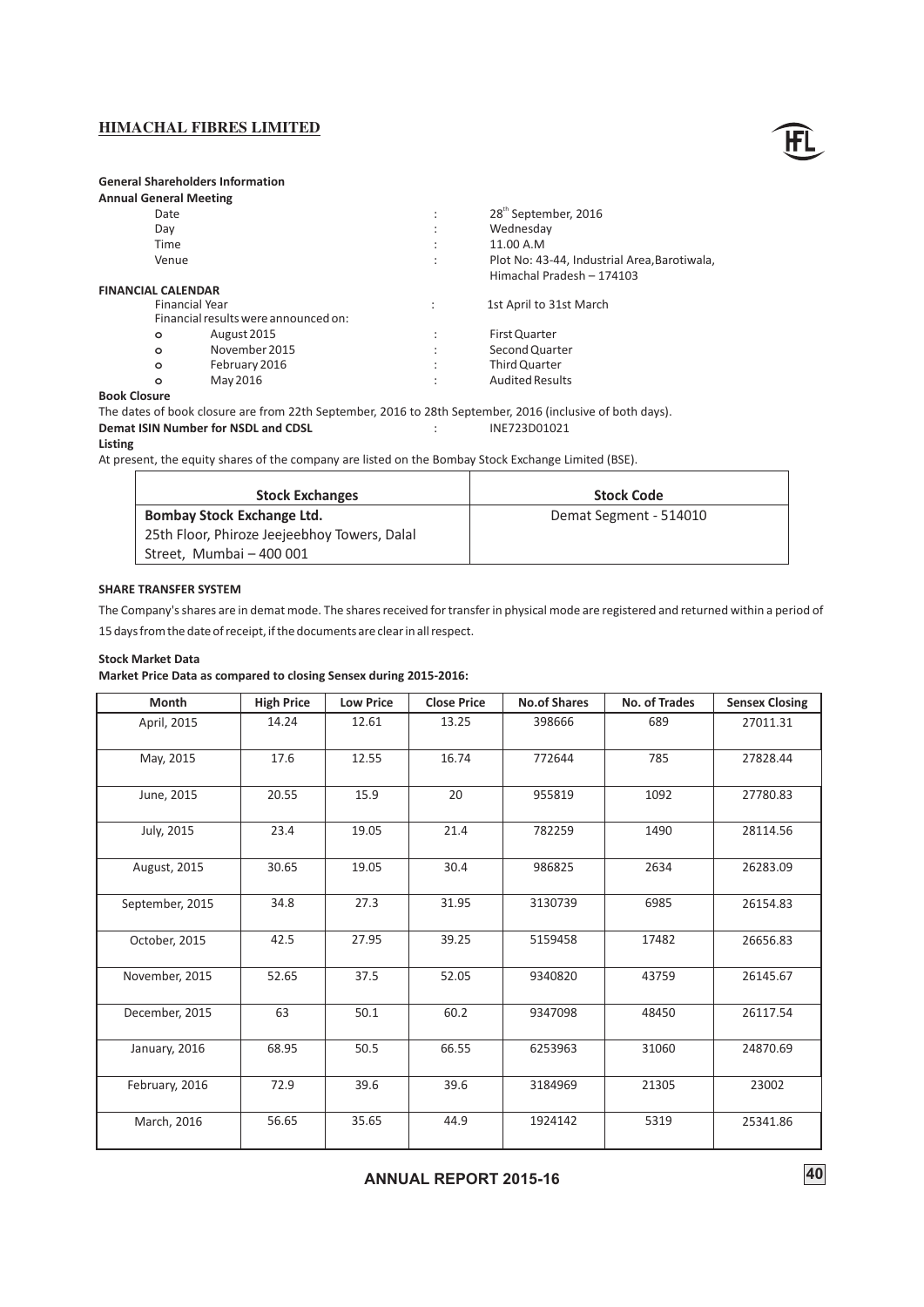![](_page_43_Picture_1.jpeg)

| Shareholding       | <b>Holders</b> | Percentage % | No of shares | Percentage % |
|--------------------|----------------|--------------|--------------|--------------|
|                    | 2430           | 94.3         | 1861524      | 2.16         |
| <b>UP TO 5000</b>  |                |              |              |              |
|                    | 57             | 2.21         | 428197       | 0.5          |
| 5001 TO 10000      |                |              |              |              |
|                    | 29             | 1.13         | 456716       | 0.53         |
| TO 20000<br>10001  |                |              |              |              |
|                    | 18             | 0.7          | 440667       | 0.51         |
| TO 30000<br>20001  |                |              |              |              |
|                    | 8              | 0.31         | 285497       | 0.33         |
| TO 40000<br>30001  |                |              |              |              |
|                    | 7              | 0.27         | 320250       | 0.37         |
| TO 50000<br>40001  |                |              |              |              |
|                    | 6              | 0.23         | 497598       | 0.58         |
| TO 100000<br>50001 |                |              |              |              |
|                    | 22             | 0.85         | 81959551     | 95.03        |
| 100001 AND ABOVE   |                |              |              |              |

## **DISTRIBUTION OF SHAREHOLDING AS ON 31<sup>st</sup> MARCH, 2016.**

#### **DEMATERIALISATION OF SHARES:**

As on 31<sup>st</sup> March, 2016, 95.91% of the capital comprising 8,27,17,750 shares, out of total of 8,62,50,000 shares were dematerialised. **ADDRESS OF CORRESPONDENCE**

Shareholders may contact:

*Sh. Amit Sharma (Company Secretary) at*

*Registered Office & Works :* Plot No: 43-44, Industrial Area, Barotiwala, Himachal Pradesh – 174103

**Corporate Office** : 8-L, Model Town, Ludhiana - 141002 Telephone No. – 0161-4684000 Fax No. – 0161-4684010 Email: hfl.corporate@gmail.com

#### **Declaration by the Managing Director under the Listing Regulations regarding compliance with Code of Conduct**

Pursuant to the Securities and Exchange Board of India (Listing Obligations and Disclosure Requirements) Regulations, 2015, it is hereby certified that all Board Members and Senior Management personnel have affirmed compliance with the Company's Code of Conduct for the financial year ended March 31, 2016.

**Place: Ludhiana Akhil Malhotra ndate: 02<sup>nd</sup> September, 2016 CONSISTED ASSAULT ASSAULT AT A REPORT OF A REPORT OF A REPORT OF A REPORT OF A REPORT OF A REPORT OF A REPORT OF A REPORT OF A REPORT OF A REPORT OF A REPORT OF A REPORT OF A REPORT OF A** 

**-sd/-**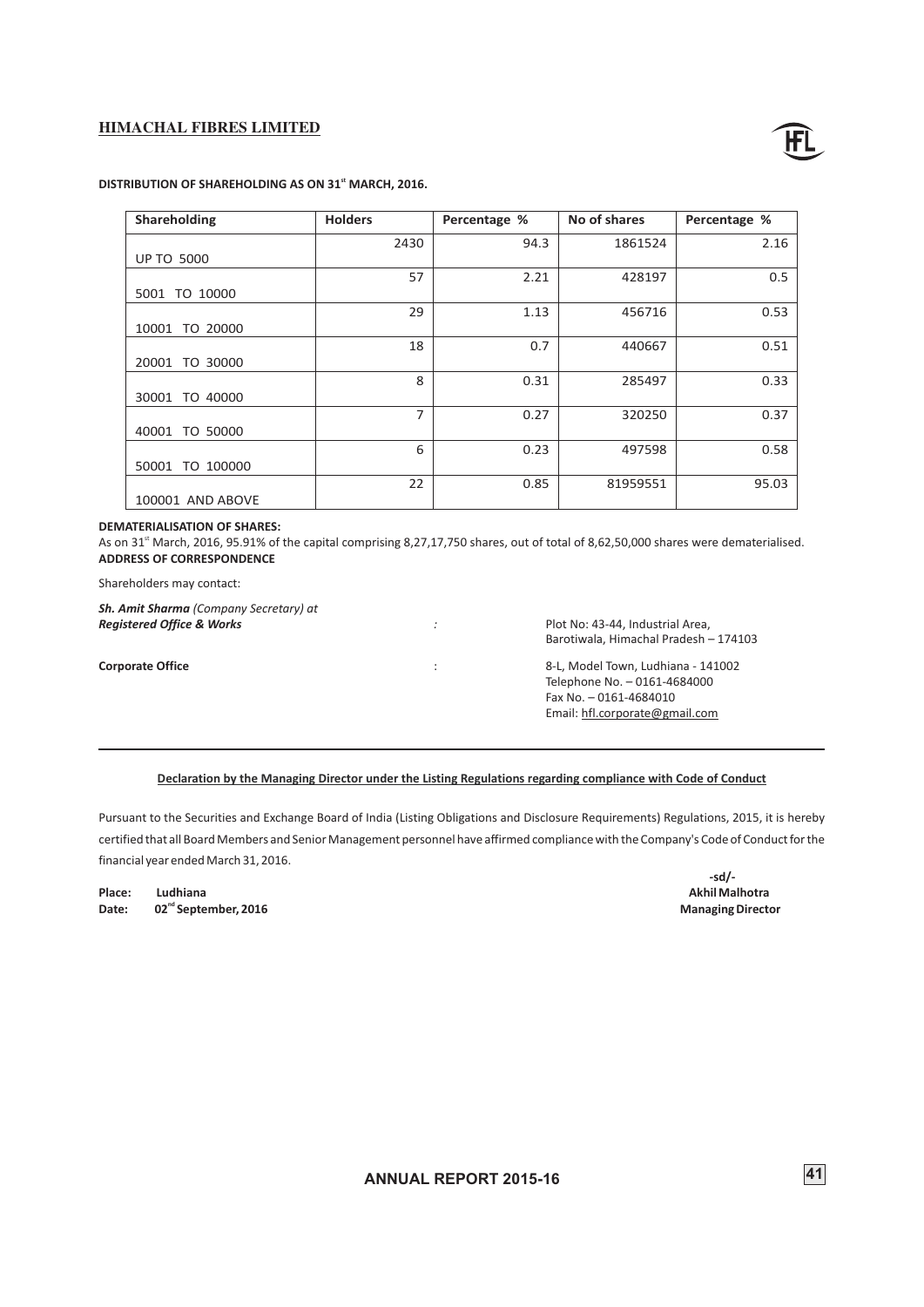![](_page_44_Picture_1.jpeg)

#### **CEO/CFO CERTIFICATION**

**To,**

**The Board of Directors Himachal Fibres Limited**

**Subject: Compliance Certificate as required under Regulation 17(8) of SEBI (Listing Obligations and Disclosure Requirements) Regulations, 2015**

**We hereby certify that:**

- A. We have reviewed financial statements and the cash flow statement for the financial year 2015-16 and that to the best of our knowledge and belief:
	- 1) These statements do not contain any materially untrue statement or omit any material fact or contain statements that might be misleading;
	- 2) These statements together present a true and fair view of the Company's affairs and are in compliance with existing accounting standards, applicable laws and regulations.
- B. There are, to the best of our knowledge and belief, no transactions entered into by the Company during the year which are fraudulent, illegal or violative of the Company's code of conduct.
- C. We accept responsibility for establishing and maintaining internal controls for financial reporting and that we have evaluated the effectiveness of internal control systems of the Company pertaining to financial reporting and we have disclosed to the auditors and the audit committee, deficiencies in the design or operation of such internal controls, if any, of which we are aware and the steps we have taken or propose to take to rectify these deficiencies.
- D. We have indicated to the auditors and the Audit committee
	- 1) significant changes in internal control over financial reporting during the year;
	- 2) significant changes in accounting policies during the year and that the same have been disclosed in the notes to the financial statements; and
	- 3) instances of significant fraud of which we have become aware and the involvement therein, if any, of the management or an employee having a significant role in the Company's internal control system over financial reporting.

|                                        | -sd-                     | -sd-                           |
|----------------------------------------|--------------------------|--------------------------------|
| Place: Ludhiana                        | (Akhil Malhotra)         | (Navrattan Sharma)             |
| Dated: 2 <sup>nd</sup> September, 2016 | <b>Managing Director</b> | <b>Chief Financial Officer</b> |
|                                        | DIN: 00126240            |                                |

#### **Certificate regarding compliance of conditions of Corporate Governance**

**The Members, Himachal Fibres Limited, Plot No. 40-43, Industrial Area, Barotiwala. (Himachal Pradesh)**

We have examined the compliance of conditions of Corporate Governance by Himachal Fibres Limited ("the Company"), for the year ended March 31, 2015 as stipulated in Clause 49 of the Listing Agreement of the Company with stock exchanges.

The compliance of conditions of Corporate Governance is the responsibility of the Management. Our examination was limited to a review of the procedures and implementation thereof, adopted by the Company for ensuring compliance with the conditions of Corporate Governance. It is neither an audit nor an expression of opinion on the financial statements of the Company.

In our opinion and to the best of our information and according to the explanations given to us and the representations made by the Directors and the Management, we certify that the Company has complied with the conditions of Corporate Governance as stipulated in the above mentioned Listing Agreement.

We further state that such compliance is neither an assurance as to the future viability of the Company nor of the efficiency or effectiveness with which the Management has conducted the affairs of the Company.

 **For Rajeev Bhambri & Associates**

**Place: Ludhiana Dated: 02.09.2016**

 -sd/- **(Rajeev Bhambri) Proprietor** Company Secretary in whole time practice FCS 4327 C.P. No. 9491

**ANNUAL 42 REPORT 2015-16**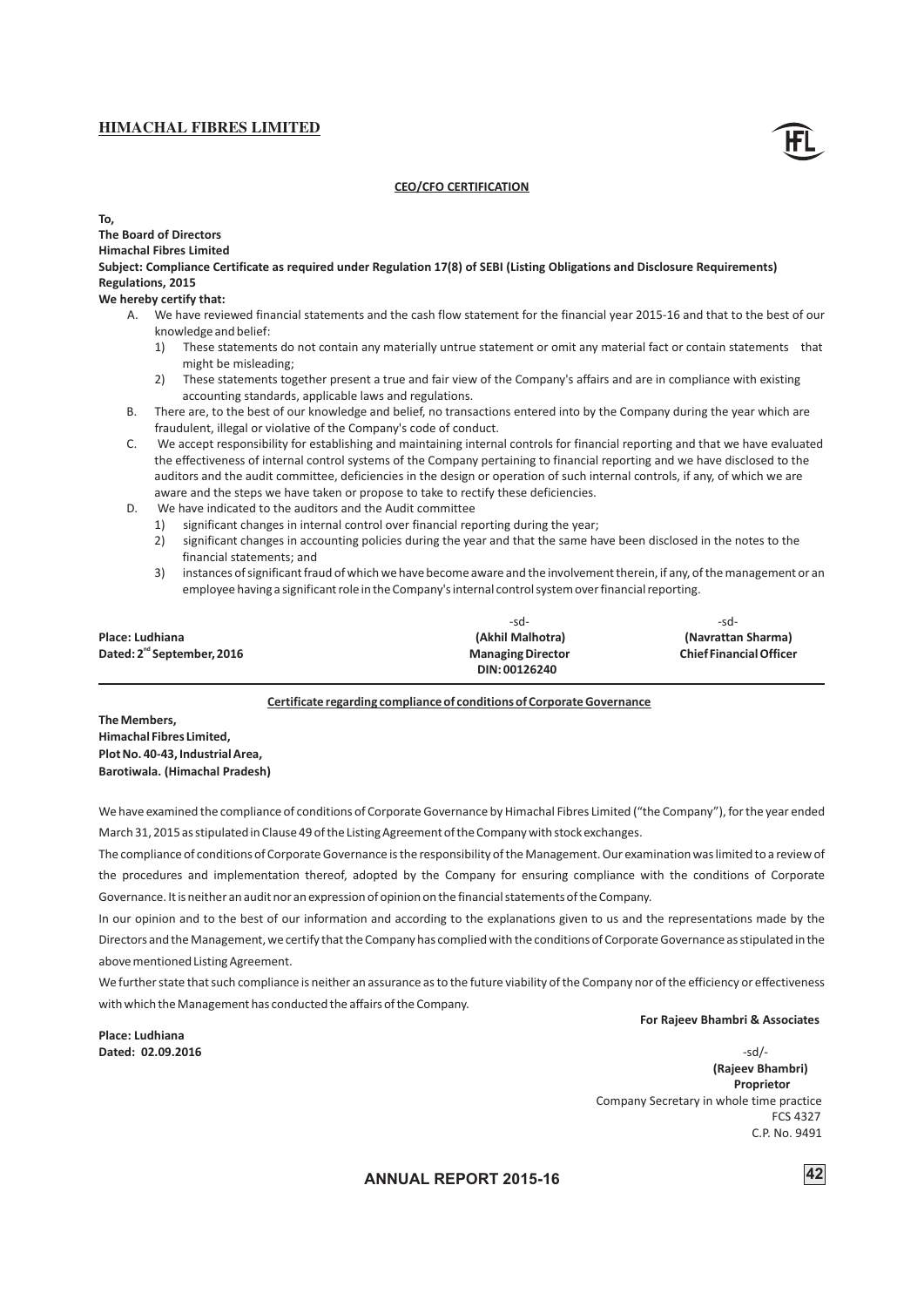![](_page_45_Picture_1.jpeg)

# **INDEPENDENT AUDITOR'S REPORT**

#### **TO THE MEMBERS OF**

#### **HIMACHAL FIBRES LIMITED**

#### **Report on the Standalone Financial Statements**

We have audited the accompanying standalone financial statements of HIMACHAL FIBRES LIMITED ("the Company"), which comprise the Balance Sheet as at 31st March, 2016, the Statement of Profit and Loss, the Cash Flow Statement for the year then ended, and a summary of the significant accounting policies and other explanatory information.

#### **Management's Responsibility for the Standalone Financial Statements**

The Company's Board of Directors is responsible for the matters stated in Section 134(5) of the Companies Act, 2013 ("the Act") with respect to the preparation of these standalone financial statements that give a true and fair view of the financial position, financial performance and cash flows of the Company in accordance with the accounting principles generally accepted in India, including the Accounting Standards specified under Section 133 of the Act, read with Rule 7 of the Companies (Accounts) Rules, 2014. This responsibility also includes maintenance of adequate accounting records in accordance with the provisions of the Act for safeguarding the assets of the Company and for preventing and detecting frauds and other irregularities; selection and application of appropriate accounting policies; making judgments and estimates that are reasonable and prudent; and design, implementation and maintenance of adequate internal financial controls, that were operating effectively for ensuring the accuracy and completeness of the accounting records, relevant to the preparation and presentation of the financial statements that give a true and fair view and are free from material misstatement, whether due to fraud or error.

#### **Auditor's Responsibility**

Our responsibility is to express an opinion on these standalone financial statements based on our audit.

 We have taken into account the provisions of the Act, the accounting and auditing standards and matters which are required to be included in the audit report under the provisions of the Act and the Rules made thereunder.

We conducted our audit in accordance with the Standards on Auditing specified under Section 143(10) of the Act. Those Standards require that we comply with ethical requirements and plan and perform the audit to obtain reasonable assurance about whether the financial statements are free from material misstatement.

An audit involves performing procedures to obtain audit evidence about the amounts and the disclosures in the financial statements. The procedures selected depend on the auditor's judgment, including the assessment of the risks of material misstatement of the financial statements, whether due to fraud or error. In making those risk assessments, the auditor considers internal financial control relevant to the Company's preparation of the financial statements that give a true and fair view in order to design audit procedures that are appropriate in the circumstances. An audit also includes evaluating the appropriateness of the accounting policies used and the reasonableness of the accounting estimates made by the Company's Directors, as well as evaluating the overall presentation of the financial statements.

We believe that the audit evidence we have obtained is sufficient and appropriate to provide a basis for our audit opinion on the standalone financial statements.

#### **Opinion**

In our opinion and to the best of our information and according to the explanations given to us, the aforesaid standalone financial statements give the information required by the Act in the manner so required and give a true and fair view in conformity with the accounting principles generally accepted in India, of the state of affairs of the Company as at 31st March, 2016, and its Profit/Loss and its Cash Flows for the year ended on that date.

# **ANNUAL REPORT 2015-16** 43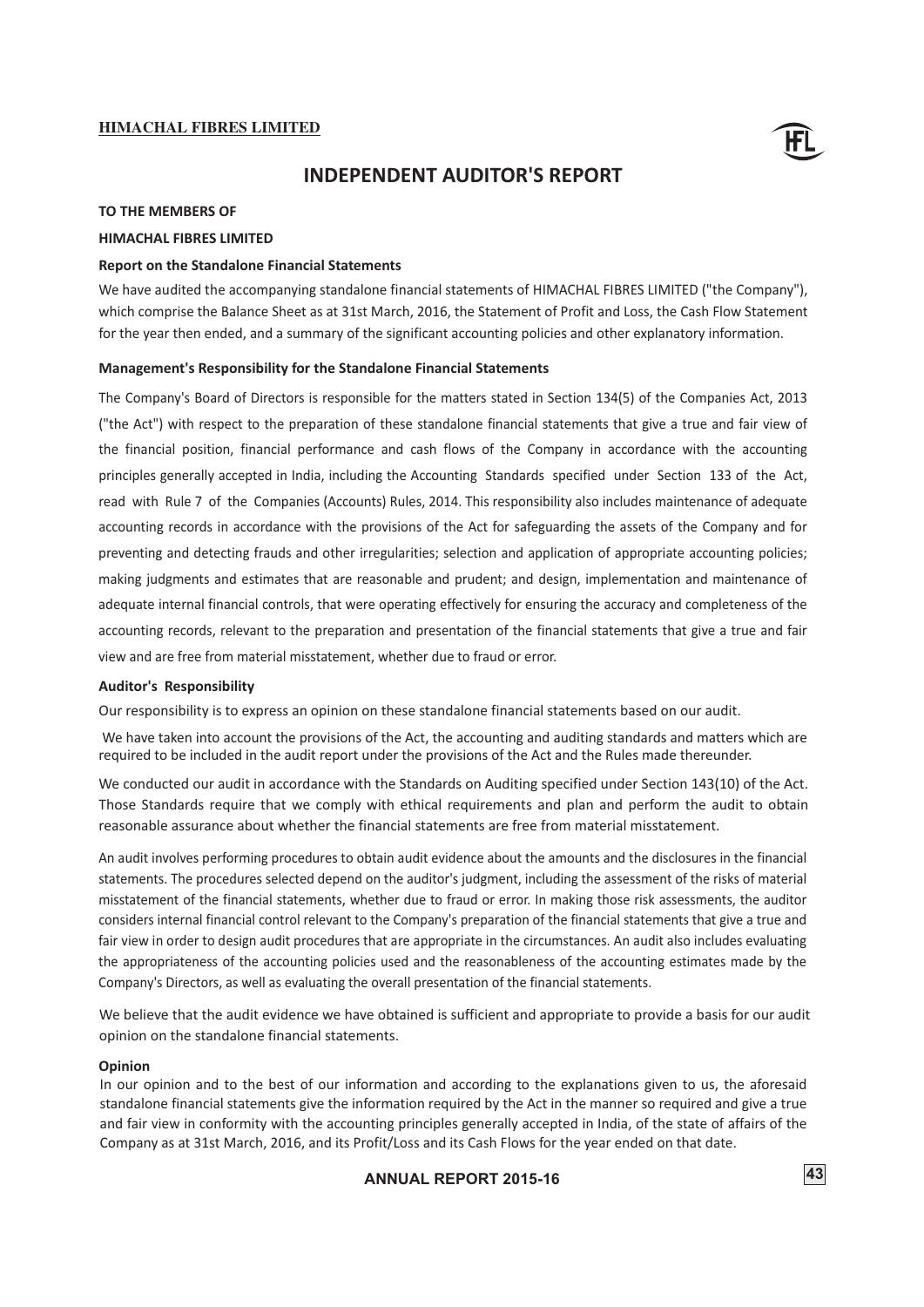![](_page_46_Picture_1.jpeg)

#### **Report on Other Legal and Regulatory Requirements**

1. As required by the Companies (Auditor's Report) Order, 2016 ("the Order"), as amended, issued by the Central Government of India in terms of sub-section (11) of section 143 of the Act, we give in the "**Annexure A"** a statement on the matters specified in paragraphs 3 and 4 of the Order.

- 2. As required by section 143 (3) of the Act, we report that:
- (a) We have sought and obtained all the information and explanations which to the best of our knowledge and belief were necessary for the purposes of our audit.
- (b) In our opinion, proper books of account as required by law have been kept by the Company so far as it appears from our examination of those books.
- (C) The Balance Sheet, the Statement of Profit and Loss, and the Cash Flow Statement dealt with by this Report are in agreement with the books of account.
- (d) In our opinion, the aforesaid standalone financial statements comply with the Accounting Standards specified under Section 133 of the Act, read with Rule 7 of the Companies (Accounts) Rules, 2014;
- e) On the basis of the written representations received from the directors as on March 31, 2016, taken on record by the Board of Directors, none of the directors is disqualified as on March 31, 2016, from being appointed as a director in terms of Section 164 (2) of the Act.
- f) With respect to the adequacy of the internal financial controls over financial reporting of the Company and the operating effectiveness of such controls, refer to our separate Report in **"Annexure B**".
- g) With respect to the other matters to be included in the Auditor's Report in accordance with Rule 11 of the Companies (Audit and Auditors) Rules, 2014, in our opinion and to the best of our information and according to the explanations given to us:
- i. The Company has disclosed the impact of pending litigations on its financial position in its financial statements Refer Note XXIV-3 to the financial statements.
- ii. The Company did not have any long-term contracts including derivative contracts for which there were any material foreseeable losses.
- iii. There were no amounts which were required to be transferred to the Investor Education and Protection Fund by the Company.

**FOR SUMAT GUPTA & CO. CHARTERED ACCOUNTANTS** *FIRM REG. NO. 010288N*

**DATED: 30.05.2016 PLACE: LUDHIANA** 

**SUMAT GUPTA PARTNER (M.NO.086000)**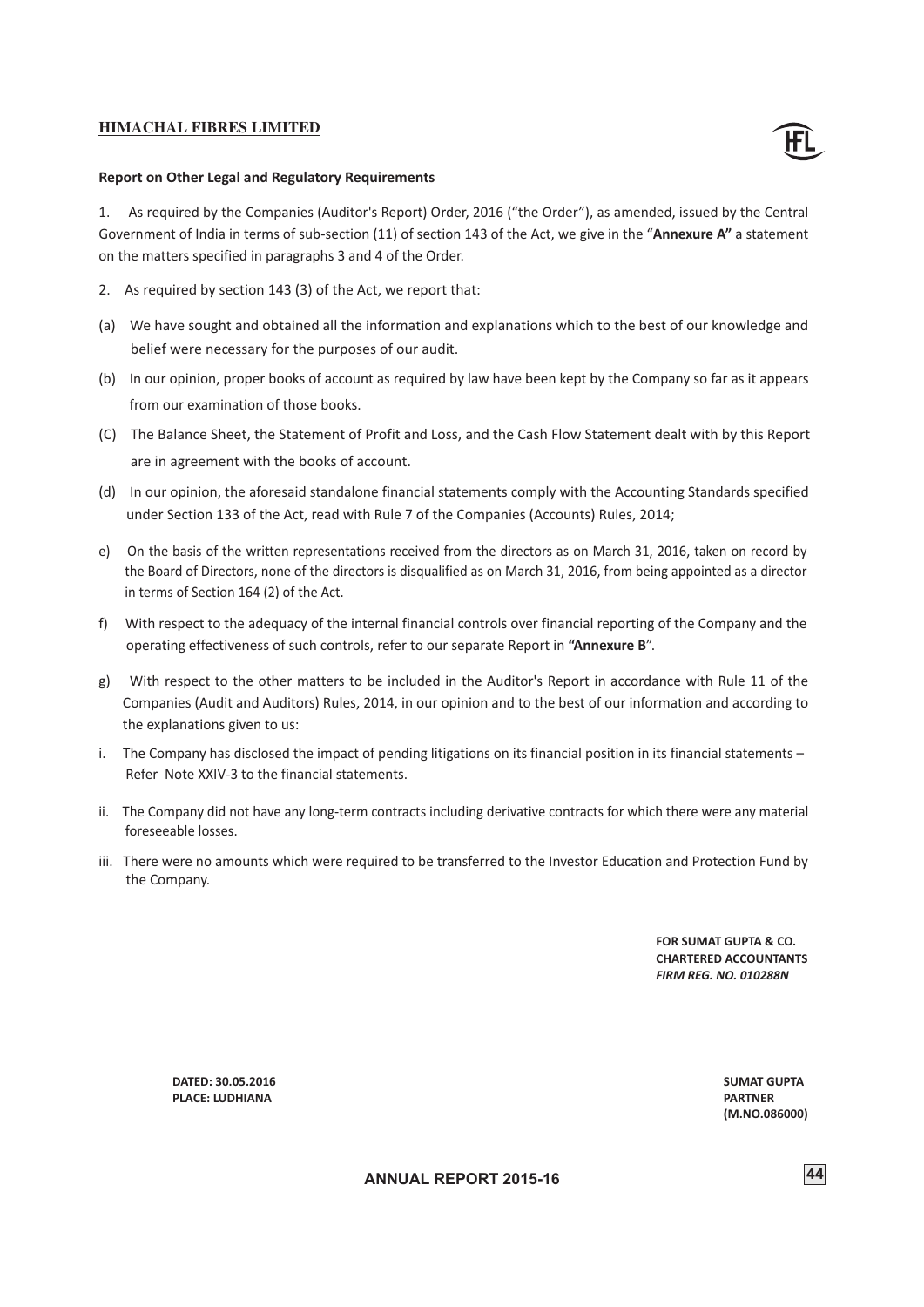![](_page_47_Picture_1.jpeg)

#### **"Annexure A" to the Independent Auditors' Report**

Referred to in paragraph 1 under the heading 'Report on Other Legal & Regulatory Requirement' of our report of even date to the financial statements of **M/s Himachal Fibres Limited** ("the Company") for the year ended March 31, 2016:

- 1) (a) The Company has maintained proper records showing full particulars, including quantitative details and situation of fixed assets;
	- (b) The Fixed Assets have been physically verified by the management in a phased manner, designed to cover all the items over a period of three years, which in our opinion, is reasonable having regard to the size of the company and nature of its business. Pursuant to the program, a portion of the fixed asset has been physically verified by the management during the year and no material discrepancies between the books records and the physical fixed assets have been noticed.
	- (c) According to the information and explanations given to us and on the basis of our examination of the records of the Company, the title deeds of immovable properties are held in the name of the company.
- 2) (a) The management has conducted the physical verification of inventory at reasonable intervals.
	- b) The discrepancies noticed on physical verification of the inventory as compared to books records which has been properly dealt with in the books of account were not material.
- 3) The Company has not granted any loans, secured or unsecured to companies, firms, Limited Liability partnerships or other parties covered in the Register maintained under section 189 of the Act. Accordingly, the provisions of clause 3 (iii) (a) to (C) of the Order are not applicable to the Company and hence not commented upon.
- 4) In our opinion and according to the information and explanations given to us, the company has complied with the provisions of section 185 and 186 of the Companies Act, 2013 in respect of loans, investments, guarantees, and security.
- 5) The Company has not accepted any deposits from the public and hence the directives issued by the Reserve Bank of India and the provisions of Sections 73 to 76 or any other relevant provisions of the Act and the Companies (Acceptance of Deposit) Rules, 2015 with regard to the deposits accepted from the public are not applicable.
- 6) We have broadly reviewed the books of account maintained by the Company in respect of products where, pursuant to the Rules made by the Central Government, the maintenance of cost records has been prescribed under sub-section (1) of Section 148 of the Companies Act, 2013 and are of the opinion that, prima facie, the prescribed accounts and records have been made and maintained. We have however not made a detailed examination of the records with a view to determining whether they are accurate or not.
- 7) (a) According to information and explanations given to us and on the basis of our examination of the books of account, and records, the Company has been regular in depositing undisputed statutory dues including Provident Fund, Employees State Insurance, Income-Tax, Sales tax, Service Tax, Duty of Customs, Duty of Excise, Value added Tax, Cess and any other statutory dues with the appropriate authorities. According to the information and explanations given to us, no undisputed amounts payable in respect of the above were in arrears as at March 31, 2016 for a period of more than six months from the date on when they become payable except following:-

|    | S. No. Statute                 | <b>Nature</b>                | Amount          |
|----|--------------------------------|------------------------------|-----------------|
|    | Income tax Act. 1961           | I Income tax (FY 12-13)      | Rs. 3134800/-   |
|    | Himachal Pradesh Sales Tax Act | l Works Contract Tax Pavable | Rs. 136008/-    |
| 3. | 'Income Tax Act, 1961          | Fringe Benefit Tax           | 103040/-<br>Rs. |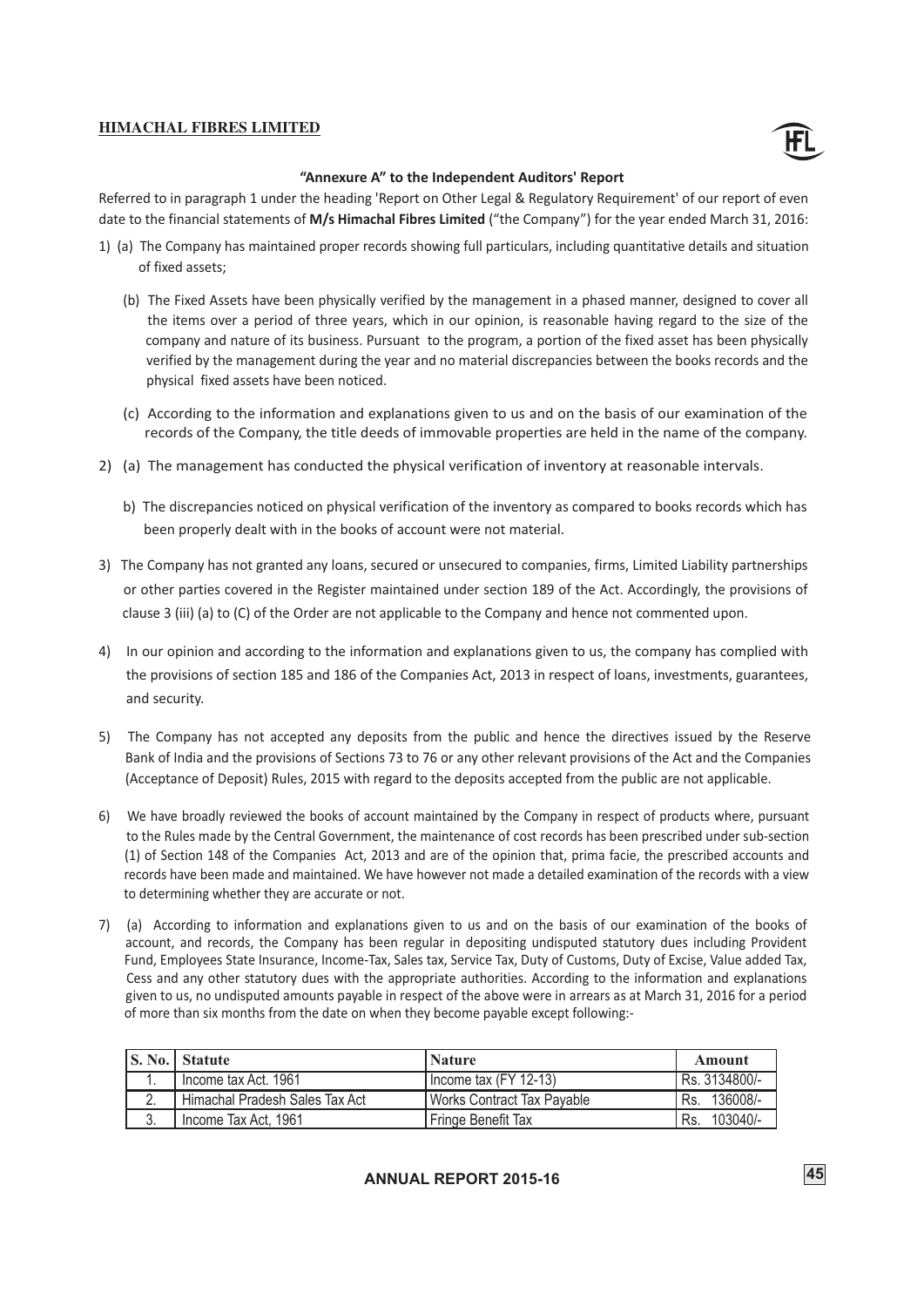![](_page_48_Picture_1.jpeg)

- b) According to the information and explanation given to us, there are no dues of income tax, sales tax, service tax, duty of customs, duty of excise, value added tax outstanding on account of any dispute.
- 8) In our opinion and according to the information and explanations given to us, the Company has not defaulted in the repayment of dues to banks. The Company has not taken any loan either from financial institutions or from the government and has not issued any debentures during the year under review.
- 9) Based upon the audit procedures performed and the information and explanations given by the management, the company has not raised moneys by way of initial public offer or further public offer including debt instruments and term loans during the year under review. Accordingly, the provisions of clause 3 (ix) of the Order are not applicable to the Company and hence not commented upon.
- 10) Based upon the audit procedures performed and the information and explanations given by the management, we report that no fraud by the Company or on the company by its officers or employees has been noticed or reported during the year.
- 11) According to the information and explanations given to us and based on examination of records of the Company, the Company has paid/provided for managerial remuneration in accordance with the requisite approvals mandated by the provisions of Section 197 read with Schedule V to the Act during the year under review.
- 12) Since the Company is not a Nidhi Company, therefore, the provisions of clause 4 (xii) of the Order are not applicable to the Company.
- 13) In our opinion, all transactions with the related parties are in compliance with section 177 and 188 of Companies Act, 2013 and the details have been disclosed in the Financial Statements as required by the applicable accounting standards.
- 14) Based upon the audit procedures performed and the information and explanations given by the management, the company has not made any preferential allotment or private placement of shares or fully or partly convertible debentures during the year under review. Accordingly, the provisions of clause 3 (xiv) of the Order are not applicable to the Company and hence not commented upon.
- 15) Based upon the audit procedures performed and the information and explanations given by the management, the company has not entered into any non-cash transactions with directors or persons connected with him. Accordingly, the provisions of clause 3 (xv) of the Order are not applicable to the Company and hence not commented upon.
- 16) In our opinion, the company is not required to be registered under section 45 IA of the Reserve Bank of India Act, 1934 and accordingly, the provisions of clause 3 (xvi) of the Order are not applicable to the Company and hence not commented upon.

**FOR SUMAT GUPTA & CO. CHARTERED ACCOUNTANTS FIRM REG. NO. 010288N**

 **DATED: 30.05.2016 PLACE: LUDHIANA** 

**SUMAT GUPTA PARTNER (M.NO.086000)**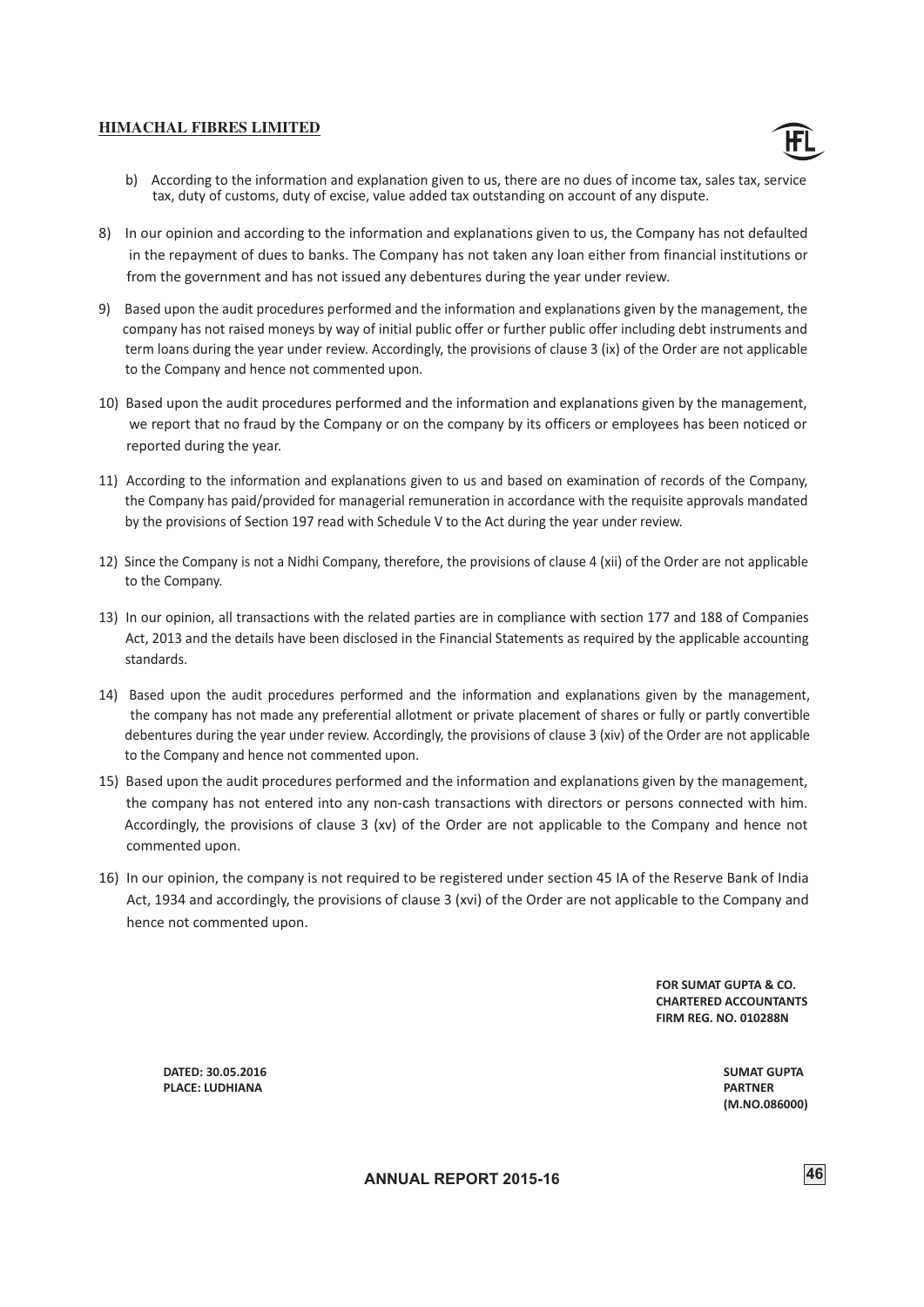![](_page_49_Picture_1.jpeg)

"Annexure B" to the Independent Auditor's Report of even date on the Standalone Financial Statements of M/s Himachal **Fibres Limited**

# **Report on the Internal Financial Controls under Clause (i) of Sub-section 3 of Section 143 of the Companies Act, 2013 ("the Act")**

We have audited the internal financial controls over financial reporting of M/s Himachal Fibres Limited ("the Company") as of March 31, 2016 in conjunction with our audit of the standalone financial statements of the Company for the year ended on that date.

### **Management's Responsibility for Internal Financial Controls**

The Company's management is responsible for establishing and maintaining internal financial controls based on the internal control over financial reporting criteria established by the Company considering the essential components of internal control stated in the Guidance Note on Audit of Internal Financial Controls Over Financial Reporting issued by the Institute of Chartered Accountants of India. These responsibilities include the design, implementation and maintenance of adequate internal financial controls that were operating effectively for ensuring the orderly and efficient conduct of its business, including adherence to company's policies, the safeguarding of its assets, the prevention and detection of frauds and errors, the accuracy and completeness of the accounting records, and the timely preparation of reliable financial information, as required under the Companies Act, 2013.

### **Auditors' Responsibility**

Our responsibility is to express an opinion on the Company's internal financial controls over financial reporting based on our audit. We conducted our audit in accordance with the Guidance Note on Audit of Internal Financial Controls Over Financial Reporting (the "Guidance Note") and the Standards on Auditing, issued by ICAI and deemed to be prescribed under section 143(10) of the Companies Act, 2013, to the extent applicable to an audit of internal financial controls, both applicable to an audit of Internal Financial Controls and, both issued by the Institute of Chartered Accountants of India. Those Standards and the Guidance Note require that we comply with ethical requirements and plan and perform the audit to obtain reasonable assurance about whether adequate internal financial controls over financial reporting was established and maintained and if such controls operated effectively in all material respects.

Our audit involves performing procedures to obtain audit evidence about the adequacy of the internal financial controls system over financial reporting and their operating effectiveness. Our audit of internal financial controls over financial reporting included obtaining an understanding of internal financial controls over financial reporting, assessing the risk that a material weakness exists, and testing and evaluating the design and operating effectiveness of internal control based on the assessed risk. The procedures selected depend on the auditor's judgment, including the assessment of the risks of material misstatement of the financial statements, whether due to fraud or error.

We believe that the audit evidence we have obtained is sufficient and appropriate to provide a basis for our audit opinion on the Company's internal financial controls system over financial reporting.

# **Meaning of Internal Financial Controls Over Financial Reporting**

A company's internal financial control over financial reporting is a process designed to reasonable assurance regarding the reliability of financial reporting and the preparation of financial statements for external purposes in accordance with generally accepted accounting principles.

A company's internal financial control over financial reporting includes those policies and procedures that

- (1) Pertain to the maintenance of records that, in reasonable detail, accurately and fairly reflect the transactions and dispositions of the assets of the company;
- (2) provide reasonable assurance that transactions are recorded as necessary to permit preparation of financial statements in accordance with generally accepted accounting principles, and that receipts and expenditures of the company are being made only in accordance with authorizations of management and directors of the company; and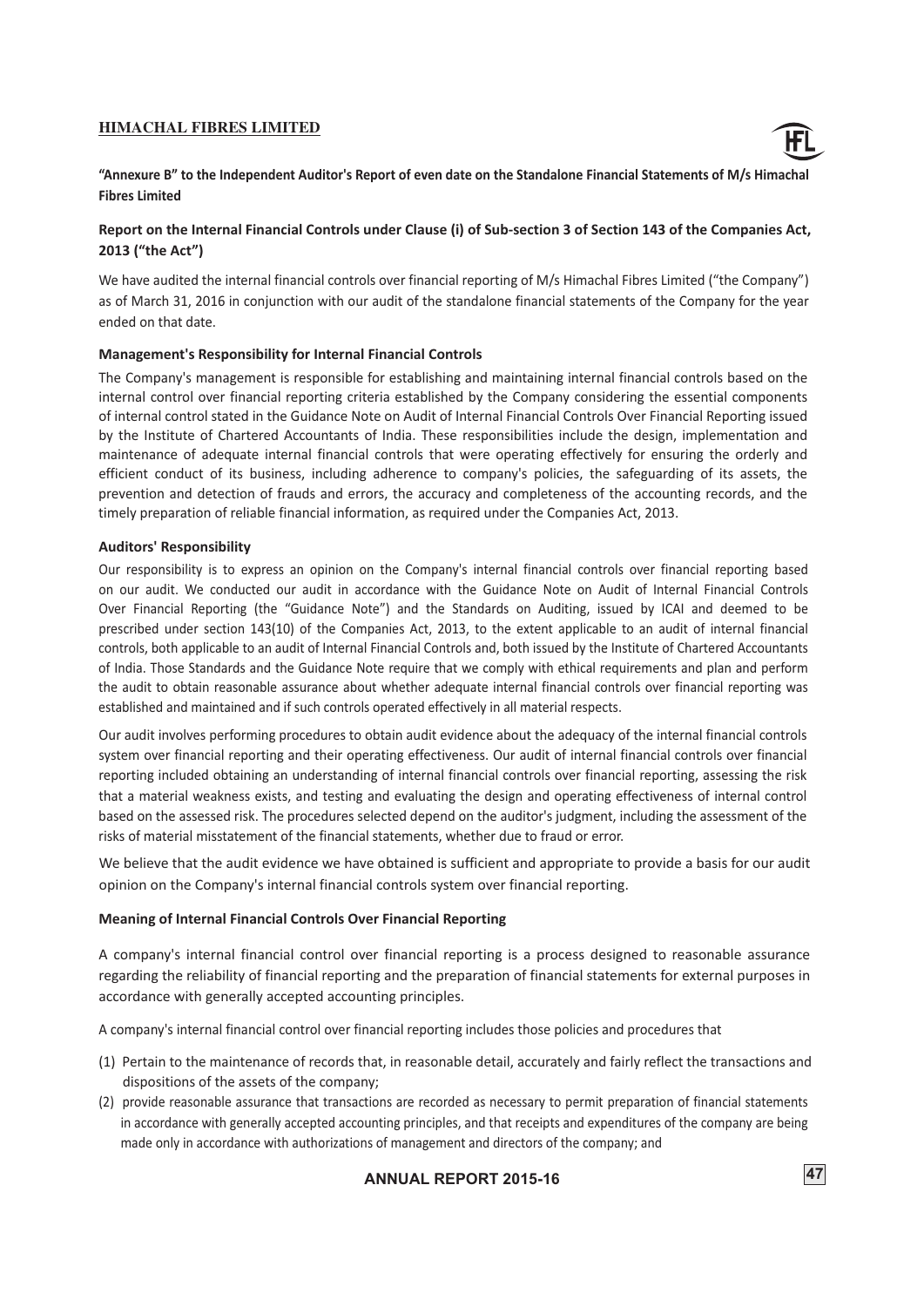![](_page_50_Picture_1.jpeg)

(3) Provide reasonable assurance regarding prevention or timely detection of unauthorised acquisition, use, or disposition of the company's assets that could have a material effect on the financial statements.

### **Inherent Limitations of Internal Financial Controls Over Financial Reporting**

Because of the inherent limitations of internal financial controls over financial reporting, including the possibility of collusion or improper management override of controls, material misstatements due to error or fraud may occur and not be detected. Also, projections of any evaluation of the internal financial controls over financial reporting to future periods are subject to the risk that the internal financial control over financial reporting may become inadequate because of changes in conditions, or that the degree of compliance with the policies or procedures may deteriorate.

### **Opinion**

In our opinion, the Company has, in all material respects, an adequate internal financial controls system over financial reporting and such internal financial controls over financial reporting were operating effectively as at March 31, 2016, based on the internal control over financial reporting criteria established by the Company considering the essential components of internal control stated in the Guidance Note on Audit of Internal Financial Controls Over Financial Reporting issued by the Institute of Chartered Accountants of India.

> **FOR SUMAT GUPTA & CO. CHARTERED ACCOUNTANTS** *FIRM REG. NO. 010288N*

 **DATED: 30.05.2016 PLACE: LUDHIANA**

**SUMAT GUPTA PARTNER (M.NO.086000)**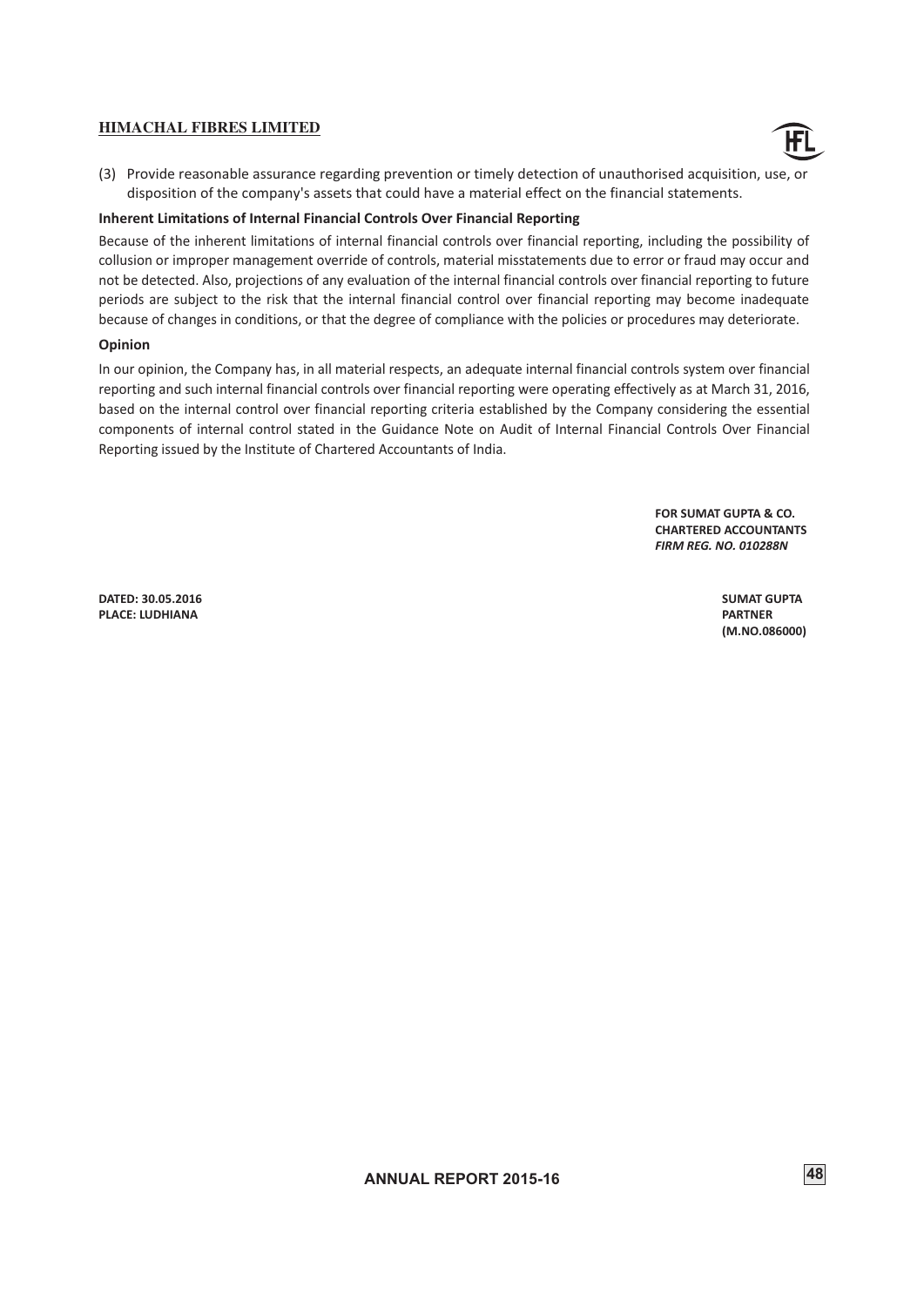![](_page_51_Picture_1.jpeg)

#### **BALANCE SHEET AS AT 31ST MARCH 2016**

| <b>PARTICULARS</b>                                      | <b>NOTE NO</b> | Figures at the end of<br><b>Current Reporting</b><br>Period 31.03.2016 | Figures at the end of<br><b>Previous Reporting</b><br>Period 31.03.2015 |
|---------------------------------------------------------|----------------|------------------------------------------------------------------------|-------------------------------------------------------------------------|
| <b>EQUITY AND LIABILITIES</b>                           |                |                                                                        |                                                                         |
| (1) SHAREHOLDER'S FUNDS                                 |                |                                                                        |                                                                         |
| (A) SHARE CAPITAL                                       | 1              | 221,250,000.00                                                         | 221,250,000.00                                                          |
| (B) RESERVES AND SURPLUS                                | $\mathbf{II}$  | 108,282,794.88                                                         | 106,590,389.15                                                          |
| TOTAL OF SHARE HOLDER'S FUND (A)                        |                | 329,532,794.88                                                         | 327,840,389.15                                                          |
| (2) NON-CURRENT LIABILITIES                             |                |                                                                        |                                                                         |
| (A) LONG-TERM BORROWINGS                                | $\mathbf{III}$ | 114,925,751.00                                                         | 121,667,000.00                                                          |
| (B) DEFERRED TAX LIABILITY                              |                | 520,537.00                                                             | 459,175.00                                                              |
| (C) OTHER LONG TERM PROVISIONS                          | IV             | 1,332,572.00                                                           | 952,843.00                                                              |
| TOTAL OF NON CURRENT LIABILITIES (B)                    |                | 116,778,860.00                                                         | 123,079,018.00                                                          |
| (3) CURRENT LIABILITIES                                 |                |                                                                        |                                                                         |
| (A) SHORT-TERM BORROWINGS                               | V              | 153,580,590.92                                                         | 156,806,650.01                                                          |
| (B) TRADE PAYABLES                                      | VI             | 76,300,597.80                                                          | 76,427,607.57                                                           |
| (C) OTHER CURRENT LIABILITIES                           | VII            | 30,431,416.00                                                          | 19,354,073.86                                                           |
| (D) SHORT-TERM PROVISIONS                               | VIII           | 3,568,205.00                                                           | 3,319,442.00                                                            |
| TOTAL OF CURRENT LIABILITIES (C)                        |                | 263,880,809.72                                                         | 255,907,773.44                                                          |
| GRAND TOTAL ( $A + B + C$ )                             |                | 710,192,464.60                                                         | 706,827,180.59                                                          |
| <b>ASSETS</b>                                           |                |                                                                        |                                                                         |
| (1) NON-CURRENT ASSETS                                  |                |                                                                        |                                                                         |
| <b>FIXED ASSETS</b>                                     |                |                                                                        |                                                                         |
| (A) TANGIBLE ASSETS<br>(B) LONG TERM LOANS AND ADVANCES | IX<br>X        | 252,544,100.15                                                         | 271,904,634.40                                                          |
| (C) OTHER NON-CURRENT ASSETS                            | XI             | 1,243,918.00<br>2,165,000.00                                           | 1,419,292.23<br>2,165,000.00                                            |
| TOTAL OF NON CURRENT ASSETS (A)                         |                | 255,953,018.15                                                         | 275,488,926.63                                                          |
| (2) CURRENT ASSETS                                      |                |                                                                        |                                                                         |
| (A) INVENTORIES                                         | XII            | 321,042,563.00                                                         | 338,506,050.00                                                          |
| (B) TRADE RECEIVABLES                                   | XIII           | 76,234,060.00                                                          | 23,280,060.10                                                           |
| (C) CASH AND CASH EQUIVALENTS                           | XIV            | 12,011,767.55                                                          | 5,614,444.30                                                            |
| (D) SHORT-TERM LOANS AND ADVANCES                       | <b>XV</b>      | 40,128,503.90                                                          | 60,297,731.56                                                           |
| (E) OTHER CURRENT ASSETS                                | XVI            | 4,822,552.00                                                           | 3,639,968.00                                                            |
| TOTAL OF CURRENT ASSETS (B)                             |                | 454,239,446.45                                                         | 431,338,253.96                                                          |
| <b>GRAND TOTAL (A+B)</b>                                |                | 710,192,464.60                                                         | 706,827,180.59                                                          |
|                                                         |                |                                                                        |                                                                         |

**ACCOUNTING POLICIES AND NOTES** XXIV XXIV **XXIV** ON OR BEHALF OF THE BOARD **TO ACCOUNTS**

AS PER REPORT OF EVEN DATE ATTACHED **FOR SUMAT GUPTA & CO. CHARTERED ACCOUNTANTS FIRM REG.NO.010288N**

**SUMAT GUPTA PARTNER M.NO.086000**

**LUDHIANA May 30, 2016**

**DIN: 00126240 AKHIL MALHOTRA MANAGING DIRECTOR**

**AMIT SHARMA COMPANY SECRETARY** **DIN:07006447**

**GIAN CHAND THAKUR DIRECTOR**

**NAVRATTAN SHARMA CFO**

**ANNUAL REPORT 2015-16 49**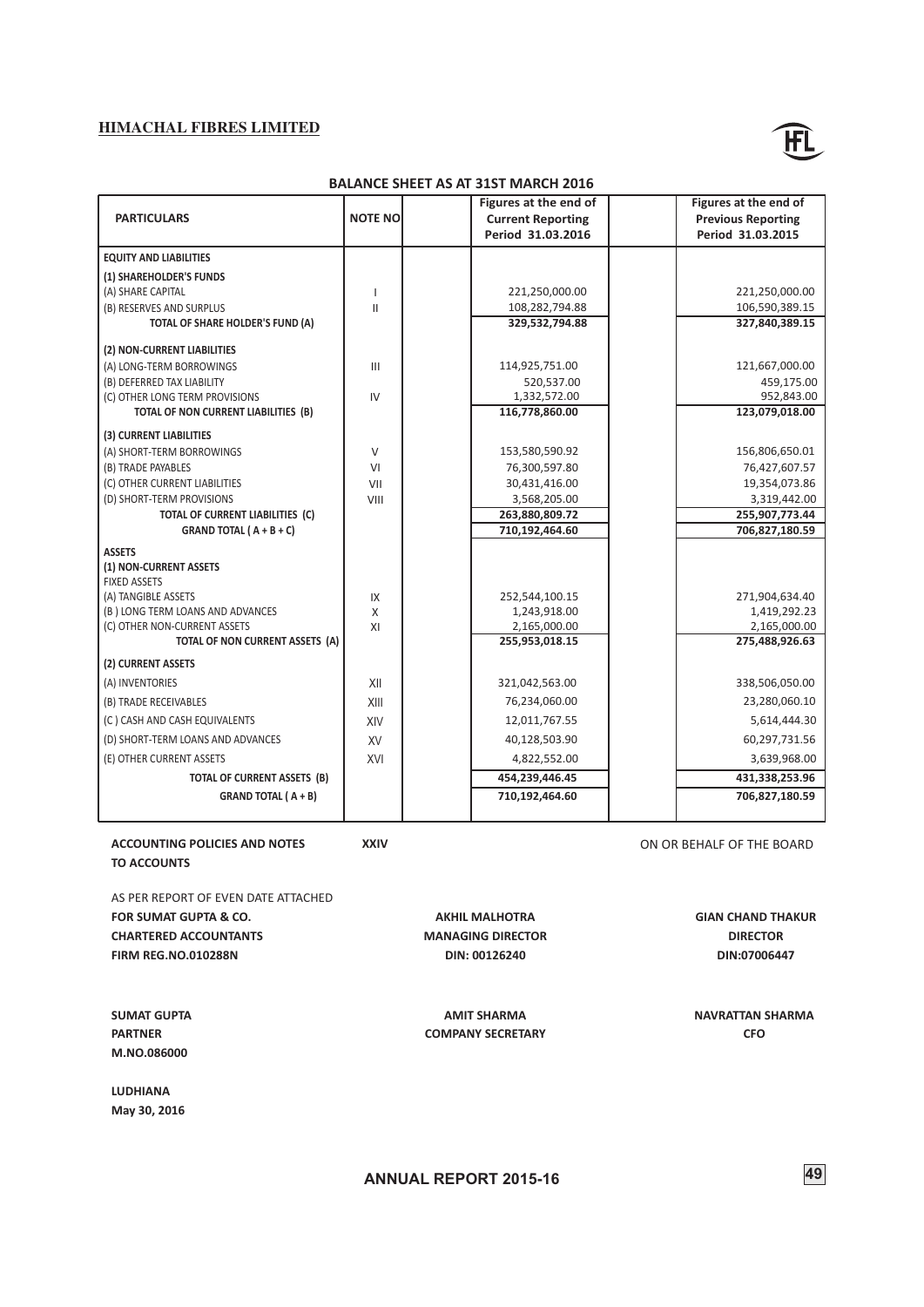![](_page_52_Picture_1.jpeg)

#### **STATEMENT OF PROFIT AND LOSS FOR THE YEAR ENDED 31ST MARCH, 2016**

|                                                    |                | Figures at the end of    | Figures at the end of     |
|----------------------------------------------------|----------------|--------------------------|---------------------------|
| <b>PARTICULARS</b>                                 | <b>NOTE NO</b> | <b>Current Reporting</b> | <b>Previous Reporting</b> |
|                                                    |                | Period 31.03.2016        | Period 31.03.2015         |
| <b>REVENUES:</b>                                   |                |                          |                           |
| REVENUE FROM OPERATIONS                            | XVII           | 475,472,571.00           | 846,505,741.60            |
| <b>OTHER INCOME</b>                                | XVIII          | 986,969.00               | 652,767.00                |
| <b>TOTAL REVENUE</b>                               |                | 476,459,540.00           | 847,158,508.60            |
|                                                    |                |                          |                           |
| <b>EXPENSES:</b>                                   |                |                          |                           |
| <b>COST OF MATERIALS CONSUMED</b>                  | XIX            | 251,796,451.81           | 587,713,503.64            |
| PURCHASE OF STOCK-IN-TRADE                         |                | 12,492,207.00            | 200,664,013.60            |
| CHANGES IN INVENTORIES OF FINISHED GOODS, WORK-IN- |                |                          |                           |
| PROGRESS AND STOCK-IN-TRADE                        | XX             | 56,036,001.00            | (95, 132, 859.00)         |
| <b>EMPLOYEE BENEFIT EXPENSE</b>                    | XXI            | 45,898,830.00            | 37,164,723.51             |
| <b>FINANCIAL COSTS</b>                             | XXII           | 30,135,980.55            | 45,893,508.36             |
| <b>DEPRECIATION</b>                                |                | 22,021,463.86            | 21,009,240.73             |
| <b>OTHER EXPENSES</b>                              | XXIII          | 55,991,456.05            | 49,422,144.34             |
| <b>TOTAL EXPENSES</b>                              |                | 474,372,390.27           | 846,734,275.18            |
|                                                    |                |                          |                           |
| <b>PROFIT BEFORE TAX</b>                           |                | 2,087,149.73             | 424,233.42                |
| <b>TAX EXPENSE:</b>                                |                |                          |                           |
| (1) CURRENT TAX                                    |                | 329.600.00               | 80,837.00                 |
| (2) DEFERRED TAX                                   |                | 61,362.00                | 12,744,209.00             |
| <b>PROFIT AFTER TAX</b>                            |                | 1,696,187.73             | (12,400,812.58)           |
| <b>EARNING PER EQUITY SHARE:</b>                   |                |                          |                           |
| <b>BASIC</b>                                       |                | 0.02                     | -ve                       |
| <b>DILUTED</b>                                     |                | 0.02                     | -ve                       |
|                                                    |                |                          |                           |

**ACCOUNTING POLICIES AND NOTES** XXIV XXIV **XXIV** ON OR BEHALF OF THE BOARD **TO ACCOUNTS**

AS PER REPORT OF EVEN DATE ATTACHED **FOR SUMAT GUPTA & CO. CHARTERED ACCOUNTANTS FIRM REG.NO.010288N**

**DIN: 00126240 AKHIL MALHOTRA MANAGING DIRECTOR**

**AMIT SHARMA COMPANY SECRETARY**

**GIAN CHAND THAKUR DIRECTOR DIN:07006447**

**NAVRATTAN SHARMA CFO**

**M.NO.086000 LUDHIANA**

**SUMAT GUPTA PARTNER**

**May 30, 2016**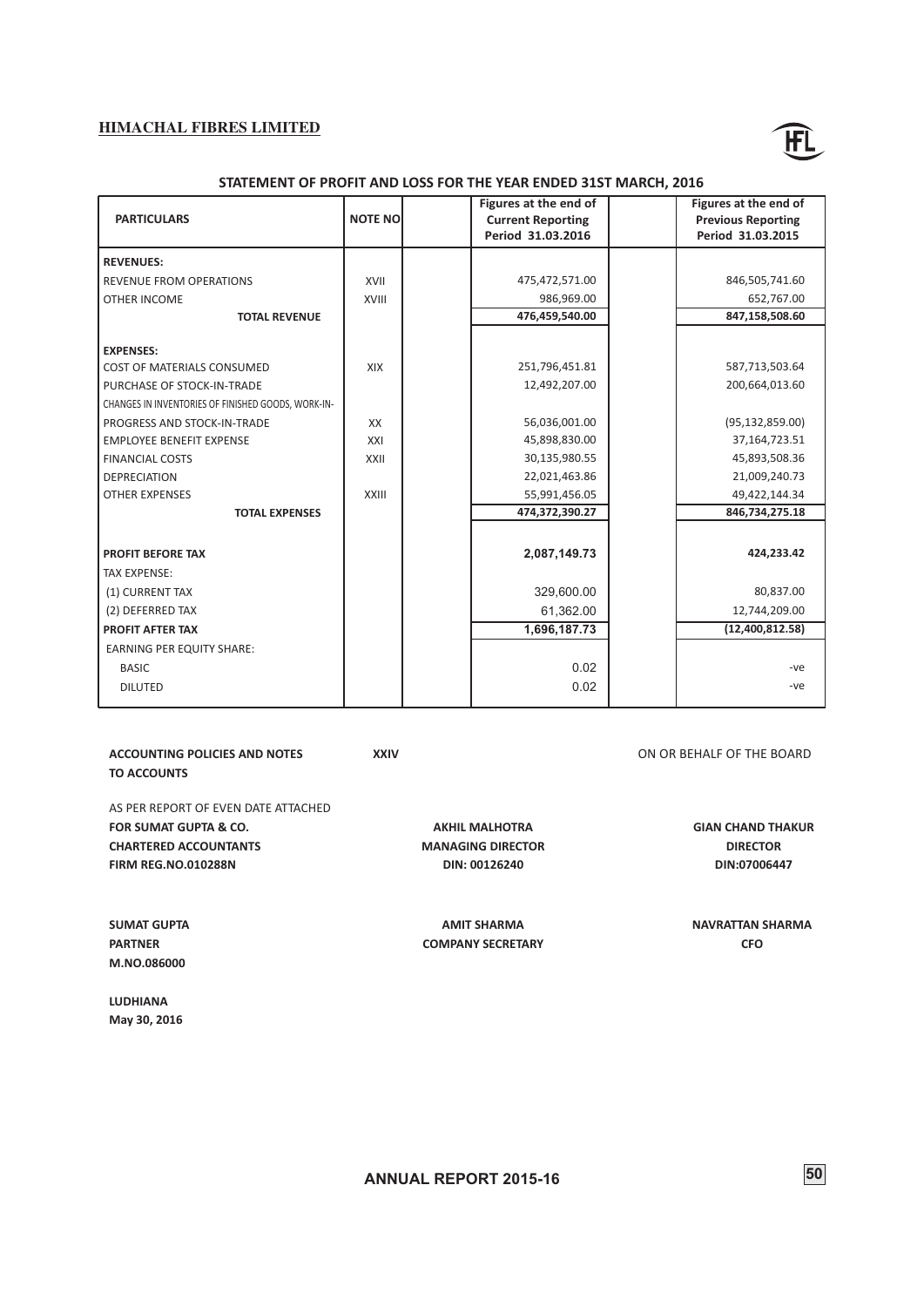![](_page_53_Picture_1.jpeg)

### **CASH FLOW STATEMENT FOR THE YEAR 31 ST MARCH 2016**

|   |                                                             | <b>AMOUNT (Rs.)</b>      |                           |  |
|---|-------------------------------------------------------------|--------------------------|---------------------------|--|
|   | <b>PARTICULARS</b>                                          | Figures at the end of    | Figures at the end of     |  |
|   |                                                             | <b>Current Reporting</b> | <b>Previous Reporting</b> |  |
|   |                                                             | Period 31.03.2016        | Period 31.03.2015         |  |
| A | CASH FLOW FROW/USED IN OPERATING ACTIVITIES                 |                          |                           |  |
|   | <b>NET PROFIT BEFORE TAX</b>                                | 2087149.73               | 424233.42                 |  |
|   | <b>ADJUSTMENTS FOR:</b>                                     |                          |                           |  |
|   | <b>DEPRECIATION</b>                                         | 22021463.86              | 21009240.73               |  |
|   | <b>INTEREST EXPENSES</b>                                    | 30135980.55              | 45893508.36               |  |
|   | <b>INTEREST INCOME</b>                                      | (986969.00)              | (633822.00)               |  |
|   | PROFIT ON SALE OF FIXED ASSETS                              | 0.00                     | 0.00                      |  |
|   | <b>LOSS ON SALE FIXED ASSETS</b>                            | 1541803.00               | 46261.00                  |  |
|   | <b>OPERATING PROFIT BEFORE WORKING CAPITA CHANGES</b>       | 54799428.14              | 66739421.51               |  |
|   | <b>ADJUSTMENTS FOR:</b>                                     |                          |                           |  |
|   | (INCREASE)/DECREASE IN TRADE AND OTHER RECEIVABLES          | (33791982.00)            | 148615808.46              |  |
|   | (INCREASE)/DECREASE IN INVENTORIES                          | 17463484.00              | (98327261.25)             |  |
|   | INCREASE/(DECREASE) IN TRADE PAYABLES AND OTHER LIABILITIES | 11578824.37              | 20651266.19               |  |
|   | <b>CASH GENERATED FROM OPERATIONS</b>                       | 50049757.51              | 137679234.91              |  |
|   | <b>INCOME TAX PAID</b>                                      | 333382.00                | 80837.00                  |  |
|   | NET CASH FROM/USED IN OPERATING ACTIVITIES                  | 49716375.51              | 137598397.91              |  |
|   |                                                             |                          |                           |  |
| B | CASH FLOW FROM/USED IN INVESTING ACTIVITIES                 |                          |                           |  |
|   | PURCHASE OF FIXED ASSETS                                    | (8766955.00)             | (24116418.00)             |  |
|   | <b>SALE OF FIXED ASSETS</b>                                 | 4564223.00               | 6441403.00                |  |
|   | <b>INTEREST RECEIVED</b>                                    | 986969.00                | 633822.00                 |  |
|   | NET CASH FROM/USED IN INVESTING ACTIVITIES                  | (3215763.00)             | (17041193.00)             |  |
|   |                                                             |                          |                           |  |
| C | CASH FLOW FROM/USED IN FINANCING ACTIVITIES                 |                          |                           |  |
|   | REPAYMENT OF LONG TERM BORROWINGS                           | (6741249.00)             | (2497000.00)              |  |
|   | CHANGES IN WORKING CAPITAL LOANS/SHORTS TERM BORROWINGS     | (3226059.09)             | (70857800.98)             |  |
|   | <b>INTEREST PAID</b>                                        | (301335980.55)           | (45893508.36)             |  |
|   | NET CASH FORM/USED IN FINANCING ACTIVITIES                  | (40103289.26)            | (119248309.34)            |  |
|   | NET INCREASE(DECREASE) IN CASH AND CASH EQUIVLANTS          | 6397323.25               | 1308895.57                |  |
|   | OPENING CASH AND CASH EQUIVLANTS                            | 5914444.30               | 4305548.73                |  |
|   | <b>CLOSING CASH AND CASH EQUIVLANTS</b>                     | 120111767.55             | 5614444.30                |  |
|   | <b>XXIV</b><br><b>ACCOUNTING POLICIES AND NOTES</b>         |                          | ON OR BEHALF OF THE BOARD |  |
|   | <b>TO ACCOUNTS</b>                                          |                          |                           |  |
|   |                                                             |                          |                           |  |
|   | AS PER REPORT OF EVEN DATE ATTACHED                         |                          |                           |  |
|   | <b>FOR SUMAT GUPTA &amp; CO.</b><br><b>AKHIL MALHOTRA</b>   |                          | <b>GIAN CHAND THAKUR</b>  |  |
|   | <b>CHARTERED ACCOUNTANTS</b><br><b>MANAGING DIRECTOR</b>    |                          | <b>DIRECTOR</b>           |  |

**DIRECTOR DIN:07006447**

**NAVRATTAN SHARMA CFO**

**SUMAT GUPTA PARTNER M.NO.086000**

**FIRM REG.NO.010288N**

**LUDHIANA May 30, 2016**

**DIN: 00126240**

**AMIT SHARMA COMPANY SECRETARY**

**ANNUAL 51 REPORT 2015-16**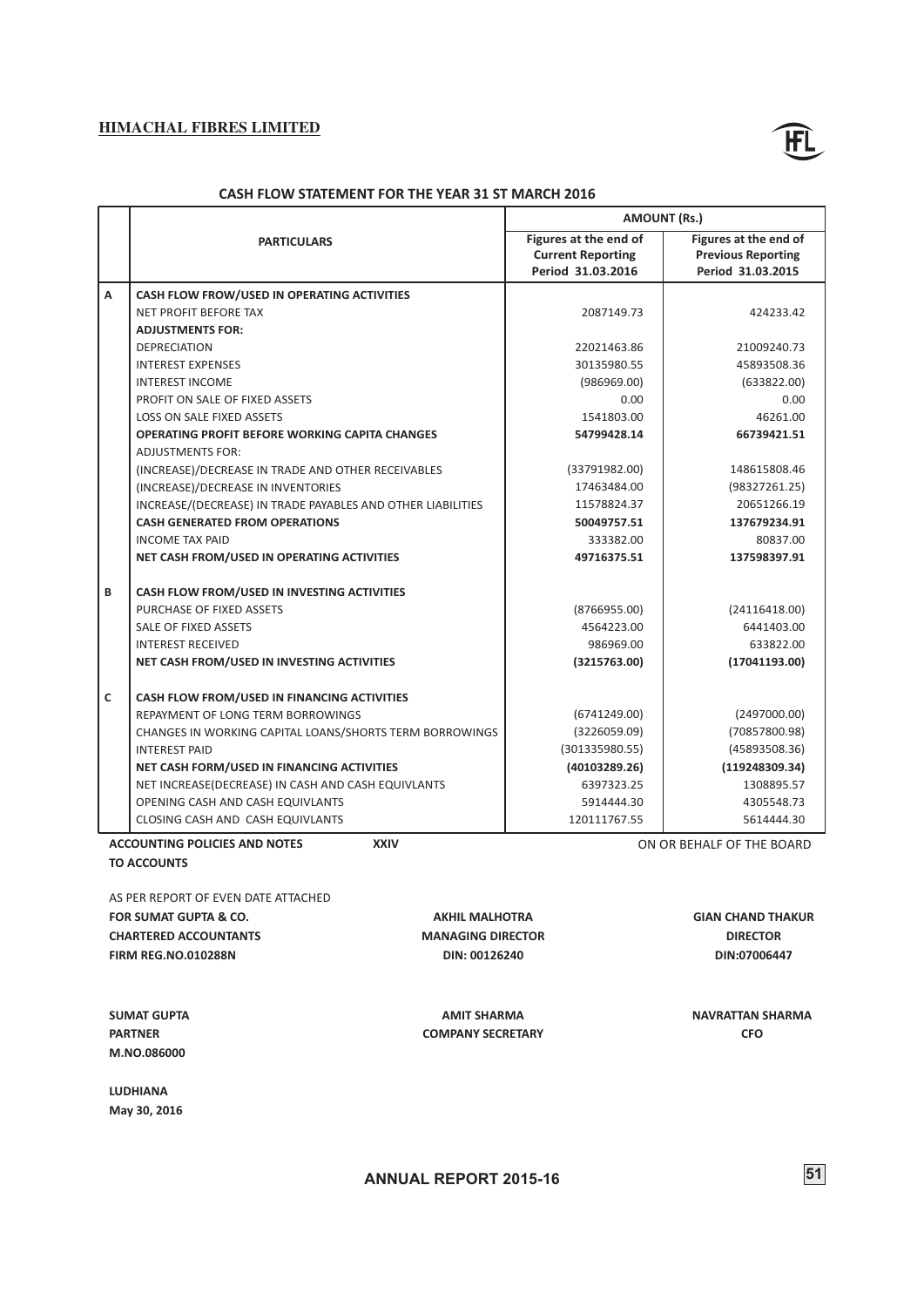![](_page_54_Picture_1.jpeg)

|                                                                                                                         |                | NOTES ON FINANCIAL STATEMENTS FOR THE YEAR ENDED 31ST MARCH 2016       | <b>NOTE-I</b>                                                           |
|-------------------------------------------------------------------------------------------------------------------------|----------------|------------------------------------------------------------------------|-------------------------------------------------------------------------|
| <b>PARTICULARS</b>                                                                                                      | <b>NOTE NO</b> | Figures at the end of<br><b>Current Reporting</b><br>Period 31.03.2016 | Figures at the end of<br><b>Previous Reporting</b><br>Period 31.03.2015 |
| <b>SHARE CAPITAL</b>                                                                                                    |                |                                                                        |                                                                         |
| <b>AUTHORISED SHARE CAPITAL</b><br>17,50,00,000(PY 17,50,00,000) EQUITY SHARES<br>OF RS. 1/- EACH                       |                | 175,000,000.00                                                         | 175,000,000.00                                                          |
| 1,65,000 16.5% CUMULATIVE REDEEMABLE<br>PREFERENCE SHARES OF RS. 100/- EACH                                             |                | 16,500,000.00                                                          | 16,500,000.00                                                           |
| 14,35,000 4% NON-CUMULATIVE REDEEMABLE<br>PREFERENCE SHARES OF RS. 100/- EACH                                           |                | 143,500,000.00                                                         | 143,500,000.00                                                          |
| <b>TOTAL</b>                                                                                                            |                | 335,000,000.00                                                         | 335,000,000.00                                                          |
| ISSUED, SUBSCRIBED & PAID UP SHARE CAPITAL<br>8,62,50,000 (PY 8,62,50,000) EQUITY SHARES OF RS.1/-EACH<br>FULLY PAID UP |                | 86,250,000.00                                                          | 86,250,000.00                                                           |
| 1,50,000 (PY 1,50,000) 16.5% CUMULATIVE REDEEMABLE<br>PREFERENCE SHARES OF RS. 100/- EACH                               |                | 15,000,000.00                                                          | 15,000,000.00                                                           |
| 12,00,000 (PY 12,00,000) 4% NON-CUMULATIVE REDEEMABLE<br>PREFERENCE SHARE OF RS. 100/- EACH                             |                | 120,000,000.00                                                         | 120.000.000.00                                                          |
| <b>TOTAL</b>                                                                                                            |                | 221,250,000.00                                                         | 221,250,000.00                                                          |

#### **(A) (I) DETAIL OF SHAREHOLDERS HOLDING MORE THAN 5% EQUITY SHARES**

|                                                                                          | %       | <b>NO. OF SHARES</b> | %        | <b>NO. OF SHARES</b> |
|------------------------------------------------------------------------------------------|---------|----------------------|----------|----------------------|
| <b>BALMUKHI TEXTILE P LTD</b>                                                            | 15.28%  | 13,180,500.00        | 15.28%   | 13,180,500.00        |
| BRIJESHWARI TEXTILES P LTD                                                               | 15.28%  | 13,180,500.00        | 15.28%   | 13,180,500.00        |
| SHIVA SPINFAB P LTD                                                                      | 15.86%  | 13,680,500.00        | 15.86%   | 13,680,500.00        |
| HIMACHAL YARNS LIMITED                                                                   | 11.77%  | 10,151,750.00        | 9.84%    | 8,486,750.00         |
| SHIV NARAYAN INVESTMENTS P. LTD.                                                         | 10.43%  | 8,999,750.00         | 10.43%   | 8,999,750.00         |
| ROMESH K AGGARWAL                                                                        | 6.97%   | 6,010,000.00         | $0.00\%$ | 0.00                 |
| <b>GARG CORPORATION LTD.</b>                                                             | 0.00%   | 0.00                 | 6.97%    | 6,010,000.00         |
| <b>GARG FINCAP LTD.</b>                                                                  | 7.79%   | 6,715,000.00         | 7.79%    | 6,715,000.00         |
| <b>TOTAL</b>                                                                             | 83.38%  | 71,918,000.00        | 81.45%   | 70,253,000.00        |
| (ii) DETAIL OF SHAREHOLDING MORE THAN 5% IN16.5% CUMULATIVE REDEEMABLE PREFERENCE SHARES |         |                      |          |                      |
|                                                                                          | %       | <b>NO. OF SHARES</b> | %        | <b>NO. OF SHARES</b> |
| SHIVA TEXFABS LTD                                                                        | 66.67%  | 100,000.00           | 66.67%   | 100,000.00           |
| <b>GENERAL INSURANCE CORP OF INDIA</b>                                                   | 10.00%  | 15,000.00            | 10.00%   | 15,000.00            |
| ORINETAL INSURANCE CO LTD                                                                | 13.33%  | 20,000.00            | 13.33%   | 20,000.00            |
| UNITED INDIA INSURANCE CO LTD                                                            | 10.00%  | 15,000.00            | 10.00%   | 15,000.00            |
| <b>TOTAL</b>                                                                             | 100.00% | 150,000.00           | 100.00%  | 150,000,00           |

#### **(iii) DETAIL OF SHAREHOLDING MORE THAN 5% IN 4% NON-CUMULATIVE REDEEMABLE PREFERENCE SHARES**

|                   | %       | <b>NO. OF SHARES</b> | %       | <b>NO. OF SHARES</b> |
|-------------------|---------|----------------------|---------|----------------------|
| SHIVA TEXFABS LTD | 100.00% | 1.200.000.00         | 100.00% | 1,200,000.00         |
| <b>TOTAL</b>      | 100.00% | 1.200.000.00         | 100.00% | 1,200,000.00         |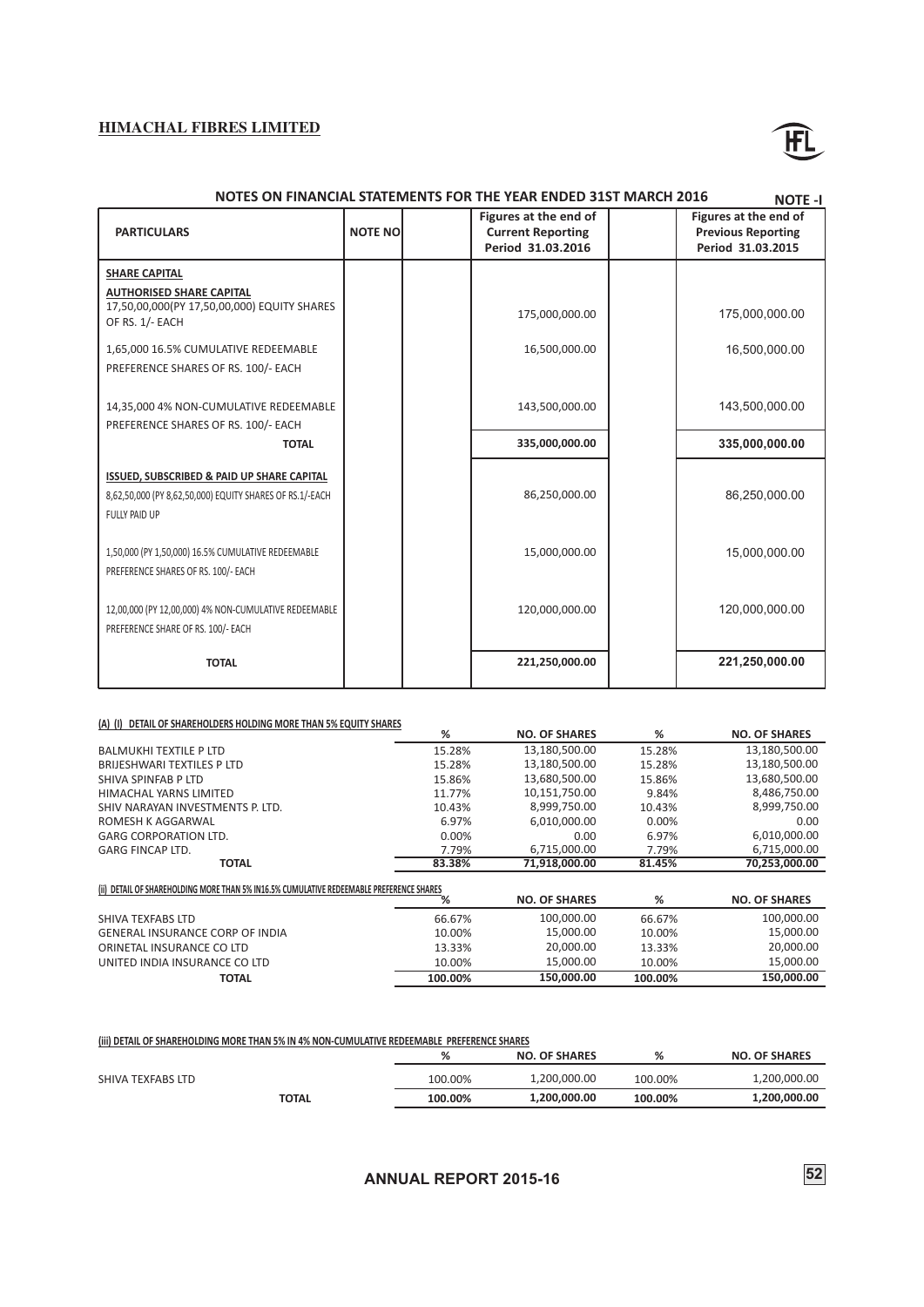![](_page_55_Picture_1.jpeg)

### **NOTES ON FINANCIAL STATEMENTS FOR THE YEAR ENDED 31ST MARCH 2016**

|                                                                   | %          | <b>NO. OF SHARES</b> | %          | <b>NO. OF SHARES</b> |
|-------------------------------------------------------------------|------------|----------------------|------------|----------------------|
| (B) RECONCILIATION OF NO. OF SHARES OUTSTANDING IS SET AS BELOW : |            |                      |            |                      |
| (I) EQUITY SHARE CAPITAL (EACH OF FACE VALUE RS.1/-)              |            |                      |            |                      |
| EQUITY SHARES AT THE BEGINNING OF THE YEAR                        | 86,250,000 |                      | 8,625,000  |                      |
| ADD: SUB DIVISION OF SHARES DURING THE YEAR                       | $\Omega$   |                      | 77,625,000 |                      |
| ADD: EQUITY SHARES ISSUED DURING THE YEAR                         | $\Omega$   |                      | 0          |                      |
| EQUITY SHARES AT THE END OF THE YEAR                              |            | 86,250,000           |            | 86,250,000           |
|                                                                   |            |                      |            |                      |
| (II) 16.5% CUMULATIVE REDEEMABLE PREFERENCE                       |            |                      |            |                      |
| SHARE CAPITAL (EACH OF FACE VALUE RS.100/-)                       |            |                      |            |                      |
| PREFERENCE SHARES AT THE BEGINNING OF THE YEAR                    | 150,000    |                      | 150,000    |                      |
| ADD: SHARES ISSUED DURING THE YEAR                                | $\Omega$   |                      | 0          |                      |
|                                                                   | 150,000    |                      | 150,000    |                      |
| LESS: SHARES REDEEMED DURING THE YEAR                             | 0          |                      | 0          |                      |
| PREFERENCE SHARES AT THE END OF THE YEAR                          |            | 150,000              |            | 150,000              |
|                                                                   |            |                      |            |                      |
| (III) 4% NON - CUMULATIVE REDEEMABLE PREFERENCE                   |            |                      |            |                      |
| SHARE CAPITAL (EACH OF FACE VALUE RS.100/-)                       |            |                      |            |                      |
| PREFERENCE SHARES AT THE BEGINNING OF THE YEAR                    | 1,200,000  |                      | 1,200,000  |                      |
| ADD: SHARES ISSUED DURING THE YEAR                                | 0          |                      | 0          |                      |
| PREFERENCE SHARES AT THE END OF THE YEAR                          |            | 1,200,000            |            | 1,200,000            |

|                                           |                 |                          |                     | Note - II                 |
|-------------------------------------------|-----------------|--------------------------|---------------------|---------------------------|
| <b>PARTICULARS</b>                        |                 | Figures at the end of    |                     | Figures at the end of     |
|                                           |                 | <b>Current Reporting</b> |                     | <b>Previous Reporting</b> |
|                                           |                 | Period 31.03.2016        |                     | Period 31.03.2015         |
| <b>RESERVE &amp; SURPLUS</b>              |                 |                          |                     |                           |
| <b>CAPITAL REDEMPTION RESERVE</b>         |                 | 16,489,070.00            |                     | 16,489,070.00             |
|                                           |                 |                          |                     |                           |
| <b>CAPITAL RESERVE</b>                    |                 |                          |                     |                           |
| <b>OPENING BALANCE</b>                    | 177,793,476.00  |                          | 177,493,476.00      |                           |
| ADD: ADDITIONS DURING THE YEAR            | 0.00            | 177,793,476.00           | 300,000.00          | 177,793,476.00            |
|                                           |                 |                          |                     |                           |
| PROFIT & LOSS ACCOUNT                     |                 |                          |                     |                           |
| <b>OPENING BALANCE (PROFIT / (LOSS))</b>  | -139,692,156.85 |                          | $-161,751,696.35$   |                           |
| ADD: PROFIT / (LOSS) DURING THE YEAR      | 1,696,187.73    |                          | $-12,400,812.58$    |                           |
|                                           | -137,995,969.12 |                          | $-174, 152, 508.93$ |                           |
| ADD: ADJUSTMENT RELATING TO FIXED ASSETS* | $-0.00$         |                          | 34,460,352.08       |                           |
| LESS: INCOME TAX FOR EARLIER YEARS        | 3,782.00        |                          | 0.00                |                           |
| CLOSING BALANCE (PROFIT / (LOSS))         |                 | -137,999,751.12          |                     | -139,692,156.85           |
|                                           |                 |                          |                     |                           |
| <b>SHARE PREMIUM ACCOUNT</b>              |                 |                          |                     |                           |
| <b>OPENING BALANCE</b>                    | 52,000,000.00   |                          | 52,000,000.00       |                           |
| ADD: ADDITIONS DURING THE YEAR            | 0.00            |                          | 0.00                |                           |
| <b>CLOSING BALANCE</b>                    |                 | 52,000,000.00            |                     | 52,000,000.00             |
| <b>TOTAL</b>                              |                 | 108,282,794.88           |                     | 106,590,389.15            |
| * Refer Note No.XXIV(14) below.           |                 |                          |                     |                           |
|                                           |                 |                          |                     |                           |

# **ANNUAL REPORT 2015-16 53**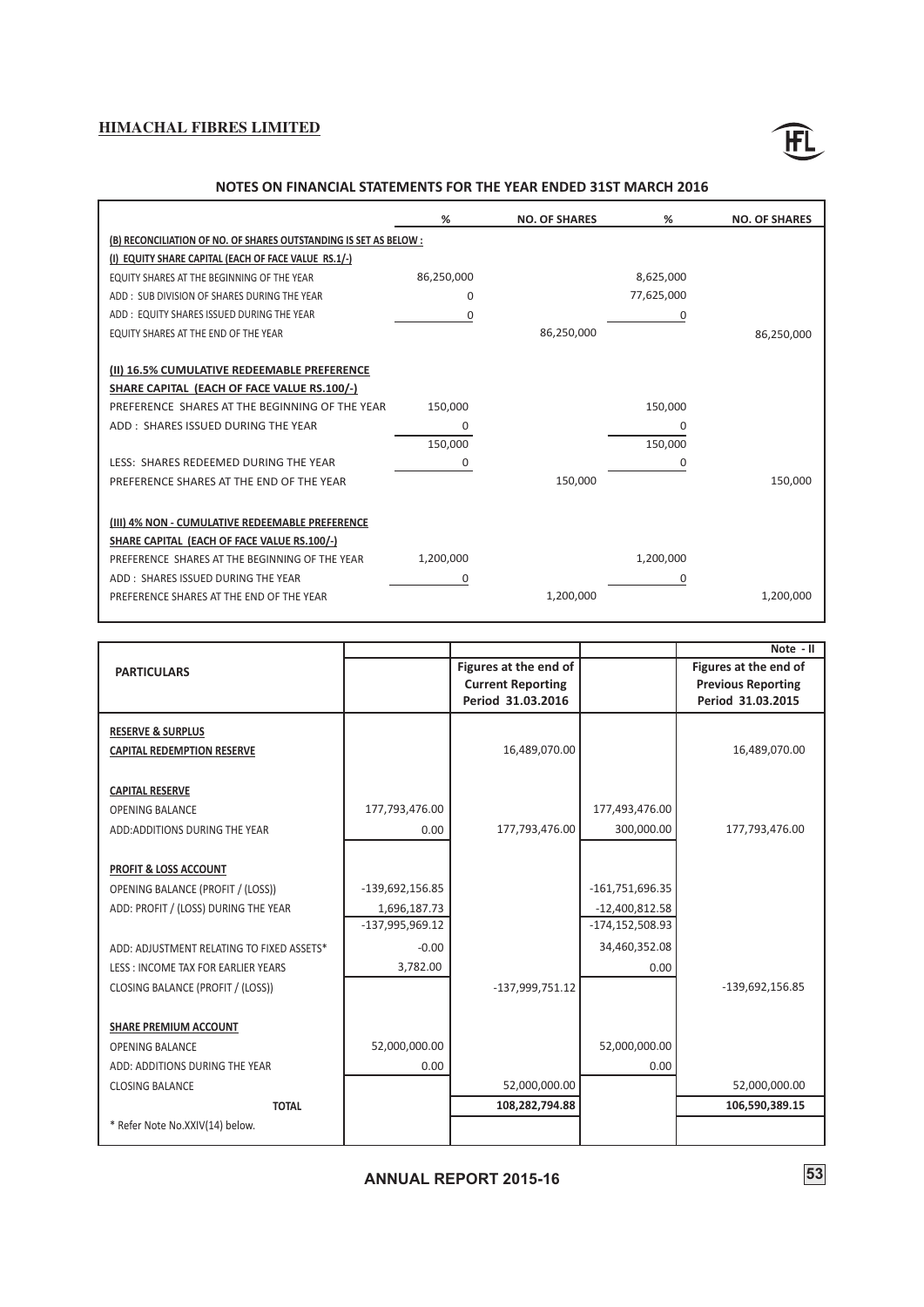![](_page_56_Picture_1.jpeg)

### **NOTES ON FINANCIAL STATEMENTS FOR THE YEAR ENDED 31ST MARCH 2016**

|                                          |               |                          |               | Note - III                |
|------------------------------------------|---------------|--------------------------|---------------|---------------------------|
| <b>PARTICULARS</b>                       |               | Figures at the end of    |               | Figures at the end of     |
|                                          |               | <b>Current Reporting</b> |               | <b>Previous Reporting</b> |
|                                          |               | Period 31.03.2016        |               | Period 31.03.2015         |
|                                          |               |                          |               |                           |
| <b>LONG TERM BORROWING</b>               |               |                          |               |                           |
| <b>SECURED LOANS</b>                     |               |                          |               |                           |
| TERM LOANS (FROM BANKS) (SEE NOTE BELOW) |               |                          |               |                           |
| STATE BANK OF INDIA (TERM LOAN - WCTL)   | 69,921,751.00 |                          | 70,000,000.00 |                           |
| <b>TOTAL</b>                             | 69,921,751.00 |                          | 70,000,000.00 |                           |
| LESS: INSTALLMENTS DUE WITHIN 12 MONTHS  | 9,996,000.00  |                          | 833,000.00    |                           |
|                                          |               | 59,925,751.00            |               | 69,167,000.00             |
| <b>UNSECURED LOANS</b>                   |               |                          |               |                           |
| <b>METRO SYNTHETICS</b>                  | 2,500,000.00  |                          | 0.00          |                           |
| <b>BALMUKHI TEXTILE P LTD</b>            | 25,000,000.00 |                          | 25,000,000.00 |                           |
| BRIJESHWARI TEXTILES PVT LTD             | 27,500,000.00 | 55,000,000.00            | 27,500,000.00 | 52,500,000.00             |
| <b>TOTAL</b>                             |               | 114,925,751.00           |               | 121,667,000.00            |

(A) WCTL FROM STATE BANK OF INDIA IS SECURED AGAINST 1ST EXCLUSIVE CHARGE ON ENTIRE FIXED ASSETS OF THE COMPANY (INCL. EM OF LEASEHOLD RIGHTS ON PLOT NO. 43-44, INDUSTRIAL AREA, BAROTIWALA (H.P.). MEASURING 81612 SQ MTRS.)

(B) THESE ARE FURTHER SECURED BY 2ND CHARGE ON ENTIRE CURRENT ASSETS OF THE COMPANY AND PERSONAL GUARANTEE OF PROMOTER DIRECTORS OF THE COMPANY NAMELY SH. AKHIL MALHOTRA AND SH. MAYANK MALHOTRA.

(C) WCTL IS REPAYABLE IN TOTAL 84 MONTHLY INSTALLMENTS AS FOLLOWS : 83 INSTALLMENTS FROM MARCH 2016 OF RS.8.33 LACS EACH AND BALANCE IN 1 MONTHLY INSTALLMENT OF RS.8.61 LACS.

|                                              |                | Note - IV      |
|----------------------------------------------|----------------|----------------|
| <b>OTHER LONG TERM PROVISIONS</b>            |                |                |
| PROVISION FOR GRATUITY                       | 1,332,572.00   | 952,843.00     |
| <b>TOTAL</b>                                 | 1,332,572.00   | 952,843.00     |
|                                              |                |                |
|                                              |                | Note - V       |
| <b>SHORT TERM BORROWINGS</b>                 |                |                |
| STATE BANK OF INDIA (WORKING CAPITAL LIMITS) | 153,580,590.92 | 156,806,650.01 |

(A) WORKING CAPITAL LIMITS FROM STATE BANK OF INDIA ARE SECURED AGAINST 1ST CHARGE ON ENTIRE CURRENT ASSETS OF THE COMPANY.

(B) THESE ARE FURTHER SECURED BY 2ND CHARGE ON ENTIRE FIXED ASSETS OF THE COMPANY AND PERSONAL GUARANTEE OF PROMOTER DIRECTORS OF THE COMPANY NAMELY SH. AKHIL MALHOTRA AND SH. MAYANK MALHOTRA.E

| <b>TRADE PAYABLES</b>                                                                                                      |                                                                | Note - VI                                                    |
|----------------------------------------------------------------------------------------------------------------------------|----------------------------------------------------------------|--------------------------------------------------------------|
| <b>ILC PAYABLE</b><br><b>SUNDRY CREDITORS</b>                                                                              | 24,920,000.00<br>51,380,597.80                                 | 25,000,000.00<br>51,427,607.57                               |
| <b>TOTAL</b>                                                                                                               | 76,300,597.80                                                  | 76,427,607.57                                                |
| <b>OTHER CURRENT LIABILITIES</b>                                                                                           |                                                                | Note - VII                                                   |
| ADVANCE FROM CUSTOMERS<br><b>OTHER LIABILITIES</b><br>TERM LOANS INSTALLMENTS (REPAYABLE WITHIN 12 MONTHS)<br><b>TOTAL</b> | 5,040,502.00<br>15,394,914.00<br>9,996,000.00<br>30,431,416.00 | 4,936,309.00<br>13,584,764.86<br>833,000.00<br>19,354,073.86 |
| <b>SHORT TERM PROVISIONS</b>                                                                                               |                                                                | Note - VIII                                                  |
| PROVISION FOR INCOME TAX(FY 2012-2013)<br>PROVISION FOR INCOME TAX<br><b>PROVISION FOR FBT</b>                             | 3,135,565.00<br>329,600.00<br>103,040.00                       | 3,135,565.00<br>80,837.00<br>103,040.00                      |
| <b>TOTAL</b>                                                                                                               | 3,568,205.00                                                   | 3,319,442.00                                                 |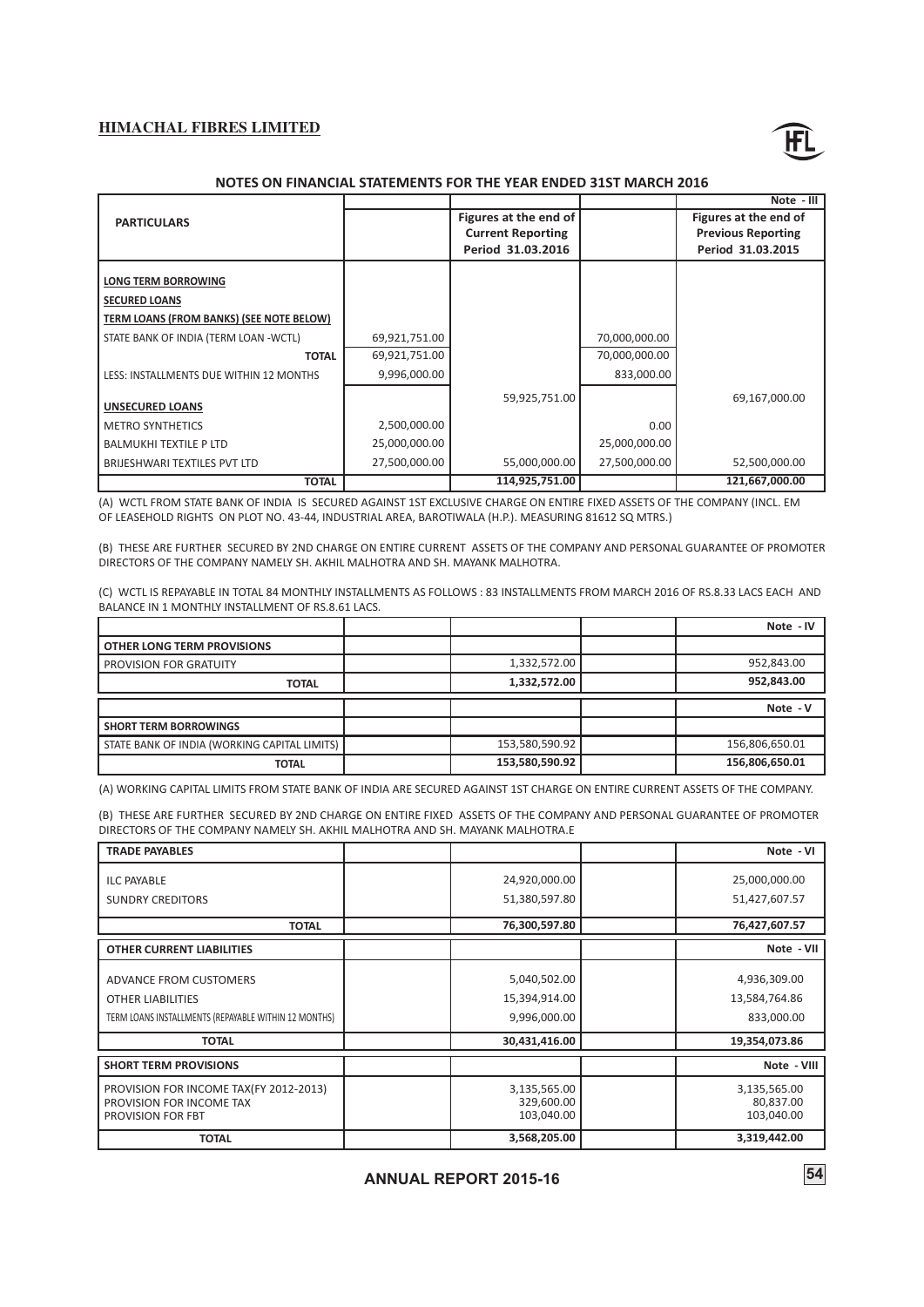| DEPRECIATION CHART FOR THE PEI |                  |                    |            | RIOD 01/04/2015 TO 31/03/2016 |                  |                   |              |                   |                                           |                            | NOTE - IX                  |
|--------------------------------|------------------|--------------------|------------|-------------------------------|------------------|-------------------|--------------|-------------------|-------------------------------------------|----------------------------|----------------------------|
| <b>PARTICULARS</b>             |                  | <b>GROSS BLOCK</b> |            |                               |                  |                   | DEPRECIATION |                   |                                           | <b>NET BLOCK</b>           |                            |
|                                | AS AT 01/04/2015 | <b>ADDITION</b>    | SALE/TFD.  | TOTAL AS ON<br>31/03/2016     | AS AT 01/04/2015 | <b>ADJUSTMENT</b> | SALE ADJ.    | <b>THE PERIOD</b> | PROVIDED DURING TOTAL AS ON<br>31/03/2016 | W.D.V. AS ON<br>31/03/2016 | W.D.V. AS ON<br>31/03/2015 |
| AT WORKS                       |                  |                    |            |                               |                  |                   |              |                   |                                           |                            |                            |
| FREEHOLD LAND                  | 82239.00         | 0.00               | 0.00       | 82239.00                      | 0.00             | 0.00              | 0.00         | 0.00              | 8.00                                      | 82239.00                   | 82239.00                   |
| LEASEHOLD LAND                 | 1294222.00       | 0.00               | 0.00       | 1294222.00                    | 235659.00        | 0.00              | 0.00         | 0.00              | 235659.00                                 | 1058563.00                 | 1058563.00                 |
| <b>BUILDING</b>                | 130474683.21     | 0.00               | 0.00       | 130474683.21                  | 45961646.30      | (0.00)            | 0.00         | 4108658.86        | 50070305.17                               | 80404378.04                | 84513036.90                |
| PLANT & MACHINERY              | 412895312.10     | 31193.00           | 0.00       | 413626505.10                  | 228418452.45     | 0.00              | 0.00         | 17118803.00       | 245537255.45                              | 168089249.65               | 184476859.65               |
| <b>FURNITURE &amp; FIXTURE</b> | 1811293.75       | 0.00               | 0.00       | 1811293.75                    | 1198230.00       | 0.00              | 0.00         | 115276.00         | 1313506.00                                | 497787.75                  | 613063.15                  |
|                                |                  |                    |            |                               |                  |                   |              |                   |                                           |                            |                            |
| OFFICE EQUIPMENTS              |                  |                    |            |                               |                  |                   |              |                   |                                           |                            |                            |
| -- AT WORKS                    | 629322.00        | 0.00               | 0.00       | 629322.00                     | 583953.00        | 0.00              | 0.00         | 13902.00          | 597855.00                                 | 31467.00                   | 45369.00                   |
| -- COMPUTERS                   | 860131.00        | 0.00               | 0.00       | 860131.00                     | 812078.00        | 0.00              | 0.00         | 5045.00           | 817123.00                                 | 43008.00                   | 48053.00                   |
| -MOBILE PHONES                 | 34718.00         | 0.00               | 0.00       | 34718.00                      | 32982.00         | 0.00              | 0.00         | 0.00              | 32982.00                                  | 1736.00                    | 1736.00                    |
| ELECTRIC FITTINGS              | 581453.00        | 0.00               | 0.00       | 581453.00                     | 370665.29        | (0.00)            | 0.00         | 23922.00          | 394587.29                                 | 186865.71                  | 210787.71                  |
| <b>VEHICLE</b>                 | 2921646.00       | 7980477.00         | 6365894.00 | 4536229.00                    | 2280867.00       | 0.00              | 259868.00    | 581946.00         | 2602945.00                                | 1933284.00                 | 640779.00                  |
| WEIGHING MACHINE               | 57515.00         | 27913.00           | 0.00       | 85428.00                      | 7720.00          | 0.00              | 0.00         | 6186.00           | 13906.00                                  | 71522.00                   | 49795.00                   |

| - 1<br>1<br>1<br>1   |
|----------------------|
|                      |
| í                    |
|                      |
| į                    |
| $\ddot{\phantom{a}}$ |
|                      |
|                      |
| -<br>-<br>-<br>-     |
| í                    |
|                      |
|                      |
| $\frac{1}{1}$        |
|                      |
|                      |
| i<br>:<br>:          |
|                      |
| i                    |
| i                    |
|                      |
|                      |
|                      |

| <b>LUDHIANA OFFICE</b>         |              |               |                 |           |                                                                                                                                                    |      |               |                                                                           |           |          |           |
|--------------------------------|--------------|---------------|-----------------|-----------|----------------------------------------------------------------------------------------------------------------------------------------------------|------|---------------|---------------------------------------------------------------------------|-----------|----------|-----------|
| <b>OMPUTER</b>                 | 553022.00    | 27372.00      | $\frac{1}{200}$ | 580394.00 | 447786.00                                                                                                                                          | 0.00 | 0.00          | 42237.00                                                                  | 490023.00 | 90371.00 | 105236.00 |
| OBILE PHONES                   | 16699.00     | 0.00          | $\frac{1}{200}$ | 46699.00  | 44363.00                                                                                                                                           | 0.00 | 0.00          | $\overline{0.00}$                                                         | 44363.00  | 2336.00  | 2336.00   |
| <b>JFFICE EQUIPMENT AT LDH</b> | 42526.00     | $\frac{8}{2}$ | $\frac{1}{200}$ | 42526.00  | 40400.00                                                                                                                                           | 0.00 | $\frac{8}{2}$ | 0.00                                                                      | 40400.00  | 2126.00  | 2126.00   |
| <b>UNIO</b>                    | 552609597.06 | 8766955.00    |                 |           | 6365894.00 555010658.06 280704962.04                                                                                                               |      |               | 0.00   259868.00   22021463.86   302466557.91 252544100.15   271904634.40 |           |          |           |
| <b>REVIOUS PERIOD</b>          | 549176694.87 |               |                 |           | 24116418.00   20683516.00   552609597.06   308351926.00    30460352.08    14195852.00    21009240.73    20070496265   271904634.40    240824768.87 |      |               |                                                                           |           |          |           |
|                                |              |               |                 |           |                                                                                                                                                    |      |               |                                                                           |           |          |           |

5488.00

 $\overline{0.00}$ 

0.00

**324815.00**

**270160.00**

**324815.00**

0.00

**TUBE WELL**

**ANNUAL 55 REPORT 2015-16**

 $\overline{0.00}$ 

**275648.00**

**49167.00**

**54655.00**

\*Depreciable Assets are regrouped during the year under review. \*Depreciable Assets are regrouped during the year under review. FL

# **HIMACHAL FIBRES LIMITED**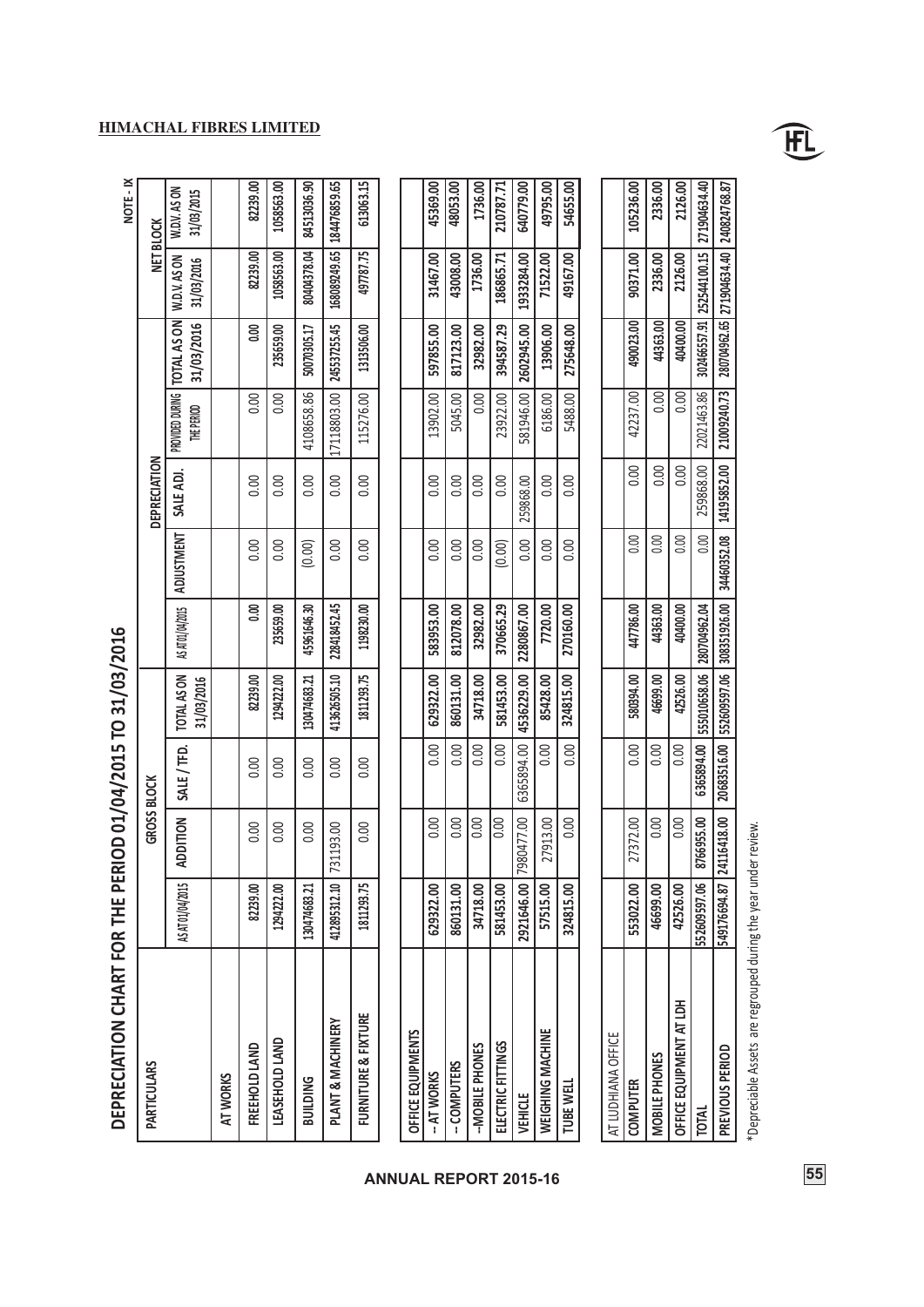![](_page_58_Picture_1.jpeg)

# **NOTES ON FINANCIAL STATEMENTS FOR THE YEAR ENDED 31ST MARCH 2016**

| <b>PARTICULARS</b>                    | Figures at the end of<br><b>Current Reporting</b><br>Period 31.03.2016 | Figures at the end of<br><b>Previous Reporting</b><br>Period 31.03.2015 |
|---------------------------------------|------------------------------------------------------------------------|-------------------------------------------------------------------------|
| <b>LONG TERM LOANS &amp; ADVANCES</b> |                                                                        | Note - X                                                                |
| ADVANCE TO SUPPLIERS -CAPITAL GOODS   | 1.243.918.00                                                           | 1,419,292.23                                                            |
| <b>TOTAL</b>                          | 1,243,918.00                                                           | 1,419,292.23                                                            |

| <b>OTHER NON CURRENT ASSETS</b> |                | Note - XI      |
|---------------------------------|----------------|----------------|
| <b>SECURITIES</b>               | 2,165,000.00   | 2,165,000.00   |
| <b>TOTAL</b>                    | 2,165,000.00   | 2,165,000.00   |
|                                 |                |                |
| <b>INVENTORY</b>                |                | Note - XII     |
| <b>RAW MATERIAL</b>             | 59,626,430.00  | 29,871,395.00  |
| <b>WORK IN PROGRESS</b>         | 4,394,988.00   | 2,954,024.00   |
| <b>STOCK IN TRADE</b>           | 22,627,189.00  | 10,134,982.00  |
| <b>FINISHED GOODS</b>           | 215,284,418.00 | 285,253,590.00 |
| <b>STORES &amp; SPARES</b>      | 19,109,538.00  | 10,292,059.00  |
| <b>TOTAL</b>                    | 321,042,563.00 | 338,506,050.00 |

| <b>TRADE RECEIVABLES</b>                                |  |               | Note - XIII   |
|---------------------------------------------------------|--|---------------|---------------|
| (UNSECURED AND CONSIDERED GOOD UNLESS OTHERWISE STATED) |  |               |               |
| OUTSTANDING MORE THAN SIX MONTHS                        |  | 40.605.706.00 | 22,118,816.10 |
| <b>OTHERS</b>                                           |  | 35.628.354.00 | 1,161,244.00  |
| <b>TOTAL</b>                                            |  | 76,234,060.00 | 23,280,060.10 |

| <b>CASH AND BANK BALANCES</b>          |               | Note - XIV   |
|----------------------------------------|---------------|--------------|
| A) CASH IN HAND                        | 6,747,654.30  | 356.045.30   |
|                                        |               |              |
| <b>B) BALANCES WITH NOTED BANKS IN</b> |               |              |
| --CURRENT ACCOUNTS                     | 3,452.25      | 4,381.00     |
| -- FIXED DEPOSIT WITH BANKS            | 5,260,661.00  | 5,254,018.00 |
| <b>TOTAL</b>                           | 12,011,767.55 | 5,614,444.30 |

| <b>SHORT TERM LOAN &amp; ADVANCES</b>   |  |               | Note - XV     |
|-----------------------------------------|--|---------------|---------------|
| ADVANCE REVOVERABLE IN CASH OR IN KINDI |  | 6.776.558.00  | 4,979,458.11  |
| ADVANCES TO SUPPLIERS                   |  | 33.351.945.90 | 55,318,273.45 |
| TOTAL                                   |  | 40.128.503.90 | 60,297,731.56 |

| <b>OTHER CURRENT ASSETS</b>     |  |              | Note - XVI   |
|---------------------------------|--|--------------|--------------|
| FIXED DEPOSITS (BANK GUARANTEE) |  | 4.822.552.00 | 3.639.968.00 |
| <b>TOTAL</b>                    |  | 4.822.552.00 | 3.639.968.00 |

| <b>REVENUES FROM OPERATION</b> |  |                | Note - XVII    |
|--------------------------------|--|----------------|----------------|
| <b>SALES</b>                   |  | 475,472,571.00 | 846,505,741.60 |
| <b>TOTAL</b>                   |  | 475,472,571.00 | 846,505,741.60 |

| <b>OTHER INCOME</b> |  |            | Note - XVIII |
|---------------------|--|------------|--------------|
| INTEREST RECEIVED   |  | 986.969.00 | 633.822.00   |
| <b>MISC INCOME</b>  |  | 0.00       | 18,945.00    |
| <b>TOTAL</b>        |  | 986.969.00 | 652,767.00   |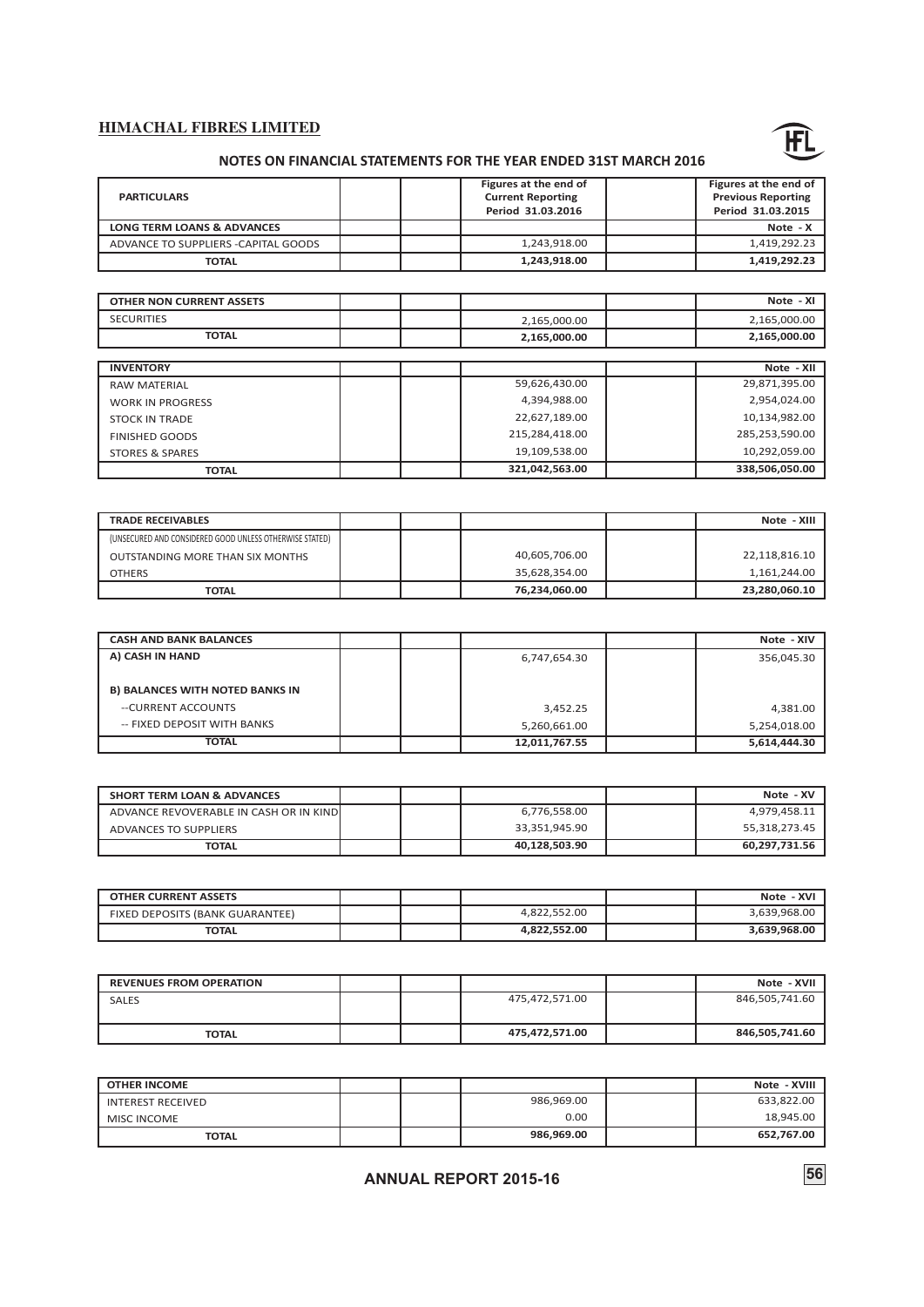![](_page_59_Picture_1.jpeg)

### **NOTES ON FINANCIAL STATEMENTS FOR THE YEAR ENDED 31ST MARCH 2016**

| <b>PARTICULARS</b>                   | Figures at the end of<br><b>Current Reporting</b><br>Period 31.03.2016 | Figures at the end of<br><b>Previous Reporting</b><br>Period 31.03.2015 |
|--------------------------------------|------------------------------------------------------------------------|-------------------------------------------------------------------------|
| <b>COST OF RAW MATERIAL CONSUMED</b> |                                                                        | Note - XIX                                                              |
| <b>OPENING STOCK</b>                 | 29,871,395.00                                                          | 27,860,501.00                                                           |
| <b>ADD: PURCHASES</b>                | 281,551,486.81                                                         | 790,388,411.24                                                          |
| <b>TOTAL</b>                         | 311,422,881.81                                                         | 818,248,912.24                                                          |
| <b>CLOSING STOCK</b>                 | 59,626,430.00                                                          | 29,871,395.00                                                           |
| <b>RAW MATERIAL CONSUMED</b>         | 251,796,451.81                                                         | 788,377,517.24                                                          |

| INCREASE/ (DECREASE IN STOCKS       |                 | Note - XX      |
|-------------------------------------|-----------------|----------------|
| <b>CLOSING STOCK</b>                |                 |                |
| <b>FINISHED GOODS</b>               | 214,646,578.00  | 282,497,698.00 |
| <b>STOCK IN TRADE</b>               | 22,627,189.00   | 10,134,982.00  |
| <b>WORK IN PROCESS</b>              | 4,394,988.00    | 2,954,024.00   |
| <b>WASTE</b>                        | 637,840.00      | 2,755,892.00   |
| TOTAL (A)                           | 242,306,595.00  | 298,342,596.00 |
| <b>OPENING STOCK</b>                |                 |                |
| <b>FINISHED GOODS</b>               | 282,497,698.00  | 37,846,280.00  |
| <b>STOCK IN TRADE</b>               | 10,134,982.00   | 157,195,496.00 |
| <b>WORK IN PROCESS</b>              | 2,954,024.00    | 6,016,203.00   |
| <b>WASTE</b>                        | 2,755,892.00    | 2,151,758.00   |
| <b>TOTAL (B)</b>                    | 298,342,596.00  | 203,209,737.00 |
| INCREASE/ (DECREASE IN STOCK) (A-B) | (56,036,001.00) | 95,132,859.00  |

| <b>EMPLOYEE BENFIT EXPENSES</b>      |               | Note - XXI    |
|--------------------------------------|---------------|---------------|
| WAGE/STIPEND/SALARIES AND ALLOWANCES | 39,360,415.00 | 32,697,723.01 |
| <b>STAFF WELWARE</b>                 | 1,121,698.00  | 752,448.50    |
| <b>BONUS</b>                         | 917,340.00    | 592,370.00    |
| <b>CONRIBUTION TO EPF &amp; FPF</b>  | 1,802,428.00  | 1,253,334.00  |
| <b>CONTRIBUTION TO ESI</b>           | 1,290,249.00  | 919,191.00    |
| LEAVE WITH WAGES                     | 964,674.00    | 872,951.00    |
| <b>GRATUITY</b>                      | 387.001.00    | 0.00          |
| <b>RECRUITMENT EXPENSES</b>          | 55,025.00     | 76.706.00     |
| <b>TOTAL</b>                         | 45.898.830.00 | 37,164,723.51 |

| <b>FINANCIAL EXPENSES</b> |  |               | Note - XXII   |
|---------------------------|--|---------------|---------------|
| <b>BANK INTEREST</b>      |  | 25,649,256.00 | 40,627,720.01 |
| OTHER INTEREST            |  | 2,455,282.08  | 5,091,137.47  |
| <b>BANK CHARGES</b>       |  | 2,031,442.47  | 174,650.88    |
| <b>TOTAL</b>              |  | 30,135,980.55 | 45,893,508.36 |

| <b>OTHER EXPENSES</b>               |               | Note - XXIII  |
|-------------------------------------|---------------|---------------|
| (A) MANUFACTURING EXPENSES          |               |               |
| <b>POWER &amp; ELECTRICITY</b>      | 37,622,616.25 | 32,822,141.00 |
| <b>FUEL CONSUMED</b>                | 1,267,249.00  | 2,441,574.00  |
| OIL & LUBRICANT                     | 911,647.00    | 883,376.12    |
| STORE & SPARES CONSUMED             | 2,501,478.08  | 2,537,006.29  |
| <b>FREIGHT &amp; CARTAGE INWARD</b> | 134,849.00    | 210,269.00    |
| <b>TOTAL</b>                        | 42,437,839.33 | 38,894,366.41 |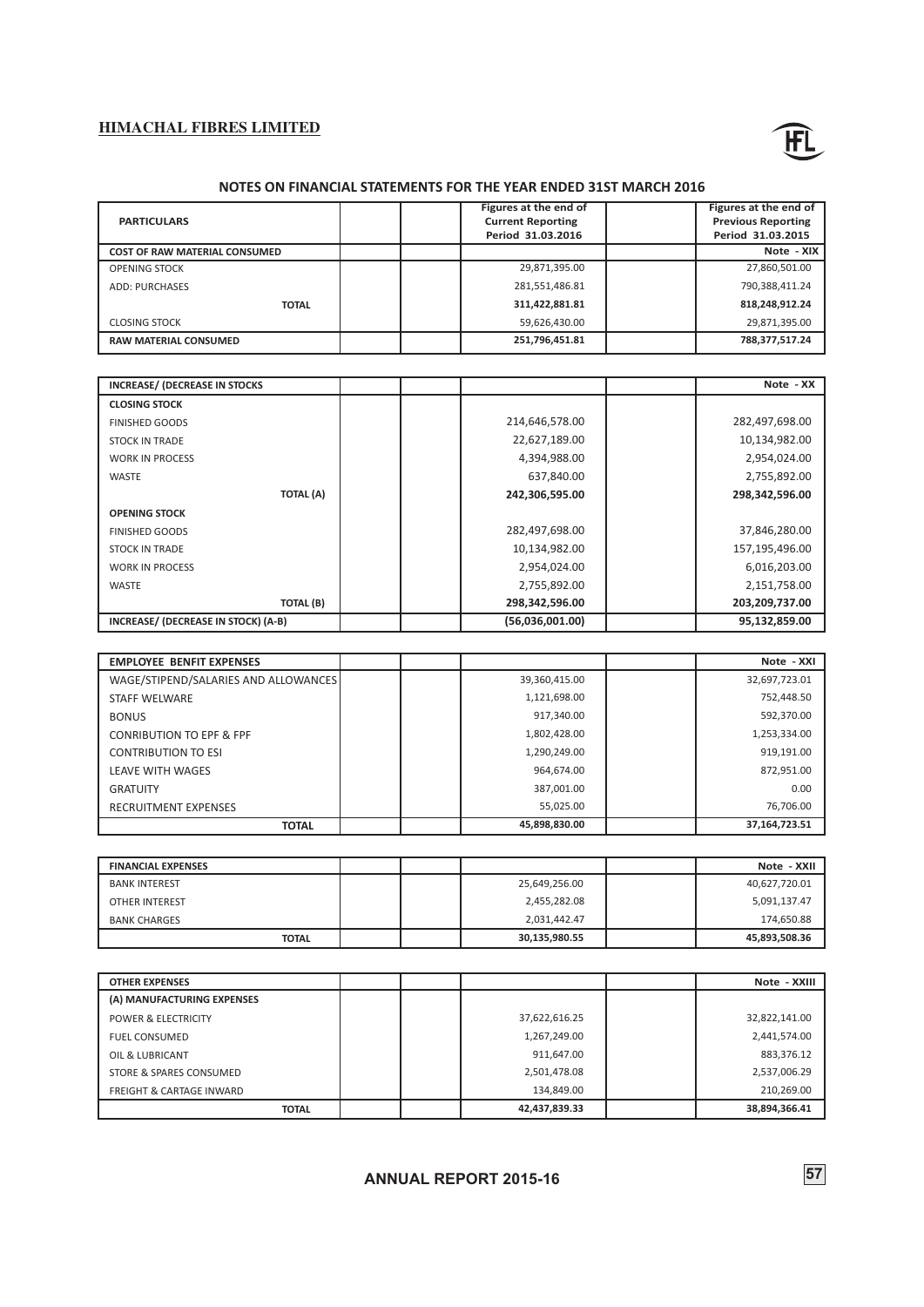![](_page_60_Picture_1.jpeg)

### **NOTES ON FINANCIAL STATEMENTS FOR THE YEAR ENDED 31ST MARCH 2016**

|                                          | Figures at the end of    | Figures at the end of     |
|------------------------------------------|--------------------------|---------------------------|
| <b>PARTICULARS</b>                       | <b>Current Reporting</b> | <b>Previous Reporting</b> |
|                                          | Period 31.03.2016        | Period 31.03.2015         |
| (B) ADMINISTRATIVE EXPENSES              |                          |                           |
| REMUNERATION OF AUDITORS                 | 229,000.00               | 224,720.00                |
| <b>BOARD MEETING EXP</b>                 | 110,595.00               | 47,000.00                 |
| <b>CST PAID</b>                          | 2,515.00                 | 0.00                      |
| <b>COMPUTER EXPENSES</b>                 | 14,752.00                | 56,701.00                 |
| DIRECTOR REMUNERATION                    | 720,000.00               | 676,666.00                |
| FEES, SUBSCRIPTION AND TAXES             | 106,629.00               | 107,178.50                |
| FESTIVAL/WORSHIP EXPENSES                | 165,431.00               | 166,600.00                |
| <b>FINE &amp; PENALTY</b>                | 0.00                     | 298,872.00                |
| <b>GENERAL EXPENSES</b>                  | 6,417.00                 | 2,820.00                  |
| <b>INSURANCE CHARGES</b>                 | 602,160.00               | 476,372.00                |
| LEGAL & PROFESSIONAL CHARGES             | 1,058,992.00             | 867,819.00                |
| LOSS ON SALE OF FIXED ASSETS             | 1,541,803.00             | 46,261.00                 |
| PRINTING & STATIONARY                    | 107,961.00               | 212,503.40                |
| <b>RENT</b>                              | 126,000.00               | 159,825.00                |
| REPAIR AND MAINTENANCE                   | 440,269.00               | 218,211.08                |
| <b>SERVICE TAX</b>                       | 118,765.00               | 22,424.00                 |
| TELEPHONE, TELEX AND POSTAGE             | 241,729.66               | 235,424.91                |
| <b>TRAVELLING EXPENSES</b>               | 151,704.00               | 168,091.00                |
| <b>VEHICLE RUNNING &amp; MAINTENANCE</b> | 821,222.00               | 1,034,068.00              |
| <b>TOTAL</b>                             | 6,565,944.66             | 5,021,556.89              |
| (C) SELLING EXPENSES                     |                          |                           |
| ADDITIONAL GOODS TAX PAID                | 830,653.00               | 527,984.50                |
| ENTRY TAX $(H.P 1/3)$                    | 791,340.00               | 369,794.00                |
| ADVERTISEMENT EXP.                       | 118,117.00               | 126,329.00                |
| <b>COMMISSION</b>                        | 37,061.00                | 0.00                      |
| <b>FREIGHT &amp; CARTAGE OUTWARD</b>     | 1,845,966.00             | 1,392,320.00              |
| PACKING & HANDLING EXPENSES              | 1,407,798.00             | 2,396,798.40              |
| REBATE & DISCOUNT A/C                    | 1,956,737.06             | 692,995.14                |
|                                          | 6,987,672.06             | 5,506,221.04              |
| GRAND TOTAL $(A + B + C)$                | 55,991,456.05            | 49,422,144.34             |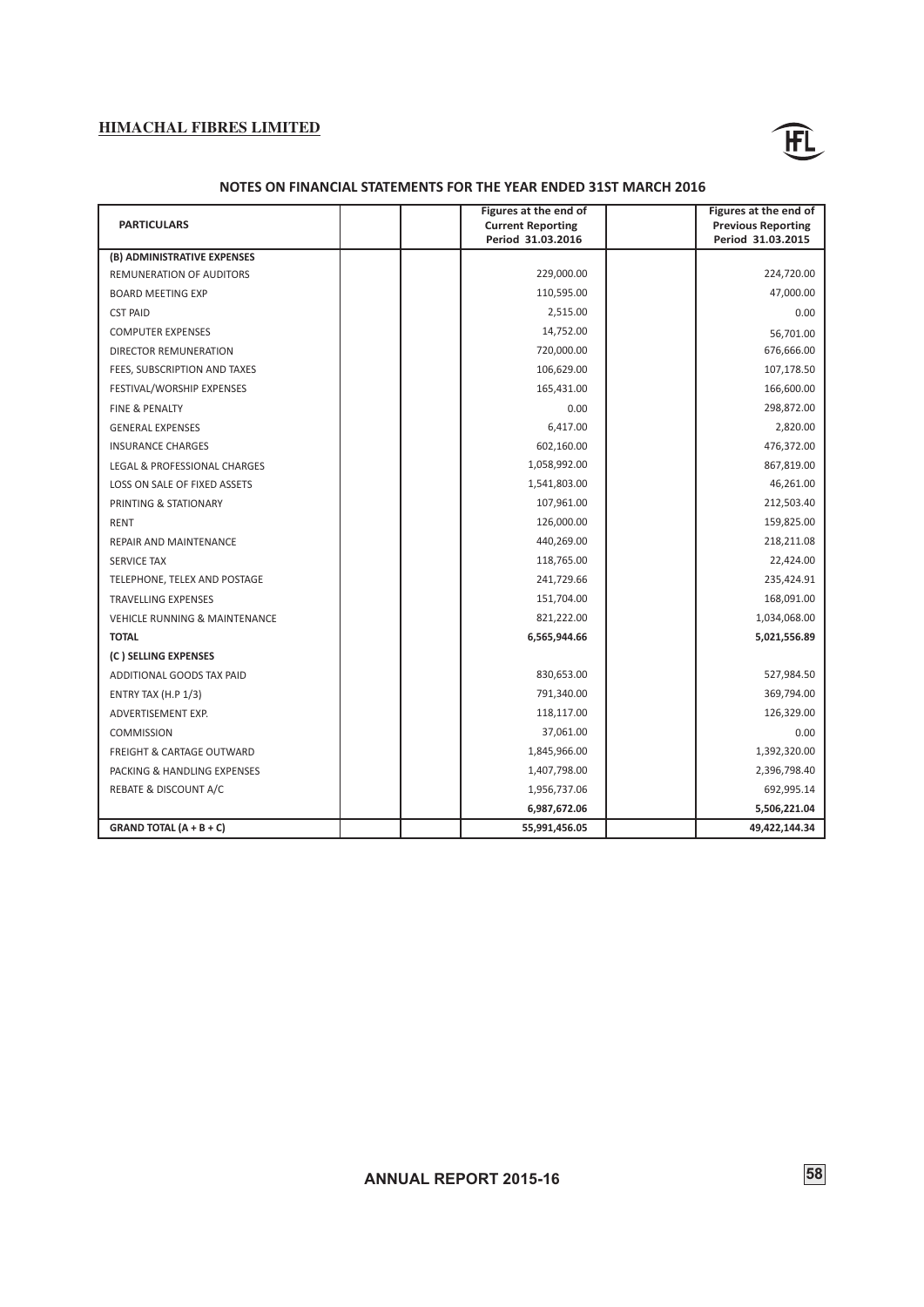![](_page_61_Picture_1.jpeg)

**NOTE - XXIV**

# NOTES TO ACCOUNTS ANNEXED TO AND FORMING PART OF THE FINANCIAL STATEMENTS AS ON 31<sup>ST</sup> MARCH 2016

# **1. Company Information**

M/s Himachal Fibres Limited ("the Company"), is a Public Limited Company incorporated under the provisions of the Companies Act, 1956.

### **2. 2. 1. Significant accounting policies**

# 2. 1. 1 **Basis of preparation of financial statements**

a) The financial statement has been prepared under the historical cost convention, in accordance with the generally accepted accounting principles in India. The Accounting Standards notified under the Companies Accounting Standard Rules, 2006 which continue to apply under section 133 of the Companies Act, 2013 read with Rule 7 of the Companies (Accounts) Rules, 2014, other pronouncement of ICAI provisions of the Companies Act.

b) All assets and liabilities have been classified as current or non-current as per the company's normal operating cycle and other criteria set out in Schedule III to the Companies Act, 2013.

c) The company follows the mercantile system of accounting and recognizes items of Profit and Loss/Income and Expenditure on an accrual basis except stated otherwise.

### **2.1.2 Use of Estimates**

The preparation of financial statements required the management of the Company to make estimates and assumptions that affect the reported balances of assets and liabilities and disclosures relating to the contingent liabilities as at the date of the financial statements classification of assets & liabilities between current & non-current and reported amounts ofincome and expenses during the year. Example of such estimates include provisions for doubtful debts, employee benefits, provisions for income taxes, the useful lives of depreciable fixed assets, etc **.**

### **2. 2 Revenue Recognition**

a) Revenue is recognized to the extent that it is probable that economic benefits will flow to the Company and the revenue can be reliably measured.

b) Export sales are accounted based on the dates of bill of lading.

c) Exports incentive and assistance are recognized in the year of exports.

d) All the other incomes have been accounted for on accrual basis except for those entailing accounting on realization basis under AS-9 on ground of uncertainty factor.

e) All expenses are provided on accrual basis unless stated otherwise.

### **2.3 Fixed Assets and Depreciation /Amortization:**

a) Fixed assets are stated at cost less accumulated depreciation.

b) Cost includes freight, duties, taxes and other expenses incidental to acquisition and installation (except for excise duty for which CENVAT claim is available).

c) In the case sale of fixed assets, the cost and related depreciation are adjusted from books of accounts and resultant profit/loss (including capital profit/loss) if any is reflected in Profit & Loss account during the year.

d) Depreciation on Fixed Assets has been provided on Straight line method in terms of life span of assets specified in Schedule II of the Companies Act, 2013.

# **ANNUAL 59 REPORT 2015-16**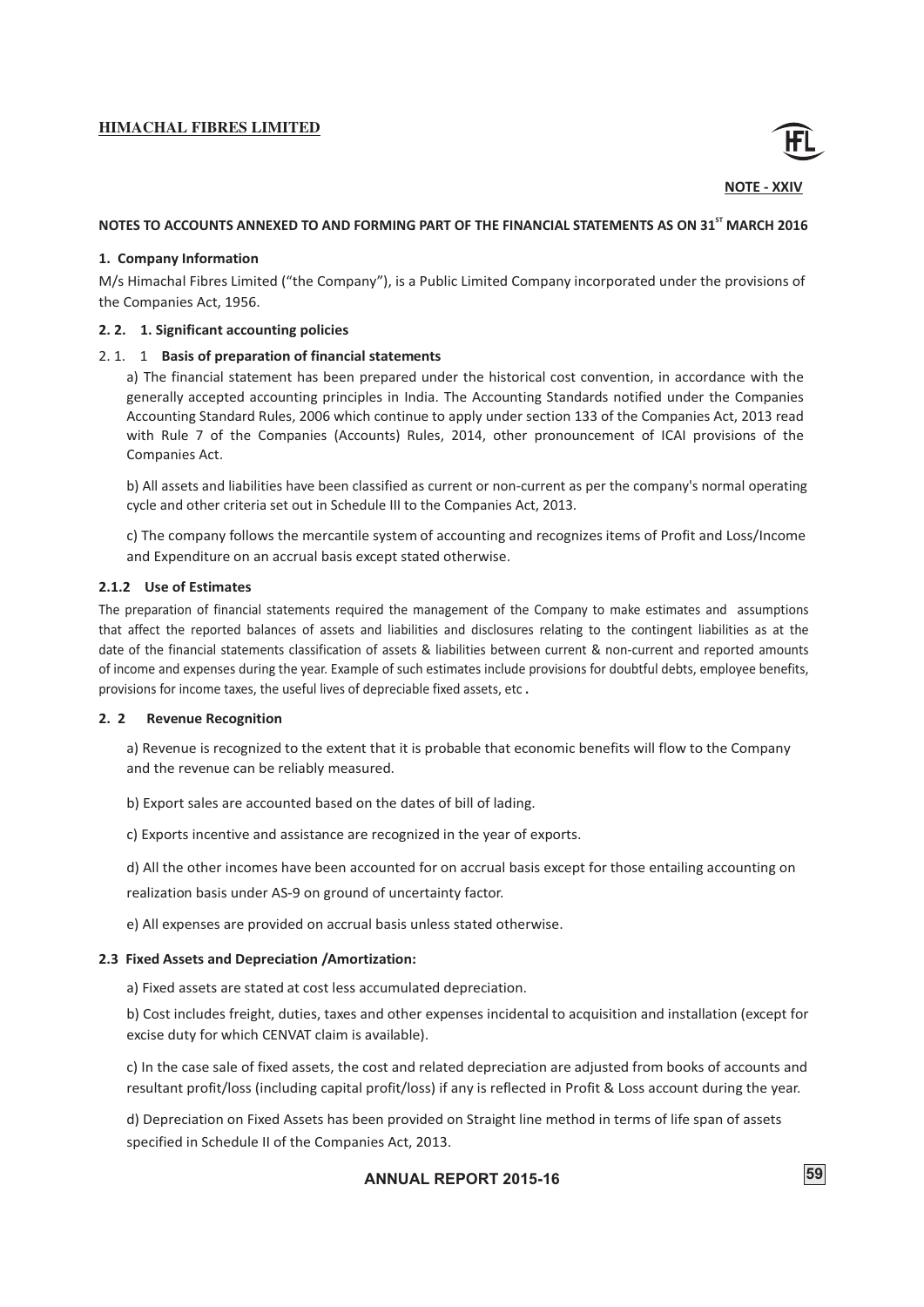![](_page_62_Picture_1.jpeg)

### **2. 4 Intangible assets and amortisation**

Intangible assets are stated at cost of acquisition or construction less accumulated amortisation and impairment losses if any. Intangible assets are amortised over their estimated useful economic life. Computer Software cost is amortised over a period of six years using straight-line method. Gains or losses arising from derecognition of intangible assets are measured as the difference between the net disposal proceeds and the carrying amount of the assets and are recognised in the Statement of Profit and Loss when the assets is derecognised.

### **2. 5 Impairment of assets**

The carrying amount of assets are reviewed at each Balance Sheet date if there is any indication of impairment based on internal / external factors. An impairment loss is recognized wherever the carrying amount of an asset exceeds its estimated recoverable amount. The recoverable amount is the greater of the asset's net selling price and value in use.

After impairment, depreciation / amortisation is provided on the revised carrying amount of the asset over its remaining useful life. A previously recognised impairment loss is increased or reversed depending on changes in circumstances. However, the carrying value after reversal is not increased beyond the carrying value that would have prevailed by charging usual depreciation / amortisation if there was no impairment. During the year, Management perceives no impairment of assets.

### **2. 6 Borrowing Costs**

Borrowing costs directly attributable to the acquisition and construction of an asset which takes a substantial period of time to get ready for its intended use are capitalised as a part of the cost of such assets, until such time the asset is substantially ready for its intended use. All other borrowing costs are recognised in the Statement of Profit & Loss in the period they occur. Borrowing Costs consist of interest and other costs incurred in connection with borrowing of funds.

### **2. 7 Investments**

Investments, which are readily realizable and intended to be held for not more than one year from the Date on which such investments are made, are classified as current investments. All other Investments are classified as long-term investments. However, that part of long term investments which are expected to be realized within twelve months from the Balance sheet date is also presented under " Current Investments" under " Current portion of long term investments' in accordance with the current / non-current classification of Schedule III of the Companies Act, 2013

Long term investments are carried at cost. However, provision for diminution in value is made to recognize a decline other than temporary in the value of the investments. Current investments are carried at the lower of cost and fair value determined on an individual basis

On disposal of an investment, the difference between the carrying amount and the net disposal proceeds is recognized in the statement of Profit & Loss.

# **2. 8 Leases**

Leases where the lessor effectively retains substantially all the risks and a benefits of ownership of the leased item, are classified as operating leases. Operating lease payments are recognized as an expense in the Statement of Profit and Loss.

# **2. 9 Foreign currency Transaction**

a) Foreign currency transactions are initially recorded at the rates of exchange prevailing on the date of transactions. Foreign currency monetary items are subsequently reported using the closing rate. Nonmonetary items which are carried in terms of historical cost denominated in a foreign currency are reported using the exchange rate at the date of the transaction.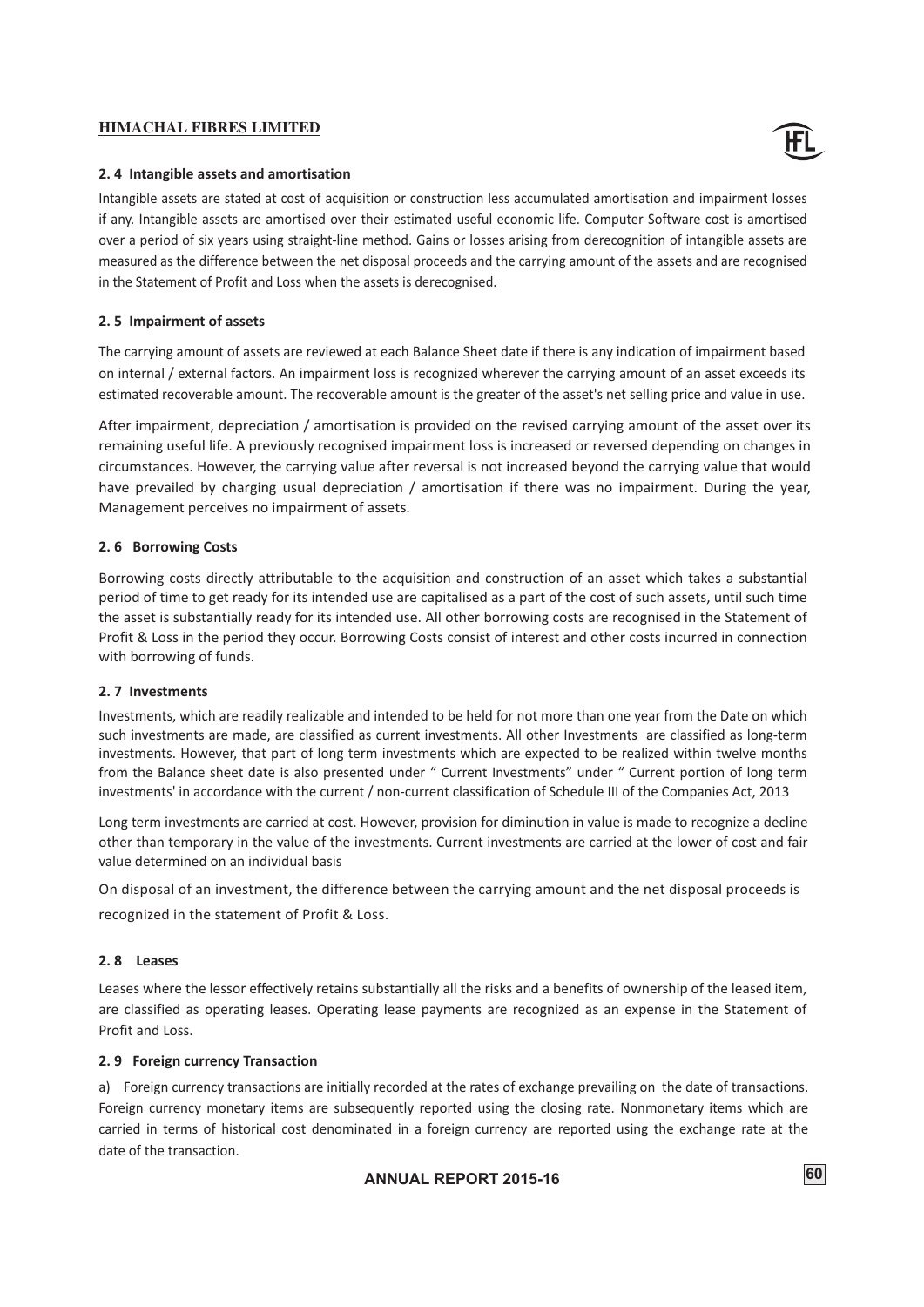![](_page_63_Picture_1.jpeg)

b) Exchange differences arising on the settlement of monetary items or on reporting Company's monetary items at rates different from those at which they were initially recorded during the year, or reported in previous financial statements, are recognised as income or as expenses in the year in which they arise.

# **2. 10 Inventories**

**a) Raw Material, Packing Material, Stores & Spares & Consumables** : at cost.

**b) Stock in Process:** Cost is valued at cost plus absorption of overheads incurred.

**c) Finished Goods** are valued at cost plus absorption of overheads. The incidence of excise duty has been recognized on such valuation in compliance to provisions under Income Tax Act.

**d) Scrap** is valued at net realizable value including the incidence of Excise Duty thereon. The incidence of excise duty has been recognized on such valuation in compliance to provisions under Income Tax Act.

e) Goods/material in transit are valued at realizable value to date.

# **2.11Retirement and other Employee Benefits**

**Gratuity :** The company has made provision for gratuity on the basis of actuarial valuation carried out in accordance with Accounting Standard 15 on 'Employee Benefit'.

**Provident Fund :** Contribution to provident fund is made in accordance with the provisions of the Employee's Provident Fund and Miscellaneous Provisions Act, 1952 and is treated as revenue expenditure.

# **2.12Accounting for Taxes on Income**

Tax expense comprises of current and deferred tax and includes any adjustments related to past periods in current and / or deferred tax adjustments that may become necessary due to certain developments or reviews during the relevant period. Current income tax is measured at the amount expected to be paid to the tax authorities in accordance with the Income-Tax Act, 1961.

Current tax assets and current tax liabilities are offset when there is a legally enforceable right to set off the recognized amounts and there is an intention to settle the asset and the liability on a net basis.

Deferred income taxes reflect the impact of current year's timing differences between taxable income and accounting income for the year and reversal of timing differences of earlier years.

Deferred tax is measured based on the tax rates and the tax laws enacted or substantively enacted at the Balance Sheet date. Deferred tax assets are recognized only to the extent that there is reasonable certainty that sufficient future taxable income will be available against which such deferred tax assets can be realized.

The carrying amount of deferred tax assets are reviewed at each Balance Sheet date. The Company writes-down the carrying amount of a deferred tax asset to the extent that it is no longer reasonably certain that sufficient future taxable income will be available against which deferred tax asset can be realized. Any such write-down is reversed to the extent that it becomes reasonable certain that sufficient future taxable income will be available.

# **2.13 Provisions and Contingent liabilities**

A provision is recognized when the Company has a present obligation as a result of past events, if it is probable that an outflow of resources embodying economic benefits will be required to settle the obligation and a reliable estimate can be made of the amount of the obligation. Provisions (excluding retirement benefits) are not discounted to their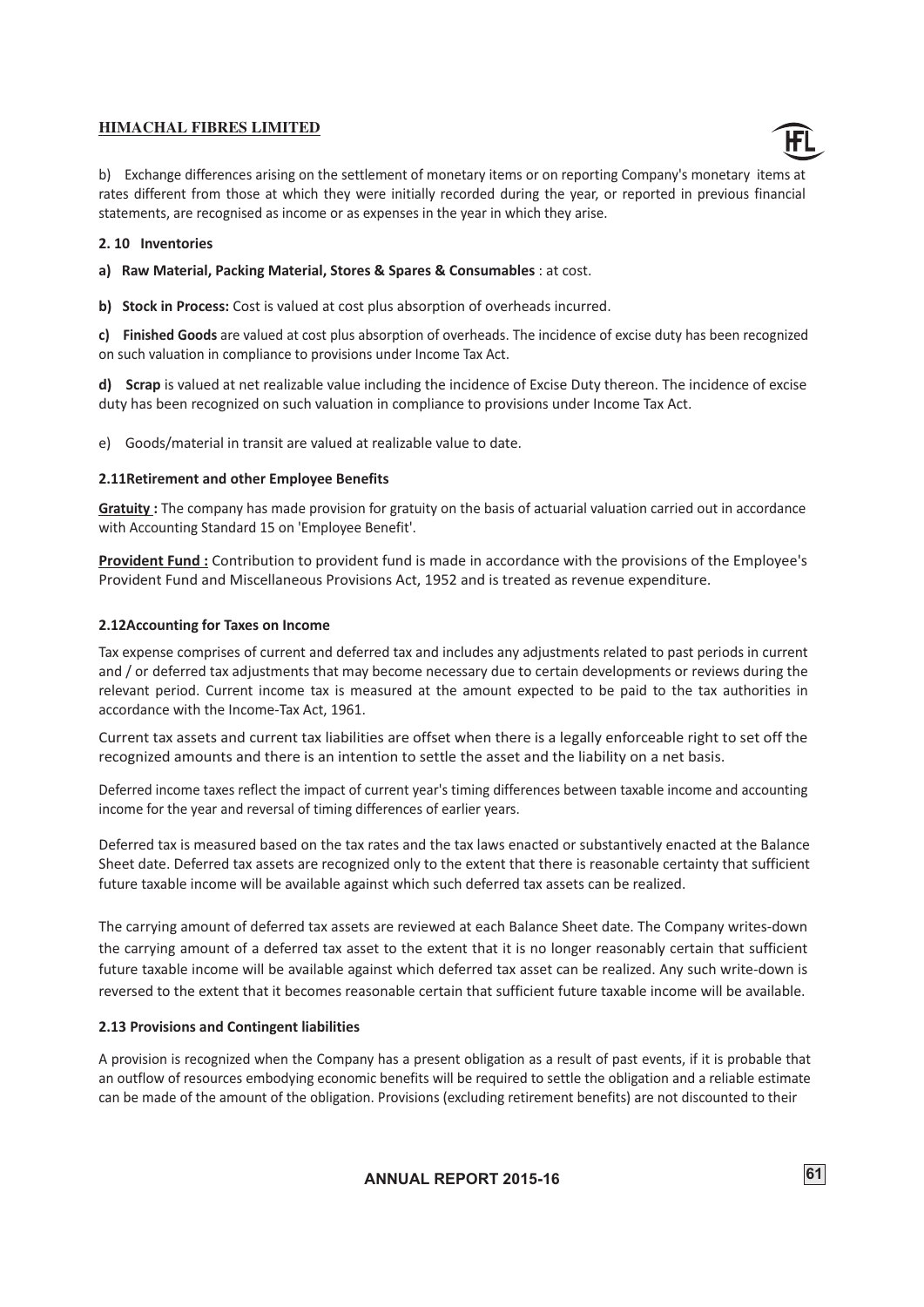![](_page_64_Picture_1.jpeg)

present value and are determined based on the best estimate required to settle the obligation at the reporting date. These estimates are reviewed at each Balance Sheet date and adjusted to reflect the current best estimates.

A contingent liability is a possible obligation that arises from past events whose existence will be confirmed by the occurrence or non-occurrence of one or more uncertain future events beyond the control of the company or a present obligation that is not recognized because it is not possible that an outflow of resources will be required to settle the obligation. A contingent liability also arises in extremely rare cases where there is a liability that cannot be recognized because it cannot be measured reliably. The Company does not recognize a contingent liability but discloses its existence in the financial statements.

# **2. 14 Earnings per share**

Basic earnings per share is calculated by dividing the net profit or loss for the year attributable to equity shareholders by the weighted average number of equity shares outstanding during the year.

For the purpose of calculating diluted earnings per share, the net profit or loss for the period attributable to equity shareholders and the weighted average number of shares outstanding during the period is adjusted for the effects of all dilutive potential equity shares.

# **2. 15 Segment Reporting Identification of Segments**

The Company's operating businesses are organized and managed separately according to the nature of products and services provided, with each segment representing a strategic business unit that offers different products and serves different markets. The analysis of geographical segments is based on the areas in which major operating divisions of the Company operate.

# **Allocation of common costs**

Common allocable costs are allocated to each segment according to the relative contribution of each segment to the total common costs.

# **Inter Segment transfers**

Inter segment revenue has been accounted for based on the transaction price agreed to between segments which is based on current market prices.

### **Unallocated items**

Revenue, expenses, assets and liabilities which relate to the Company as a whole and not allocable to segments on reasonable basis have been included under 'unallocated revenue / expenses / assets / liabilities'

# **2. 16. Cash Flow Statement:**

Cash Flow statement are reported separately as specified in the accounting Standard 3 (AS-3) Cash Flow Statement.

### **3. Contingent liability not provided for**

| З.<br>Contingent liability not provided for                              | (Rs. in Lacs)    |                  |
|--------------------------------------------------------------------------|------------------|------------------|
| <b>Particulars</b>                                                       | As At 31.03.2016 | As At 31.03.2016 |
| Contingent liability not provided for                                    |                  |                  |
| --Bank Guarantees against entry Tax with H.P. Excise and Taxation Deptt. | 46.42            | 36.40            |
| --Processing Fees of Dy Director of Industries, Solan                    | 149.77           | 149.77           |
| --Demand against ED on Electrcity Charges of HPSEB                       | 0.00             | 4.08             |
| -- Damages under ESI                                                     | 59.40            | 59.40            |
| -- Debtors under Protest                                                 | 62.70            | 62.70            |
| -- PF Liability                                                          | 3.50             | 3.50             |
| --Right to Recompense with State Bank of India                           | 591.00           | 591.00           |
| Total                                                                    | 912.79           | 906.85           |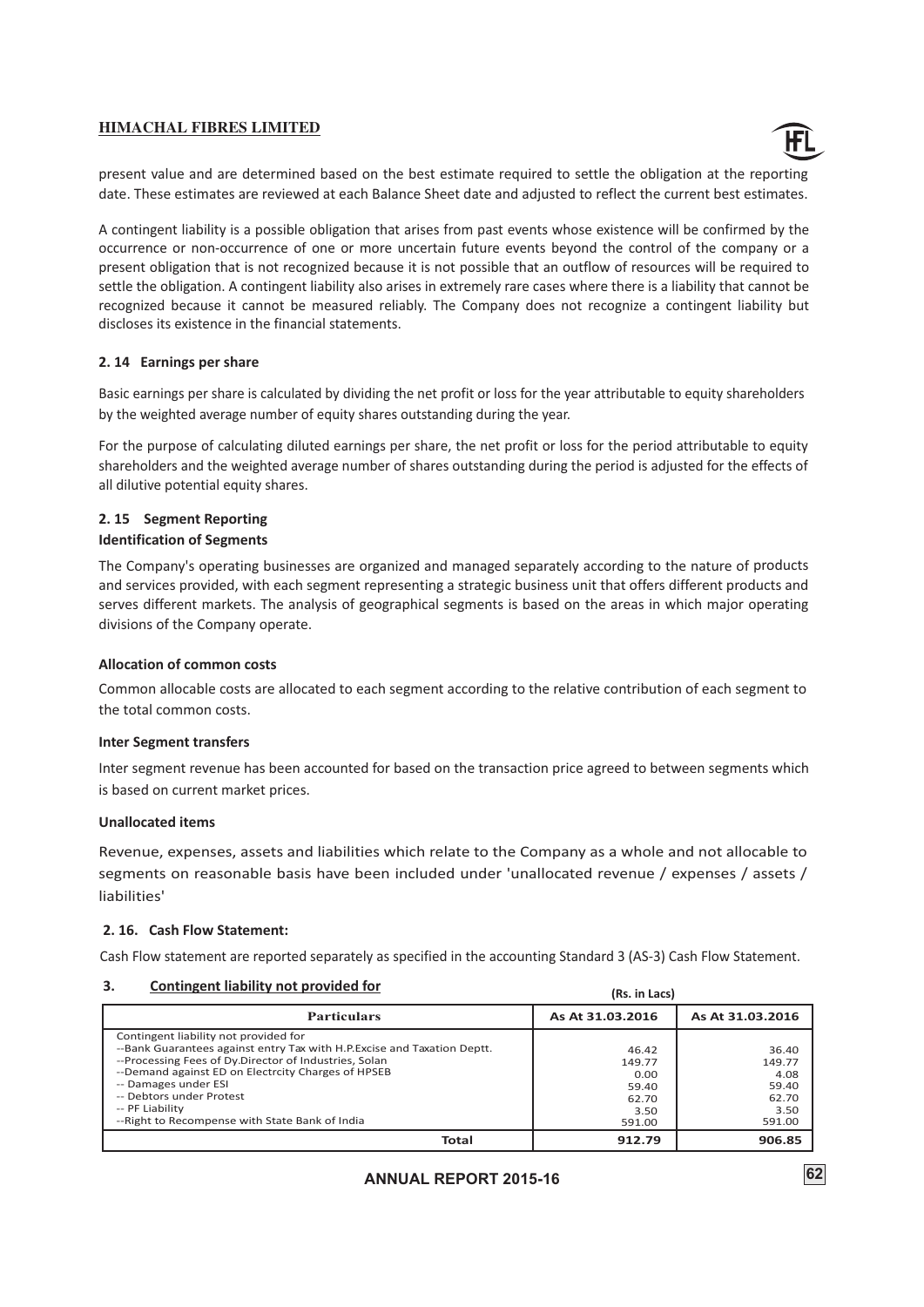![](_page_65_Picture_1.jpeg)

4. The Company has paid/provided the managerial remuneration to the following persons which is in accordance with the requisite approvals mandated by the provisions of Section 197 read with Schedule V to the Act :-

| <b>Name of Directors/Managers</b> | <b>Designation</b>  | <b>Remuneration (Rs. in Lacs)</b> |           |  |
|-----------------------------------|---------------------|-----------------------------------|-----------|--|
|                                   |                     | 2015-2016                         | 2014-2015 |  |
| Sh. Gian Chand Thakur             | Whole Time Director | 7.49                              | 6.77      |  |

5. The Company has no information about the parties who has registered themselves under Micro, Small and Medium Enterprises Development Act, 2006.

6. The earnings per share (EPS) disclosed in the profit and loss account have been calculated as under:-

### **Basic earning per share**

| <b>Particulars</b>                                                     | As At<br>31.03.2016 | As At<br>31.03.2015 |
|------------------------------------------------------------------------|---------------------|---------------------|
| Profit/(Loss) attributable to equity sharcholders<br>(Rs. In Lacs (A)) | 16.96               | (124.01)            |
| Less: Preference Dividend for the year*                                |                     |                     |
| Earnings Attributable to Equity shareholders                           | 16.96               | (124.01)            |
| Weighted average number of Equity shares (Nos) (B)                     | 86250000            | 86250000            |
| Earning per shares (Rs per share) (face value of Rs. 1 each (A/(B)     | 0.02                | -ve                 |
| Diluted earning per share                                              | 0.02                | -ve                 |

\*As per the re habilitation scheme sanctioned by the Hon'ble BIFR, the company have to redeem 1,50,000 16.5% Redeemable Preference Shares of Rs.100 each at 20% of its face value and without payment of dividend. Therefore No Dividend has been assumed on said redeemable preference shares while calculating EPS.

# **7. Deferred Taxation**

The disclosure requirements as per the Accounting Standards (AS-22) on 'Accounting for Taxes on Income issued by the Institute of Chartered Accountants of India is as under:-

Net Deferred Tax Liability as on 31<sup>st</sup> March, 2016 has been recognized by applying the tax rate applicable for the current financial year as under:-

| Sr. | <b>Particulars</b>                                                                                                                                                                    | Deferred Tax (Rs.) |          |  |
|-----|---------------------------------------------------------------------------------------------------------------------------------------------------------------------------------------|--------------------|----------|--|
| No. |                                                                                                                                                                                       | <b>Debit</b>       | Credit   |  |
|     | Deferred Tax Liability as on 01.04.2015                                                                                                                                               |                    | 459175/- |  |
|     | Deferred Tax Liability recognized during the year<br>due to timing difference between depreciation as<br>per Income Tax Act, 1961 & as per books of account<br>for the year 2015-2016 | $61362/-$          |          |  |
|     | Net Deferred Tax Liability as on 31.03.2016                                                                                                                                           |                    | 520537/- |  |

8. (i) The related party disclosures as per Accounting Standard-18 issued by The Institute of Chartered Accountants of India are as under:-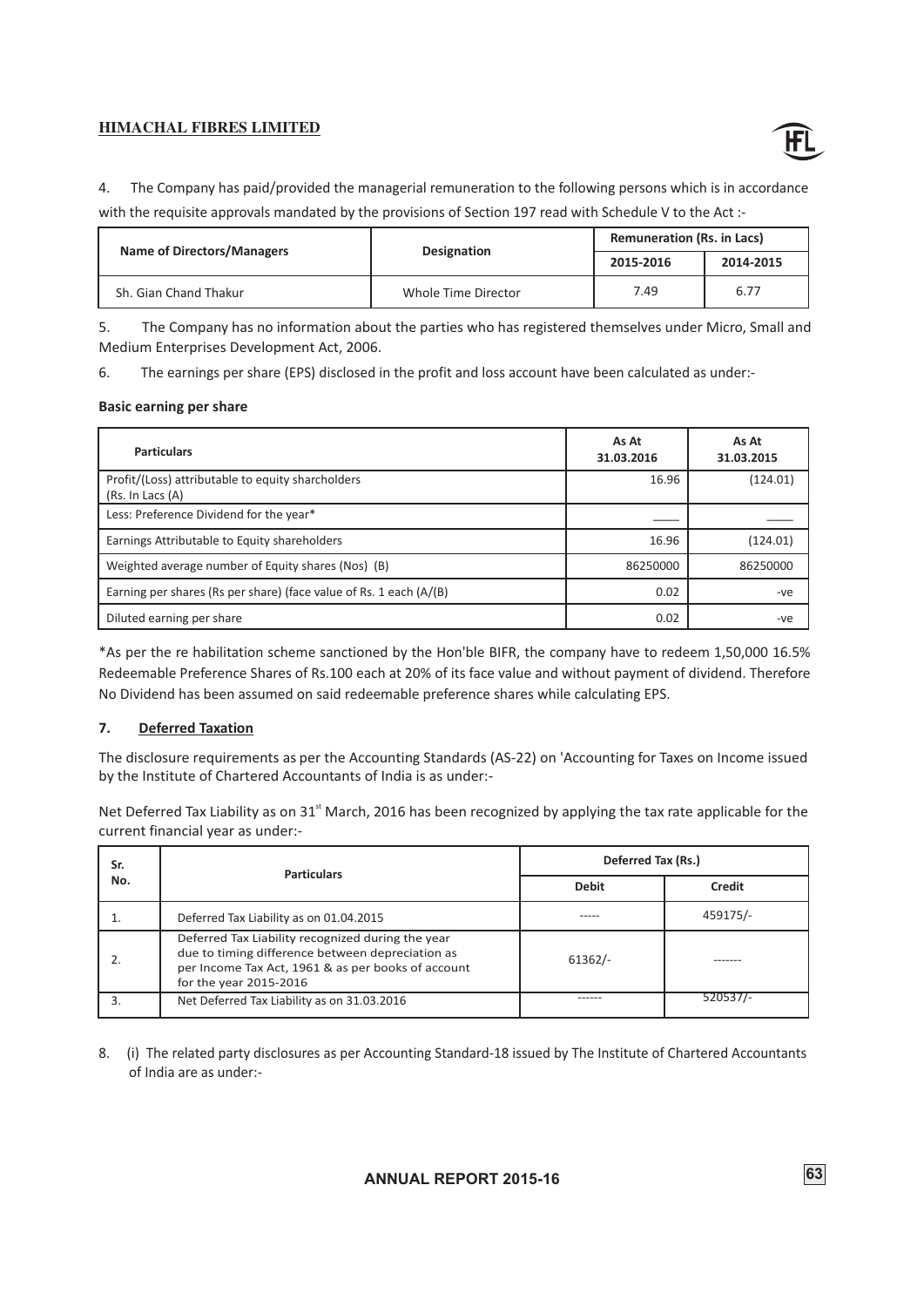# **I. Enterprises under the common control as the company**

- M/s Shiva Texfab Limited
- M/s Shiva Specialty Yarns Ltd
- M/s Yogindera Worsted Limited
- M/s Shiva Spin-N-Knit Ltd
- M/s K.K.Fibres Ltd.
- M/s Indian Yarns Ltd.

### **II. Key Management Persons**

- Sh. Akhil Malhotra
- Sh. Mayank Malhotra
- Sh. Gian Chand Thakur
- Sh. Ashwani Kumar (CFO)
- Sh. Amit Sharma (Company Secretary)

a) Disclosure of transactions between the company and related parties during the year and outstanding balances as on March 31, 2016.

| <b>Particulars</b>                  | Enterprises that are under common<br>control as the company |                  | Key management personnel |                  |
|-------------------------------------|-------------------------------------------------------------|------------------|--------------------------|------------------|
|                                     | As At 31.03.2016                                            | As At 31.03.2015 | As At 31.03.2016         | As At 31.03.2015 |
| Purchases                           | 2038.84                                                     | 2715.59          | Nil                      | Nil              |
| Sales (Including Jobwork<br>Income) | 1911.29                                                     | 4504.65          | Nil                      | Nil              |
| <b>Director Sitting fees</b>        | Nil                                                         | Nil              | 0.36                     | 0.47             |
| <b>Rent Paid</b>                    | 1.26                                                        | 0.60             | Nil                      | 1.00             |
| Remuneration                        | Nil                                                         | Nil              | 19.39                    | 6.77             |
| <b>Trade Receivables</b>            | 391.49                                                      | Nil              | Nil                      | Nil              |
| Advances against Supplies           | 309.78                                                      | 534.20           | Nil                      | Nil              |
| <b>Trade Payables</b>               | 419.39                                                      | 414.62           | Nil                      | Nil              |

9. In the opinion of the management, all current assets, loan and advances their value if realized in the ordinary course of business, at least to the amount at which they are stated except expressly stated otherwise.

10. Balance of Sundry Debtors, Sundry Creditors and Loans and Advances are subject to confirmation and reconciliation.

### **11. Payment to Auditors**:-

| .<br><b>EXPLICITE TO MUNICIPIOL</b> |                  | (Rs. in Lacs)    |
|-------------------------------------|------------------|------------------|
| <b>Particulars</b>                  | As At 31.03.2016 | As At 31.03.2015 |
| <b>Audit Fees</b>                   | 1.15             | 1.12             |
| Tax Audit Fees                      | 1.14             | 1.12             |
| <b>Total</b>                        | 2.29             | 2.24             |

12. As per the rehabilitation scheme sanctioned by the Hon'ble BIFR, the company shall redeem 1,65,000 16.5% Redeemable Preference Shares of Rs.100 each at 20% of its face value within period of two years starting from Financial Year 2010-11 towards full and final settlement and accumulated dividend of past years shall not be paid. Out of it 1,50,000 16.5% Redeemable Preference Shareholders has not approached the company for redemption of the same.

13. The company has only one segment "Cotton and Blended Yarn", so the disclosure requirements in accordance with guiding principles enunciated in Accounting Standard-17 "Segment Reporting", are not applicable.

14 The lease rentals charged during the period and the obligations on long term, non-cancellable operating leases payable as per the rentals stated in the respective arrangements are as follows:-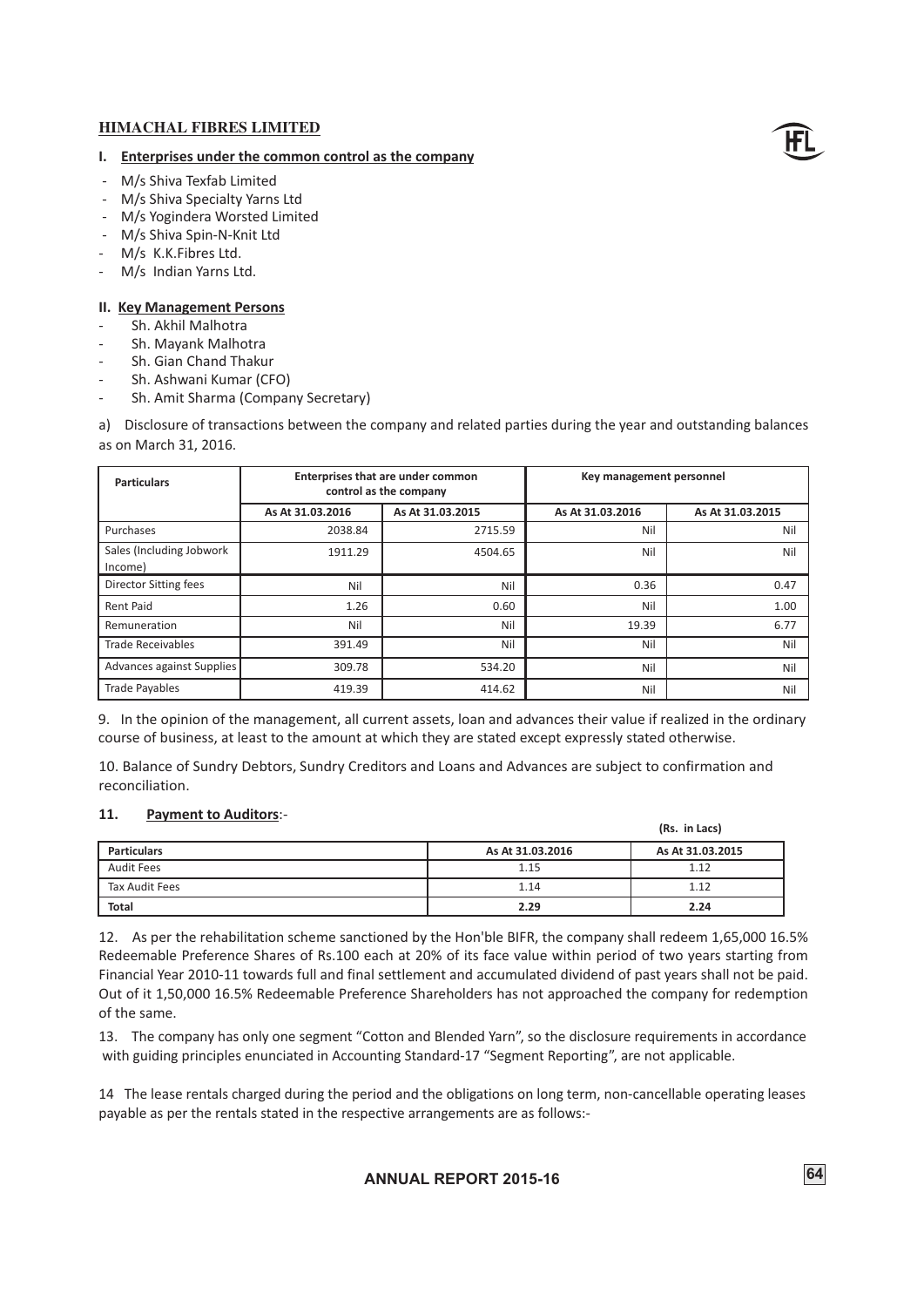![](_page_67_Picture_1.jpeg)

| <b>Particulars</b>                               | (Rs. in Lacs) |         |
|--------------------------------------------------|---------------|---------|
|                                                  | 2015-16       | 2014-15 |
| Within one year                                  | 1.39          | 1.26    |
| Later than one year and not later than five year | 4.08          | 5.47    |
| Later then five year                             | ----          |         |

15. The summarized position of Post-Employment benefits and long term employee benefits recognized in the Profit & Loss Account and Balance Sheet as required in accordance with Accounting Standard (AS15) are as under:

# **a. Gratuity**

The principal assumptions used in actuarial valuation of gratuity are as below:

# **i) Economic Assumptions**

|                                             | 31.03.2016 | 31.03.2015 |
|---------------------------------------------|------------|------------|
| <b>Discounting Rate</b>                     | 8.00       | 8.00       |
| ii) Future salary Increase                  | 5.00       | 5.00       |
| iii) Expected Rate of return on plan assets | 0.00       | 0.00       |

# **ii) Demographic Assumption**

| I) Retirement Age (Years)      | 58             | 58                  |
|--------------------------------|----------------|---------------------|
| ii) Mortality Table            | IALM (2006-08) |                     |
| iii) Ages                      |                | Withdrawal Rate (%) |
| Up to 30 Years<br>5.00<br>5.00 |                |                     |
| From 31 to 44 years<br>5.00    |                | 5.00                |
| Above 44 years                 | 5.00           | 5.00                |

# **iii) Actuarial Value**

|   | Assets / Liability                                                   | 31.03.2016    | 31.03.2015 |
|---|----------------------------------------------------------------------|---------------|------------|
| A | Present value of obligation                                          | 13,71,278     | 9,84,277   |
| B | Fair value of plan assets                                            |               |            |
|   | Net assets / (liability) recognized in<br>balance sheet as provision | (13, 71, 278) | (9,84,277) |

# **iv) Bifurcation of PBO at the end of year as per revised schedule VI to the companies Act.**

|     |                                                  | 31.03.2016 | 31.03.2015 |
|-----|--------------------------------------------------|------------|------------|
| a   | Current liability (Amount due within on year)    | 38.706     | 31.434     |
| -b) | Non-Current liability (Amount due over one year) | 13,32,572  | 9.52.843   |
|     | Total PBO at the end of year                     | 13,71,278  | 9,84,277   |

# **b. Provident Fund**

During the year the company has recognized an expense of Rs. 18,02,428/- (Previous Year Rs. 12,53,334/-) towards provident fund scheme.

# **c**. **Leave Encashment**

During the year the company has recognized an expense of Rs. 9,64,674/- (Previous Year Rs. 8,72,951/-)

16. The figures of the previous year have been rearranged/ regrouped, wherever necessary to facilitate comparison.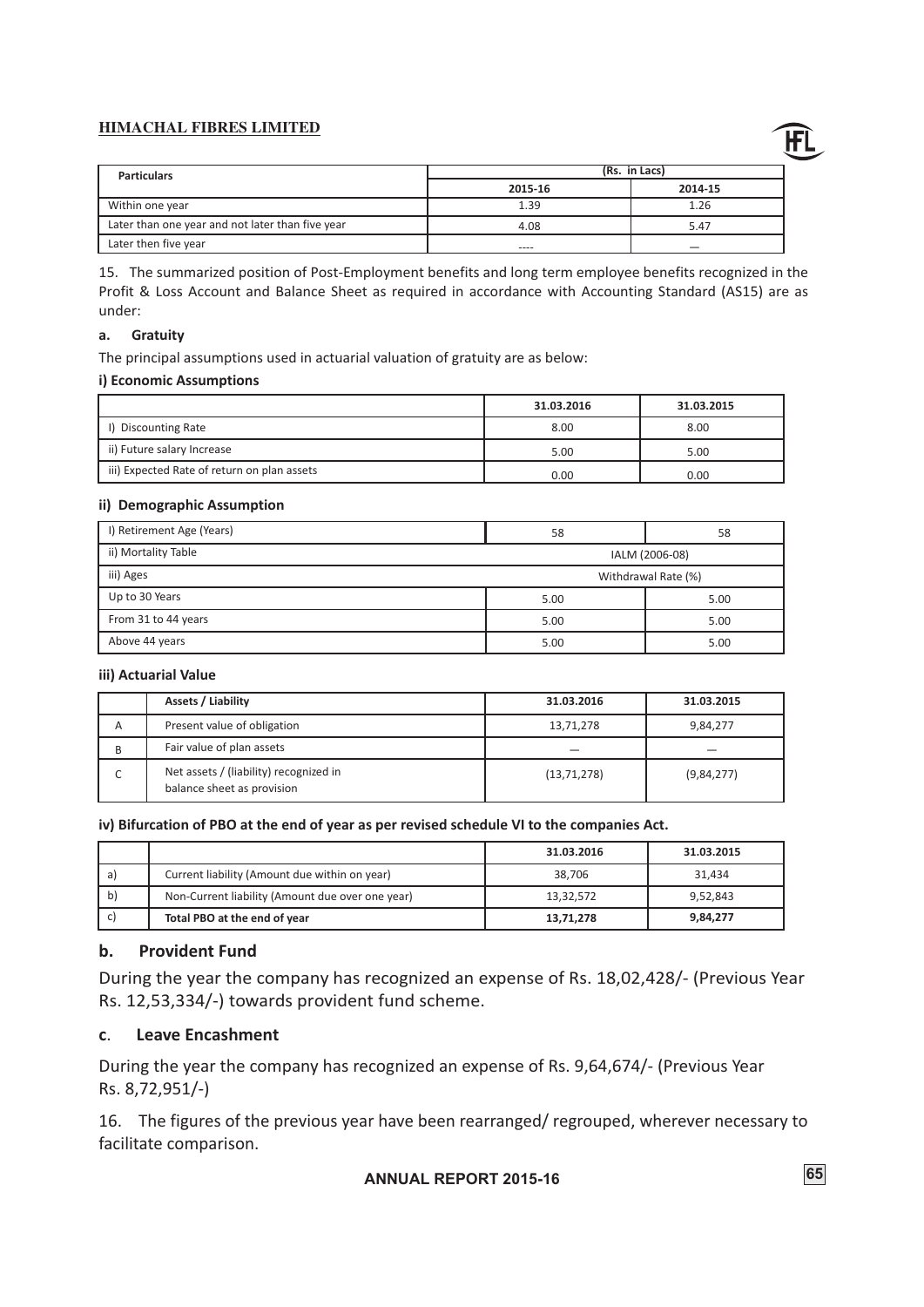**FOR SUMAT GUPTA & CO. CHARTERED ACCOUNTANTS FIRM REG.NO.010288N**

**SUMAT GUPTA PARTNER M.NO. 086000** 

**AKHIL MALHOTRA (MANAGING DIRECTOR) DIN: 00126240** 

**GIAN CHAND THAKUR (DIRECTOR) DIN:07006447**

 **May 30, 2016 LUDHIANA**

> **AMIT SHARMA (COMPANY SECRETARY)**

**NAVRATTAN SHARMA (CFO)**

**ANNUAL REPORT 2015-16** 66

![](_page_68_Picture_10.jpeg)

**ON BEHALF OF THE BOARD**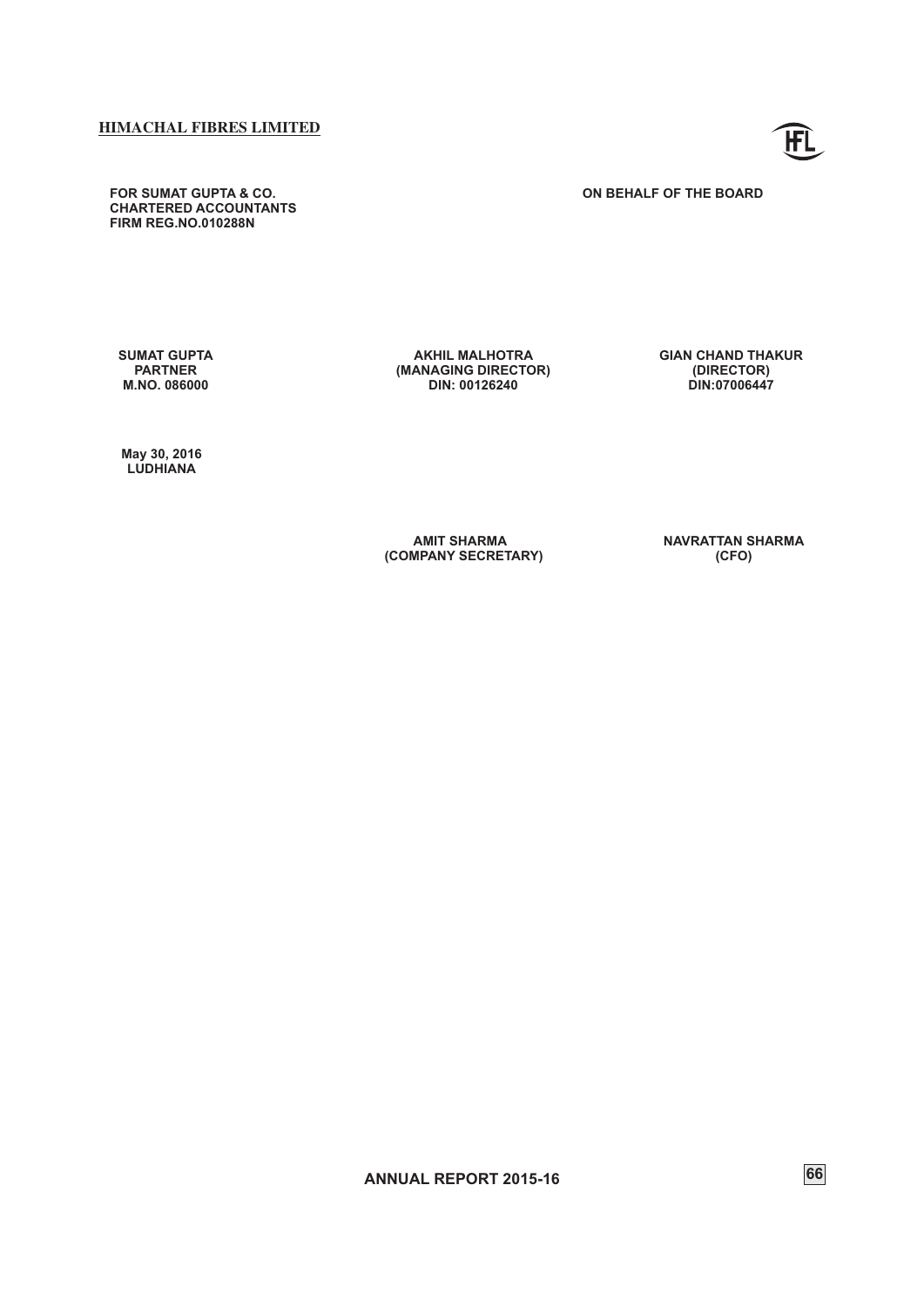![](_page_69_Picture_1.jpeg)

# **HIMACHAL FIBRES LIMITED**

**Registered Office:** Plot No.43-44, Industrial Area, Brotiwala, Distt. Solan-174103 **CIN:** L17119HP1980PLC031020 **Phone:** 0161-4684000 **Fax:** 0161-4684010 **Email:** hfl.corporate @gmail.com, **Website:** www.himachalfibre.com

| DP ID*            |  |
|-------------------|--|
| <b>CLIENT ID*</b> |  |
|                   |  |

| <b>FOLIO NO.</b>     |  |
|----------------------|--|
| <b>NO. OF SHARES</b> |  |

### **NAME & ADDRESS OF THE SHAREHOLDER**

I being the registered Shareholder/ proxy for the registered Shareholder of the Company hereby record my presence at 35<sup>TH</sup> ANNUAL GENERAL MEETING of the Company held on Wednesday, September 28, 2016 at 11:00 A.M. at Plot No. 43 -44, Industrial Area, Brotiwala, Distt. Solan -174103 and at any adjournment(s) thereof.

### **\* APPLICABLE FOR INVESTORS HOLDING SHARES IN ELECTRONIC FORM. SIGNATURE OF SHAREHOLDER/PROXY**

### *HIMACHAL FIBRES LIMITED*

**Registered Office:** Plot No.43-44, Industrial Area, Brotiwala, Distt. Solan-174103 **CIN:** L17119HP1980PLC031020 **Phone:** 0161-4684000 **Fax:** 0161-4684010 **Email:**  hfl.corporate @gmail.com, **Website:** www.himachalfibre.com

# **PROXY FORM**

Form MGT - 11

| <b>CIN</b> |                       | L17119HP1980PLC031020                                                                                                                                                                                                          |                                                                                                                                                                                                                                                  |
|------------|-----------------------|--------------------------------------------------------------------------------------------------------------------------------------------------------------------------------------------------------------------------------|--------------------------------------------------------------------------------------------------------------------------------------------------------------------------------------------------------------------------------------------------|
|            | Name of the Company   | <b>Himachal Fibres Limted</b>                                                                                                                                                                                                  |                                                                                                                                                                                                                                                  |
|            | Regd. Office          | Plot No.43-44, Industrial Area, Brotiwala, Distt. Solan -174103                                                                                                                                                                |                                                                                                                                                                                                                                                  |
|            | Name of the Member(s) |                                                                                                                                                                                                                                |                                                                                                                                                                                                                                                  |
|            | Regd. Address         |                                                                                                                                                                                                                                |                                                                                                                                                                                                                                                  |
|            | Email                 |                                                                                                                                                                                                                                |                                                                                                                                                                                                                                                  |
|            | Folio No.             |                                                                                                                                                                                                                                |                                                                                                                                                                                                                                                  |
|            |                       |                                                                                                                                                                                                                                | shares of Himachal Fibres Limted, hereby                                                                                                                                                                                                         |
|            | appoint:              |                                                                                                                                                                                                                                |                                                                                                                                                                                                                                                  |
| 1)         |                       |                                                                                                                                                                                                                                |                                                                                                                                                                                                                                                  |
|            |                       |                                                                                                                                                                                                                                |                                                                                                                                                                                                                                                  |
| 2)         |                       | Name : Address Address Address Address Address Address Address Address Address Address Address Address Address Address Address Address Address Address Address Address Address Address Address Address Address Address Address |                                                                                                                                                                                                                                                  |
|            |                       | Email Signature Signature Signature Signature Signature Signature Signature Signature Signature Signature Signature Signature Signature Signature Signature Signature Signature Signature Signature Signature Signature Signat | or failing him                                                                                                                                                                                                                                   |
| 3)         |                       |                                                                                                                                                                                                                                | Name : Address Address Address Address Address Address Address Address Address Address Address Address Address Address Address Address Address Address Address Address Address Address Address Address Address Address Address                   |
|            |                       | Email <b>Email Example 2014</b>                                                                                                                                                                                                | or failing him<br>Signature experience and the state of the state of the state of the state of the state of the state of the state of the state of the state of the state of the state of the state of the state of the state of the state of th |

below as my/our proxy to attend and vote (on a poll) for me/us and on my/our behalf at the 35th ANNUAL GENERAL MEETING of the Company held on Wednesday, September 28, 2016 at 11:00 A.M. at Plot No.43 -44, Industrial Area, Brotiwala, Distt. Solan-174103 and at any adjournment(s) thereof, in respect of such resolutions as are indicated below:

Signed this day of 2016

Signature of the Member: \_\_\_\_\_\_\_\_\_\_\_\_\_\_\_\_\_\_\_\_ Signature of the Proxy holder(s): \_\_\_\_\_\_\_\_\_\_\_\_\_\_\_\_\_\_\_\_

Affix revenue stamp  $\cap$ f Rs. 1

**Note:** (1) This form of proxy in order to be effective should be duly completed and deposited at the Registered Office of the Company not less than 48 hours before the commencement of the meeting

**ANNUAL REPORT 2015-16**